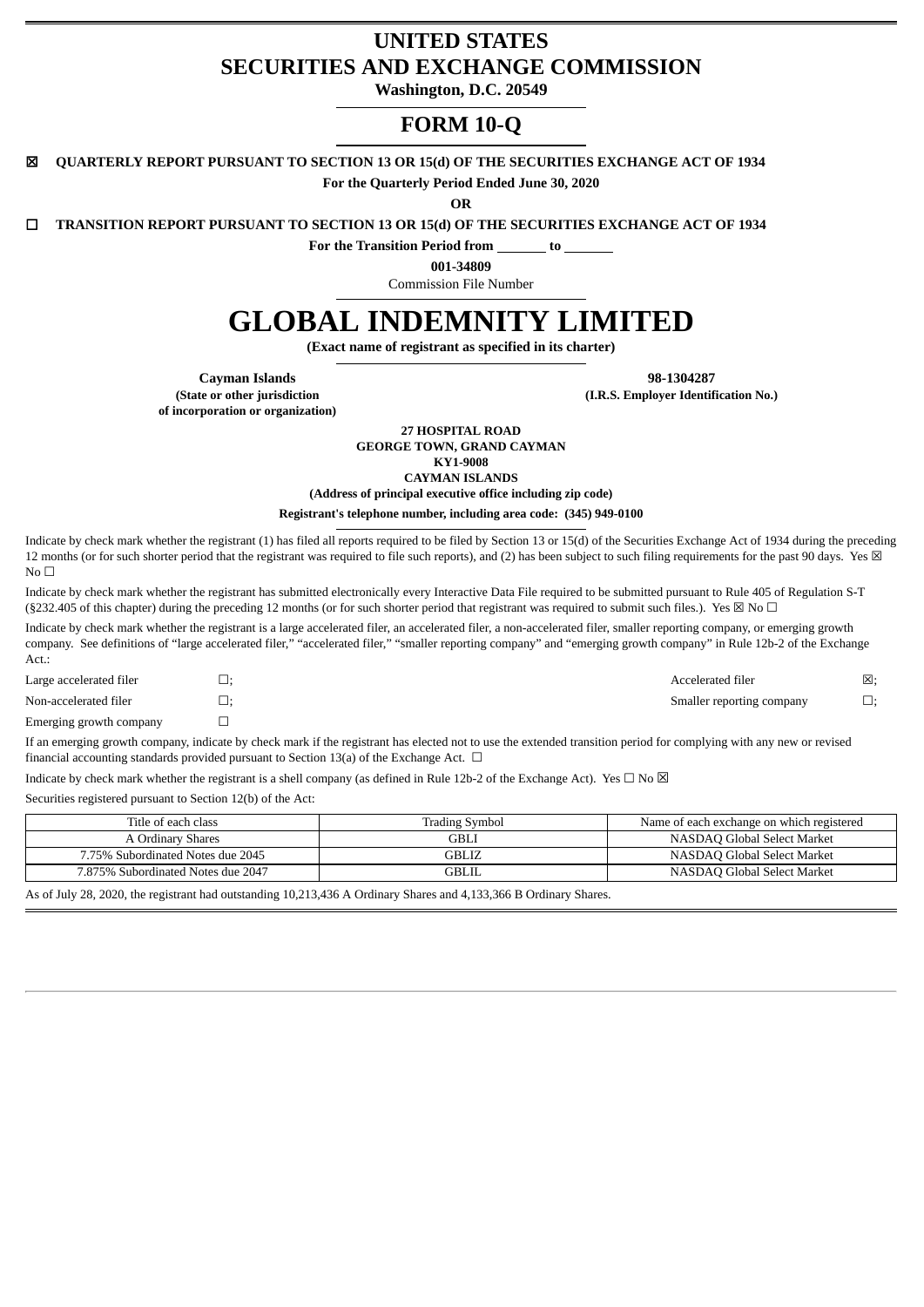### **TABLE OF CONTENTS**

|  | <b>PART I - FINANCIAL INFORMATION</b> |
|--|---------------------------------------|
|--|---------------------------------------|

**Page**

|                  | PART I – FINANCIAL INFORMATION                                                                                                                             |    |
|------------------|------------------------------------------------------------------------------------------------------------------------------------------------------------|----|
| Item 1.          | <b>Financial Statements:</b>                                                                                                                               | 3  |
|                  | <b>Consolidated Balance Sheets</b><br>As of June 30, 2020 (Unaudited) and December 31, 2019                                                                | 3  |
|                  | <b>Consolidated Statements of Operations</b><br>Quarters and Six Months Ended June 30, 2020 (Unaudited) and June 30, 2019 (Unaudited)                      | 4  |
|                  | <b>Consolidated Statements of Comprehensive Income</b><br>Quarters and Six Months Ended June 30, 2020 (Unaudited) and June 30, 2019 (Unaudited)            | 5  |
|                  | <b>Consolidated Statements of Changes in Shareholders' Equity</b><br>Quarters and Six Months Ended June 30, 2020 (Unaudited) and June 30, 2019 (Unaudited) | 6  |
|                  | <b>Consolidated Statements of Cash Flows</b><br>Six Months Ended June 30, 2020 (Unaudited) and June 30, 2019 (Unaudited)                                   | 7  |
|                  | <b>Notes to Consolidated Financial Statements (Unaudited)</b>                                                                                              | 8  |
| Item 2.          | <b>Management's Discussion and Analysis of Financial Condition and Results of Operations</b>                                                               | 49 |
| Item 3.          | <b>Quantitative and Qualitative Disclosures about Market Risk</b>                                                                                          | 70 |
| Item 4.          | <b>Controls and Procedures</b>                                                                                                                             | 70 |
|                  | <b>PART II - OTHER INFORMATION</b>                                                                                                                         |    |
| Item 1.          | <b>Legal Proceedings</b>                                                                                                                                   | 71 |
| Item 1A.         | <b>Risk Factors</b>                                                                                                                                        | 71 |
| Item 2.          | <b>Unregistered Sales of Equity Securities and Use of Proceeds</b>                                                                                         | 71 |
| Item 3.          | <b>Defaults Upon Senior Securities</b>                                                                                                                     | 71 |
| Item 4.          | <b>Mine Safety Disclosures</b>                                                                                                                             | 71 |
| Item 5.          | <b>Other Information</b>                                                                                                                                   | 71 |
| Item 6.          | <b>Exhibits</b>                                                                                                                                            | 72 |
| <b>Signature</b> |                                                                                                                                                            | 73 |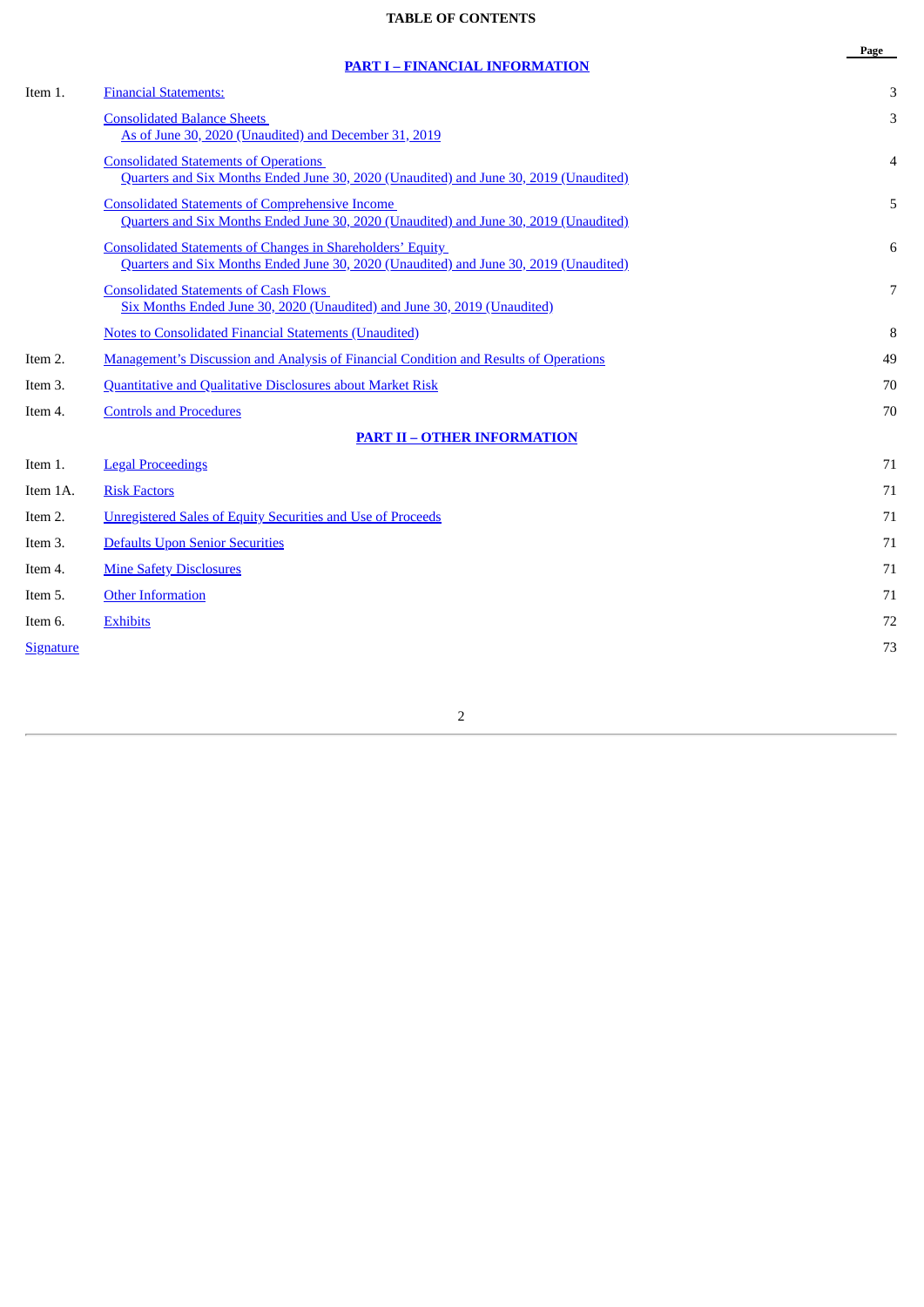### **Consolidated Balance Sheets**

(In thousands, except share amounts)

<span id="page-2-2"></span><span id="page-2-1"></span><span id="page-2-0"></span>

|                                                                                                                                                                                                                                                                                                              | (Unaudited)<br><b>June 30, 2020</b> |              | <b>December 31, 2019</b> |
|--------------------------------------------------------------------------------------------------------------------------------------------------------------------------------------------------------------------------------------------------------------------------------------------------------------|-------------------------------------|--------------|--------------------------|
| <b>ASSETS</b>                                                                                                                                                                                                                                                                                                |                                     |              |                          |
| <b>Fixed maturities:</b>                                                                                                                                                                                                                                                                                     |                                     |              |                          |
| Available for sale, at fair value (amortized cost: \$1,236,356 and \$1,231,568; net of allowance of: 2020 - \$0)                                                                                                                                                                                             | \$<br>1,280,116                     | \$           | 1,253,159                |
| Equity securities, at fair value                                                                                                                                                                                                                                                                             | 220,184                             |              | 263,104                  |
| Other invested assets                                                                                                                                                                                                                                                                                        | 35,463                              |              | 47,279                   |
| Total investments                                                                                                                                                                                                                                                                                            | 1,535,763                           |              | 1,563,542                |
| Cash and cash equivalents                                                                                                                                                                                                                                                                                    | 76,393                              |              | 44,271                   |
| Premiums receivable, net of allowance for credit losses of \$2,931 at June 30, 2020                                                                                                                                                                                                                          | 125,300                             |              | 118,035                  |
| Reinsurance receivables, net of allowance for credit losses of \$8,992 at June 30, 2020                                                                                                                                                                                                                      | 91,089                              |              | 83,938                   |
| Funds held by ceding insurers                                                                                                                                                                                                                                                                                | 47,820                              |              | 48,580                   |
| Federal income taxes receivable                                                                                                                                                                                                                                                                              | 5,511                               |              | 10,989                   |
| Deferred federal income taxes                                                                                                                                                                                                                                                                                | 33,967                              |              | 31,077                   |
| Deferred acquisition costs                                                                                                                                                                                                                                                                                   | 70,119                              |              | 70,677                   |
| Intangible assets                                                                                                                                                                                                                                                                                            | 21,227                              |              | 21,491                   |
| Goodwill                                                                                                                                                                                                                                                                                                     | 6,521                               |              | 6,521                    |
| Prepaid reinsurance premiums                                                                                                                                                                                                                                                                                 | 15,854                              |              | 16,716                   |
| Receivable for securities sold                                                                                                                                                                                                                                                                               | 21,252                              |              |                          |
| Other assets                                                                                                                                                                                                                                                                                                 | 62,332                              |              | 60,048                   |
| Total assets                                                                                                                                                                                                                                                                                                 | \$<br>2,113,148                     |              | 2,075,885                |
| <b>LIABILITIES AND SHAREHOLDERS' EQUITY</b>                                                                                                                                                                                                                                                                  |                                     |              |                          |
| <b>Liabilities:</b>                                                                                                                                                                                                                                                                                          |                                     |              |                          |
| Unpaid losses and loss adjustment expenses                                                                                                                                                                                                                                                                   | \$<br>651.073                       | $\mathbb{S}$ | 630.181                  |
| <b>Unearned</b> premiums                                                                                                                                                                                                                                                                                     | 314,061                             |              | 314,861                  |
| Ceded balances payable                                                                                                                                                                                                                                                                                       | 23,660                              |              | 20,404                   |
| Payable for securities purchased                                                                                                                                                                                                                                                                             |                                     |              | 850                      |
| Contingent commissions                                                                                                                                                                                                                                                                                       | 8,676                               |              | 11,928                   |
| Debt                                                                                                                                                                                                                                                                                                         | 297,730                             |              | 296,640                  |
| Other liabilities                                                                                                                                                                                                                                                                                            | 82,754                              |              | 74,212                   |
| <b>Total liabilities</b>                                                                                                                                                                                                                                                                                     | 1,377,954                           |              | 1,349,076                |
| Commitments and contingencies (Note 11)                                                                                                                                                                                                                                                                      |                                     |              |                          |
| <b>Shareholders' equity:</b>                                                                                                                                                                                                                                                                                 |                                     |              |                          |
| Ordinary shares, \$0.0001 par value, 900,000,000 ordinary shares authorized; A ordinary shares issued: 10,333,540 and<br>10,282,277 respectively; A ordinary shares outstanding: 10,213,436 and 10,167,056, respectively; B ordinary shares<br>issued and outstanding: 4,133,366 and 4,133,366, respectively | $\overline{2}$                      |              | 2                        |
| Additional paid-in capital                                                                                                                                                                                                                                                                                   | 445,173                             |              | 442,403                  |
| Accumulated other comprehensive income, net of taxes                                                                                                                                                                                                                                                         | 37,693                              |              | 17,609                   |
| Retained earnings                                                                                                                                                                                                                                                                                            | 256,442                             |              | 270,768                  |
| A ordinary shares in treasury, at cost: 120,104 and 115,221 shares, respectively                                                                                                                                                                                                                             | (4, 116)                            |              | (3,973)                  |
| Total shareholders' equity                                                                                                                                                                                                                                                                                   | 735,194                             |              | 726,809                  |
| Total liabilities and shareholders' equity                                                                                                                                                                                                                                                                   | \$<br>2,113,148                     | \$           | 2,075,885                |

See accompanying notes to consolidated financial statements.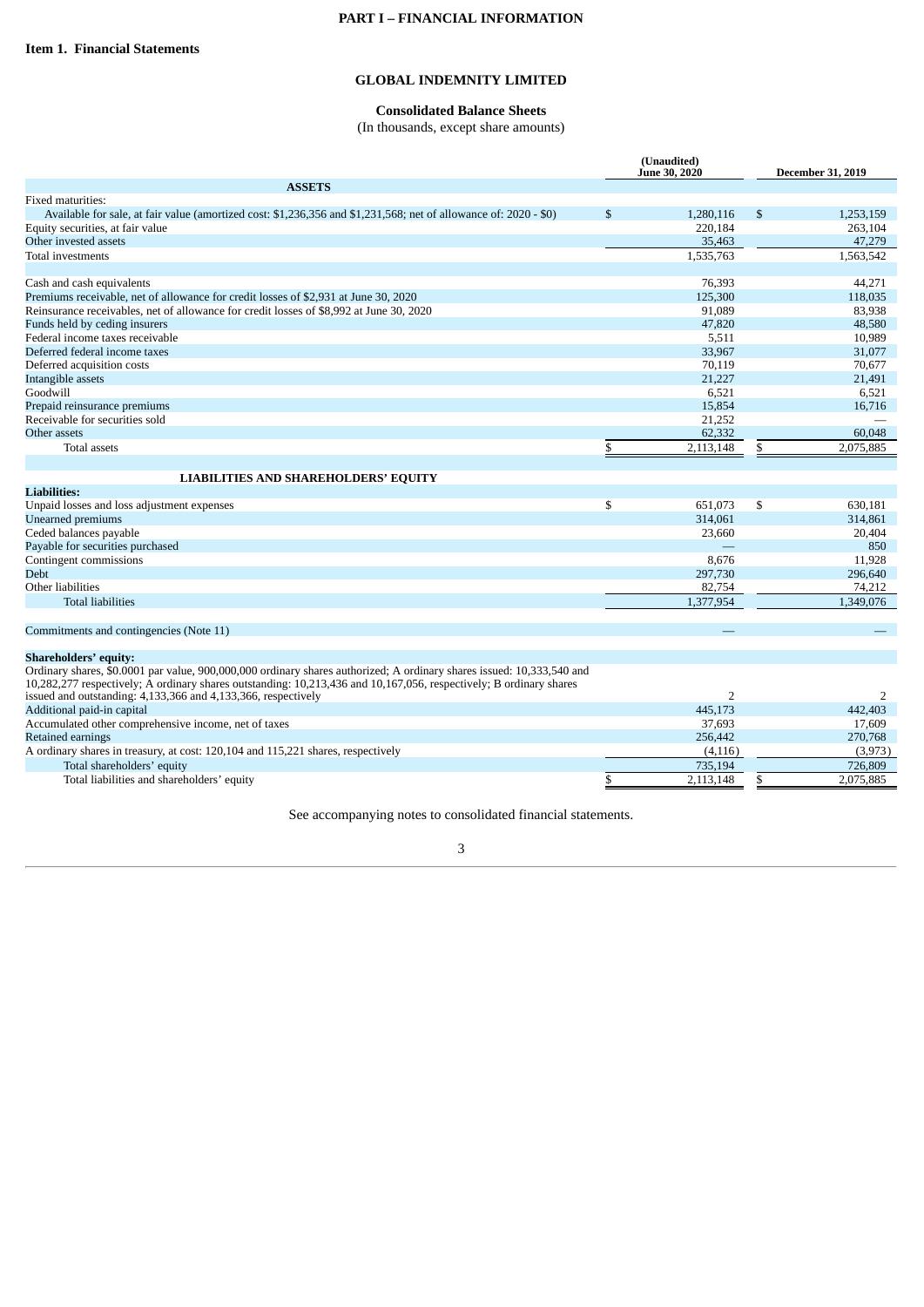#### **Consolidated Statements of Operations**

(In thousands, except shares and per share data)

<span id="page-3-0"></span>

|                                                       | (Unaudited)<br>Quarters Ended June 30, |              |              |      | (Unaudited)<br><b>Six Months Ended June 30,</b> |              |            |  |
|-------------------------------------------------------|----------------------------------------|--------------|--------------|------|-------------------------------------------------|--------------|------------|--|
|                                                       | 2020                                   |              | 2019         |      | 2020                                            |              | 2019       |  |
| <b>Revenues:</b>                                      |                                        |              |              |      |                                                 |              |            |  |
| Gross written premiums                                | \$<br>164,549                          | \$           | 179,321      | \$   | 320,273                                         | \$           | 321,522    |  |
| Net written premiums                                  | \$<br>147,264                          | \$           | 159,069      | \$   | 286,376                                         | \$           | 282,485    |  |
|                                                       |                                        |              |              |      |                                                 |              |            |  |
| Net earned premiums                                   | \$<br>141,847                          | \$           | 128,201      | \$   | 286,315                                         | \$           | 250,290    |  |
| Net investment income (loss)                          | (2,359)                                |              | 13,826       |      | 7,770                                           |              | 21,045     |  |
| Net realized investment gains (losses):               |                                        |              |              |      |                                                 |              |            |  |
| Other than temporary impairment losses on investments |                                        |              |              |      |                                                 |              | (1,897)    |  |
| Other net realized investment gains (losses)          | 38,507                                 |              | 3,590        |      | (29, 655)                                       |              | 15,877     |  |
| Total net realized investment gains (losses)          | 38,507                                 |              | 3,590        |      | (29, 655)                                       |              | 13,980     |  |
| Other income                                          | 766                                    |              | 522          |      | 931                                             |              | 1,010      |  |
| <b>Total revenues</b>                                 | 178,761                                |              | 146,139      |      | 265,361                                         |              | 286,325    |  |
| <b>Losses and Expenses:</b>                           |                                        |              |              |      |                                                 |              |            |  |
| Net losses and loss adjustment expenses               | 67,297                                 |              | 70,075       |      | 144,944                                         |              | 128,396    |  |
| Acquisition costs and other underwriting expenses     | 53,578                                 |              | 50,534       |      | 109,990                                         |              | 100,277    |  |
| Corporate and other operating expenses                | 8,618                                  |              | 4,639        |      | 12,841                                          |              | 7,844      |  |
| Interest expense                                      | 4,712                                  |              | 5,042        |      | 9,577                                           |              | 10,065     |  |
| Income (loss) before income taxes                     | 44,556                                 |              | 15,849       |      | (11, 991)                                       |              | 39,743     |  |
| Income tax expense (benefit)                          | 7,005                                  |              | 1,186        |      | (4,964)                                         |              | 5,480      |  |
| Net income (loss)                                     | \$<br>37,551                           | \$           | 14,663       | \$   | (7,027)                                         | \$           | 34,263     |  |
|                                                       |                                        |              |              |      |                                                 |              |            |  |
| Per share data:                                       |                                        |              |              |      |                                                 |              |            |  |
| Net income (loss) (1)                                 |                                        |              |              |      |                                                 |              |            |  |
| <b>Basic</b>                                          | \$<br>2.63                             | \$           | 1.03         | \$   | (0.49)                                          | \$           | 2.42       |  |
| <b>Diluted</b>                                        | \$<br>2.61                             | \$           | 1.02         | $\$$ | (0.49)                                          | $\mathbb{S}$ | 2.39       |  |
| Weighted-average number of shares outstanding         |                                        |              |              |      |                                                 |              |            |  |
| <b>Basic</b>                                          | 14,275,500                             |              | 14, 187, 276 |      | 14,262,525                                      |              | 14,170,689 |  |
| <b>Diluted</b>                                        | 14,389,400                             |              | 14,331,286   |      | 14,262,525                                      |              | 14,324,614 |  |
| Cash dividends declared per share                     | \$<br>0.25                             | $\mathbb{S}$ | 0.25         | \$   | 0.50                                            | \$           | 0.50       |  |

**(1)** For the six months ended June 30, 2020, weighted average shares outstanding – basic was used to calculate diluted earnings per share due to a net loss for the period.

See accompanying notes to consolidated financial statements.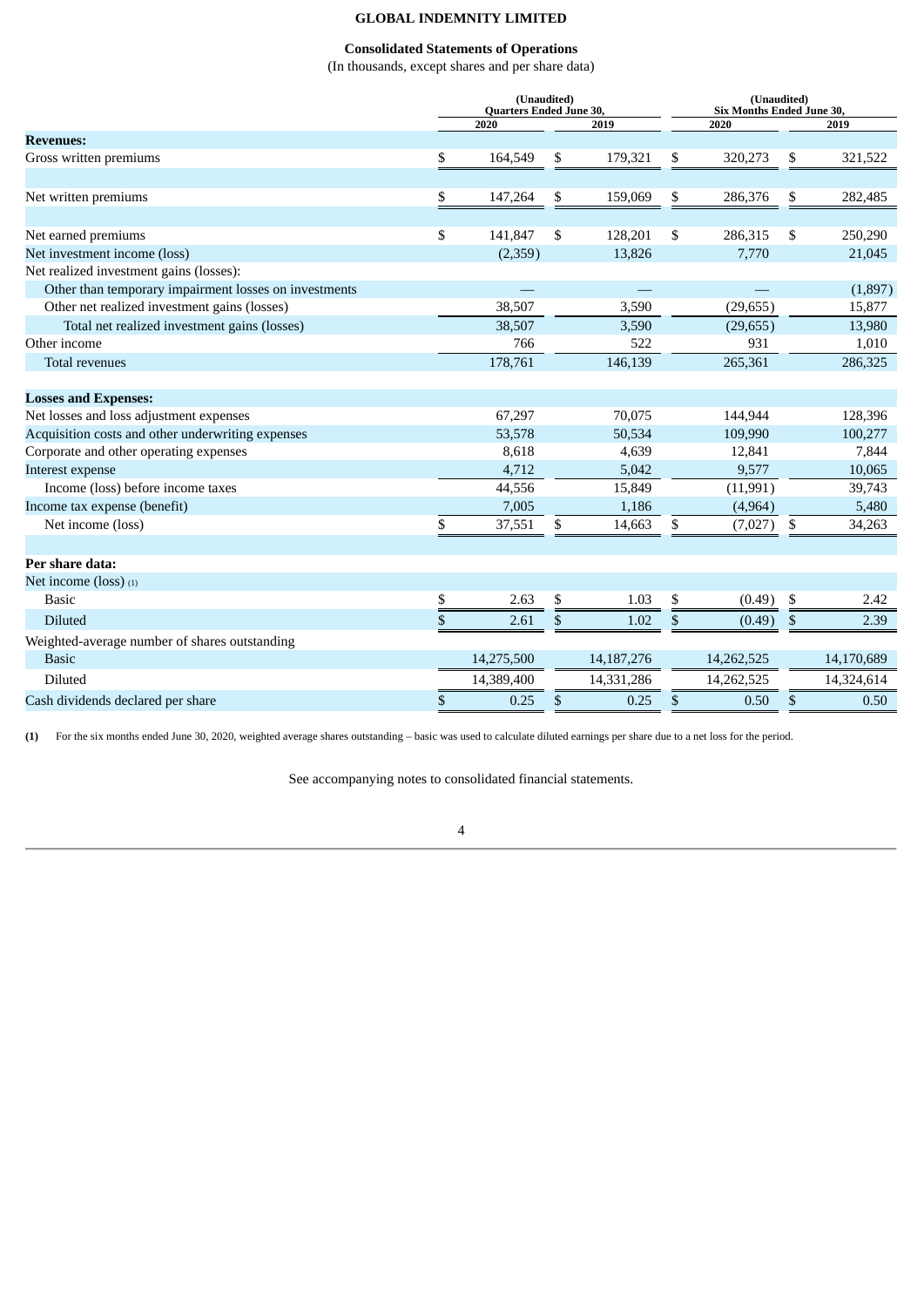### **Consolidated Statements of Comprehensive Income**

(In thousands)

<span id="page-4-0"></span>

|                                                                     | (Unaudited)<br><b>Quarters Ended June 30,</b> |         |    |         | (Unaudited)<br><b>Six Months Ended June 30,</b> |           |    |         |
|---------------------------------------------------------------------|-----------------------------------------------|---------|----|---------|-------------------------------------------------|-----------|----|---------|
|                                                                     |                                               | 2020    |    | 2019    |                                                 | 2020      |    | 2019    |
| Net income (loss)                                                   |                                               | 37,551  |    | 14,663  |                                                 | (7,027)   | S  | 34,263  |
|                                                                     |                                               |         |    |         |                                                 |           |    |         |
| Other comprehensive income, net of tax:                             |                                               |         |    |         |                                                 |           |    |         |
| Unrealized holding gain                                             |                                               | 33,229  |    | 18,677  |                                                 | 31,196    |    | 39,462  |
| Portion of other-than-temporary impairment losses recognized in     |                                               |         |    |         |                                                 |           |    |         |
| other comprehensive income (loss)                                   |                                               |         |    | (1)     |                                                 |           |    | (2)     |
| Reclassification adjustment for gains included in net income (loss) |                                               | (9,388) |    | (3,740) |                                                 | (11, 101) |    | (1,818) |
| Unrealized foreign currency translation gain (loss)                 |                                               | 1,292   |    | (63)    |                                                 | (11)      |    | 131     |
| Other comprehensive income, net of tax                              |                                               | 25,133  |    | 14,873  |                                                 | 20,084    |    | 37,773  |
|                                                                     |                                               |         |    |         |                                                 |           |    |         |
| Comprehensive income, net of tax                                    |                                               | 62,684  | \$ | 29,536  | \$                                              | 13,057    | \$ | 72,036  |
|                                                                     |                                               |         |    |         |                                                 |           |    |         |

See accompanying notes to consolidated financial statements.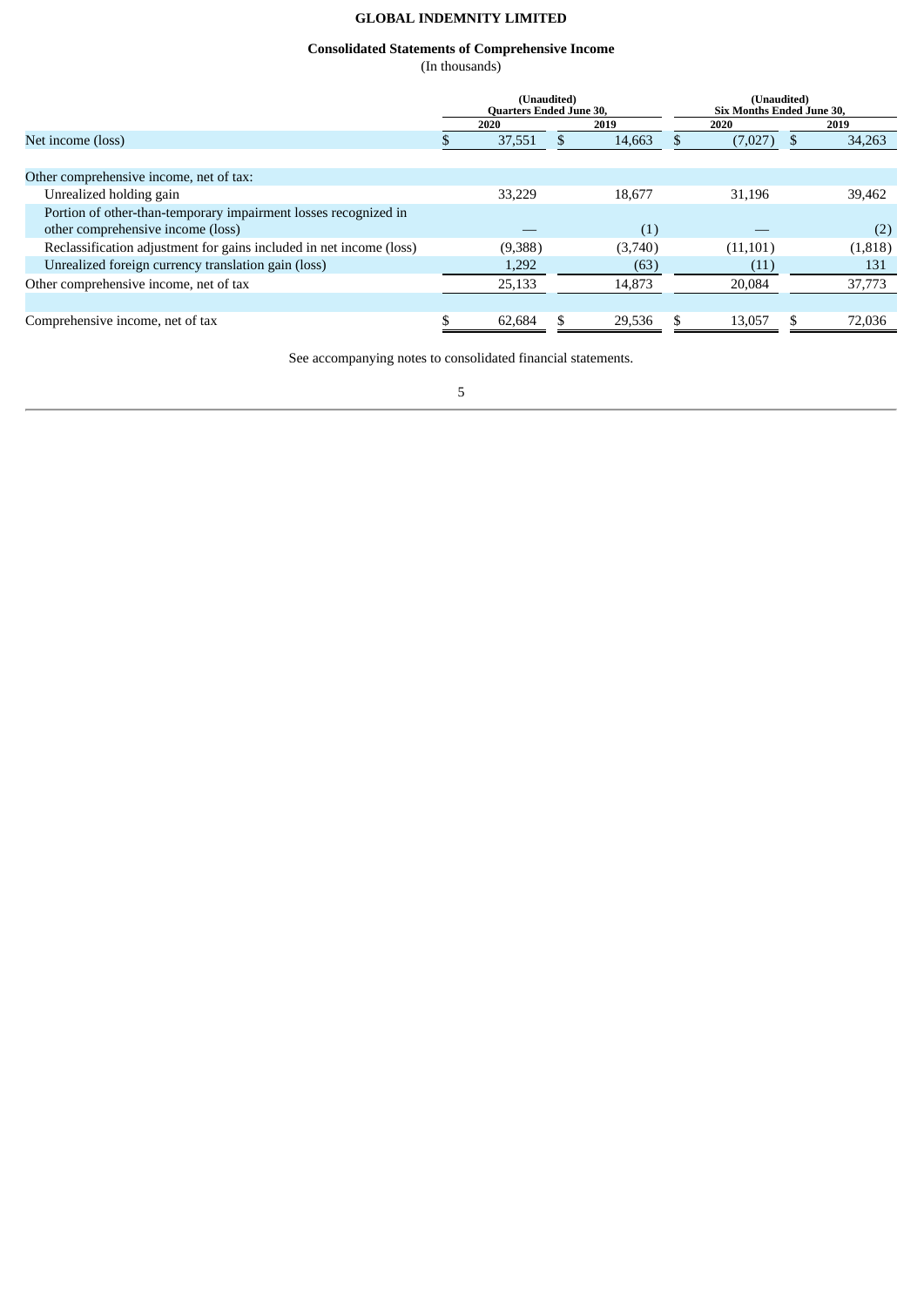### **Consolidated Statements of Changes in Shareholders' Equity**

(In thousands, except share amounts)

<span id="page-5-0"></span>

|                                                                                    | (Unaudited)<br>Quarters Ended June 30, |              |              |              | (Unaudited)<br><b>Six Months Ended June 30,</b> |              |            |              |
|------------------------------------------------------------------------------------|----------------------------------------|--------------|--------------|--------------|-------------------------------------------------|--------------|------------|--------------|
|                                                                                    |                                        | 2020         |              | 2019         |                                                 | 2020         |            | 2019         |
| Number of A ordinary shares issued:                                                |                                        |              |              |              |                                                 |              |            |              |
| Number at beginning of period                                                      |                                        | 10,305,404   |              | 10,223,976   |                                                 | 10,282,277   |            | 10,171,954   |
| Ordinary shares issued / (forfeited) under share incentive plans                   |                                        | (346)        |              |              |                                                 | (346)        |            | 36,180       |
| Ordinary shares issued to directors                                                |                                        | 28,482       |              | 15.544       |                                                 | 51,609       |            | 31,386       |
| Number at end of period                                                            |                                        | 10,333,540   |              | 10,239,520   |                                                 | 10,333,540   |            | 10,239,520   |
|                                                                                    |                                        |              |              |              |                                                 |              |            |              |
| Number of B ordinary shares issued:                                                |                                        |              |              |              |                                                 |              |            |              |
| Number at beginning and end of period                                              |                                        | 4,133,366    |              | 4,133,366    |                                                 | 4,133,366    |            | 4,133,366    |
|                                                                                    |                                        |              |              |              |                                                 |              |            |              |
| Par value of A ordinary shares:                                                    |                                        |              |              |              |                                                 |              |            |              |
| Number at beginning and end of period                                              | \$                                     | $\mathbf{1}$ | \$           | $\mathbf{1}$ | \$                                              | $\mathbf{1}$ | \$         | $\mathbf{1}$ |
|                                                                                    |                                        |              |              |              |                                                 |              |            |              |
| Par value of B ordinary shares:                                                    |                                        |              |              |              |                                                 |              |            |              |
| Balance at beginning and end of period                                             | \$                                     | $\mathbf{1}$ | \$           | 1            | \$                                              |              | \$         | $\mathbf{1}$ |
|                                                                                    |                                        |              |              |              |                                                 |              |            |              |
| <b>Additional paid-in capital:</b>                                                 |                                        |              |              |              |                                                 |              |            |              |
| Balance at beginning of period                                                     | \$                                     | 443,641      | \$           | 438,783      | \$                                              | 442,403      | \$         | 438,182      |
| Share compensation plans                                                           |                                        | 1,532        |              | 924          |                                                 | 2,770        |            | 1,525        |
| Balance at end of period                                                           | \$                                     | 445,173      | \$           | 439,707      | \$                                              | 445,173      | \$         | 439,707      |
|                                                                                    |                                        |              |              |              |                                                 |              |            |              |
| Accumulated other comprehensive income, net of deferred income tax:                |                                        |              |              |              |                                                 |              |            |              |
| Balance at beginning of period                                                     | \$                                     | 12,560       | $\mathbb{S}$ | 1,669        | $\mathbb{S}$                                    | 17,609       | \$         | (21, 231)    |
| Other comprehensive income:                                                        |                                        |              |              |              |                                                 |              |            |              |
| Change in unrealized holding gains                                                 |                                        | 23,841       |              | 14.937       |                                                 | 20,095       |            | 37,644       |
| Change in other than temporary impairment losses recognized in other               |                                        |              |              |              |                                                 |              |            |              |
| comprehensive income                                                               |                                        |              |              | (1)          |                                                 |              |            | (2)          |
| Unrealized foreign currency translation gains (losses)                             |                                        | 1,292        |              | (63)         |                                                 | (11)         |            | 131          |
| Other comprehensive income                                                         |                                        | 25.133       |              | 14.873       |                                                 | 20,084       |            | 37,773       |
| Balance at end of period                                                           | \$                                     | 37,693       | \$           | 16,542       | \$                                              | 37,693       | \$         | 16,542       |
|                                                                                    |                                        |              |              |              |                                                 |              |            |              |
| <b>Retained earnings:</b>                                                          |                                        |              |              |              |                                                 |              |            |              |
| Balance at beginning of period                                                     | \$                                     | 222,549      | \$           | 231,176      | \$                                              | 270,768      | \$         | 215,132      |
| Cumulative effect adjustment resulting from adoption of new accounting<br>guidance |                                        |              |              |              |                                                 |              |            | (5)          |
| Net income (loss)                                                                  |                                        | 37,551       |              | 14,663       |                                                 | (7,027)      |            | 34,263       |
| Dividends to shareholders (\$0.25 per share per quarter in 2020 and 2019)          |                                        | (3,658)      |              | (3,605)      |                                                 | (7,299)      |            | (7, 156)     |
| Balance at end of period                                                           | \$                                     | 256,442      | \$           | 242.234      | \$                                              | 256,442      | \$         | 242,234      |
|                                                                                    |                                        |              |              |              |                                                 |              |            |              |
| Number of treasury shares:                                                         |                                        |              |              |              |                                                 |              |            |              |
| Number at beginning of period                                                      |                                        | 119.945      |              | 110,449      |                                                 | 115,221      |            | 76,642       |
| A ordinary shares purchased                                                        |                                        |              |              |              |                                                 | 4,724        |            | 27,028       |
| Retirement of shares                                                               |                                        | 159          |              |              |                                                 | 159          |            | 6,779        |
| Number at end of period                                                            |                                        | 120,104      |              | 110.449      |                                                 | 120,104      |            | 110,449      |
|                                                                                    |                                        |              |              |              |                                                 |              |            |              |
| Treasury shares, at cost:                                                          |                                        |              |              |              |                                                 |              |            |              |
| Balance at beginning of period                                                     | \$                                     | (4, 116)     | $\mathbb{S}$ | (3,975)      | \$                                              | (3,973)      | $^{\circ}$ | (3,026)      |
| A ordinary shares purchased, at cost                                               |                                        |              |              | 2            |                                                 | (143)        |            | (947)        |
| Balance at end of period                                                           | \$                                     | (4, 116)     | \$           | (3,973)      | \$                                              | (4, 116)     | \$         | (3,973)      |
| Total shareholders' equity                                                         | \$                                     | 735,194      | \$           | 694,512      | \$                                              | 735,194      | \$         | 694,512      |
|                                                                                    |                                        |              |              |              |                                                 |              |            |              |

See accompanying notes to consolidated financial statements.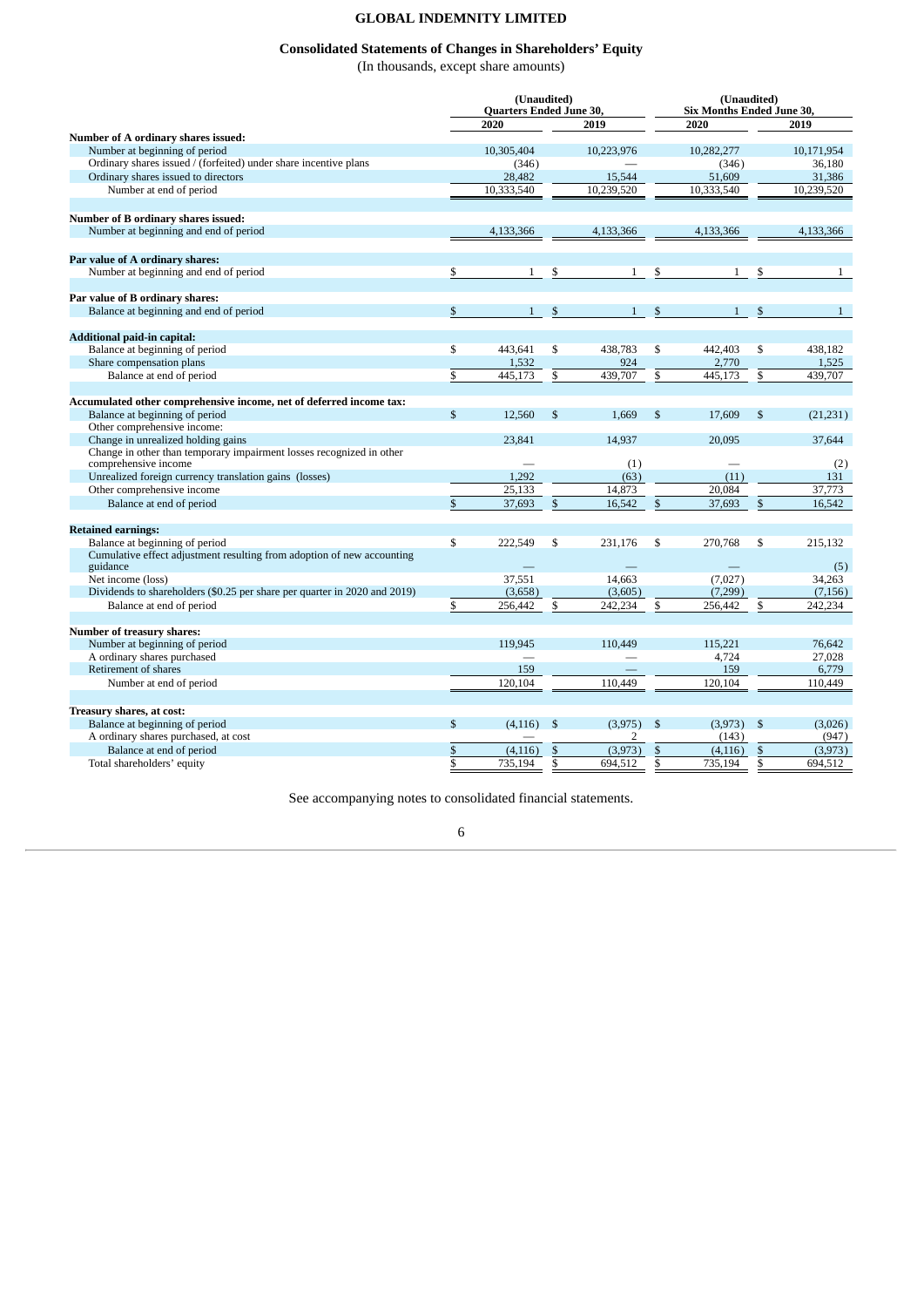### **Consolidated Statements of Cash Flows**

(In thousands)

<span id="page-6-0"></span>

| 2019<br>2020<br><b>Cash flows from operating activities:</b><br>\$<br>(7,027)<br>-\$<br>34,263<br>Net income (loss)<br>Adjustments to reconcile net income (loss) to net cash provided by (used for) operating activities:<br>Amortization and depreciation<br>3,527<br>3,463<br>Amortization of debt issuance costs<br>132<br>132<br>2,769<br>Restricted stock and stock option expense<br>1,525<br>Deferred federal income taxes<br>(4,964)<br>5,498<br>Amortization of bond premium and discount, net<br>2,941<br>2,291<br>Net realized investment (gains) loss<br>29,655<br>(13,980)<br>431<br>Equity in the earnings of equity method limited liability investments<br>11,489<br>Changes in:<br>Premiums receivable, net<br>(7,265)<br>(32,970)<br>Reinsurance receivables, net<br>(7, 151)<br>48,020<br>Funds held by ceding insurers<br>749<br>7,749<br>Unpaid losses and loss adjustment expenses<br>20.892<br>(71,258)<br>Unearned premiums<br>(800)<br>30,846<br>Ceded balances payable<br>3,256<br>2,465<br>Other assets and liabilities, net<br>625<br>(12, 852)<br>Contingent commissions<br>(3,252)<br>(2,533)<br>Federal income tax receivable/payable<br>5,478<br>(268)<br>Deferred acquisition costs, net<br>558<br>(7, 371)<br>862<br>1,350<br>Prepaid reinsurance premiums<br>Net cash provided by (used for) operating activities<br>52,410<br>(3, 135)<br><b>Cash flows from investing activities:</b><br>Proceeds from sale of fixed maturities<br>427,111<br>569,529<br>Proceeds from sale of equity securities<br>167,028<br>378,915<br>Proceeds from maturity of fixed maturities<br>15,651<br>95,994<br>Proceeds from other invested assets<br>623<br>2,349<br>Amounts paid in connection with derivatives<br>(20,060)<br>(8,022)<br>Purchases of fixed maturities<br>(457, 841)<br>(573, 878)<br>Purchases of equity securities<br>(358,085)<br>(284, 984)<br>Purchases of other invested assets<br>(3,500)<br>(297)<br>Net cash used for investing activities<br>(13,983)<br>(35, 484)<br><b>Cash flows from financing activities:</b><br>Net borrowings (repayments) under margin borrowing facility<br>958<br>3,409<br>Dividends paid to shareholders<br>(7, 120)<br>(7, 125)<br>Purchases of A ordinary shares<br>(947)<br>(143)<br>Net cash used for financing activities<br>(6,305)<br>(4,663)<br>32,122<br>(43, 282)<br>Net change in cash and cash equivalents<br>Cash and cash equivalents at beginning of period<br>44,271<br>99,497 |                                            | (Unaudited)<br><b>Six Months Ended June 30,</b> |        |    |        |
|---------------------------------------------------------------------------------------------------------------------------------------------------------------------------------------------------------------------------------------------------------------------------------------------------------------------------------------------------------------------------------------------------------------------------------------------------------------------------------------------------------------------------------------------------------------------------------------------------------------------------------------------------------------------------------------------------------------------------------------------------------------------------------------------------------------------------------------------------------------------------------------------------------------------------------------------------------------------------------------------------------------------------------------------------------------------------------------------------------------------------------------------------------------------------------------------------------------------------------------------------------------------------------------------------------------------------------------------------------------------------------------------------------------------------------------------------------------------------------------------------------------------------------------------------------------------------------------------------------------------------------------------------------------------------------------------------------------------------------------------------------------------------------------------------------------------------------------------------------------------------------------------------------------------------------------------------------------------------------------------------------------------------------------------------------------------------------------------------------------------------------------------------------------------------------------------------------------------------------------------------------------------------------------------------------------------------------------------------------------------------------------------------------------------------------------------------------------------------|--------------------------------------------|-------------------------------------------------|--------|----|--------|
|                                                                                                                                                                                                                                                                                                                                                                                                                                                                                                                                                                                                                                                                                                                                                                                                                                                                                                                                                                                                                                                                                                                                                                                                                                                                                                                                                                                                                                                                                                                                                                                                                                                                                                                                                                                                                                                                                                                                                                                                                                                                                                                                                                                                                                                                                                                                                                                                                                                                           |                                            |                                                 |        |    |        |
|                                                                                                                                                                                                                                                                                                                                                                                                                                                                                                                                                                                                                                                                                                                                                                                                                                                                                                                                                                                                                                                                                                                                                                                                                                                                                                                                                                                                                                                                                                                                                                                                                                                                                                                                                                                                                                                                                                                                                                                                                                                                                                                                                                                                                                                                                                                                                                                                                                                                           |                                            |                                                 |        |    |        |
|                                                                                                                                                                                                                                                                                                                                                                                                                                                                                                                                                                                                                                                                                                                                                                                                                                                                                                                                                                                                                                                                                                                                                                                                                                                                                                                                                                                                                                                                                                                                                                                                                                                                                                                                                                                                                                                                                                                                                                                                                                                                                                                                                                                                                                                                                                                                                                                                                                                                           |                                            |                                                 |        |    |        |
|                                                                                                                                                                                                                                                                                                                                                                                                                                                                                                                                                                                                                                                                                                                                                                                                                                                                                                                                                                                                                                                                                                                                                                                                                                                                                                                                                                                                                                                                                                                                                                                                                                                                                                                                                                                                                                                                                                                                                                                                                                                                                                                                                                                                                                                                                                                                                                                                                                                                           |                                            |                                                 |        |    |        |
|                                                                                                                                                                                                                                                                                                                                                                                                                                                                                                                                                                                                                                                                                                                                                                                                                                                                                                                                                                                                                                                                                                                                                                                                                                                                                                                                                                                                                                                                                                                                                                                                                                                                                                                                                                                                                                                                                                                                                                                                                                                                                                                                                                                                                                                                                                                                                                                                                                                                           |                                            |                                                 |        |    |        |
|                                                                                                                                                                                                                                                                                                                                                                                                                                                                                                                                                                                                                                                                                                                                                                                                                                                                                                                                                                                                                                                                                                                                                                                                                                                                                                                                                                                                                                                                                                                                                                                                                                                                                                                                                                                                                                                                                                                                                                                                                                                                                                                                                                                                                                                                                                                                                                                                                                                                           |                                            |                                                 |        |    |        |
|                                                                                                                                                                                                                                                                                                                                                                                                                                                                                                                                                                                                                                                                                                                                                                                                                                                                                                                                                                                                                                                                                                                                                                                                                                                                                                                                                                                                                                                                                                                                                                                                                                                                                                                                                                                                                                                                                                                                                                                                                                                                                                                                                                                                                                                                                                                                                                                                                                                                           |                                            |                                                 |        |    |        |
|                                                                                                                                                                                                                                                                                                                                                                                                                                                                                                                                                                                                                                                                                                                                                                                                                                                                                                                                                                                                                                                                                                                                                                                                                                                                                                                                                                                                                                                                                                                                                                                                                                                                                                                                                                                                                                                                                                                                                                                                                                                                                                                                                                                                                                                                                                                                                                                                                                                                           |                                            |                                                 |        |    |        |
|                                                                                                                                                                                                                                                                                                                                                                                                                                                                                                                                                                                                                                                                                                                                                                                                                                                                                                                                                                                                                                                                                                                                                                                                                                                                                                                                                                                                                                                                                                                                                                                                                                                                                                                                                                                                                                                                                                                                                                                                                                                                                                                                                                                                                                                                                                                                                                                                                                                                           |                                            |                                                 |        |    |        |
|                                                                                                                                                                                                                                                                                                                                                                                                                                                                                                                                                                                                                                                                                                                                                                                                                                                                                                                                                                                                                                                                                                                                                                                                                                                                                                                                                                                                                                                                                                                                                                                                                                                                                                                                                                                                                                                                                                                                                                                                                                                                                                                                                                                                                                                                                                                                                                                                                                                                           |                                            |                                                 |        |    |        |
|                                                                                                                                                                                                                                                                                                                                                                                                                                                                                                                                                                                                                                                                                                                                                                                                                                                                                                                                                                                                                                                                                                                                                                                                                                                                                                                                                                                                                                                                                                                                                                                                                                                                                                                                                                                                                                                                                                                                                                                                                                                                                                                                                                                                                                                                                                                                                                                                                                                                           |                                            |                                                 |        |    |        |
|                                                                                                                                                                                                                                                                                                                                                                                                                                                                                                                                                                                                                                                                                                                                                                                                                                                                                                                                                                                                                                                                                                                                                                                                                                                                                                                                                                                                                                                                                                                                                                                                                                                                                                                                                                                                                                                                                                                                                                                                                                                                                                                                                                                                                                                                                                                                                                                                                                                                           |                                            |                                                 |        |    |        |
|                                                                                                                                                                                                                                                                                                                                                                                                                                                                                                                                                                                                                                                                                                                                                                                                                                                                                                                                                                                                                                                                                                                                                                                                                                                                                                                                                                                                                                                                                                                                                                                                                                                                                                                                                                                                                                                                                                                                                                                                                                                                                                                                                                                                                                                                                                                                                                                                                                                                           |                                            |                                                 |        |    |        |
|                                                                                                                                                                                                                                                                                                                                                                                                                                                                                                                                                                                                                                                                                                                                                                                                                                                                                                                                                                                                                                                                                                                                                                                                                                                                                                                                                                                                                                                                                                                                                                                                                                                                                                                                                                                                                                                                                                                                                                                                                                                                                                                                                                                                                                                                                                                                                                                                                                                                           |                                            |                                                 |        |    |        |
|                                                                                                                                                                                                                                                                                                                                                                                                                                                                                                                                                                                                                                                                                                                                                                                                                                                                                                                                                                                                                                                                                                                                                                                                                                                                                                                                                                                                                                                                                                                                                                                                                                                                                                                                                                                                                                                                                                                                                                                                                                                                                                                                                                                                                                                                                                                                                                                                                                                                           |                                            |                                                 |        |    |        |
|                                                                                                                                                                                                                                                                                                                                                                                                                                                                                                                                                                                                                                                                                                                                                                                                                                                                                                                                                                                                                                                                                                                                                                                                                                                                                                                                                                                                                                                                                                                                                                                                                                                                                                                                                                                                                                                                                                                                                                                                                                                                                                                                                                                                                                                                                                                                                                                                                                                                           |                                            |                                                 |        |    |        |
|                                                                                                                                                                                                                                                                                                                                                                                                                                                                                                                                                                                                                                                                                                                                                                                                                                                                                                                                                                                                                                                                                                                                                                                                                                                                                                                                                                                                                                                                                                                                                                                                                                                                                                                                                                                                                                                                                                                                                                                                                                                                                                                                                                                                                                                                                                                                                                                                                                                                           |                                            |                                                 |        |    |        |
|                                                                                                                                                                                                                                                                                                                                                                                                                                                                                                                                                                                                                                                                                                                                                                                                                                                                                                                                                                                                                                                                                                                                                                                                                                                                                                                                                                                                                                                                                                                                                                                                                                                                                                                                                                                                                                                                                                                                                                                                                                                                                                                                                                                                                                                                                                                                                                                                                                                                           |                                            |                                                 |        |    |        |
|                                                                                                                                                                                                                                                                                                                                                                                                                                                                                                                                                                                                                                                                                                                                                                                                                                                                                                                                                                                                                                                                                                                                                                                                                                                                                                                                                                                                                                                                                                                                                                                                                                                                                                                                                                                                                                                                                                                                                                                                                                                                                                                                                                                                                                                                                                                                                                                                                                                                           |                                            |                                                 |        |    |        |
|                                                                                                                                                                                                                                                                                                                                                                                                                                                                                                                                                                                                                                                                                                                                                                                                                                                                                                                                                                                                                                                                                                                                                                                                                                                                                                                                                                                                                                                                                                                                                                                                                                                                                                                                                                                                                                                                                                                                                                                                                                                                                                                                                                                                                                                                                                                                                                                                                                                                           |                                            |                                                 |        |    |        |
|                                                                                                                                                                                                                                                                                                                                                                                                                                                                                                                                                                                                                                                                                                                                                                                                                                                                                                                                                                                                                                                                                                                                                                                                                                                                                                                                                                                                                                                                                                                                                                                                                                                                                                                                                                                                                                                                                                                                                                                                                                                                                                                                                                                                                                                                                                                                                                                                                                                                           |                                            |                                                 |        |    |        |
|                                                                                                                                                                                                                                                                                                                                                                                                                                                                                                                                                                                                                                                                                                                                                                                                                                                                                                                                                                                                                                                                                                                                                                                                                                                                                                                                                                                                                                                                                                                                                                                                                                                                                                                                                                                                                                                                                                                                                                                                                                                                                                                                                                                                                                                                                                                                                                                                                                                                           |                                            |                                                 |        |    |        |
|                                                                                                                                                                                                                                                                                                                                                                                                                                                                                                                                                                                                                                                                                                                                                                                                                                                                                                                                                                                                                                                                                                                                                                                                                                                                                                                                                                                                                                                                                                                                                                                                                                                                                                                                                                                                                                                                                                                                                                                                                                                                                                                                                                                                                                                                                                                                                                                                                                                                           |                                            |                                                 |        |    |        |
|                                                                                                                                                                                                                                                                                                                                                                                                                                                                                                                                                                                                                                                                                                                                                                                                                                                                                                                                                                                                                                                                                                                                                                                                                                                                                                                                                                                                                                                                                                                                                                                                                                                                                                                                                                                                                                                                                                                                                                                                                                                                                                                                                                                                                                                                                                                                                                                                                                                                           |                                            |                                                 |        |    |        |
|                                                                                                                                                                                                                                                                                                                                                                                                                                                                                                                                                                                                                                                                                                                                                                                                                                                                                                                                                                                                                                                                                                                                                                                                                                                                                                                                                                                                                                                                                                                                                                                                                                                                                                                                                                                                                                                                                                                                                                                                                                                                                                                                                                                                                                                                                                                                                                                                                                                                           |                                            |                                                 |        |    |        |
|                                                                                                                                                                                                                                                                                                                                                                                                                                                                                                                                                                                                                                                                                                                                                                                                                                                                                                                                                                                                                                                                                                                                                                                                                                                                                                                                                                                                                                                                                                                                                                                                                                                                                                                                                                                                                                                                                                                                                                                                                                                                                                                                                                                                                                                                                                                                                                                                                                                                           |                                            |                                                 |        |    |        |
|                                                                                                                                                                                                                                                                                                                                                                                                                                                                                                                                                                                                                                                                                                                                                                                                                                                                                                                                                                                                                                                                                                                                                                                                                                                                                                                                                                                                                                                                                                                                                                                                                                                                                                                                                                                                                                                                                                                                                                                                                                                                                                                                                                                                                                                                                                                                                                                                                                                                           |                                            |                                                 |        |    |        |
|                                                                                                                                                                                                                                                                                                                                                                                                                                                                                                                                                                                                                                                                                                                                                                                                                                                                                                                                                                                                                                                                                                                                                                                                                                                                                                                                                                                                                                                                                                                                                                                                                                                                                                                                                                                                                                                                                                                                                                                                                                                                                                                                                                                                                                                                                                                                                                                                                                                                           |                                            |                                                 |        |    |        |
|                                                                                                                                                                                                                                                                                                                                                                                                                                                                                                                                                                                                                                                                                                                                                                                                                                                                                                                                                                                                                                                                                                                                                                                                                                                                                                                                                                                                                                                                                                                                                                                                                                                                                                                                                                                                                                                                                                                                                                                                                                                                                                                                                                                                                                                                                                                                                                                                                                                                           |                                            |                                                 |        |    |        |
|                                                                                                                                                                                                                                                                                                                                                                                                                                                                                                                                                                                                                                                                                                                                                                                                                                                                                                                                                                                                                                                                                                                                                                                                                                                                                                                                                                                                                                                                                                                                                                                                                                                                                                                                                                                                                                                                                                                                                                                                                                                                                                                                                                                                                                                                                                                                                                                                                                                                           |                                            |                                                 |        |    |        |
|                                                                                                                                                                                                                                                                                                                                                                                                                                                                                                                                                                                                                                                                                                                                                                                                                                                                                                                                                                                                                                                                                                                                                                                                                                                                                                                                                                                                                                                                                                                                                                                                                                                                                                                                                                                                                                                                                                                                                                                                                                                                                                                                                                                                                                                                                                                                                                                                                                                                           |                                            |                                                 |        |    |        |
|                                                                                                                                                                                                                                                                                                                                                                                                                                                                                                                                                                                                                                                                                                                                                                                                                                                                                                                                                                                                                                                                                                                                                                                                                                                                                                                                                                                                                                                                                                                                                                                                                                                                                                                                                                                                                                                                                                                                                                                                                                                                                                                                                                                                                                                                                                                                                                                                                                                                           |                                            |                                                 |        |    |        |
|                                                                                                                                                                                                                                                                                                                                                                                                                                                                                                                                                                                                                                                                                                                                                                                                                                                                                                                                                                                                                                                                                                                                                                                                                                                                                                                                                                                                                                                                                                                                                                                                                                                                                                                                                                                                                                                                                                                                                                                                                                                                                                                                                                                                                                                                                                                                                                                                                                                                           |                                            |                                                 |        |    |        |
|                                                                                                                                                                                                                                                                                                                                                                                                                                                                                                                                                                                                                                                                                                                                                                                                                                                                                                                                                                                                                                                                                                                                                                                                                                                                                                                                                                                                                                                                                                                                                                                                                                                                                                                                                                                                                                                                                                                                                                                                                                                                                                                                                                                                                                                                                                                                                                                                                                                                           |                                            |                                                 |        |    |        |
|                                                                                                                                                                                                                                                                                                                                                                                                                                                                                                                                                                                                                                                                                                                                                                                                                                                                                                                                                                                                                                                                                                                                                                                                                                                                                                                                                                                                                                                                                                                                                                                                                                                                                                                                                                                                                                                                                                                                                                                                                                                                                                                                                                                                                                                                                                                                                                                                                                                                           |                                            |                                                 |        |    |        |
|                                                                                                                                                                                                                                                                                                                                                                                                                                                                                                                                                                                                                                                                                                                                                                                                                                                                                                                                                                                                                                                                                                                                                                                                                                                                                                                                                                                                                                                                                                                                                                                                                                                                                                                                                                                                                                                                                                                                                                                                                                                                                                                                                                                                                                                                                                                                                                                                                                                                           |                                            |                                                 |        |    |        |
|                                                                                                                                                                                                                                                                                                                                                                                                                                                                                                                                                                                                                                                                                                                                                                                                                                                                                                                                                                                                                                                                                                                                                                                                                                                                                                                                                                                                                                                                                                                                                                                                                                                                                                                                                                                                                                                                                                                                                                                                                                                                                                                                                                                                                                                                                                                                                                                                                                                                           |                                            |                                                 |        |    |        |
|                                                                                                                                                                                                                                                                                                                                                                                                                                                                                                                                                                                                                                                                                                                                                                                                                                                                                                                                                                                                                                                                                                                                                                                                                                                                                                                                                                                                                                                                                                                                                                                                                                                                                                                                                                                                                                                                                                                                                                                                                                                                                                                                                                                                                                                                                                                                                                                                                                                                           |                                            |                                                 |        |    |        |
|                                                                                                                                                                                                                                                                                                                                                                                                                                                                                                                                                                                                                                                                                                                                                                                                                                                                                                                                                                                                                                                                                                                                                                                                                                                                                                                                                                                                                                                                                                                                                                                                                                                                                                                                                                                                                                                                                                                                                                                                                                                                                                                                                                                                                                                                                                                                                                                                                                                                           |                                            |                                                 |        |    |        |
|                                                                                                                                                                                                                                                                                                                                                                                                                                                                                                                                                                                                                                                                                                                                                                                                                                                                                                                                                                                                                                                                                                                                                                                                                                                                                                                                                                                                                                                                                                                                                                                                                                                                                                                                                                                                                                                                                                                                                                                                                                                                                                                                                                                                                                                                                                                                                                                                                                                                           |                                            |                                                 |        |    |        |
|                                                                                                                                                                                                                                                                                                                                                                                                                                                                                                                                                                                                                                                                                                                                                                                                                                                                                                                                                                                                                                                                                                                                                                                                                                                                                                                                                                                                                                                                                                                                                                                                                                                                                                                                                                                                                                                                                                                                                                                                                                                                                                                                                                                                                                                                                                                                                                                                                                                                           |                                            |                                                 |        |    |        |
|                                                                                                                                                                                                                                                                                                                                                                                                                                                                                                                                                                                                                                                                                                                                                                                                                                                                                                                                                                                                                                                                                                                                                                                                                                                                                                                                                                                                                                                                                                                                                                                                                                                                                                                                                                                                                                                                                                                                                                                                                                                                                                                                                                                                                                                                                                                                                                                                                                                                           | Cash and cash equivalents at end of period | $\mathbb{S}$                                    | 76,393 | \$ | 56,215 |

See accompanying notes to consolidated financial statements.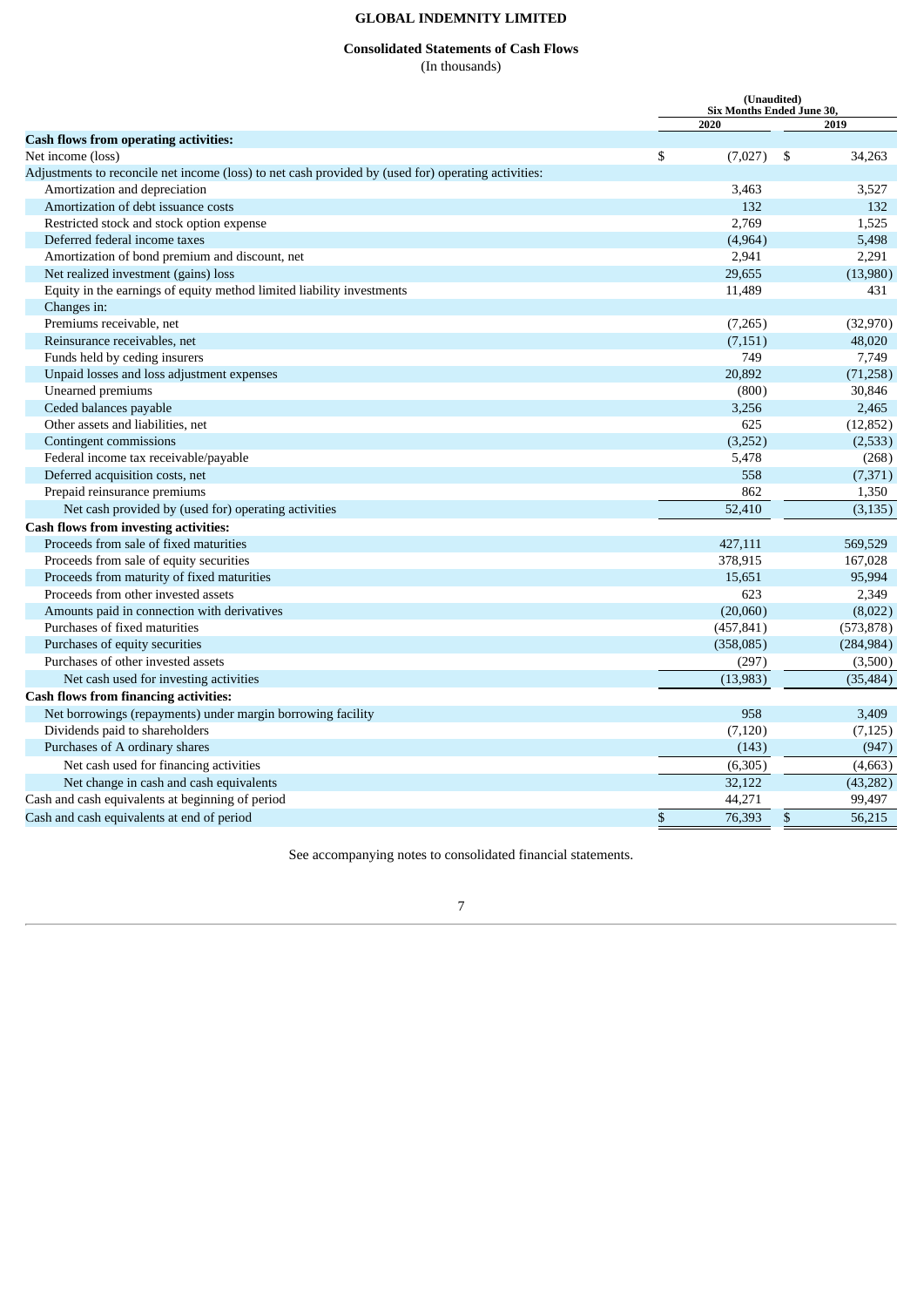#### <span id="page-7-0"></span>**1. Principles of Consolidation and Basis of Presentation**

Global Indemnity Limited ("Global Indemnity" or "the Company") was incorporated on February 9, 2016 and is domiciled in the Cayman Islands. On November 7, 2016, Global Indemnity replaced Global Indemnity plc as the ultimate parent company as a result of a redomestication transaction. The Company's A ordinary shares are publicly traded on the NASDAQ Global Select Market under the ticker symbol GBLI.

The Company manages its business through four business segments: Commercial Specialty, Specialty Property, Farm, Ranch, & Stable, and Reinsurance Operations. The Company's Commercial Specialty segment offers specialty property and casualty insurance products in the excess and surplus lines marketplace. The Company manages Commercial Specialty by differentiating them into four product classifications: 1) Penn-America, which markets property and general liability products to small commercial businesses through a select network of wholesale general agents with specific binding authority; 2) United National, which markets insurance products for targeted insured segments, including specialty products, such as property, general liability, and professional lines through program administrators with specific binding authority; 3) Diamond State, which markets property, casualty, and professional lines products, which are developed by the Company's underwriting department by individuals with expertise in those lines of business, through wholesale brokers and also markets through program administrators having specific binding authority; and 4) Vacant Express, which primarily insures dwellings which are currently vacant, undergoing renovation, or are under construction and is marketed through aggregators, brokers, and retail agents. These product classifications comprise the Company's Commercial Specialty business segment and are not considered individual business segments because each product has similar economic characteristics, distribution, and coverage. The Company's Specialty Property segment offers specialty personal lines property and casualty insurance products through general and specialty agents with specific binding authority on an admitted basis. The Company's Farm, Ranch, & Stable segment provides specialized property and casualty coverage including Commercial Farm Auto and Excess/Umbrella Coverage for the agriculture industry as well as specialized insurance products for the equine mortality and equine major medical industry on an admitted basis. These insurance products are sold through wholesalers and retail agents, with a selected number having specific binding authority. Collectively, the Company's U.S. insurance subsidiaries are licensed in all 50 states, the District of Columbia, Puerto Rico, and the U.S. Virgin Islands. The Commercial Specialty, Specialty Property, and Farm, Ranch, & Stable segments comprise the Company's U.S. Insurance Operations ("Insurance Operations"). The Company's Reinsurance Operations consist solely of the operations of its Bermuda-based wholly-owned subsidiary, Global Indemnity Reinsurance Company, Ltd. ("Global Indemnity Reinsurance"). Global Indemnity Reinsurance is a treaty reinsurer of specialty property and casualty insurance and reinsurance companies. The Company's Reinsurance Operations segment provides reinsurance solutions through brokers and primary writers including insurance and reinsurance companies.

The interim consolidated financial statements are unaudited, but have been prepared in conformity with United States of America generally accepted accounting principles ("GAAP"), which differs in certain respects from those principles followed in reports to insurance regulatory authorities. The preparation of consolidated financial statements in conformity with GAAP requires management to make estimates and assumptions that affect the reported amounts of assets and liabilities and disclosure of contingent assets and liabilities at the date of the consolidated financial statements and the reported amounts of revenues and expenses during the reporting period. Actual results could differ from those estimates.

The unaudited consolidated financial statements include all adjustments that are, in the opinion of management, of a normal recurring nature and are necessary for a fair statement of results for the interim periods. Results of operations for the quarters and six months ended June 30, 2020 and 2019 are not necessarily indicative of the results of a full year. The accompanying notes to the unaudited consolidated financial statements should be read in conjunction with the notes to the consolidated financial statements contained in the Company's 2019 Annual Report on Form 10-K.

The consolidated financial statements include the accounts of Global Indemnity and its wholly owned subsidiaries. All intercompany balances and transactions have been eliminated in consolidation.

#### **2. Proposed Redomestication**

On June 23, 2020, the Company announced that the Company's Board of Directors approved a plan to redomesticate Global Indemnity Limited and its Bermuda subsidiary, Global Indemnity Reinsurance Company, Ltd., to the United States (the "redomestication plan"). The Board also approved the filing of a preliminary proxy statement with the U.S. Securities and Exchange Commission in connection with a special meeting of the Company's shareholders that will be called to consider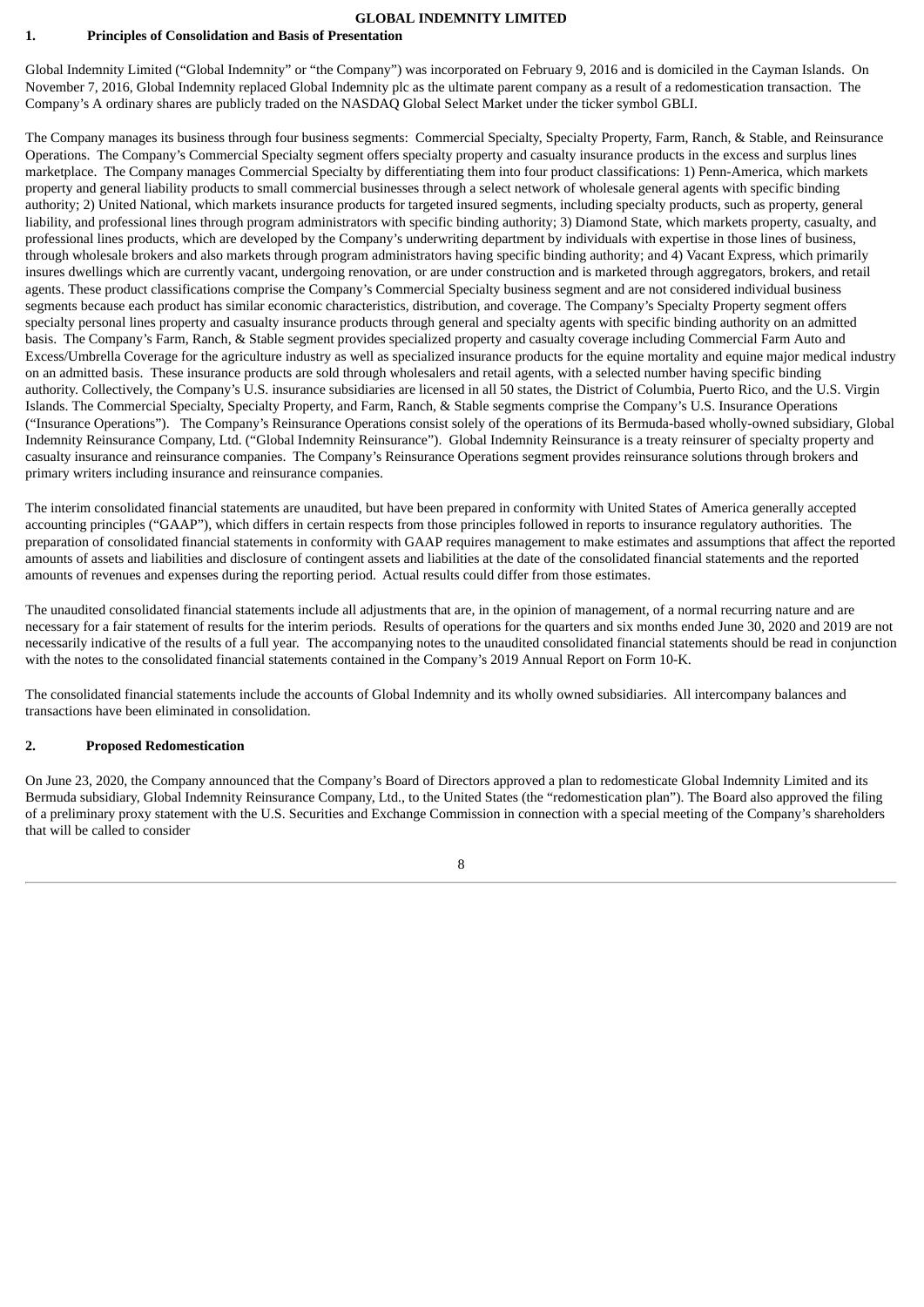and approve the redomestication plan. The preliminary proxy was filed on June 23, 2020 and the definitive proxy statement was filed on July 23, 2020. The redomestication plan is also awaiting regulatory approval.

If the Company's shareholders approve the redomestication plan at the August 25, 2020 scheme meeting and extraordinary general meeting and regulatory approval is received, Global Indemnity Group, LLC, a Delaware limited liability company (that will be taxed as a partnership for U.S. federal income tax purposes), will replace the Company, a Cayman Islands corporation, as the publicly listed parent company of the Company's affiliated group, and the business of the Company's Bermuda subsidiary will be assumed by the Company's existing U.S. insurance company subsidiaries. Pursuant to the redomestication plan, the Company's class A ordinary shares outstanding at the scheme record time (expected to be 5:00 p.m. (Eastern Time) on August 27, 2020 (the "Scheme Record Time")) will be converted on a one-for-one basis into class A common shares of the new publicly listed parent company, Global Indemnity Group, LLC, that will trade on NASDAQ under the Company's existing ticker symbol ("GBLI"). Only for U.S. tax purposes, (i) Global Indemnity Group, LLC will be treated as a partnership and (ii) shareholders of Global Indemnity Group, LLC will be treated as partners in such partnership.

If approved by its shareholders and regulatory approval is received, the Company anticipates that the redomestication will close on or around 12:01am (Eastern Time) on August 28, 2020.

The Company does not expect a material impact to its financial position as a result of the proposed redomestication.

#### **3. Investments**

The Company implemented new accounting guidance on January 1, 2020 related to the measurement of credit losses on financial instruments. For financial assets held at amortized cost basis, the new guidance requires a forward-looking methodology for in-scope financial assets that reflects expected credit losses and requires consideration of a broader range of information for credit loss estimates, including historical experience, current economic conditions and supportable forecasts that affect the collectability of the financial asset. For available for sale debt securities, credit losses are still measured similar to the old guidance; however, the new guidance requires that credit losses be presented as an allowance rather than as a write-down of the amortized cost basis of the impaired security and allows for the reversal of credit losses in the current period net income. Any impairments related to factors other than credit losses continue to be recorded through other comprehensive income, net of taxes.

The Company elected the practical expedient to exclude accrued interest from both the fair value and the amortized cost basis of the available for sale debt securities for the purposes of identifying and measuring an impairment and to not measure an allowance for credit losses for accrued interest receivables. Accrued interest receivable is written off through net realized investment gains (losses) at the time the issuer of the bond defaults or is expected to default on payment. The Company made an accounting policy election to present the accrued interest receivable balance with other assets on the Company's consolidated statements of financial position. Accrued interest receivable was \$6.2 million and \$7.0 million as of June 30, 2020 and December 31, 2019, respectively.

The amortized cost and estimated fair value of the Company's fixed maturities securities were as follows as of June 30, 2020 and December 31, 2019: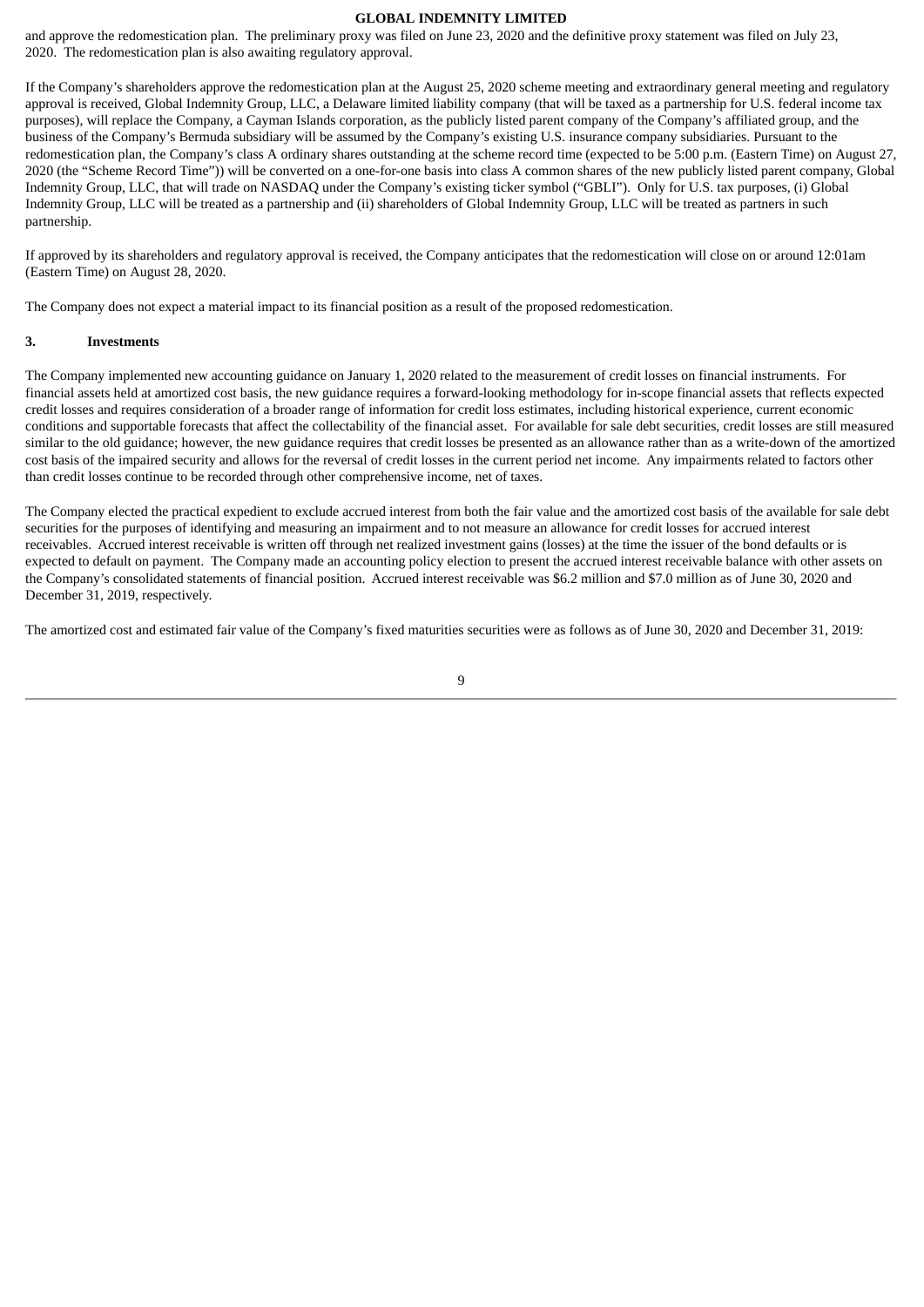| (Dollars in thousands)                           |     | Amortized<br>Cost |               | Allowance for<br><b>Credit Losses</b> |   | <b>Gross</b><br>Unrealized<br>Gains |          | <b>Gross</b><br>Unrealized<br>Losses | Estimated<br><b>Fair Value</b> |
|--------------------------------------------------|-----|-------------------|---------------|---------------------------------------|---|-------------------------------------|----------|--------------------------------------|--------------------------------|
| As of June 30, 2020                              |     |                   |               |                                       |   |                                     |          |                                      |                                |
| Fixed maturities:                                |     |                   |               |                                       |   |                                     |          |                                      |                                |
| U.S. treasury and agency obligations             | \$. | 216.051           | <sup>\$</sup> |                                       | S | 7,128                               | <b>S</b> | (88)                                 | \$<br>223,091                  |
| Obligations of states and political subdivisions |     | 62.054            |               |                                       |   | 2,329                               |          | (125)                                | 64,258                         |
| Mortgage-backed securities                       |     | 371,701           |               |                                       |   | 9,975                               |          | (1,245)                              | 380,431                        |
| Asset-backed securities                          |     | 130.357           |               |                                       |   | 1,564                               |          | (2,131)                              | 129,790                        |
| Commercial mortgage-backed securities            |     | 132,139           |               |                                       |   | 8.574                               |          | (1,157)                              | 139,556                        |
| Corporate bonds                                  |     | 227,531           |               |                                       |   | 16,048                              |          | (1,398)                              | 242,181                        |
| Foreign corporate bonds                          |     | 96,523            |               |                                       |   | 4,684                               |          | (398)                                | 100,809                        |
| Total fixed maturities                           |     | 1,236,356         |               |                                       |   | 50,302                              |          | (6, 542)                             | 1,280,116                      |
|                                                  |     |                   |               |                                       |   |                                     |          |                                      |                                |

| (Dollars in thousands)                           | Amortized<br>Cost |      | <b>Gross</b><br><b>Unrealized</b><br>Gains |    | <b>Gross</b><br>Unrealized<br>Losses |  | <b>Estimated</b><br><b>Fair Value</b> |
|--------------------------------------------------|-------------------|------|--------------------------------------------|----|--------------------------------------|--|---------------------------------------|
| As of December 31, 2019                          |                   |      |                                            |    |                                      |  |                                       |
| Fixed maturities:                                |                   |      |                                            |    |                                      |  |                                       |
| U.S. treasury and agency obligations             | \$<br>153,906     | - \$ | 3,580                                      | \$ | $(797)$ \$                           |  | 156,689                               |
| Obligations of states and political subdivisions | 63,256            |      | 853                                        |    | (271)                                |  | 63,838                                |
| Mortgage-backed securities                       | 325,448           |      | 3,177                                      |    | (251)                                |  | 328,374                               |
| Asset-backed securities                          | 168,020           |      | 937                                        |    | (420)                                |  | 168,537                               |
| Commercial mortgage-backed securities            | 183,944           |      | 4.369                                      |    | (209)                                |  | 188,104                               |
| Corporate bonds                                  | 239,860           |      | 8,478                                      |    | (79)                                 |  | 248,259                               |
| Foreign corporate bonds                          | 97,134            |      | 2,247                                      |    | (23)                                 |  | 99,358                                |
| Total fixed maturities                           | 1,231,568         |      | 23,641                                     |    | (2,050)                              |  | 1,253,159                             |

As of June 30, 2020 and December 31, 2019, the Company's investments in equity securities consist of the following:

| (Dollars in thousands)                      | <b>June 30, 2020</b> | <b>December 31, 2019</b> |
|---------------------------------------------|----------------------|--------------------------|
| Common stock                                |                      | 135,329                  |
| Preferred stock                             | 10,747               | 11,656                   |
| Index funds that invest in fixed maturities | 209.437              | 54,648                   |
| Index funds that invest in common stock     |                      | 61.471                   |
| Total                                       | 220,184              | 263,104                  |

As of June 30, 2020 and December 31, 2019, the Company held Fannie Mae mortgage pools that totaled as much as 4.8% and 4.2% of shareholders' equity, respectively. Excluding the Fannie Mae pools, U.S. treasuries, agency bonds, index funds, and limited partnerships, the Company did not hold any debt or equity investments in a single issuer in excess of 2% and 3% of shareholders' equity at June 30, 2020 and December 31, 2019, respectively.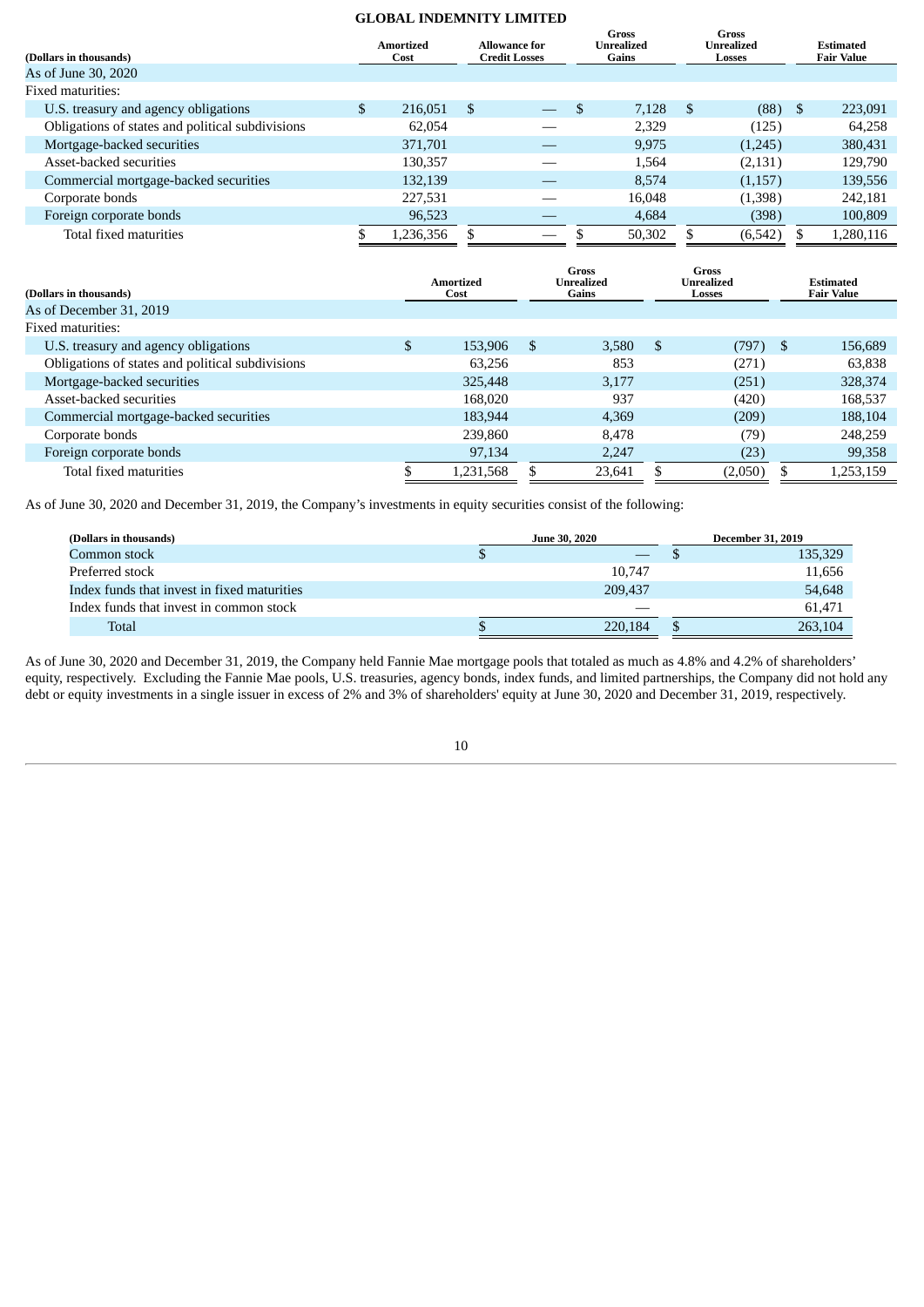The amortized cost and estimated fair value of the Company's fixed maturities portfolio classified as available for sale at June 30, 2020, by contractual maturity, are shown below. Actual maturities may differ from contractual maturities because borrowers may have the right to call or prepay obligations with or without call or prepayment penalties.

| (Dollars in thousands)                 | <b>Amortized</b><br>Cost |     | <b>Estimated</b><br><b>Fair Value</b> |
|----------------------------------------|--------------------------|-----|---------------------------------------|
| Due in one year or less                | \$<br>34,470             | \$  | 34,735                                |
| Due in one year through five years     | 239,859                  |     | 250,425                               |
| Due in five years through ten years    | 235,738                  |     | 245,852                               |
| Due in ten years through fifteen years | 25,857                   |     | 27,580                                |
| Due after fifteen years                | 66,235                   |     | 71,747                                |
| Mortgage-backed securities             | 371,701                  |     | 380,431                               |
| Asset-backed securities                | 130,357                  |     | 129,790                               |
| Commercial mortgage-backed securities  | 132,139                  |     | 139,556                               |
| Total                                  | \$<br>1,236,356          | \$. | 1,280,116                             |

The following table contains an analysis of the Company's fixed income securities with gross unrealized losses that are not deemed to have credit losses, categorized by the period that the securities were in a continuous loss position as of June 30, 2020. The fair value amounts reported in the table are estimates that are prepared using the process described in Note 5 of the notes to the consolidated financial statements in Item 1 of Part I of this report:

|                                      | Less than 12 months |                               | 12 months or longer |                          |   |                               | Total $(1)$ |                   |      |                                      |
|--------------------------------------|---------------------|-------------------------------|---------------------|--------------------------|---|-------------------------------|-------------|-------------------|------|--------------------------------------|
| (Dollars in thousands)               | <b>Fair Value</b>   | Gross<br>Unrealized<br>Losses |                     | <b>Fair Value</b>        |   | Gross<br>Unrealized<br>Losses |             | <b>Fair Value</b> |      | Gross<br><b>Unrealized</b><br>Losses |
| <b>Fixed maturities:</b>             |                     |                               |                     |                          |   |                               |             |                   |      |                                      |
| U.S. treasury and agency obligations | \$<br>61,459        | \$<br>$(88)$ \$               |                     | $\overline{\phantom{0}}$ | S |                               | \$          | 61,459            | - \$ | (88)                                 |
| Obligations of states and political  |                     |                               |                     |                          |   |                               |             |                   |      |                                      |
| subdivisions                         | 6.172               | (125)                         |                     |                          |   |                               |             | 6.172             |      | (125)                                |
| Mortgage-backed securities           | 78.836              | (1,244)                       |                     | 31                       |   | (1)                           |             | 78,867            |      | (1,245)                              |
| Asset-backed securities              | 42,180              | (1,517)                       |                     | 11,989                   |   | (614)                         |             | 54,169            |      | (2, 131)                             |
| Commercial mortgage-backed           |                     |                               |                     |                          |   |                               |             |                   |      |                                      |
| securities                           | 12,193              | (1,050)                       |                     | 1,060                    |   | (107)                         |             | 13,253            |      | (1,157)                              |
| Corporate bonds                      | 19,277              | (1,398)                       |                     |                          |   |                               |             | 19,277            |      | (1,398)                              |
| Foreign corporate bonds              | 10,823              | (398)                         |                     |                          |   |                               |             | 10,823            |      | (398)                                |
| Total fixed maturities               | \$<br>230,940       | (5,820)                       | S                   | 13.080                   |   | (722)                         |             | 244,020           |      | (6,542)                              |

**(1)** Fixed maturities in a gross unrealized loss position are comprised of non-credit losses on investment grade securities where management does not intend to sell, and it is more likely than not that the Company will not be forced to sell the security before recovery.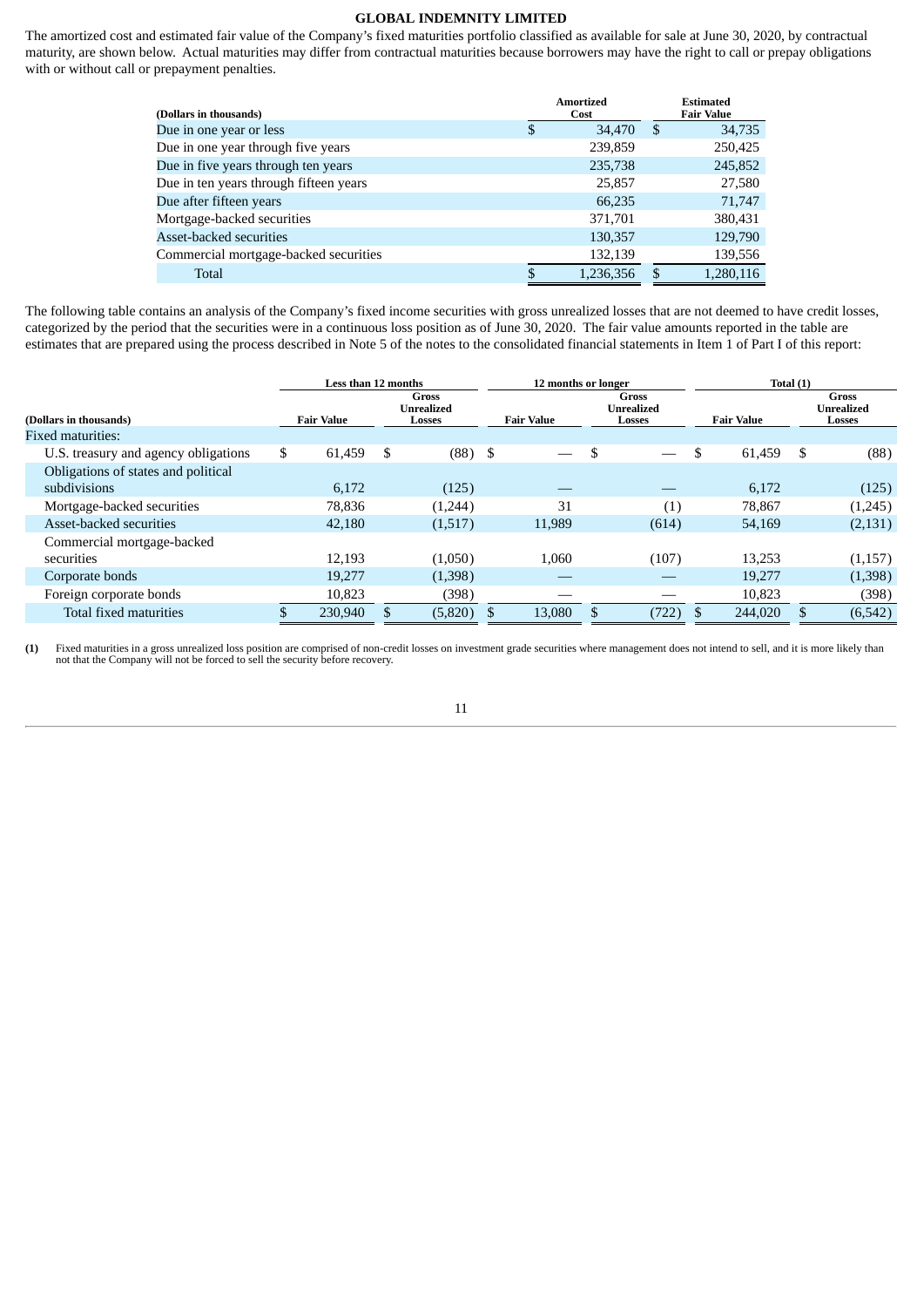The following table contains an analysis of the Company's fixed income securities with gross unrealized losses, categorized by the period that the securities were in a continuous loss position as of December 31, 2019. The fair value amounts reported in the table are estimates that are prepared using the process described in Note 5 of the notes to the consolidated financial statements in Item 1 of Part I of this report:

|                                      | Less than 12 months |   |                               | 12 months or longer |            |  |                                      | Total $(1)$ |                   |                                      |         |
|--------------------------------------|---------------------|---|-------------------------------|---------------------|------------|--|--------------------------------------|-------------|-------------------|--------------------------------------|---------|
| (Dollars in thousands)               | <b>Fair Value</b>   |   | Gross<br>Unrealized<br>Losses |                     | Fair Value |  | Gross<br><b>Unrealized</b><br>Losses |             | <b>Fair Value</b> | Gross<br><b>Unrealized</b><br>Losses |         |
| <b>Fixed maturities:</b>             |                     |   |                               |                     |            |  |                                      |             |                   |                                      |         |
| U.S. treasury and agency obligations | \$<br>35,633        | S | $(797)$ \$                    |                     |            |  |                                      | \$          | 35,633            |                                      | (797)   |
| Obligations of states and political  |                     |   |                               |                     |            |  |                                      |             |                   |                                      |         |
| subdivisions                         | 27,180              |   | (271)                         |                     |            |  |                                      |             | 27,180            |                                      | (271)   |
| Mortgage-backed securities           | 93,579              |   | (244)                         |                     | 902        |  | (7)                                  |             | 94,481            |                                      | (251)   |
| Asset-backed securities              | 43,402              |   | (167)                         |                     | 16,152     |  | (253)                                |             | 59,554            |                                      | (420)   |
| Commercial mortgage-backed           |                     |   |                               |                     |            |  |                                      |             |                   |                                      |         |
| securities                           | 25,698              |   | (196)                         |                     | 1,945      |  | (13)                                 |             | 27,643            |                                      | (209)   |
| Corporate bonds                      | 19.407              |   | (79)                          |                     | __         |  |                                      |             | 19,407            |                                      | (79)    |
| Foreign corporate bonds              | 4,822               |   | (20)                          |                     | 2,035      |  | (3)                                  |             | 6,857             |                                      | (23)    |
| Total fixed maturities               | 249,721             |   | (1,774)                       |                     | 21,034     |  | (276)                                |             | 270,755           |                                      | (2,050) |

(1) Fixed maturities in a gross unrealized loss position are comprised of non-credit losses on investment grade securities where management does not intend to sell, and it is more likely than not that the Company will not

The Company regularly performs various analytical valuation procedures with respect to its investments, including reviewing each available for sale debt security in an unrealized loss position to assess whether the decline in fair value below amortized cost basis has resulted from a credit loss or other factors. In assessing whether a credit loss exists, the Company compares the present value of the cash flows expected to be collected from the security to the amortized cost basis of the security. If the present value of the cash flows expected to be collected is less than the amortized cost basis of the security, a credit loss exists and an allowance for credit losses is recorded. Subsequent changes in the allowances are recorded in the period of change as either credit loss expense or reversal of credit loss expense. Any impairments related to factors other than credit losses are recorded through other comprehensive income, net of taxes.

For fixed maturities, the factors considered in reaching the conclusion that a credit loss exists include, among others, whether:

- (1) the extent to which the fair value is less than the amortized cost basis;
- (2) the issuer is in financial distress;
- (3) the investment is secured;
- (4) a significant credit rating action occurred;
- (5) scheduled interest payments were delayed or missed;
- (6) changes in laws or regulations have affected an issuer or industry;
- (7) the investment has an unrealized loss and was identified by the Company's investment manager as an investment to be sold before recovery or maturity;
- (8) the investment failed cash flow projection testing to determine if anticipated principal and interest payments will be realized; and
- (9) changes in US Treasury rates and/or credit spreads since original purchase to identify whether the unrealized loss is simply due to interest rate movement.

According to accounting guidance for debt securities in an unrealized loss position, the Company is required to assess whether it has the intent to sell the debt security or more likely than not will be required to sell the debt security before the anticipated recovery. If either of these conditions is met, any allowance for credit losses is written off and the amortized cost basis is written down to the fair value of the fixed maturity security with any incremental impairment reported in earnings. That new amortized cost basis shall not be adjusted for subsequent recoveries in fair value.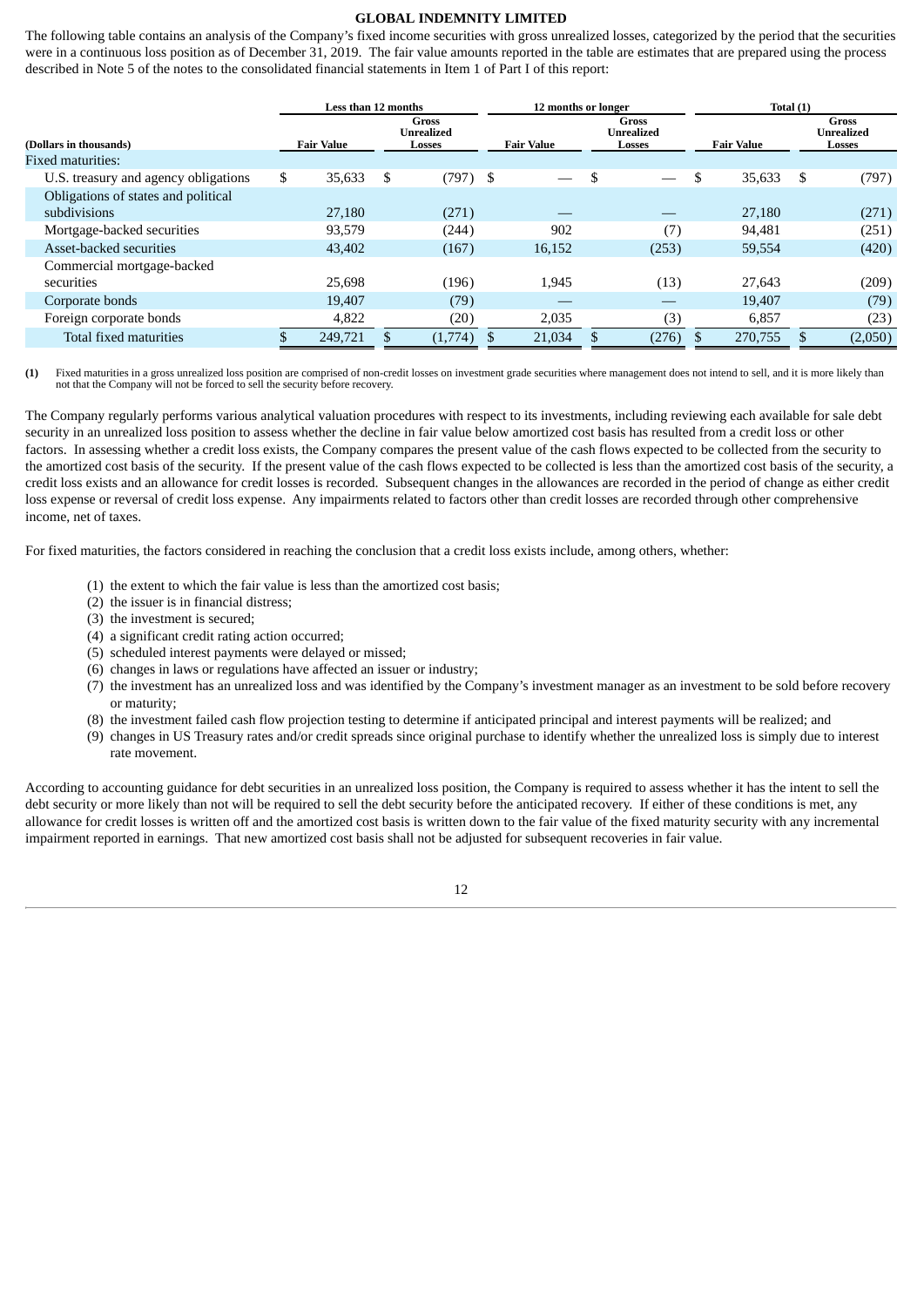The following is a description, by asset type, of the methodology and significant inputs that the Company used to measure the amount of credit loss recognized in earnings, if any:

**U.S. treasury and agency obligations** – As of June 30, 2020, gross unrealized losses related to U.S. treasury and agency obligations were \$0.088 million. To assess whether the decline in fair value below amortized cost has resulted from a credit loss or other factors, macroeconomic and market analysis is conducted in evaluating these securities. Consideration is given to the interest rate environment, duration and yield curve management of the portfolio, sector allocation and security selection. Based on the analysis performed, the Company did not recognize a credit loss on U.S. treasury and agency obligations during the period.

**Obligations of states and political subdivisions –** As of June 30, 2020, gross unrealized losses related to obligations of states and political subdivisions were \$0.125 million. To assess whether the decline in fair value below amortized cost has resulted from a credit loss or other factors, elements that may influence the performance of the municipal bond market are considered in evaluating these securities such as investor expectations, supply and demand patterns, and current versus historical yield and spread relationships. The analysis relies on the output of fixed income credit analysts, as well as dedicated municipal bond analysts who perform extensive in-house fundamental analysis on each issuer, regardless of their rating by the major agencies. Based on the analysis performed, the Company did not recognize a credit loss on obligations of states and political subdivisions during the period.

**Mortgage-backed securities ("MBS") –** As of June 30, 2020, gross unrealized losses related to mortgage-backed securities were \$1.245 million. To assess whether the decline in fair value below amortized cost has resulted from a credit loss or other factors, mortgage-backed securities are modeled to project principal losses under downside, base, and upside scenarios for the economy and home prices. The primary assumption that drives the security and loan level modeling is the Home Price Index ("HPI") projection. These forecasts incorporate not just national macro-economic trends, but also regional impacts to arrive at the most granular and accurate projections. These assumptions are incorporated into the model as a basis to generate delinquency probabilities, default curves, loss severity curves, and voluntary prepayment curves at the loan level within each deal. The model utilizes HPI-adjusted current LTV, payment history, loan terms, loan modification history, and borrower characteristics as inputs to generate expected cash flows and principal loss for each bond under various scenarios. Based on the analysis performed, the Company did not recognize a credit loss on mortgage-backed securities during the period.

**Asset backed securities ("ABS") -** As of June 30, 2020, gross unrealized losses related to asset backed securities were \$2.131 million. The weighted average credit enhancement for the Company's asset backed portfolio is 33.8. This represents the percentage of pool losses that can occur before an asset backed security will incur its first dollar of principal losses. To assess whether the decline in fair value below amortized cost has resulted from a credit loss or other factors, every ABS transaction is analyzed on a stand-alone basis. This analysis involves a thorough review of the collateral, prepayment, and structural risk in each transaction. Additionally, the analysis includes an in-depth credit analysis of the originator and servicer of the collateral. The analysis projects an expected loss for a deal given a set of assumptions specific to the asset type. These assumptions are used to calculate at what level of losses the deal will incur its first dollar of principal loss. The major assumptions used to calculate this ratio are loss severities, recovery lags, and no advances on principal and interest. Based on the analysis performed, the Company did not recognize a credit loss on asset backed securities during the period.

**Commercial mortgage-backed securities ("CMBS") -** As of June 30, 2020, gross unrealized losses related to the CMBS portfolio were \$1.157 million. The weighted average credit enhancement for the Company's CMBS portfolio is 29.9. This represents the percentage of pool losses that can occur before a mortgage-backed security will incur its first dollar of principal loss. To assess whether the decline in fair value below amortized cost has resulted from a credit loss or other factors, a loan level analysis is utilized where every underlying CMBS loan is re-underwritten based on a set of assumptions reflecting expectations for the future path of the economy. Each loan is analyzed over time using a series of tests to determine if a credit event will occur during the life of the loan. Inherent in this process are several economic scenarios and their corresponding rent/vacancy and capital market states. The five primary credit events that frame the analysis include loan modifications, term default, balloon default, extension, and ability to pay off at balloon. The resulting output is the expected loss adjusted cash flows for each bond under the base case and distressed scenarios. Based on the analysis performed, the Company did not recognize a credit loss on commercial mortgage-backed securities during the period.

**Corporate bonds -** As of June 30, 2020, gross unrealized losses related to corporate bonds were \$1.398 million. To assess whether the decline in fair value below amortized cost has resulted from a credit loss or other factors, analysis for this asset class includes maintaining detailed financial models that include a projection of each issuer's future financial performance,

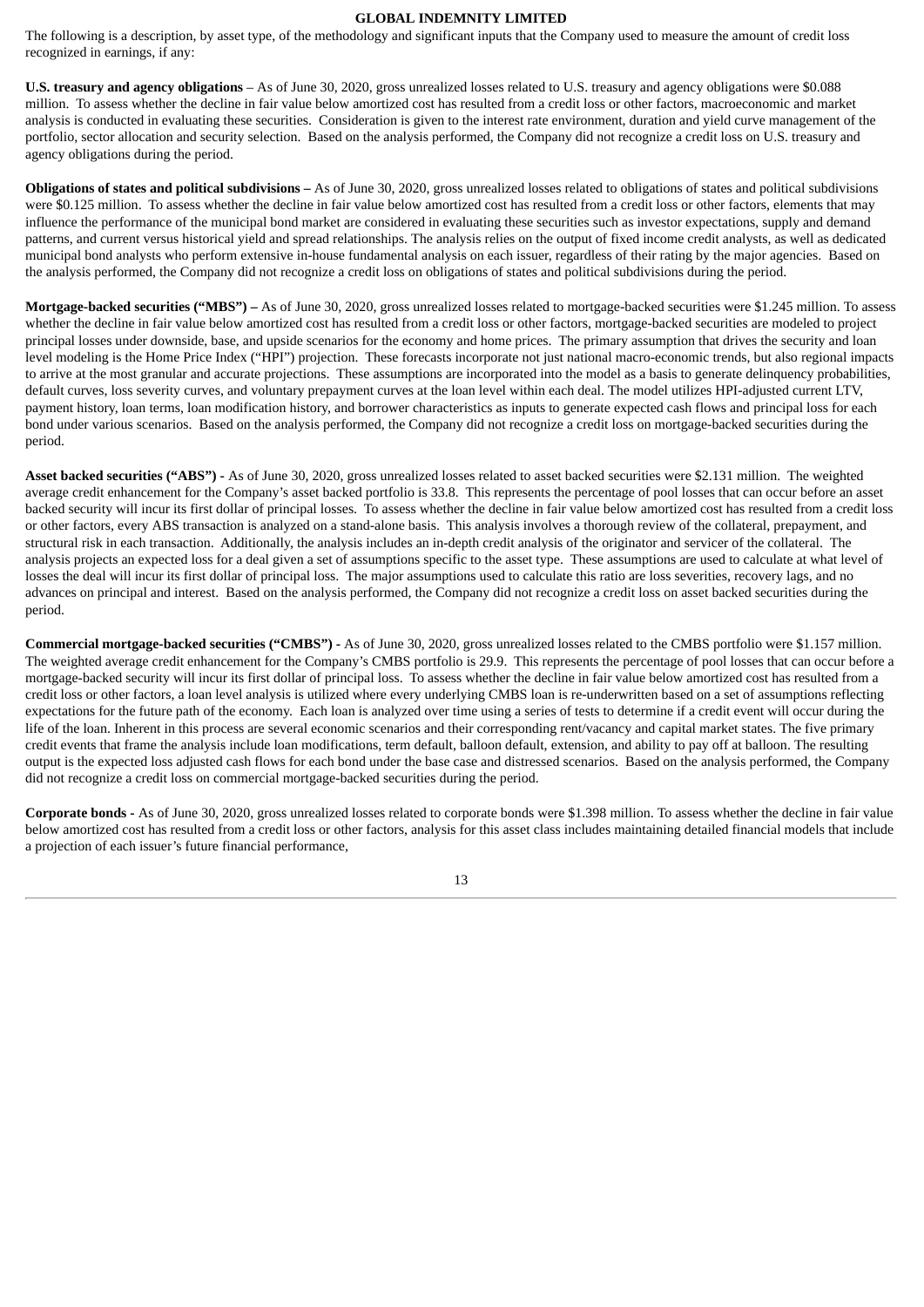including prospective debt servicing capabilities, capital structure composition, and the value of the collateral. The analysis incorporates the macroeconomic environment, industry conditions in which the issuer operates, the issuer's current competitive position, its vulnerability to changes in the competitive and regulatory environment, issuer liquidity, issuer commitment to bondholders, issuer creditworthiness, and asset protection. Part of the process also includes running downside scenarios to evaluate the expected likelihood of default as well as potential losses in the event of default. Based on the analysis performed, the Company did not recognize a credit loss on corporate bonds during the period.

**Foreign bonds –** As of June 30, 2020, gross unrealized losses related to foreign bonds were \$0.398 million. To assess whether the decline in fair value below amortized cost has resulted from a credit loss or other factors, detailed financial models are maintained that include a projection of each issuer's future financial performance, including prospective debt servicing capabilities, capital structure composition, and the value of the collateral. The analysis incorporates the macroeconomic environment, industry conditions in which the issuer operates, the issuer's current competitive position, its vulnerability to changes in the competitive and regulatory environment, issuer liquidity, issuer commitment to bondholders, issuer creditworthiness, and asset protection. Part of the process also includes running downside scenarios to evaluate the expected likelihood of default as well as potential losses in the event of default. Based on the analysis performed, the Company did not recognize a credit loss on foreign bonds during the period. The Company recorded the following other than temporary impairments ("OTTI") on its investment portfolio for the quarter and six months ended June 30, 2019:

|                                                                    | <b>Quarter Ended</b><br><b>June 30.</b> | <b>Six Months Ended June 30.</b> |  |         |  |
|--------------------------------------------------------------------|-----------------------------------------|----------------------------------|--|---------|--|
| (Dollars in thousands)                                             |                                         | 2019                             |  | 2019    |  |
| <b>Fixed maturities:</b>                                           |                                         |                                  |  |         |  |
| OTTI losses, gross                                                 |                                         |                                  |  | (1,897) |  |
| Portion of loss recognized in other comprehensive income (pre-tax) |                                         |                                  |  |         |  |
| Net impairment losses on fixed maturities recognized in earnings   |                                         |                                  |  | (1,897) |  |

The following table is an analysis of the credit losses recognized in earnings on fixed maturities held by the Company for the quarter and six months ended June 30, 2019 for which a portion of the OTTI loss was recognized in other comprehensive income.

|                                                                                                 | <b>Quarter Ended</b><br><b>June 30,</b> | Six Months Ended June 30, |      |  |
|-------------------------------------------------------------------------------------------------|-----------------------------------------|---------------------------|------|--|
| (Dollars in thousands)                                                                          | 2019                                    |                           | 2019 |  |
| Balance at beginning of period                                                                  | 13                                      |                           | 13   |  |
| Additions where no OTTI was previously recorded                                                 |                                         |                           |      |  |
| Additions where an OTTI was previously recorded                                                 |                                         |                           |      |  |
| Reductions for securities for which the company intends to sell or more likely than not will be |                                         |                           |      |  |
| required to sell before recovery                                                                |                                         |                           |      |  |
| Reductions reflecting increases in expected cashflows to be collected                           |                                         |                           |      |  |
| Reductions for securities sold during the period                                                |                                         |                           |      |  |
| Balance at end of period                                                                        | 13                                      |                           | 13   |  |

#### *Accumulated Other Comprehensive Income, Net of Tax*

Accumulated other comprehensive income, net of tax, as of June 30, 2020 and December 31, 2019 was as follows:

| (Dollars in thousands)                             | <b>June 30, 2020</b> |         | <b>December 31, 2019</b> |         |
|----------------------------------------------------|----------------------|---------|--------------------------|---------|
| Net unrealized gains (losses) from:                |                      |         |                          |         |
| Fixed maturities                                   |                      | 43.760  |                          | 21,591  |
| Foreign currency fluctuations                      |                      | (1,043) |                          | (1,032) |
| Deferred taxes                                     |                      | (5,024) |                          | (2,950) |
| Accumulated other comprehensive income, net of tax |                      | 37,693  |                          | 17,609  |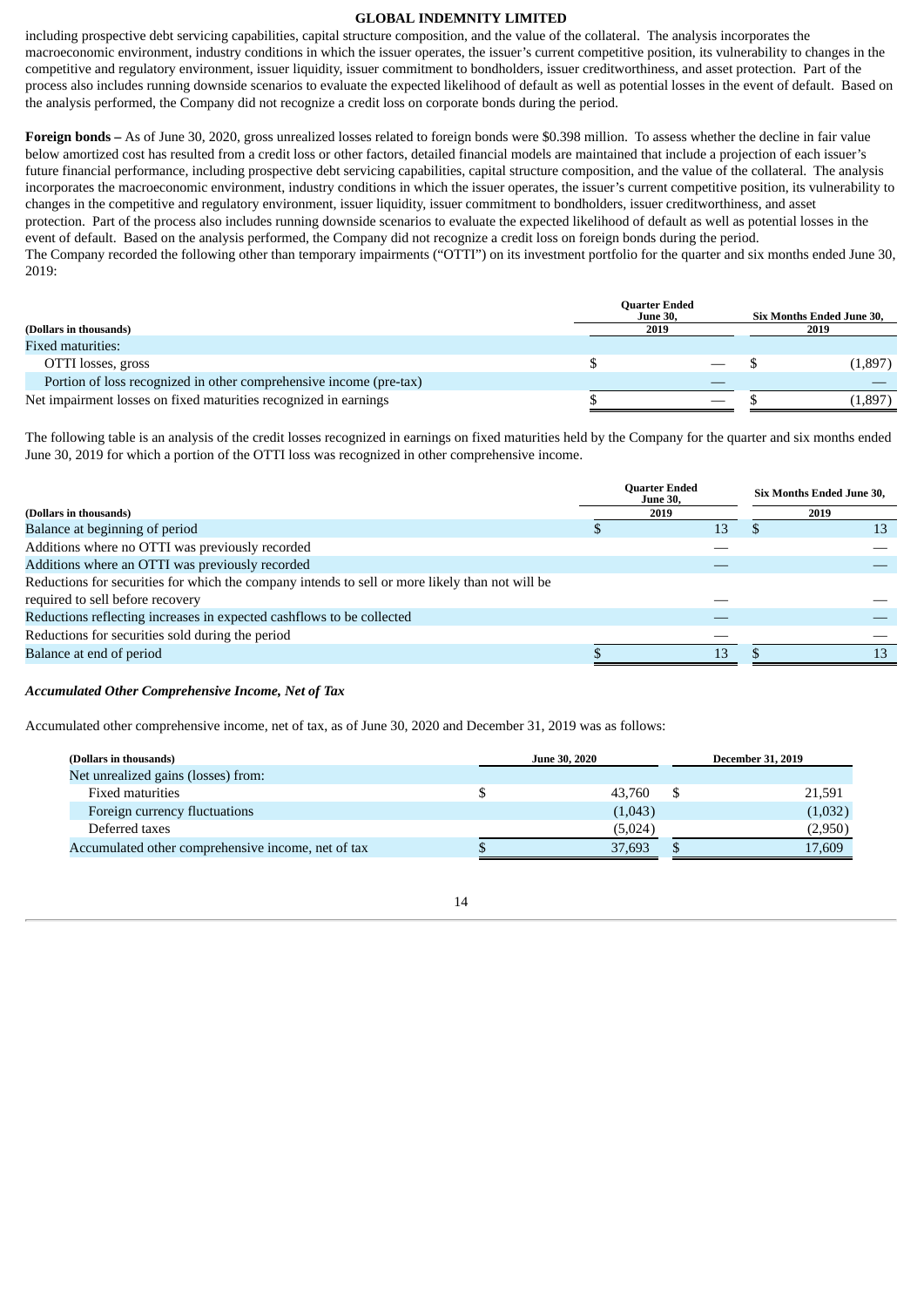The following tables present the changes in accumulated other comprehensive income, net of tax, by component for the quarters and six months ended June 30, 2020 and 2019:

| Quarter Ended June 30, 2020<br>(Dollars In Thousands)             | Unrealized Gains and<br>Losses on Available for<br><b>Sale Securities</b> | <b>Foreign Currency Items</b> | <b>Accumulated Other</b><br><b>Comprehensive Income</b> |          |  |
|-------------------------------------------------------------------|---------------------------------------------------------------------------|-------------------------------|---------------------------------------------------------|----------|--|
| Beginning balance, net of tax                                     | 14,895                                                                    | (2,335)                       | -55                                                     | 12,560   |  |
| Other comprehensive income before reclassification, before tax    | 37,805                                                                    | 1.292                         |                                                         | 39,097   |  |
| Amounts reclassified from accumulated other comprehensive income, |                                                                           |                               |                                                         |          |  |
| before tax                                                        | (12,820)                                                                  |                               |                                                         | (12,820) |  |
| Other comprehensive income, before tax                            | 24.985                                                                    | 1.292                         |                                                         | 26,277   |  |
| Income tax expense                                                | (1,144)                                                                   |                               |                                                         | (1,144)  |  |
| Ending balance, net of tax                                        | 38,736                                                                    | (1,043)                       |                                                         | 37,693   |  |

| Quarter Ended June 30, 2019<br>(Dollars In Thousands)                 | <b>Unrealized Gains and</b><br>Losses on Available for<br><b>Sale Securities</b> |   | <b>Foreign Currency Items</b> | <b>Accumulated Other</b><br>Comprehensive Income |         |  |
|-----------------------------------------------------------------------|----------------------------------------------------------------------------------|---|-------------------------------|--------------------------------------------------|---------|--|
| Beginning balance, net of tax                                         | 2,809                                                                            | S | (1,140)                       |                                                  | 1,669   |  |
| Other comprehensive income (loss) before reclassification, before tax | 21.286                                                                           |   | (63)                          |                                                  | 21,223  |  |
| Amounts reclassified from accumulated other comprehensive income,     |                                                                                  |   |                               |                                                  |         |  |
| before tax                                                            | (4,083)                                                                          |   |                               |                                                  | (4,083) |  |
| Other comprehensive income (loss), before tax                         | 17,203                                                                           |   | (63)                          |                                                  | 17,140  |  |
| Income tax expense                                                    | (2,267)                                                                          |   |                               |                                                  | (2,267) |  |
| Ending balance, net of tax                                            | 17.745                                                                           |   | (1,203)                       |                                                  | 16.542  |  |

| Six Months Ended June 30, 2020<br>(Dollars In Thousands)                 | Unrealized Gains and<br><b>Losses on Available for</b><br><b>Sale Securities</b> | <b>Foreign Currency Items</b> |         | <b>Accumulated Other</b><br><b>Comprehensive Income</b> |           |  |
|--------------------------------------------------------------------------|----------------------------------------------------------------------------------|-------------------------------|---------|---------------------------------------------------------|-----------|--|
| Beginning balance, net of tax                                            | 18,641                                                                           | <b>S</b>                      | (1,032) |                                                         | 17,609    |  |
| Other comprehensive income before reclassification, before tax           | 36.921                                                                           |                               | (11)    |                                                         | 36,910    |  |
| Amounts reclassified from accumulated other comprehensive income, before |                                                                                  |                               |         |                                                         |           |  |
| tax                                                                      | (14,752)                                                                         |                               |         |                                                         | (14, 752) |  |
| Other comprehensive income, before tax                                   | 22,169                                                                           |                               | (11)    |                                                         | 22,158    |  |
| Income tax expense                                                       | (2,074)                                                                          |                               |         |                                                         | (2,074)   |  |
| Ending balance, net of tax                                               | 38,736                                                                           |                               | (1,043) |                                                         | 37,693    |  |
|                                                                          |                                                                                  |                               |         |                                                         |           |  |

| Six Months Ended June 30, 2019<br>(Dollars In Thousands)          |  | <b>Unrealized Gains and</b><br>Losses on Available for<br><b>Sale Securities</b> |     | <b>Foreign Currency Items</b> | <b>Accumulated Other</b><br><b>Comprehensive Income</b> |          |  |
|-------------------------------------------------------------------|--|----------------------------------------------------------------------------------|-----|-------------------------------|---------------------------------------------------------|----------|--|
| Beginning balance, net of tax                                     |  | (19, 897)                                                                        | - 5 | (1,334)                       |                                                         | (21,231) |  |
| Other comprehensive income before reclassification, before tax    |  | 45.193                                                                           |     | 131                           |                                                         | 45,324   |  |
| Amounts reclassified from accumulated other comprehensive income, |  |                                                                                  |     |                               |                                                         |          |  |
| before tax                                                        |  | (1,888)                                                                          |     |                               |                                                         | (1,888)  |  |
| Other comprehensive income, before tax                            |  | 43,305                                                                           |     | 131                           |                                                         | 43.436   |  |
| Income tax expense                                                |  | (5,663)                                                                          |     |                               |                                                         | (5,663)  |  |
| Ending balance, net of tax                                        |  | 17.745                                                                           |     | (1,203)                       |                                                         | 16,542   |  |
|                                                                   |  |                                                                                  |     |                               |                                                         |          |  |

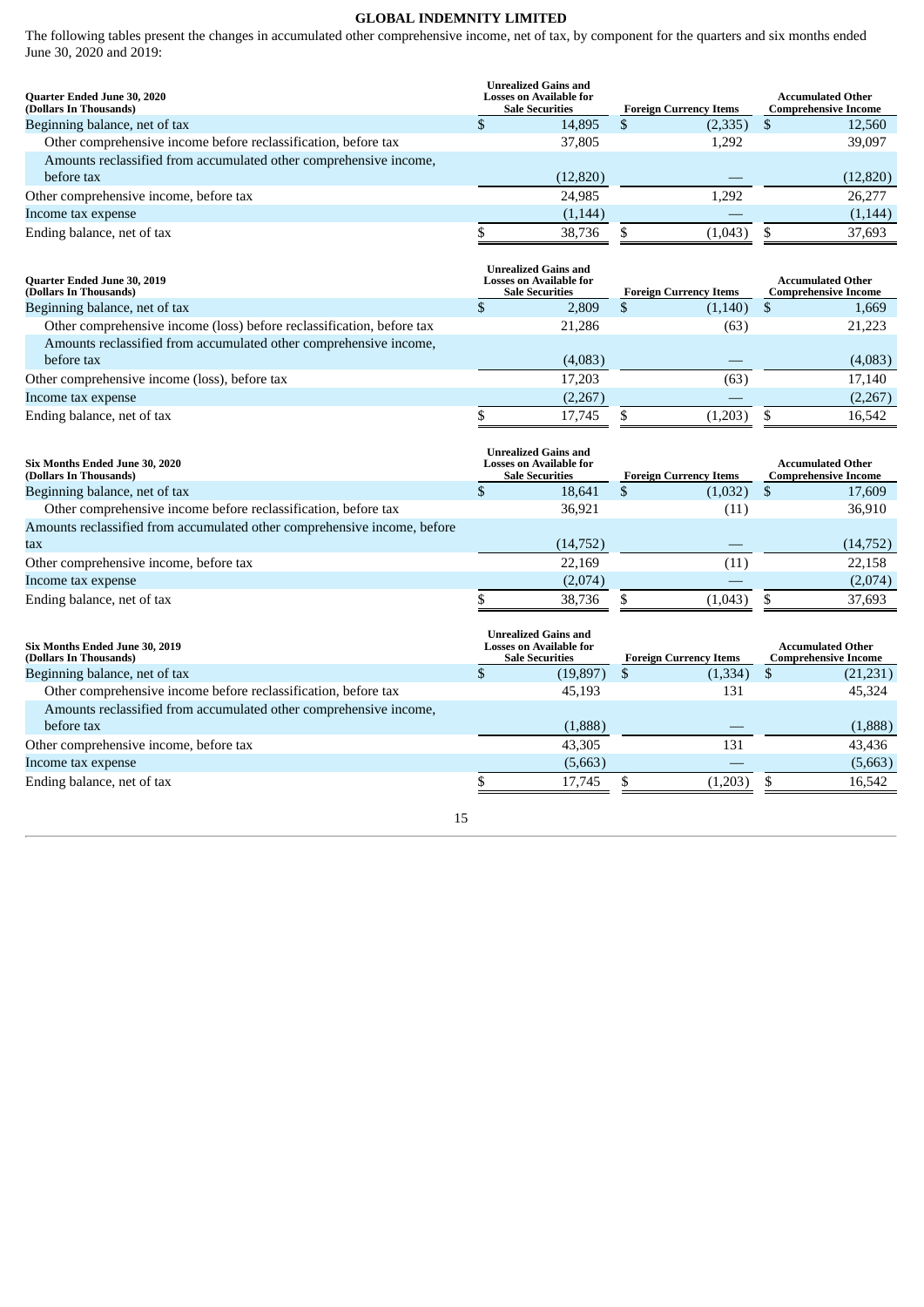The reclassifications out of accumulated other comprehensive income for the quarters and six months ended June 30, 2020 and 2019 were as follows:

| (Dollars in thousands)                                                           |                                                                                  | <b>Amounts Reclassified from</b><br><b>Accumulated Other</b><br><b>Comprehensive Income</b><br><b>Quarters Ended June 30,</b>   |           |          |         |  |  |  |
|----------------------------------------------------------------------------------|----------------------------------------------------------------------------------|---------------------------------------------------------------------------------------------------------------------------------|-----------|----------|---------|--|--|--|
| <b>Details about Accumulated Other</b><br><b>Comprehensive Income Components</b> | <b>Affected Line Item in the Consolidated</b><br><b>Statements of Operations</b> |                                                                                                                                 | 2020      | 2019     |         |  |  |  |
| Unrealized gains and losses on available for sale                                | Other net realized investment (gains) losses                                     |                                                                                                                                 |           |          |         |  |  |  |
| securities                                                                       |                                                                                  | \$                                                                                                                              | (12,820)  | -\$      | (4,083) |  |  |  |
|                                                                                  | Other than temporary impairment losses on<br>investments                         |                                                                                                                                 |           |          |         |  |  |  |
|                                                                                  | Total before tax                                                                 |                                                                                                                                 | (12, 820) |          | (4,083) |  |  |  |
|                                                                                  | Income tax expense (benefit)                                                     |                                                                                                                                 | 3,432     |          | 343     |  |  |  |
|                                                                                  | Unrealized gains and losses on available for sale<br>securities, net of tax      |                                                                                                                                 | (9,388)   |          | (3,740) |  |  |  |
| Foreign currency items                                                           | Other net realized investment (gains) losses                                     |                                                                                                                                 |           |          |         |  |  |  |
|                                                                                  | Income tax expense                                                               |                                                                                                                                 |           |          |         |  |  |  |
|                                                                                  | Foreign currency items, net of tax                                               |                                                                                                                                 |           |          |         |  |  |  |
| <b>Total reclassifications</b>                                                   | Total reclassifications, net of tax                                              | \$                                                                                                                              | (9,388)   | \$       | (3,740) |  |  |  |
| (Dollars in thousands)                                                           |                                                                                  | <b>Amounts Reclassified from</b><br><b>Accumulated Other</b><br><b>Comprehensive Income</b><br><b>Six Months Ended June 30,</b> |           |          |         |  |  |  |
| <b>Details about Accumulated Other</b><br><b>Comprehensive Income Components</b> | <b>Affected Line Item in the Consolidated</b><br><b>Statements of Operations</b> |                                                                                                                                 | 2020      |          | 2019    |  |  |  |
| Unrealized gains and losses on available for sale<br>securities                  | Other net realized investment (gains) losses                                     | \$                                                                                                                              | (14,752)  | -S       | (3,785) |  |  |  |
|                                                                                  | Other than temporary impairment losses on<br>investments                         |                                                                                                                                 |           |          | 1.897   |  |  |  |
|                                                                                  | Total before tax                                                                 |                                                                                                                                 | (14,752)  |          | (1,888) |  |  |  |
|                                                                                  | Income tax expense (benefit)                                                     |                                                                                                                                 | 3,651     |          | 70      |  |  |  |
|                                                                                  | Unrealized gains and losses on available for sale<br>securities, net of tax      |                                                                                                                                 | (11, 101) |          | (1,818) |  |  |  |
| Foreign currency items                                                           | Other net realized investment (gains) losses                                     |                                                                                                                                 |           |          |         |  |  |  |
|                                                                                  | Income tax expense                                                               |                                                                                                                                 |           |          |         |  |  |  |
|                                                                                  | Foreign currency items, net of tax                                               |                                                                                                                                 |           |          |         |  |  |  |
| <b>Total reclassifications</b>                                                   | \$                                                                               | (11, 101)                                                                                                                       | \$        | (1, 818) |         |  |  |  |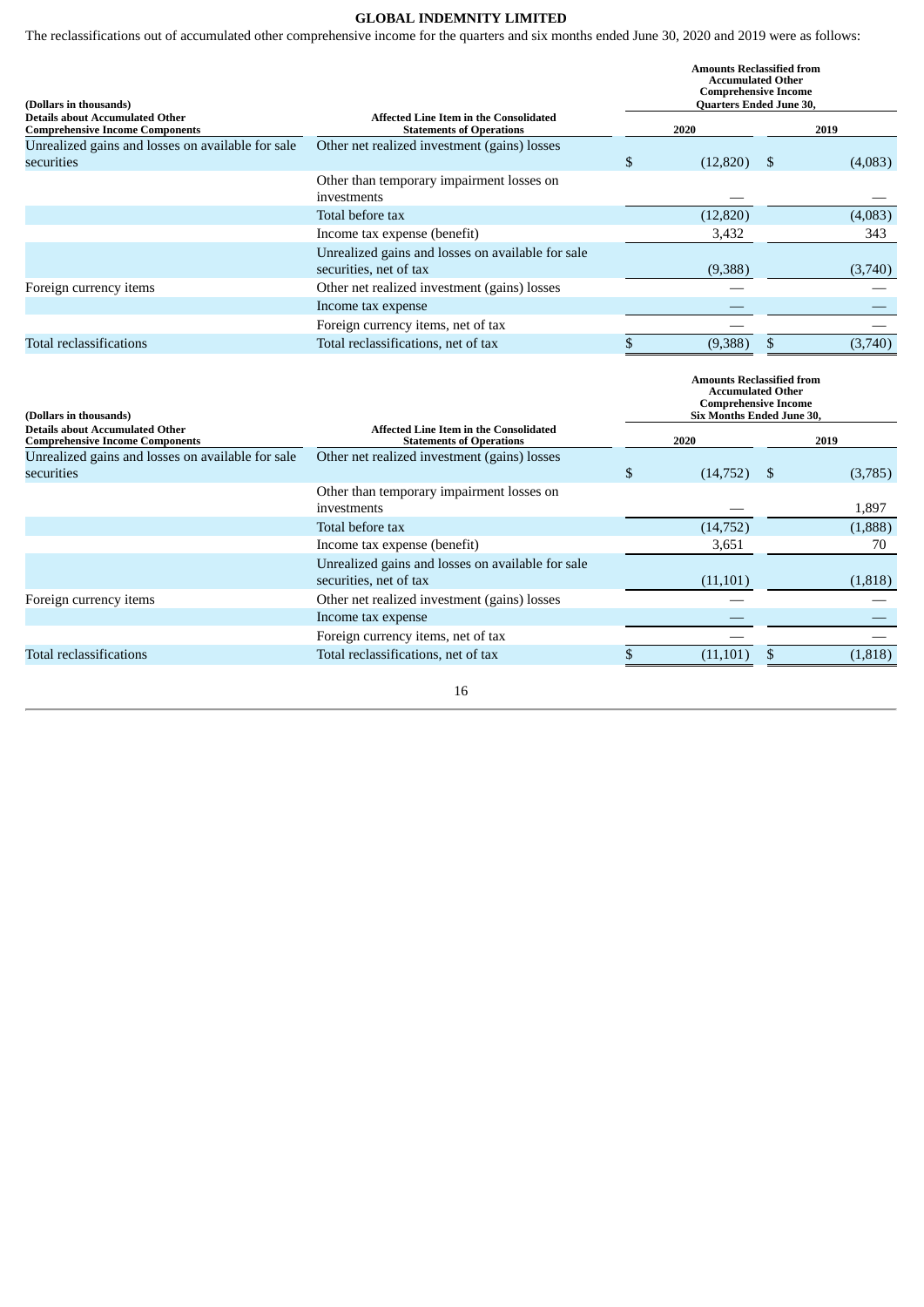#### *Net Realized Investment Gains (Losses)*

#### **GLOBAL INDEMNITY LIMITED**

The components of net realized investment gains (losses) for the quarters and six months ended June 30, 2020 and 2019 were as follows:

|                                              | <b>Quarters Ended June 30,</b> |         |     |         | <b>Six Months Ended June 30.</b> |           |     |         |
|----------------------------------------------|--------------------------------|---------|-----|---------|----------------------------------|-----------|-----|---------|
| (Dollars in thousands)                       |                                | 2020    |     | 2019    |                                  | 2020      |     | 2019    |
| <b>Fixed maturities:</b>                     |                                |         |     |         |                                  |           |     |         |
| Gross realized gains                         | \$                             | 16,738  | \$. | 4,685   | -\$                              | 18,980    | \$. | 4,711   |
| Gross realized losses                        |                                | (3,918) |     | (602)   |                                  | (4,228)   |     | (2,823) |
| Net realized gains (losses)                  |                                | 12,820  |     | 4,083   |                                  | 14,752    |     | 1,888   |
| <b>Equity securities:</b>                    |                                |         |     |         |                                  |           |     |         |
| Gross realized gains                         |                                | 29,402  |     | 8,570   |                                  | 11,507    |     | 25,255  |
| Gross realized losses                        |                                | (1,508) |     | (4,397) |                                  | (33,595)  |     | (5,930) |
| Net realized gains (losses)                  |                                | 27,894  |     | 4,173   |                                  | (22,088)  |     | 19,325  |
| Derivatives:                                 |                                |         |     |         |                                  |           |     |         |
| Gross realized gains                         |                                | 7,625   |     |         |                                  | 19,401    |     |         |
| Gross realized losses                        |                                | (9,832) |     | (4,666) |                                  | (41,720)  |     | (7,233) |
| Net realized gains (losses) (1)              |                                | (2,207) |     | (4,666) |                                  | (22, 319) |     | (7,233) |
| Total net realized investment gains (losses) |                                | 38,507  |     | 3,590   | \$                               | (29, 655) |     | 13,980  |

(1) Includes periodic net interest settlements related to the derivatives of \$1.1 million and \$0.2 million for the quarters ended June 30, 2020 and 2019, respectively, and \$1.7 million and \$0.4 million for the six months ended June 30, 2020 and 2019, respectively.

Net realized investment gains (losses) for the quarter and six months ended June 30, 2020 were primarily due to the impact of changes in fair value due to the recent disruption in the global financial markets.

The following table shows the calculation of the portion of realized gains and losses related to equity securities held as of June 30, 2020 and 2019:

|                                                                                                      |        | <b>Quarters Ended June 30,</b> | Six Months Ended June 30. |        |  |  |
|------------------------------------------------------------------------------------------------------|--------|--------------------------------|---------------------------|--------|--|--|
| (Dollars in thousands)                                                                               | 2020   | 2019                           | 2020                      | 2019   |  |  |
| Net gains and (losses) recognized during the period on equity                                        |        |                                |                           |        |  |  |
| securities                                                                                           | 27,894 | 4.173                          | (22,088)                  | 19,325 |  |  |
| Less: Net gains (losses) recognized during the period on equity<br>securities sold during the period | 436    | 8.416                          | (3,785)                   | 10.450 |  |  |
| Unrealized gains and (losses) recognized during the reporting period                                 |        |                                |                           |        |  |  |
| on equity securities still held at the reporting date                                                | 27,458 | (4,243)                        | (18,303)                  | 8,875  |  |  |

The proceeds from sales and redemptions of available for sale and equity securities resulting in net realized investment gains (losses) for the six months ended June 30, 2020 and 2019 were as follows:

|                        | Six Months Ended June 30. |  |      |         |  |  |  |  |  |  |  |
|------------------------|---------------------------|--|------|---------|--|--|--|--|--|--|--|
| (Dollars in thousands) | 2020                      |  | 2019 |         |  |  |  |  |  |  |  |
| Fixed maturities       | 427.111                   |  |      | 569,529 |  |  |  |  |  |  |  |
| Equity securities      | 378.915                   |  |      | 167,028 |  |  |  |  |  |  |  |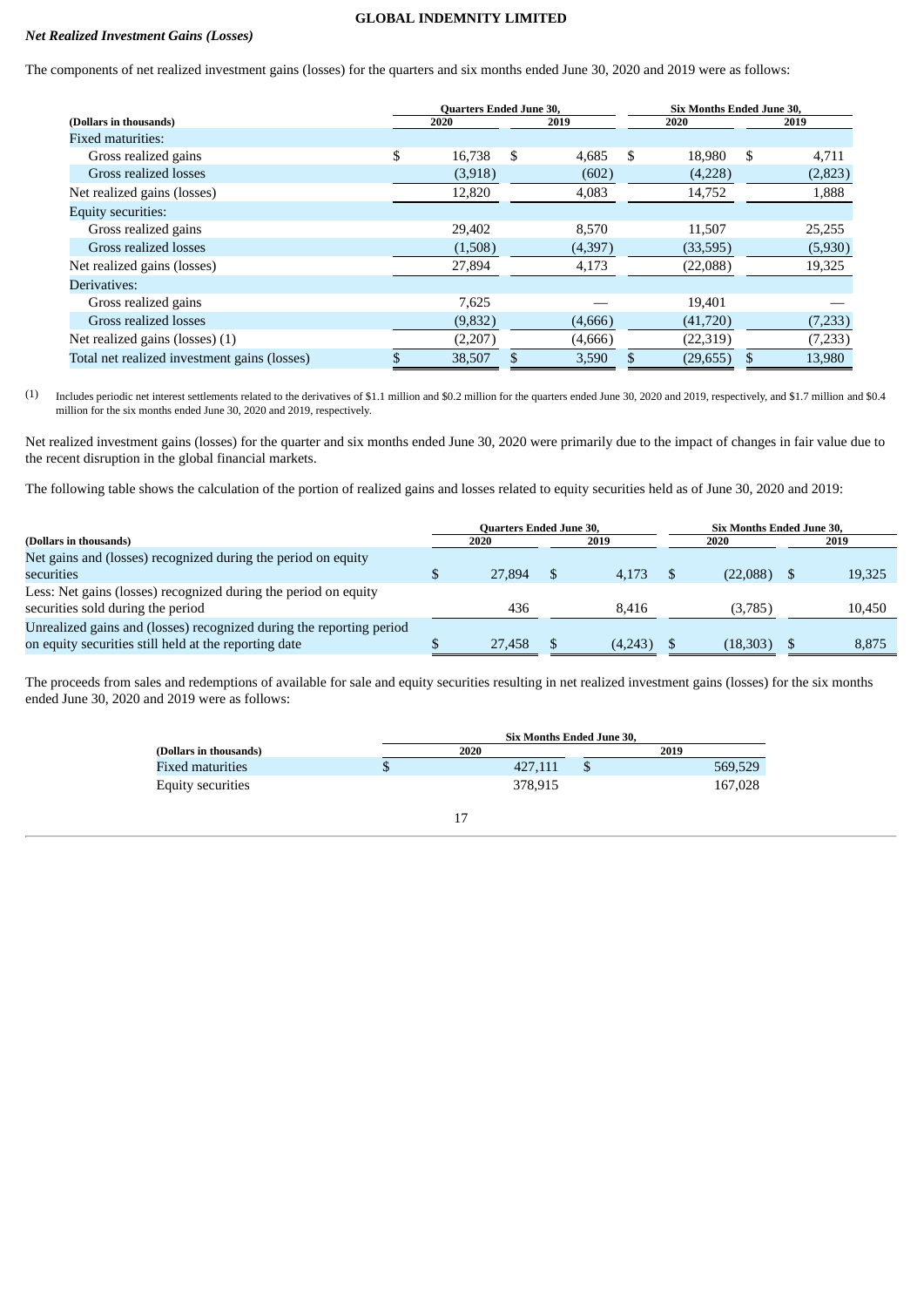#### *Net Investment Income*

The sources of net investment income for the quarters and six months ended June 30, 2020 and 2019 were as follows:

|                           |   | <b>Quarters Ended June 30,</b> | <b>Six Months Ended June 30,</b> |        |   |          |              |         |
|---------------------------|---|--------------------------------|----------------------------------|--------|---|----------|--------------|---------|
| (Dollars in thousands)    |   | 2020                           |                                  | 2019   |   | 2020     |              | 2019    |
| <b>Fixed maturities</b>   | D | 8,551                          | -S                               | 8,918  | S | 17,592   | <sup>3</sup> | 18,886  |
| <b>Equity securities</b>  |   | 1.407                          |                                  | 1,543  |   | 2,771    |              | 2,680   |
| Cash and cash equivalents |   | 52                             |                                  | 469    |   | 232      |              | 870     |
| Other invested assets     |   | (12,022)                       |                                  | 3,818  |   | (11,489) |              | 114     |
| Total investment income   |   | (2,012)                        |                                  | 14,748 |   | 9.106    |              | 22,550  |
| Investment expense        |   | (347)                          |                                  | (922)  |   | (1,336)  |              | (1,505) |
| Net investment income     |   | (2,359)                        |                                  | 13,826 |   | 7.770    |              | 21,045  |

The Company's total investment return on a pre-tax basis for the quarters and six months ended June 30, 2020 and 2019 were as follows:

|              |           |  |           | <b>Six Months Ended June 30.</b> |           |  |           |  |  |  |
|--------------|-----------|--|-----------|----------------------------------|-----------|--|-----------|--|--|--|
| 2019<br>2020 |           |  |           |                                  | 2020      |  | 2019      |  |  |  |
|              | (2,359)   |  | 13,826    |                                  | 7.770     |  | 21,045    |  |  |  |
|              | 38.507    |  | 3,590     |                                  | (29, 655) |  | 13,980    |  |  |  |
|              | 26,277    |  | 17,140    |                                  | 22,158    |  | 43,436    |  |  |  |
|              | 64.784    |  | 20,730    |                                  | (7, 497)  |  | 57,416    |  |  |  |
|              | 62,425    |  | 34,556    |                                  | 273       |  | 78,461    |  |  |  |
|              | 3.9%      |  | 2.2%      |                                  | $0.0\%$   |  | 5.1%      |  |  |  |
|              | 1,591,987 |  | 1,537,280 |                                  | 1.620.186 |  | 1,533,155 |  |  |  |
|              |           |  |           | <b>Quarters Ended June 30,</b>   |           |  |           |  |  |  |

**(1)** Not annualized.

**(2)** Average of total cash and invested assets, net of receivable/payable for securities purchased and sold, as of the beginning and end of the period.

As of June 30, 2020 and December 31, 2019, the Company did not own any fixed maturity securities that were non-income producing for the preceding twelve months.

#### *Insurance Enhanced Asset-Backed and Credit Securities*

As of June 30, 2020, the Company held insurance enhanced bonds with a market value of approximately \$28.2 million which represented 1.7% of the Company's total cash and invested assets, net of payable/ receivable for securities purchased and sold.

The insurance enhanced bonds are comprised of \$16.4 million of municipal bonds, \$11.8 million of commercial mortgage-backed securities, and less than \$0.1 million of collateralized mortgage obligations. The financial guarantors of the Company's \$28.2 million of insurance enhanced commercialmortgage-backed, municipal securities, and collateralized mortgage obligations include Municipal Bond Insurance Association (\$3.6 million), Assured Guaranty Corporation (\$10.6 million), Federal Home Loan Mortgage Corporation (\$11.8 million), Ambac Financial Group (\$2.1 million), and Federal Deposit Insurance Corporation (less than \$0.1 million).

The Company had no direct investments in the entities that have provided financial guarantees or other credit support to any security held by the Company at June 30, 2020.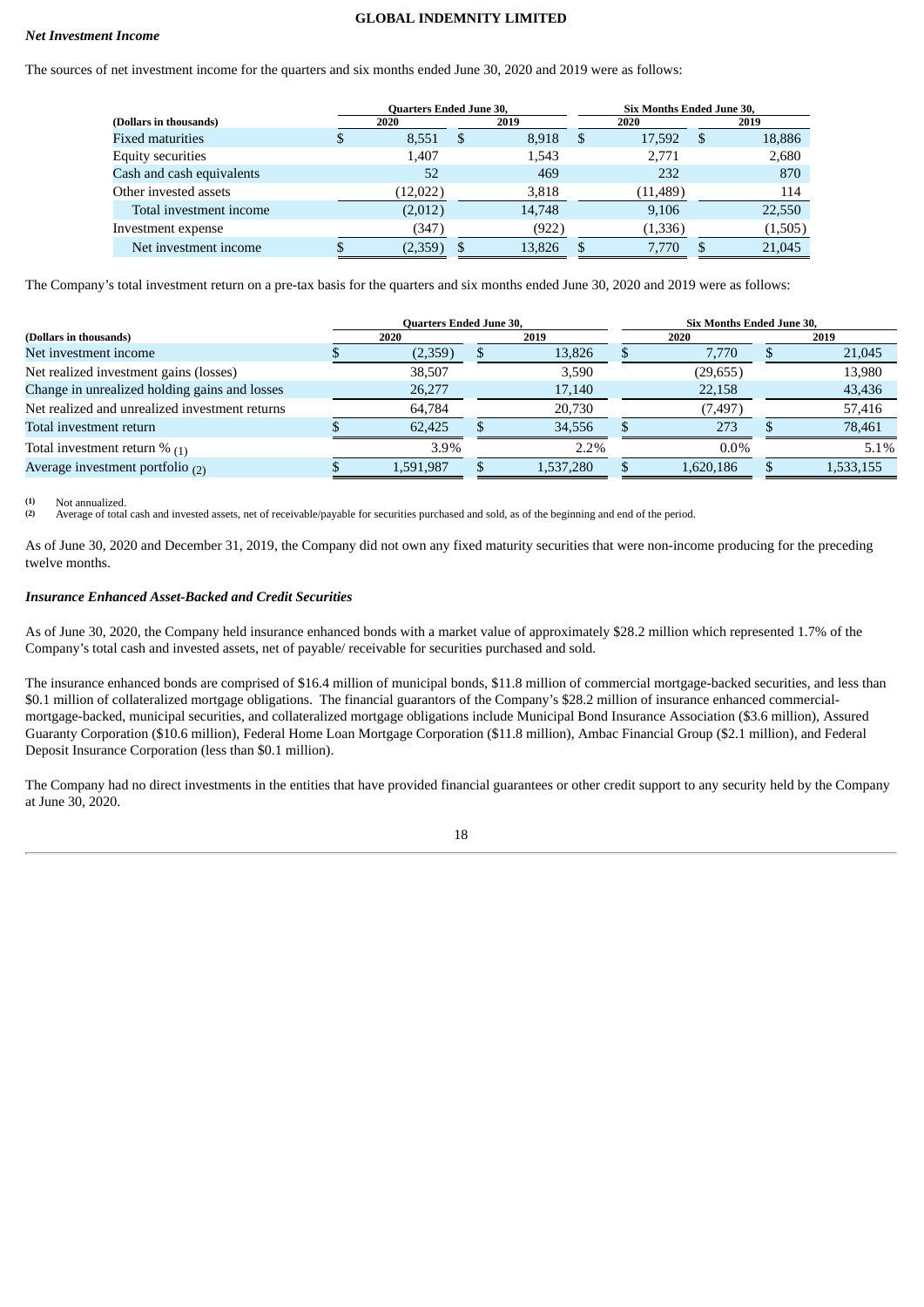#### *Bonds Held on Deposit*

Certain cash balances, cash equivalents, equity securities, and bonds available for sale were deposited with various governmental authorities in accordance with statutory requirements, were held as collateral, or were held in trust pursuant to intercompany reinsurance agreements. The fair values were as follows as of June 30, 2020 and December 31, 2019:

|                                                                | <b>Estimated Fair Value</b> |                          |  |         |  |  |  |  |  |  |  |
|----------------------------------------------------------------|-----------------------------|--------------------------|--|---------|--|--|--|--|--|--|--|
| (Dollars in thousands)                                         | <b>June 30, 2020</b>        | <b>December 31, 2019</b> |  |         |  |  |  |  |  |  |  |
| On deposit with governmental authorities                       | Φ                           | 27,202                   |  | 26,431  |  |  |  |  |  |  |  |
| Intercompany trusts held for the benefit of U.S. policyholders |                             | 149,639                  |  | 179,116 |  |  |  |  |  |  |  |
| Held in trust pursuant to third party requirements             |                             | 129,020                  |  | 133,122 |  |  |  |  |  |  |  |
| Letter of credit held for third party requirements             |                             | 1.458                    |  | 1,458   |  |  |  |  |  |  |  |
| Securities held as collateral                                  |                             | 92,843                   |  | 91,229  |  |  |  |  |  |  |  |
| Total                                                          |                             | 400.162                  |  | 431.356 |  |  |  |  |  |  |  |

#### *Variable Interest Entities*

A Variable Interest Entity (VIE) refers to an investment in which an investor holds a controlling interest that is not based on the majority of voting rights. Under the VIE model, the party that has the power to exercise significant management influence and maintain a controlling financial interest in the entity's economics is said to be the primary beneficiary, and is required to consolidate the entity within their results. Other entities that participate in a VIE, for which their financial interests fluctuate with changes in the fair value of the investment entity's net assets but do not have significant management influence and the ability to direct the VIE's significant economic activities are said to have a variable interest in the VIE but do not consolidate the VIE in their financial results.

The Company has variable interests in three VIE's for which it is not the primary beneficiary. These investments are accounted for under the equity method of accounting as their ownership interest exceeds 3% of their respective investments.

The carrying value of one of the Company's VIE's, which invests in distressed securities and assets, was \$12.6 million and \$13.5 million as of June 30, 2020 and December 31, 2019, respectively. The Company's maximum exposure to loss from this VIE, which factors in future funding commitments, was \$26.8 million and \$27.7 million at June 30, 2020 and December 31, 2019, respectively. The carrying value of a second VIE that also invests in distressed securities and assets was \$14.2 million and \$24.0 million at June 30, 2020 and December 31, 2019, respectively. The Company's maximum exposure to loss from this VIE, which factors in future funding commitments, was \$31.2 million and \$41.0 million at June 30, 2020 and December 31, 2019, respectively. The carrying value of a third VIE that invests in REIT qualifying assets was \$8.7 million and \$9.8 million as of June 30, 2020 and December 31, 2019, respectively. The Company's maximum exposure to loss from this VIE, which factors in future funding commitments, was \$8.7 million and \$10.3 million at June 30, 2020 and December 31, 2019, respectively. The Company's investment in VIEs is included in other invested assets on the consolidated balance sheet with changes in carrying value recorded in the consolidated statements of operations.

#### **4. Derivative Instruments**

Derivatives are used by the Company to reduce risks from changes in interest rates and limit exposure to severe equity market changes. The Company has interest rate swaps with terms to exchange, at specified intervals, the difference between fixed rate and floating rate interest amounts as calculated by reference to an agreed notional amount. In 2019, the Company began to utilize exchange-traded futures contracts, which give the holder the right and obligation to participate in market movements at a future date, to allow the Company to react faster to market conditions. The Company posts collateral and settles variation margin in cash on a daily basis equal to the amount of the futures contracts' change in value scaled by a multiplier.

The Company accounts for the interest rate swaps and futures as non-hedge instruments and recognizes the fair value of the interest rate swaps in other assets or other liabilities on the consolidated balance sheets with the changes in fair value recognized as net realized investment gains or losses in the consolidated statements of operations. The Company is ultimately responsible for the valuation of the interest rate swaps. To aid in determining the estimated fair value of the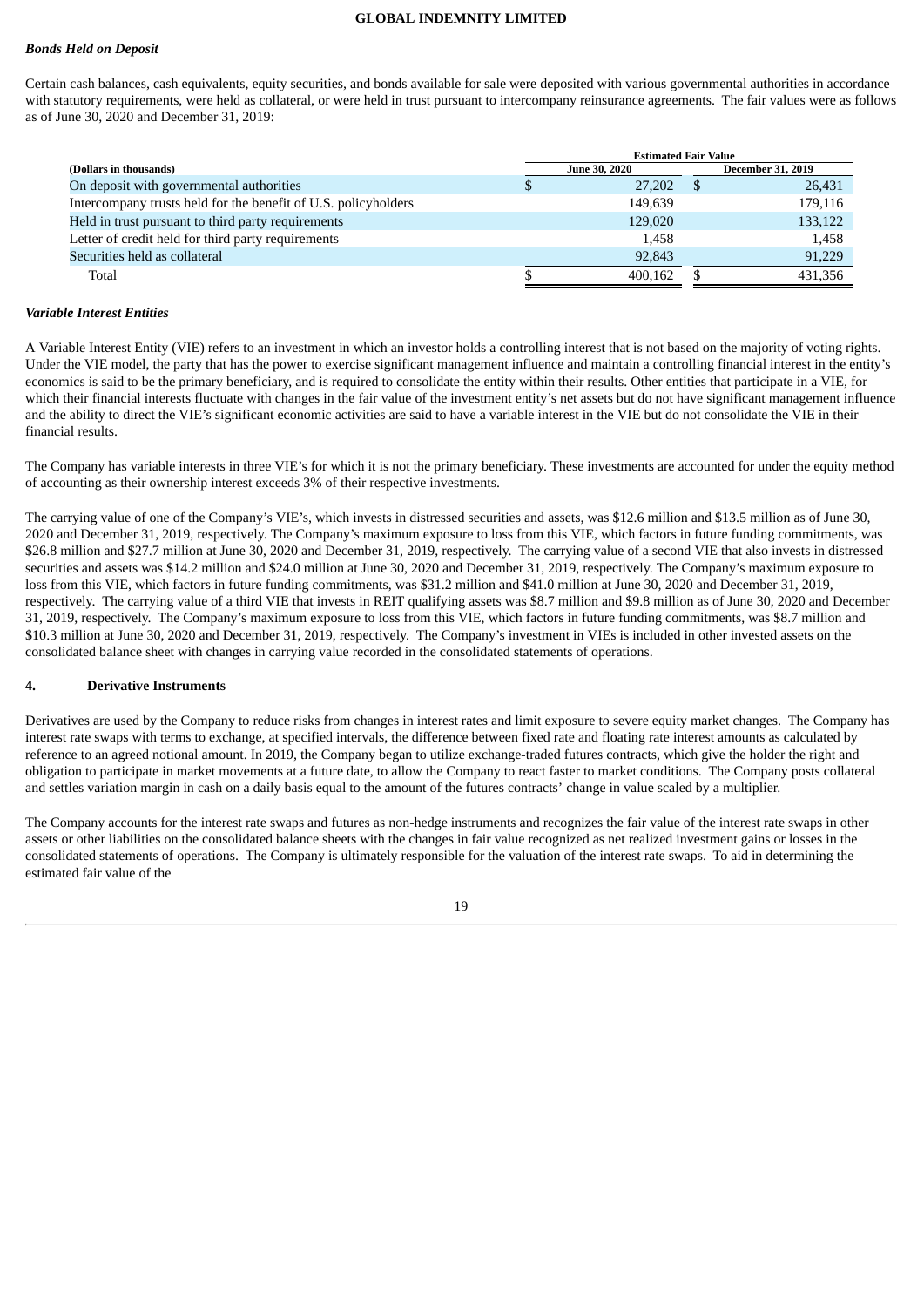interest rate swaps, the Company relies on the forward interest rate curve and information obtained from a third party financial institution.

The following table summarizes information on the location and the gross amount of the derivatives on the consolidated balance sheets as of June 30, 2020 and December 31, 2019:

| (Dollars in thousands)                                                           | <b>June 30, 2020</b>          |                        | <b>December 31, 2019</b> |  |                        |  |                   |
|----------------------------------------------------------------------------------|-------------------------------|------------------------|--------------------------|--|------------------------|--|-------------------|
| <b>Derivatives Not Designated as</b><br><b>Hedging Instruments under ASC 815</b> | <b>Balance Sheet Location</b> | <b>Notional Amount</b> | <b>Fair Value</b>        |  | <b>Notional Amount</b> |  | <b>Fair Value</b> |
| Interest rate swap agreements                                                    | Other assets/liabilities      | 200,000                | (19, 337)                |  | 200,000                |  | (10, 275)         |
| Futures contracts on bonds $(1)$                                                 | Other assets/liabilities      | 34.932                 |                          |  | 16.894                 |  |                   |
| Futures contracts on equities $(1)$                                              | Other assets/liabilities      |                        |                          |  | 57,816                 |  |                   |
| Total                                                                            |                               | 234.932                | (19,337                  |  | 274.710                |  | (10, 275)         |

**(1)** Futures are settled daily such that their fair value is not reflected in the consolidated statements of financial position

The following table summarizes the net gains (losses) included in the consolidated statements of operations for changes in the fair value of the derivatives and the periodic net interest settlements under the derivatives for the quarters and six months ended June 30, 2020 and 2019:

|                               |                                                   | Quarters Ended June 30, |         |  |                   |  | <b>Six Months Ended June 30.</b> |  |         |  |
|-------------------------------|---------------------------------------------------|-------------------------|---------|--|-------------------|--|----------------------------------|--|---------|--|
| (Dollars in thousands)        | <b>Consolidated Statements of Operations Line</b> |                         | 2020    |  | 2019              |  | 2020                             |  | 2019    |  |
| Interest rate swap agreements | Net realized investment gains (losses)            |                         | (1,449) |  | (4,666)           |  | (10, 872)                        |  | (7,233) |  |
| Futures contracts on bonds    | Net realized investment gains (losses)            |                         | (59)    |  | $\hspace{0.05cm}$ |  | (2, 458)                         |  |         |  |
| Futures contracts on equities | Net realized investment gains (losses)            |                         | (699)   |  |                   |  | (8,989)                          |  |         |  |
| Total                         |                                                   |                         | (2,207) |  | (4,666)           |  | (22,319)                         |  | (7,233) |  |

As of June 30, 2020 and December 31, 2019, the Company is due \$3.5 million and \$3.0 million, respectively, for funds it needed to post to execute the swap transaction and \$19.4 million and \$12.5 million, respectively, for margin calls made in connection with the interest rate swaps. These amounts are included in other assets on the consolidated balance sheets.

As of June 30, 2020 and December 31, 2019, the Company posted initial margin of \$0.6 million and \$3.0 million, respectively, in securities for trading futures contracts and has a mark-to-market payable of less than \$0.1 million and receivable of \$0.3 million, respectively, in connection with the futures contracts. Variation margin is included in other assets on the consolidated balance sheets.

#### **5. Fair Value Measurements**

The accounting standards related to fair value measurements define fair value, establish a framework for measuring fair value, outline a fair value hierarchy based on inputs used to measure fair value, and enhance disclosure requirements for fair value measurements. These standards do not change existing guidance as to whether or not an instrument is carried at fair value. The Company has determined that its fair value measurements are in accordance with the requirements of these accounting standards.

The Company's invested assets and derivative instruments are carried at their fair value and are categorized based upon a fair value hierarchy:

- Level 1 inputs utilize quoted prices (unadjusted) in active markets for identical assets that the Company has the ability to access at the measurement date.
- Level 2 inputs utilize other than quoted prices included in Level 1 that are observable for similar assets, either directly or indirectly.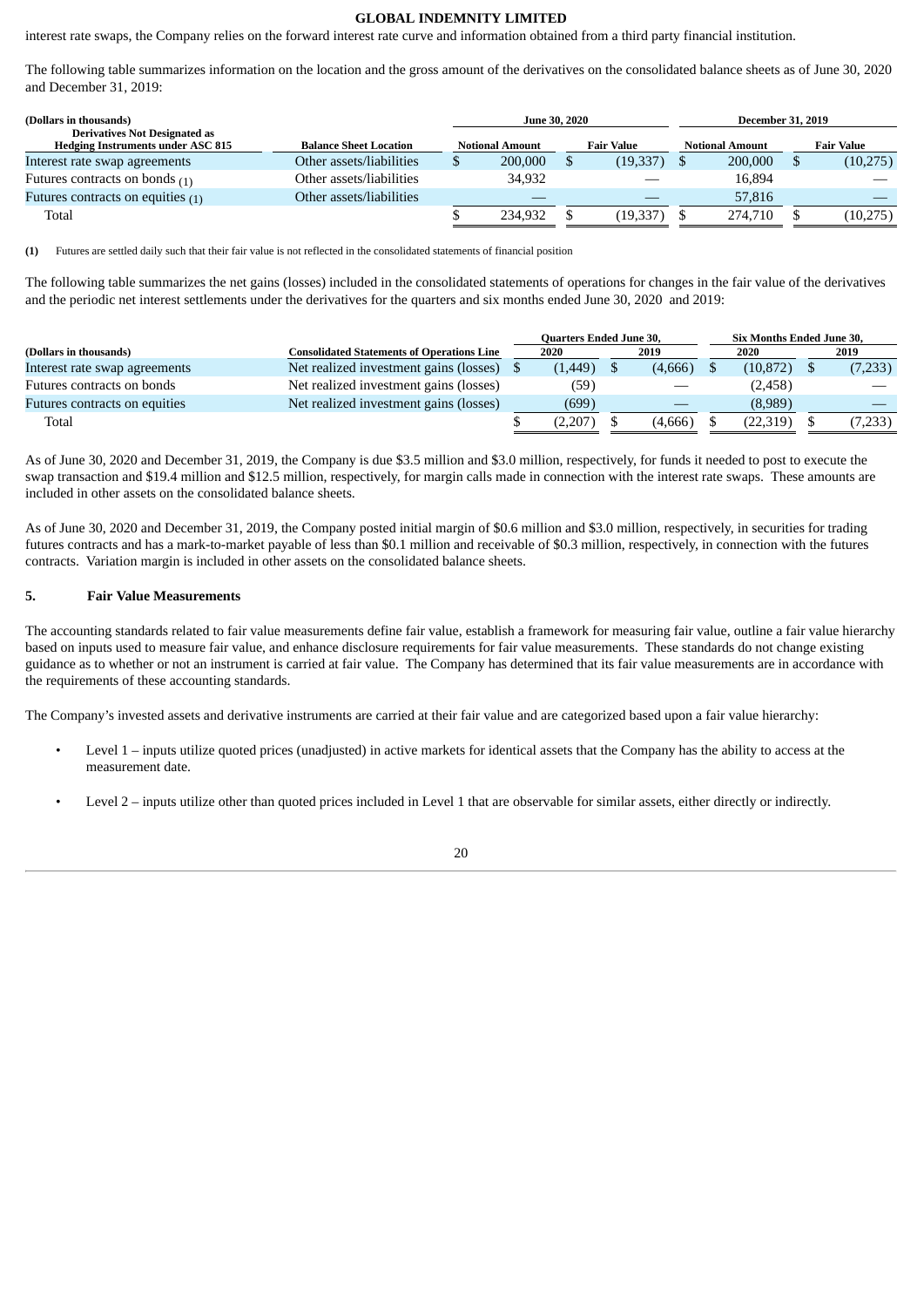• Level 3 – inputs are unobservable for the asset, and include situations where there is little, if any, market activity for the asset.

In certain cases, the inputs used to measure fair value may fall into different levels of the fair value hierarchy. In such cases, the level in the fair value hierarchy within which the fair value measurement falls has been determined based on the lowest level input that is significant to the fair value measurement in its entirety. The Company's assessment of the significance of a particular input to the fair value measurement in its entirety requires judgment, and considers factors specific to the asset.

The following table presents information about the Company's invested assets and derivative instruments measured at fair value on a recurring basis as of June 30, 2020 and December 31, 2019 and indicates the fair value hierarchy of the valuation techniques utilized by the Company to determine such fair value.

|                                                   |                         | <b>Fair Value Measurements</b> |                       |                                                  |    |         |                 |              |  |
|---------------------------------------------------|-------------------------|--------------------------------|-----------------------|--------------------------------------------------|----|---------|-----------------|--------------|--|
| As of June 30, 2020<br>(Dollars in thousands)     |                         | Level 1                        |                       | <b>Level 2</b>                                   |    | Level 3 |                 | <b>Total</b> |  |
| Assets:                                           |                         |                                |                       |                                                  |    |         |                 |              |  |
| <b>Fixed maturities:</b>                          |                         |                                |                       |                                                  |    |         |                 |              |  |
| U.S. treasury and agency obligations              | \$                      | 221,691                        | \$                    | 1,400                                            | \$ |         | \$              | 223,091      |  |
| Obligations of states and political subdivisions  |                         |                                |                       | 64,258                                           |    |         |                 | 64,258       |  |
| Mortgage-backed securities                        |                         |                                |                       | 380,431                                          |    |         |                 | 380,431      |  |
| Commercial mortgage-backed securities             |                         |                                |                       | 139,556                                          |    |         |                 | 139,556      |  |
| Asset-backed securities                           |                         |                                |                       | 129,790                                          |    |         |                 | 129,790      |  |
| Corporate bonds                                   |                         |                                |                       | 242,181                                          |    |         |                 | 242,181      |  |
| Foreign corporate bonds                           |                         |                                |                       | 100,809                                          |    |         |                 | 100,809      |  |
| Total fixed maturities                            |                         | 221,691                        |                       | 1,058,425                                        |    |         |                 | 1,280,116    |  |
| <b>Equity securities</b>                          |                         | 209,437                        |                       | 10,747                                           |    |         |                 | 220,184      |  |
| Total assets measured at fair value               | \$                      | 431,128                        | \$                    | 1,069,172                                        | \$ |         | \$              | 1,500,300    |  |
| Liabilities:                                      |                         |                                |                       |                                                  |    |         |                 |              |  |
| Derivative instruments                            | \$                      |                                | \$                    | 19,337                                           | \$ |         | \$              | 19,337       |  |
| Total liabilities measured at fair value          | $\overline{\mathbf{s}}$ |                                | \$                    | 19,337                                           | \$ |         | $\overline{\$}$ | 19,337       |  |
| As of December 31, 2019<br>(Dollars in thousands) |                         | Level 1                        |                       | <b>Fair Value Measurements</b><br><b>Level 2</b> |    | Level 3 |                 | <b>Total</b> |  |
| Assets:                                           |                         |                                |                       |                                                  |    |         |                 |              |  |
| Fixed maturities:                                 |                         |                                |                       |                                                  |    |         |                 |              |  |
| U.S. treasury and agency obligations              | \$                      | 156,689                        | \$                    |                                                  | \$ |         | \$              | 156,689      |  |
| Obligations of states and political subdivisions  |                         |                                |                       | 63,838                                           |    |         |                 | 63,838       |  |
| Mortgage-backed securities                        |                         |                                |                       | 328,374                                          |    |         |                 | 328,374      |  |
| Commercial mortgage-backed securities             |                         |                                |                       | 188,104                                          |    |         |                 | 188,104      |  |
| Asset-backed securities                           |                         |                                |                       | 168,537                                          |    |         |                 | 168,537      |  |
| Corporate bonds                                   |                         |                                |                       | 248,259                                          |    |         |                 | 248,259      |  |
| Foreign corporate bonds                           |                         |                                |                       | 99,358                                           |    |         |                 | 99,358       |  |
| Total fixed maturities                            |                         | 156,689                        |                       | 1,096,470                                        |    |         |                 | 1,253,159    |  |
| <b>Equity securities</b>                          |                         | 251,448                        |                       | 11,656                                           |    |         |                 | 263,104      |  |
| Total assets measured at fair value               | \$                      | 408,137                        | \$                    | 1,108,126                                        | \$ |         | \$              | 1,516,263    |  |
| Liabilities:                                      |                         |                                |                       |                                                  |    |         |                 |              |  |
| Derivative instruments                            |                         |                                |                       |                                                  |    |         |                 |              |  |
|                                                   | \$                      |                                | \$<br>$\overline{\$}$ | 10,275                                           | \$ |         | \$              | 10,275       |  |

The securities classified as Level 1 in the above table consist of U.S. Treasuries and equity securities actively traded on an exchange.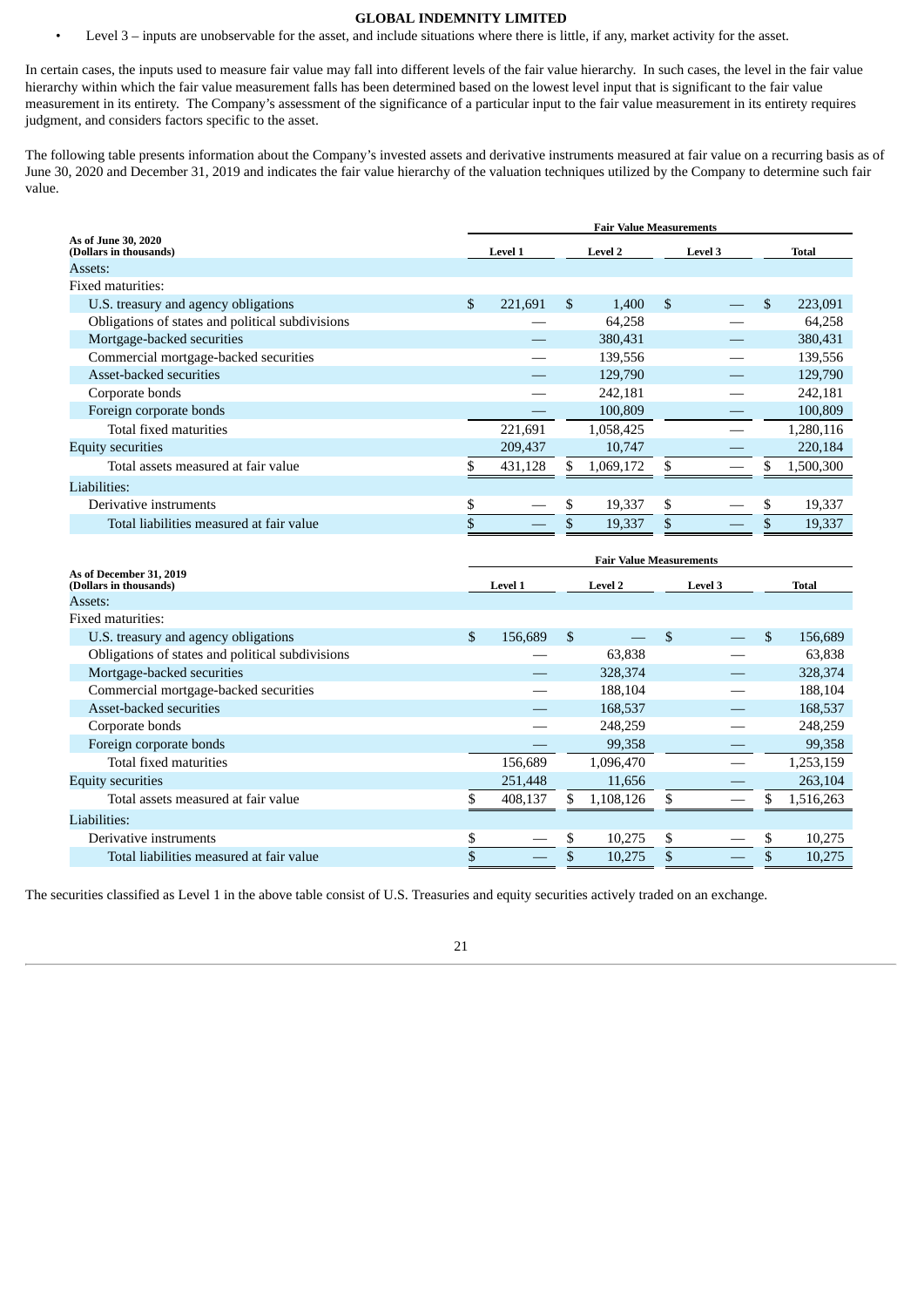The securities classified as Level 2 in the above table consist primarily of fixed maturity securities and derivative instruments. Based on the typical trading volumes and the lack of quoted market prices for fixed maturities, security prices are derived through recent reported trades for identical or similar securities making adjustments through the reporting date based upon available market observable information. If there are no recent reported trades, matrix or model processes are used to develop a security price where future cash flow expectations are developed based upon collateral performance and discounted at an estimated market rate. Included in the pricing of asset-backed securities, collateralized mortgage obligations, and mortgage-backed securities are estimates of the rate of future prepayments of principal over the remaining life of the securities. Such estimates are derived based on the characteristics of the underlying structure and prepayment speeds previously experienced at the interest rate levels projected for the underlying collateral. The estimated fair value of the derivative instruments, consisting of interest rate swaps, is obtained from a third party financial institution that utilizes observable inputs such as the forward interest rate curve.

For the Company's material debt arrangements, the current fair value of the Company's debt at June 30, 2020 and December 31, 2019 was as follows:

|                                        |                | <b>June 30, 2020</b> |  |                   |  | <b>December 31, 2019</b> |  |                   |  |  |
|----------------------------------------|----------------|----------------------|--|-------------------|--|--------------------------|--|-------------------|--|--|
| (Dollars in thousands)                 | Carrving Value |                      |  | <b>Fair Value</b> |  |                          |  | <b>Fair Value</b> |  |  |
| <b>Margin Borrowing Facility</b>       |                | 74.588               |  | 74.588            |  | 73.629                   |  | 73,629            |  |  |
| 7.75% Subordinated Notes due 2045 (1)  |                | 96.925               |  | 97.725            |  | 96.864                   |  | 100,264           |  |  |
| 7.875% Subordinated Notes due 2047 (2) |                | 126.217              |  | 125.645           |  | 126.147                  |  | 134,462           |  |  |
| Total                                  |                | 297,730              |  | 297.958           |  | 296.640                  |  | 308,355           |  |  |

(1) As of June 30, 2020 and December 31, 2019, the carrying value and fair value of the 7.75% Subordinated Notes due 2045 are net of unamortized debt issuance cost of \$3.1 million.

(2) As of June 30, 2020 and December 31, 2019, the carrying value and fair value of the 7.875% Subordinated Notes due 2047 are net of unamortized debt issuance cost of \$3.8 million and \$3.9 million, respectively.

The fair value of the margin borrowing facility approximates its carrying value due to the facility being due on demand. The subordinated notes due 2045 and 2047 are publicly traded instruments and are classified as Level 1 in the fair value hierarchy.

#### *Fair Value of Alternative Investments*

Other invested assets consist of limited liability partnerships whose carrying value approximates fair value. The following table provides the fair value and future funding commitments related to these investments at June 30, 2020 and December 31, 2019.

|                                             | <b>June 30, 2020</b> |                   |  |                                     |  |                   |  |                                     |
|---------------------------------------------|----------------------|-------------------|--|-------------------------------------|--|-------------------|--|-------------------------------------|
| (Dollars in thousands)                      |                      | <b>Fair Value</b> |  | <b>Future Funding</b><br>Commitment |  | <b>Fair Value</b> |  | <b>Future Funding</b><br>Commitment |
| European Non-Performing Loan Fund, LP $(1)$ |                      | 12,569            |  | 14,214                              |  | 13,530            |  | 14,214                              |
| Distressed Debt Fund, LP $(2)$              |                      | 14,212            |  | 17,000                              |  | 23,966            |  | 17,000                              |
| Mortgage Debt Fund, $LP(3)$                 |                      | 8,682             |  |                                     |  | 9,783             |  | 506                                 |
| Total                                       |                      | 35,463            |  | 31.214                              |  | 47.279            |  | 31,720                              |

(1) This limited partnership invests in distressed securities and assets through senior and subordinated, secured and unsecured debt and equity, in both public and private large-cap and middle-

market companies. The Company does not have the ability to sell or transfer its limited partnership interest without consent from the general partner. The Company does not have the contractual option to redeem its limited the underlying assets.

(3) This limited partnership invests in REIT qualifying assets such as mortgage loans, investor property loans, and commercial mortgage loans. The Company does not have the ability to sell or transfer its limited partnership interest without consent from the general partner. The Company does not have the contractual option to redeem its limited partnership interest but receives distributions based on the liquidation of the underlying assets.

#### *Limited Partnerships with ownership interest exceeding 3%*

The Company uses the equity method to account for investments in limited partnerships where its ownership interest exceeds 3%. The equity method of accounting for an investment in a limited partnership requires that its cost basis be updated to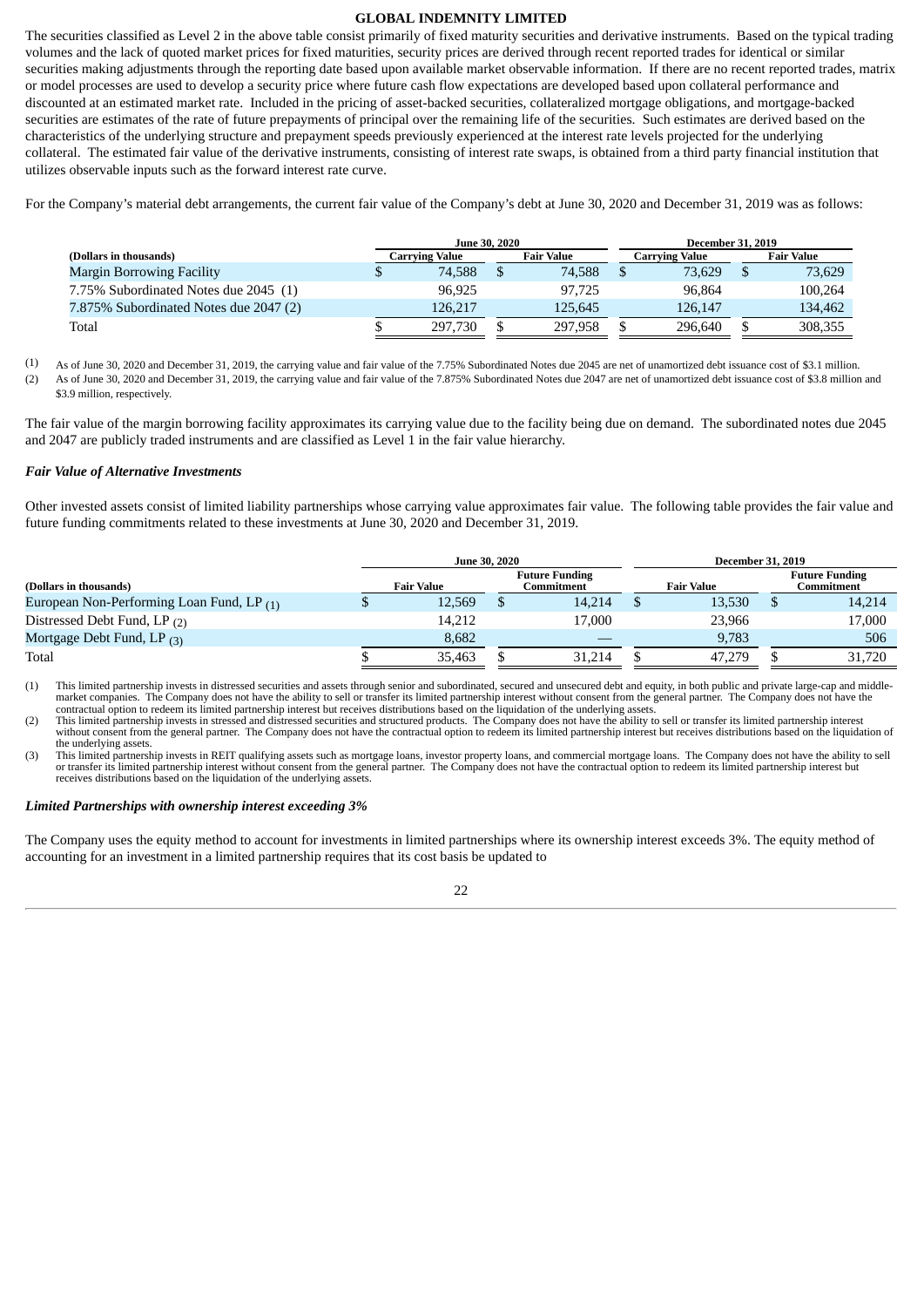account for the income or loss earned on the investment. The investment income associated with these limited partnerships, which is booked on a one quarter lag, is reflected in the consolidated statements of operations in the amounts of (\$12.0) million and \$3.8 million for the quarters ended June 30, 2020 and 2019, respectively, and (\$11.5) million and \$0.1 million for the six months ended June 30, 2020 and 2019, respectively.

#### *Pricing*

The Company's pricing vendors provide prices for all investment categories except for investments in limited partnerships. Two primary vendors are utilized to provide prices for equity and fixed maturity securities.

The following is a description of the valuation methodologies used by the Company's pricing vendors for investment securities carried at fair value:

- Equity security prices are received from primary and secondary exchanges.
- Corporate and agency bonds are evaluated by utilizing a spread to a benchmark curve. Bonds with similar characteristics are grouped into specific sectors. Inputs for both asset classes consist of trade prices, broker quotes, the new issue market, and prices on comparable securities.
- Data from commercial vendors is aggregated with market information, then converted into an option adjusted spread ("OAS") matrix and prepayment model used for commercial mortgage obligations ("CMO"). CMOs are categorized with mortgage-backed securities in the tables listed above. For asset-backed securities, spread data is derived from trade prices, dealer quotations, and research reports. For both asset classes, evaluations utilize standard inputs plus new issue data, and collateral performance. The evaluated pricing models incorporate cash flows, broker quotes, market trades, historical prepayment speeds, and dealer projected speeds.
- For obligations of state and political subdivisions, an attribute-based modeling system is used. The pricing model incorporates trades, market clearing yields, market color, and fundamental credit research.
- U.S. treasuries are evaluated by obtaining feeds from a number of live data sources including primary and secondary dealers as well as interdealer brokers.
- For mortgage-backed securities, various external analytical products are utilized and purchased from commercial vendors.

The Company performs certain procedures to validate whether the pricing information received from the pricing vendors is reasonable, to ensure that the fair value determination is consistent with accounting guidance, and to ensure that its assets are properly classified in the fair value hierarchy. The Company's procedures include, but are not limited to:

- Reviewing periodic reports provided by the Investment Manager that provides information regarding rating changes and securities placed on watch. This procedure allows the Company to understand why a particular security's market value may have changed or may potentially change.
- Understanding and periodically evaluating the various pricing methods and procedures used by the Company's pricing vendors to ensure that investments are properly classified within the fair value hierarchy.
- On a quarterly basis, the Company corroborates investment security prices received from its pricing vendors by obtaining pricing from a second pricing vendor for a sample of securities.

During the quarters and six months ended June 30, 2020 and 2019, the Company has not adjusted quotes or prices obtained from the pricing vendors.

#### **6. Allowance for Credit Losses - Premiums Receivable and Reinsurance Receivables**

The Company implemented new accounting guidance on January 1, 2020 related to the measurement of credit losses on financial instruments. Please see Note 16 for further discussion on this new accounting guidance.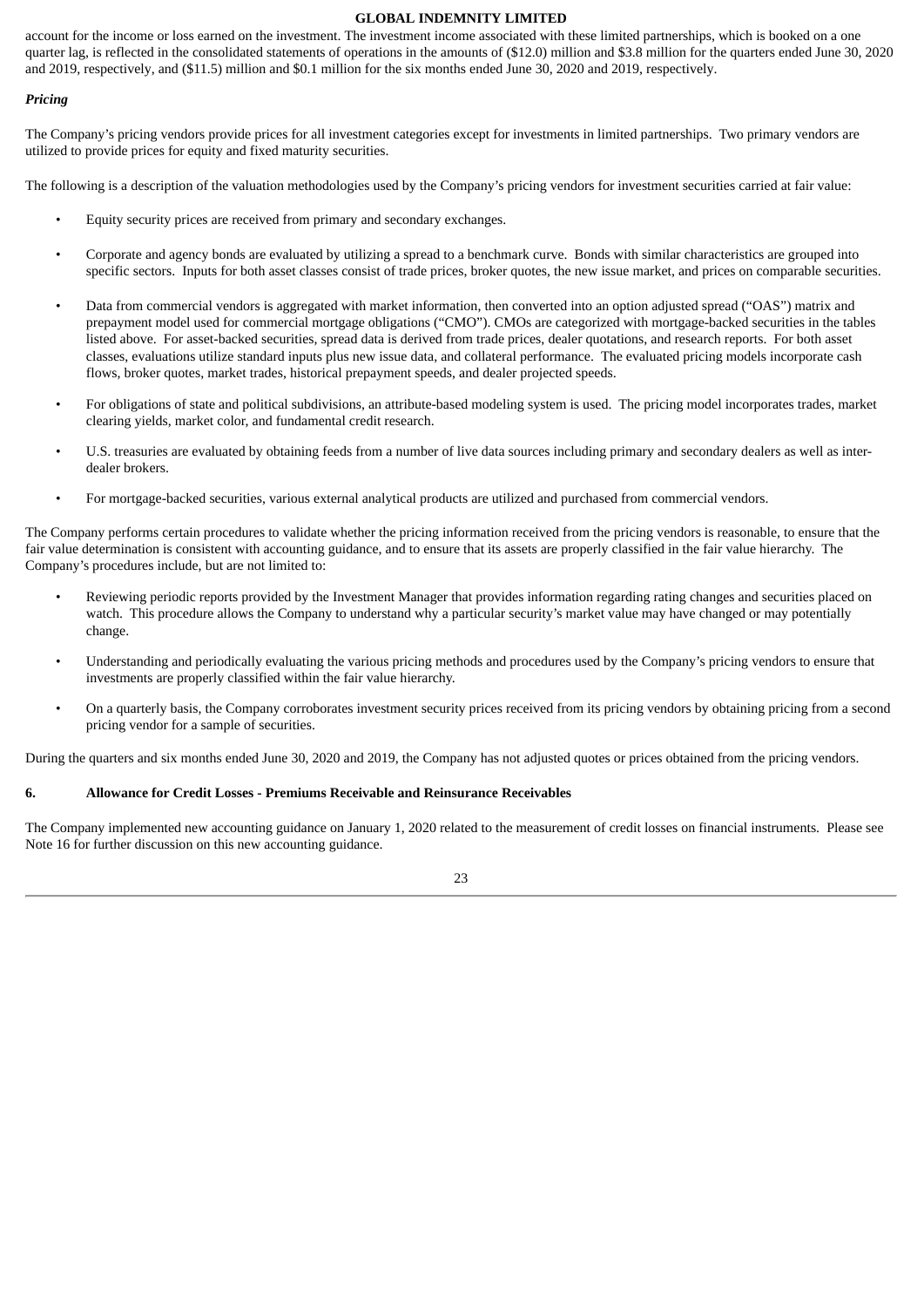For premiums receivables, the allowance is based upon the Company's ongoing review of key aspects of amounts outstanding, including but not limited to, length of collection periods, direct placement with collection agencies, solvency of insured or agent, terminated agents, and other relevant factors.

For reinsurance receivables, the allowance is based upon the Company's ongoing review of key aspects of amounts outstanding, including but not limited to, length of collection periods, disputes, applicable coverage defenses, insolvent reinsurers, financial strength of solvent reinsurers based on A.M Best Ratings and other relevant factors.

The following table is an analysis of the allowance for credit losses related to the Company's premiums receivable and reinsurance receivables for the quarter and six months ended June 30, 2020:

|                                                     | Quarter Ended June 30, 2020 |                        |  |                            |  |                        |  |                            |
|-----------------------------------------------------|-----------------------------|------------------------|--|----------------------------|--|------------------------|--|----------------------------|
| (Dollars in thousands)                              |                             | Premiums<br>Receivable |  | Reinsurance<br>Receivables |  | Premiums<br>Receivable |  | Reinsurance<br>Receivables |
| Beginning balance                                   |                             | 2.746                  |  | 8.992                      |  | 2.754                  |  | 8,992                      |
| Current period provision for expected credit losses |                             | 313                    |  |                            |  | 475                    |  |                            |
| Write-offs                                          |                             | (128)                  |  |                            |  | (298)                  |  |                            |
| <b>Ending balance</b>                               |                             | 2,931                  |  | 8.992                      |  | 2,931                  |  | 8,992                      |

#### **7. Income Taxes**

As of June 30, 2020, the statutory income tax rates of the countries where the Company conducts business are 21% in the United States, 0% in Bermuda, 0% in the Cayman Islands, 19% in the United Kingdom, and 25% on non-trading income, 33% on capital gains and 12.5% on trading income in the Republic of Ireland. The statutory income tax rate of each country is applied against the expected annual taxable income of the Company in each country to estimate the annual income tax expense.

The Company's income (loss) before income taxes from its non-U.S. subsidiaries and U.S. subsidiaries for the quarters and six months ended June 30, 2020 and 2019 were as follows:

| Quarter Ended June 30, 2020<br>(Dollars in thousands) | Non-U.S.<br><b>Subsidiaries</b> |         |     | U.S.<br><b>Subsidiaries</b> | <b>Eliminations</b> |         | <b>Total</b> |  |
|-------------------------------------------------------|---------------------------------|---------|-----|-----------------------------|---------------------|---------|--------------|--|
| <b>Revenues:</b>                                      |                                 |         |     |                             |                     |         |              |  |
| Gross written premiums                                |                                 | 16,052  | \$  | 148,497                     | \$                  |         | 164,549      |  |
| Net written premiums                                  |                                 | 16,052  |     | 131,212                     |                     |         | 147,264      |  |
| Net earned premiums                                   |                                 | 19,546  | \$. | 122,301                     | \$.                 |         | 141,847      |  |
| Net investment income (loss)                          |                                 | 6,906   |     | (5,777)                     |                     | (3,488) | (2,359)      |  |
| Net realized investment gains (losses)                |                                 | (1,668) |     | 40,175                      |                     |         | 38,507       |  |
| Other income                                          |                                 | 302     |     | 464                         |                     |         | 766          |  |
| Total revenues                                        |                                 | 25,086  |     | 157,163                     |                     | (3,488) | 178,761      |  |
| <b>Losses and Expenses:</b>                           |                                 |         |     |                             |                     |         |              |  |
| Net losses and loss adjustment expenses               |                                 | (207)   |     | 67,504                      |                     |         | 67,297       |  |
| Acquisition costs and other underwriting expenses     |                                 | 5,695   |     | 47,883                      |                     |         | 53,578       |  |
| Corporate and other operating expenses                |                                 | 4,947   |     | 3,671                       |                     |         | 8,618        |  |
| Interest expense                                      |                                 | 334     |     | 7,866                       |                     | (3,488) | 4,712        |  |
| Income before income taxes                            |                                 | 14,317  |     | 30,239                      | ፍ                   |         | 44,556       |  |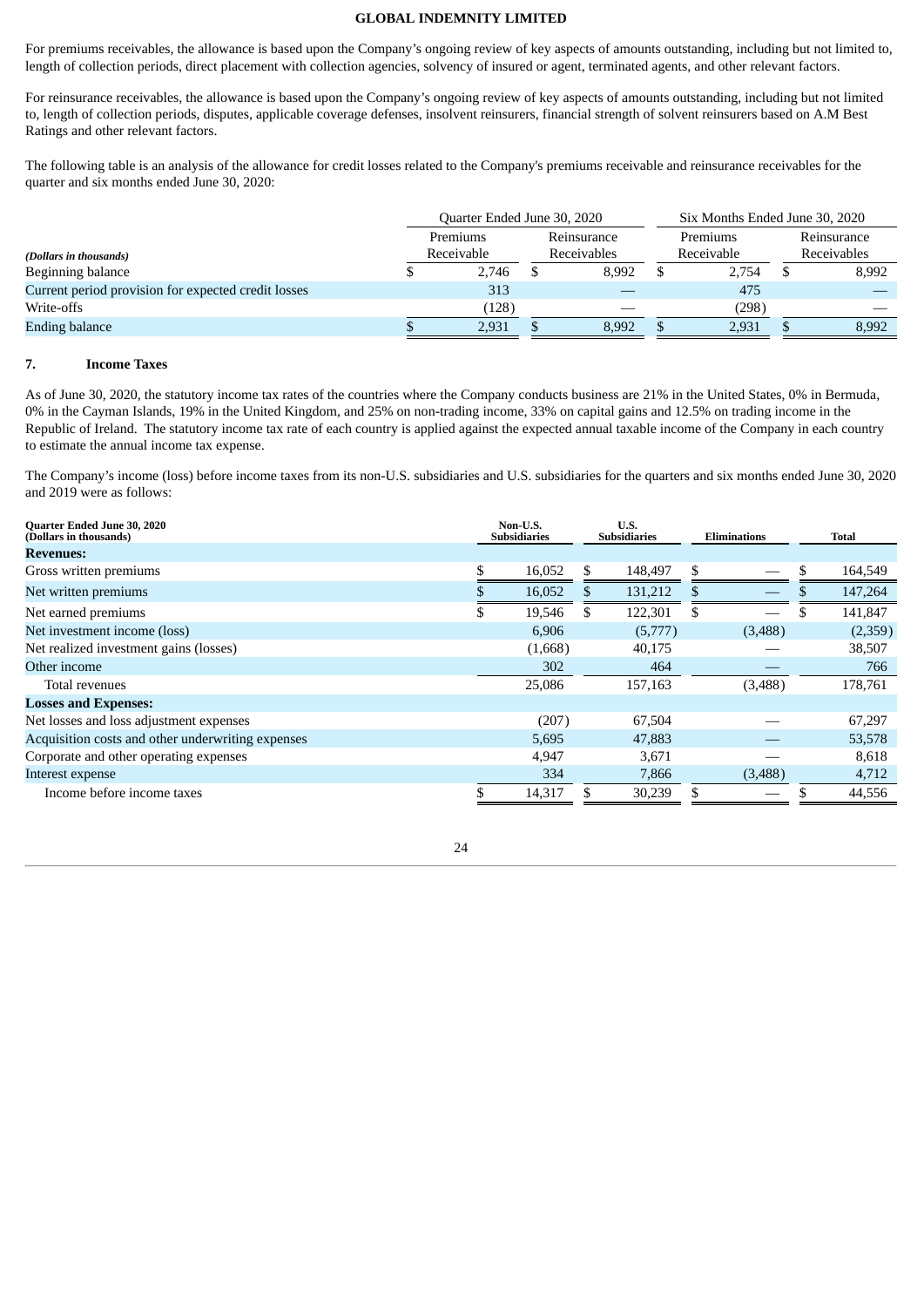| Quarter Ended June 30, 2019<br>(Dollars in thousands) |     | Non-U.S.<br><b>Subsidiaries</b> |     | U.S.<br><b>Subsidiaries</b> |     | <b>Eliminations</b> | <b>Total</b> |         |
|-------------------------------------------------------|-----|---------------------------------|-----|-----------------------------|-----|---------------------|--------------|---------|
| <b>Revenues:</b>                                      |     |                                 |     |                             |     |                     |              |         |
| Gross written premiums                                | \$. | 32,059                          | \$  | 147,262                     | \$  |                     |              | 179,321 |
| Net written premiums                                  |     | 32,059                          |     | 127,010                     |     |                     |              | 159,069 |
| Net earned premiums                                   |     | 18.579                          | \$. | 109,622                     | \$. |                     | \$.          | 128,201 |
| Net investment income                                 |     | 10,672                          |     | 9,956                       |     | (6,802)             |              | 13,826  |
| Net realized investment gains                         |     | 2,285                           |     | 1,305                       |     |                     |              | 3,590   |
| Other income (loss)                                   |     | (38)                            |     | 560                         |     |                     |              | 522     |
| Total revenues                                        |     | 31,498                          |     | 121,443                     |     | (6,802)             |              | 146,139 |
| <b>Losses and Expenses:</b>                           |     |                                 |     |                             |     |                     |              |         |
| Net losses and loss adjustment expenses               |     | 11.468                          |     | 58,607                      |     |                     |              | 70,075  |
| Acquisition costs and other underwriting expenses     |     | 5,360                           |     | 45,174                      |     |                     |              | 50,534  |
| Corporate and other operating expenses                |     | 1,779                           |     | 2,860                       |     |                     |              | 4,639   |
| Interest expense                                      |     | 355                             |     | 11,489                      |     | (6,802)             |              | 5,042   |
| Income before income taxes                            |     | 12,536                          |     | 3,313                       | \$  |                     |              | 15,849  |

| Six Months Ended June 30, 2020<br>(Dollars in thousands) | Non-U.S.<br><b>Subsidiaries</b> |     | U.S.<br><b>Subsidiaries</b> |   | <b>Eliminations</b> |  | Total     |  |
|----------------------------------------------------------|---------------------------------|-----|-----------------------------|---|---------------------|--|-----------|--|
| <b>Revenues:</b>                                         |                                 |     |                             |   |                     |  |           |  |
| Gross written premiums                                   | 33,569                          | \$. | 286,704                     |   |                     |  | 320,273   |  |
| Net written premiums                                     | 33,569                          |     | 252,807                     |   |                     |  | 286,376   |  |
| Net earned premiums                                      | 43.401                          | S.  | 242,914                     | S |                     |  | 286,315   |  |
| Net investment income                                    | 13,282                          |     | 1,473                       |   | (6,985)             |  | 7,770     |  |
| Net realized investment losses                           | (5,378)                         |     | (24, 277)                   |   |                     |  | (29, 655) |  |
| Other income (loss)                                      | (16)                            |     | 947                         |   |                     |  | 931       |  |
| Total revenues                                           | 51,289                          |     | 221,057                     |   | (6,985)             |  | 265,361   |  |
| <b>Losses and Expenses:</b>                              |                                 |     |                             |   |                     |  |           |  |
| Net losses and loss adjustment expenses                  | 12,355                          |     | 132,589                     |   |                     |  | 144,944   |  |
| Acquisition costs and other underwriting expenses        | 14,244                          |     | 95,746                      |   |                     |  | 109,990   |  |
| Corporate and other operating expenses                   | 6,074                           |     | 6.767                       |   |                     |  | 12,841    |  |
| Interest expense                                         | 676                             |     | 15,886                      |   | (6,985)             |  | 9,577     |  |
| Income (loss) before income taxes                        | 17,940                          |     | (29, 931)                   |   |                     |  | (11, 991) |  |

| Six Months Ended June 30, 2019<br>(Dollars in thousands) | Non-U.S.<br><b>Subsidiaries</b> | U.S.<br><b>Subsidiaries</b> | <b>Eliminations</b> |  | Total   |  |
|----------------------------------------------------------|---------------------------------|-----------------------------|---------------------|--|---------|--|
| <b>Revenues:</b>                                         |                                 |                             |                     |  |         |  |
| Gross written premiums                                   | 49,608                          | \$<br>271,914               |                     |  | 321,522 |  |
| Net written premiums                                     | 49,601                          | 232,884                     |                     |  | 282,485 |  |
| Net earned premiums                                      | 33,286                          | \$<br>217,004               |                     |  | 250,290 |  |
| Net investment income                                    | 15,042                          | 13,092                      | (7,089)             |  | 21,045  |  |
| Net realized investment gains                            | 1,393                           | 12,587                      |                     |  | 13,980  |  |
| Other income (loss)                                      | (23)                            | 1,033                       |                     |  | 1,010   |  |
| Total revenues                                           | 49,698                          | 243,716                     | (7,089)             |  | 286,325 |  |
| <b>Losses and Expenses:</b>                              |                                 |                             |                     |  |         |  |
| Net losses and loss adjustment expenses                  | 16,448                          | 111,948                     |                     |  | 128,396 |  |
| Acquisition costs and other underwriting expenses        | 10,355                          | 89,922                      |                     |  | 100,277 |  |
| Corporate and other operating expenses                   | 3,306                           | 4,538                       |                     |  | 7,844   |  |
| Interest expense                                         | 708                             | 16,446                      | (7,089)             |  | 10,065  |  |
| Income before income taxes                               | 18,881                          | 20,862                      |                     |  | 39,743  |  |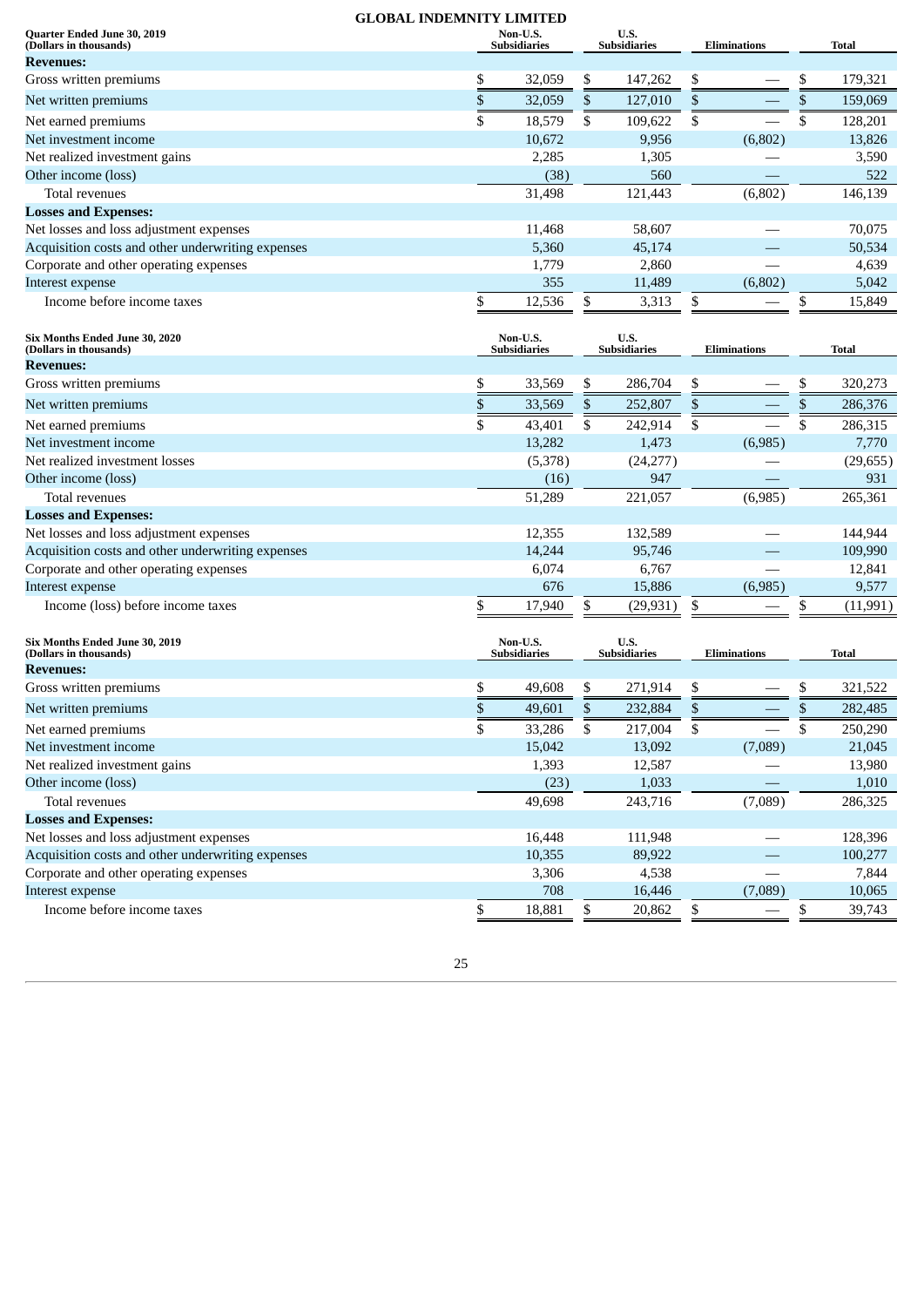The following table summarizes the components of income tax expense (benefit):

|                                             | <b>Quarters Ended June 30,</b> |       |      |       |      | <b>Six Months Ended June 30.</b> |  |       |  |
|---------------------------------------------|--------------------------------|-------|------|-------|------|----------------------------------|--|-------|--|
| (Dollars in thousands)                      |                                | 2020  | 2019 |       | 2020 |                                  |  | 2019  |  |
| Current income tax benefit:                 |                                |       |      |       |      |                                  |  |       |  |
| Foreign                                     | \$                             |       |      | (64)  | - S  |                                  |  | (18)  |  |
| U.S. Federal                                |                                |       |      |       |      |                                  |  |       |  |
| Total current income tax benefit            |                                |       |      | (64)  | -8   |                                  |  | (18)  |  |
| Deferred income tax expense (benefit):      |                                |       |      |       |      |                                  |  |       |  |
| U.S. Federal                                |                                | 7,005 |      | 1,250 |      | (4,964)                          |  | 5,498 |  |
| Total deferred income tax expense (benefit) |                                | 7.005 |      | 1,250 |      | (4,964)                          |  | 5,498 |  |
| Total income tax expense (benefit)          |                                | 7.005 |      | 1.186 |      | (4,964)                          |  | 5,480 |  |

The weighted average expected tax provision has been calculated using income (loss) before income taxes in each jurisdiction multiplied by that jurisdiction's applicable statutory tax rate.

The following table summarizes the differences between the tax provision for financial statement purposes and the expected tax provision at the weighted average tax rate:

|                                                     | <b>Quarters Ended June 30,</b> |                                |  |               |                                |  |  |  |
|-----------------------------------------------------|--------------------------------|--------------------------------|--|---------------|--------------------------------|--|--|--|
|                                                     | 2020                           |                                |  | 2019          |                                |  |  |  |
| (Dollars in thousands)                              | Amount                         | % of Pre-<br><b>Tax Income</b> |  | <b>Amount</b> | % of Pre-<br><b>Tax Income</b> |  |  |  |
| Expected tax provision at weighted average tax rate | 6,348                          | 14.2% \$                       |  | 649           | $4.1\%$                        |  |  |  |
| Adjustments:                                        |                                |                                |  |               |                                |  |  |  |
| Tax exempt interest                                 |                                |                                |  |               |                                |  |  |  |
| Dividend exclusion                                  | (41)                           | (0.1)                          |  | (146)         | $(0.9\%)$                      |  |  |  |
| Non-deductible interest                             | 678                            | 1.6                            |  | 688           | 4.3%                           |  |  |  |
| Other                                               | 20                             |                                |  | (5)           | $-$ %                          |  |  |  |
| Effective income tax expense                        | 7.005                          | 15.7% \$                       |  | 1,186         | 7.5%                           |  |  |  |

The effective income tax expense rate for the quarter ended June 30, 2020 was 15.7%, compared with an effective income tax expense rate of 7.5% for the quarter ended June 30, 2019. The increase in income tax expense for the quarter ended June 30, 2020 was primarily due to higher pre-tax income for the Company's U.S. subsidiaries for the quarter ended June 30, 2020 as compared to the same period in 2019.

|                                                     |          | Six Months Ended June 30,      |        |                                |
|-----------------------------------------------------|----------|--------------------------------|--------|--------------------------------|
|                                                     | 2020     |                                | 2019   |                                |
| (Dollars in thousands)                              | Amount   | % of Pre-<br><b>Tax Income</b> | Amount | % of Pre-<br><b>Tax Income</b> |
| Expected tax provision at weighted average tax rate | (6, 287) | 52.4% \$                       | 4,381  | 11.0%                          |
| Adjustments:                                        |          |                                |        |                                |
| Tax exempt interest                                 | (1)      |                                | (1)    | $-$ %                          |
| Dividend exclusion                                  | (112)    | 0.9                            | (223)  | $(0.6\%)$                      |
| Non-deductible interest                             | 1,357    | (11.3)                         | 1,368  | $3.5\%$                        |
| Other                                               | 79       | (0.6)                          | (45)   | $(0.1\%)$                      |
| Effective income tax expense (benefit)              | (4,964)  | $41.4\%$ \$                    | 5,480  | 13.8%                          |

The effective income tax benefit rate for the six months ended June 30, 2020 was 41.4%, compared with an effective income tax expense rate of 13.8% for the six months ended June 30, 2019. The increase in the income tax benefit for the six months ended June 30, 2020 was primarily due to investment losses incurred by the Company's U.S. subsidiaries.

The Company has a net operating loss ("NOL") carryforward of \$21.5 million as of June 30, 2020, which begins to expire in 2036 based on when the original NOL was generated. The Company's NOL carryforward as of December 31, 2019 was \$21.9 million.

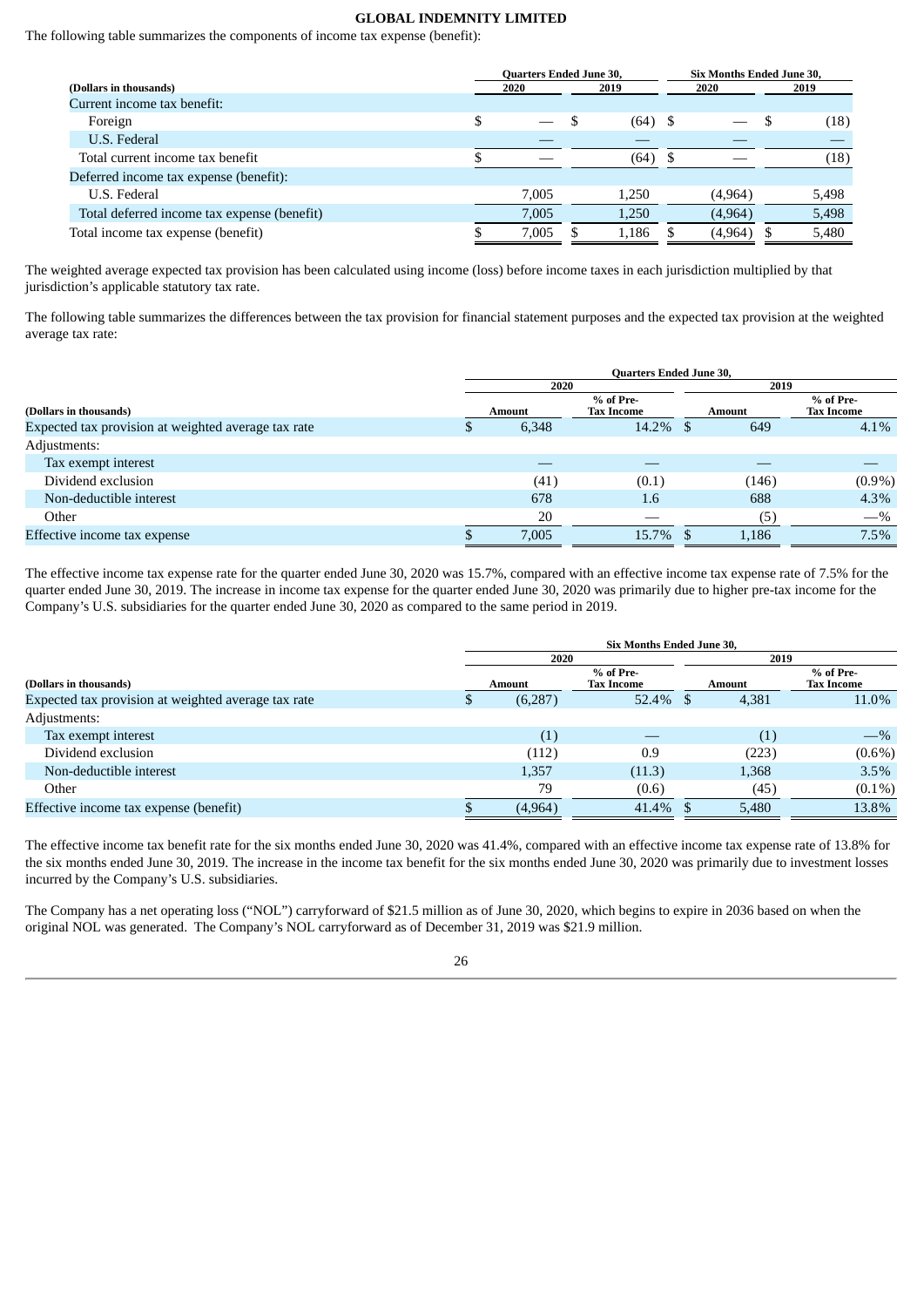The Company has a Section 163(j) ("163(j)") carryforward of \$8.1 million and \$9.0 million as of June 30, 2020 and December 31, 2019, respectively, which can be carried forward indefinitely. The 163(j) carryforward relates to the limitation on the deduction for business interest expense paid or accrued.

The Company has an alternative minimum tax ("AMT") credit carryforward of \$5.5 million and \$11.0 million as of June 30, 2020 and December 31, 2019, respectively. The Company received \$5.5 million of the AMT credit carryforward during the first quarter of 2020. Under provisions of the CARES Act, the Company filed a request for a full refund of the remaining \$5.5 million which is expected to be received in the third quarter of 2020.

#### **8. Liability for Unpaid Losses and Loss Adjustment Expenses**

Activity in the liability for unpaid losses and loss adjustment expenses is summarized as follows:

|                                                          | <b>Quarters Ended June 30,</b> |          |     |          |     | <b>Six Months Ended June 30,</b> |      |          |  |
|----------------------------------------------------------|--------------------------------|----------|-----|----------|-----|----------------------------------|------|----------|--|
| (Dollars in thousands)                                   |                                | 2020     |     | 2019     |     | 2020                             | 2019 |          |  |
| Balance at beginning of period                           | S.                             | 639,468  | \$. | 645,959  | \$. | 630,181                          | \$.  | 680,031  |  |
| Less: Ceded reinsurance receivables                      |                                | 78,753   |     | 97,065   |     | 76,273                           |      | 109,342  |  |
| Net balance at beginning of period                       |                                | 560,715  |     | 548,894  |     | 553,908                          |      | 570,689  |  |
| Incurred losses and loss adjustment expenses related to: |                                |          |     |          |     |                                  |      |          |  |
| Current year                                             |                                | 86,603   |     | 78,238   |     | 164,850                          |      | 144,489  |  |
| Prior years                                              |                                | (19,306) |     | (8, 163) |     | (19,906)                         |      | (16,093) |  |
| Total incurred losses and loss adjustment expenses       |                                | 67,297   |     | 70,075   |     | 144,944                          |      | 128,396  |  |
| Paid losses and loss adjustment expenses related to:     |                                |          |     |          |     |                                  |      |          |  |
| Current year                                             |                                | 37,393   |     | 37,176   |     | 59,427                           |      | 55,516   |  |
| Prior years                                              |                                | 26,767   |     | 32,854   |     | 75,573                           |      | 94,630   |  |
| Total paid losses and loss adjustment expenses           |                                | 64.160   |     | 70,030   |     | 135,000                          |      | 150,146  |  |
| Net balance at end of period                             |                                | 563,852  |     | 548,939  |     | 563,852                          |      | 548,939  |  |
| Plus: Ceded reinsurance receivables                      |                                | 87,221   |     | 59,834   |     | 87,221                           |      | 59,834   |  |
| Balance at end of period                                 |                                | 651,073  |     | 608,773  |     | 651,073                          |      | 608,773  |  |

When analyzing loss reserves and prior year development, the Company considers many factors, including the frequency and severity of claims, loss trends, case reserve settlements that may have resulted in significant development, and any other additional or pertinent factors that may impact reserve estimates.

During the second quarter of 2020, the Company reduced its prior accident year loss reserves by \$19.3 million, which consisted of a \$14.2 million decrease related to Commercial Specialty, a \$4.6 million decrease related to Specialty Property, a \$0.8 million decrease related to Farm, Ranch, & Stable, and a \$0.3 million increase related to Reinsurance Operations.

The \$14.2 million reduction of prior accident year loss reserves related to Commercial Specialty primarily consisted of the following:

- **General Liability:** An \$18.3 million reduction in aggregate with \$4.7 million of favorable development in the construction defect reserve category and \$13.6 million of favorable development in the other general liability reserve categories. The reduction in the construction defect reserve category primarily recognizes lower than expected claims frequency and severity in the 2005 through 2009, 2015 and 2017 accident years, slightly offset by an increase in the 2016 accident year. For the other general liability reserve categories, lower than anticipated claims severity was the main driver of the favorable development primarily in the 2005 through 2017 accident years, partially offset by an increase in the 2019 accident year.
- **Commercial Auto Liability:** A \$1.0 million reduction in the 2010 through 2016 accident years recognizes lower than anticipated claims severity.
- **Property:** An increase of \$5.8 million primarily recognizes higher than expected claims severity mainly in the 2017 through 2019 accident years, partially offset by a decrease in the 2016 accident year. The bulk of the increase was

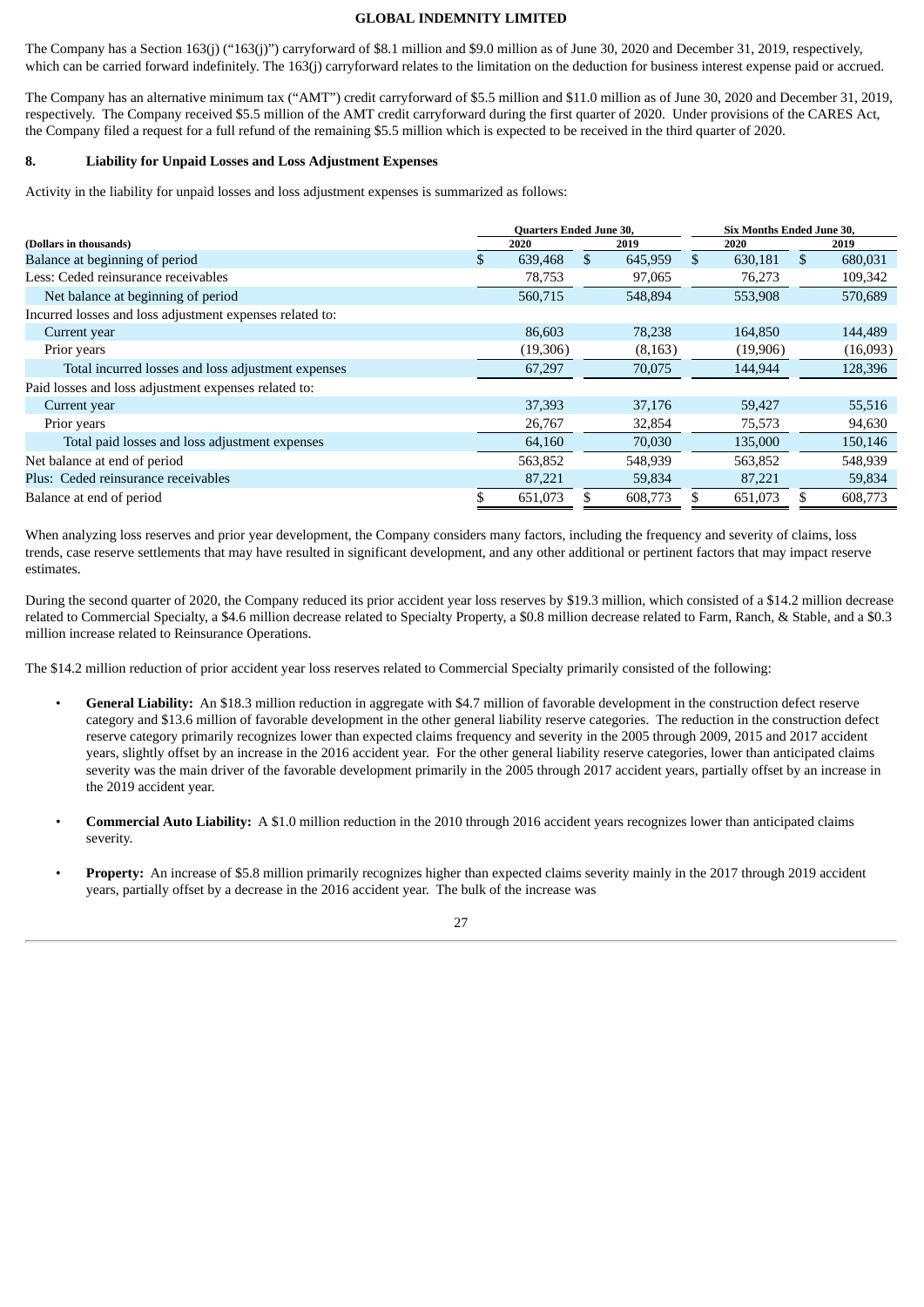in the 2018 accident year which reflects a higher estimated ultimate for Hurricane Michael. The increase in ultimate resulted from receiving additional information in the quarter for a Property Brokerage claim.

• **Professional:** A \$0.7 million decrease primarily in the 2009 and 2010 accident years reflects lower than expected claims severity.

The \$4.6 million decrease of prior accident year loss reserves related to Specialty Property primarily consisted of the following:

- **General Liability:** A \$1.4 million decrease primarily recognizes lower than expected claims severity mainly in the 2015 through 2018 accident years.
- **Property:** A \$3.2 million decrease mainly reflects lower than anticipated claims severity in the 2015 through 2018 accident years, partially offset by an increase in the 2019 accident year due to higher than expected claims severity.

The \$0.8 million reduction of prior accident year loss reserves related to Farm, Ranch, & Stable primarily consisted of the following:

- **Property:** A \$0.7 million decrease mainly reflects lower than anticipated claims severity in the 2016 through 2019 accident years.
- **General Liability:** A \$0.1 million decrease primarily recognizes lower than expected claims severity mainly in the 2015 through 2017 and 2019 accident years, partially offset by an increase in the 2013 accident year due to higher than anticipated claims severity.

The \$0.3 million increase in prior accident year loss reserves related to Reinsurance Operations was from the property lines. Based on a review of the experience reported from cedants, increases were in the 2011 and 2019 accident years, partially offset by decreases in the 2012 through 2018 accident years.

During the second quarter of 2019, the Company reduced its prior accident year loss reserves by \$8.2 million, which consisted of a \$0.2 million decrease related to Commercial Specialty, a \$10.1 million decrease related to Specialty Property, a \$0.8 million decrease related to Farm, Ranch, & Stable, and a \$3.0 million increase related to Reinsurance Operations.

The \$0.2 million reduction of prior accident year loss reserves related to Commercial Specialty primarily consisted of the following:

- **Professional:** A \$1.1 million decrease primarily in the 2009 and 2010 accident years reflects lower than expected claims severity.
- **General Liability:** A \$1.0 million increase in the reinsurance recoverable allowance was recognized based on a review of expected ceded recoverables by reinsurer.

The \$10.1 million reduction of prior accident year loss reserves related to Specialty Property primarily consisted of the following:

- **General Liability:** A \$0.2 million decrease primarily due to lower than anticipated claims severity mostly in the 2014 and 2017 accident years, partially offset by an increase in the 2010 accident year.
- **Property:** A \$10.0 million reduction recognizes an \$8.3 million decrease in catastrophes for subrogation recoveries from the California Camp wildfire loss in the 2018 accident year. The company sold these subrogation rights to a third party. The remaining \$1.7 million decrease was primarily in the 2016 through 2018 accident years mainly due to lower than expected claims severity.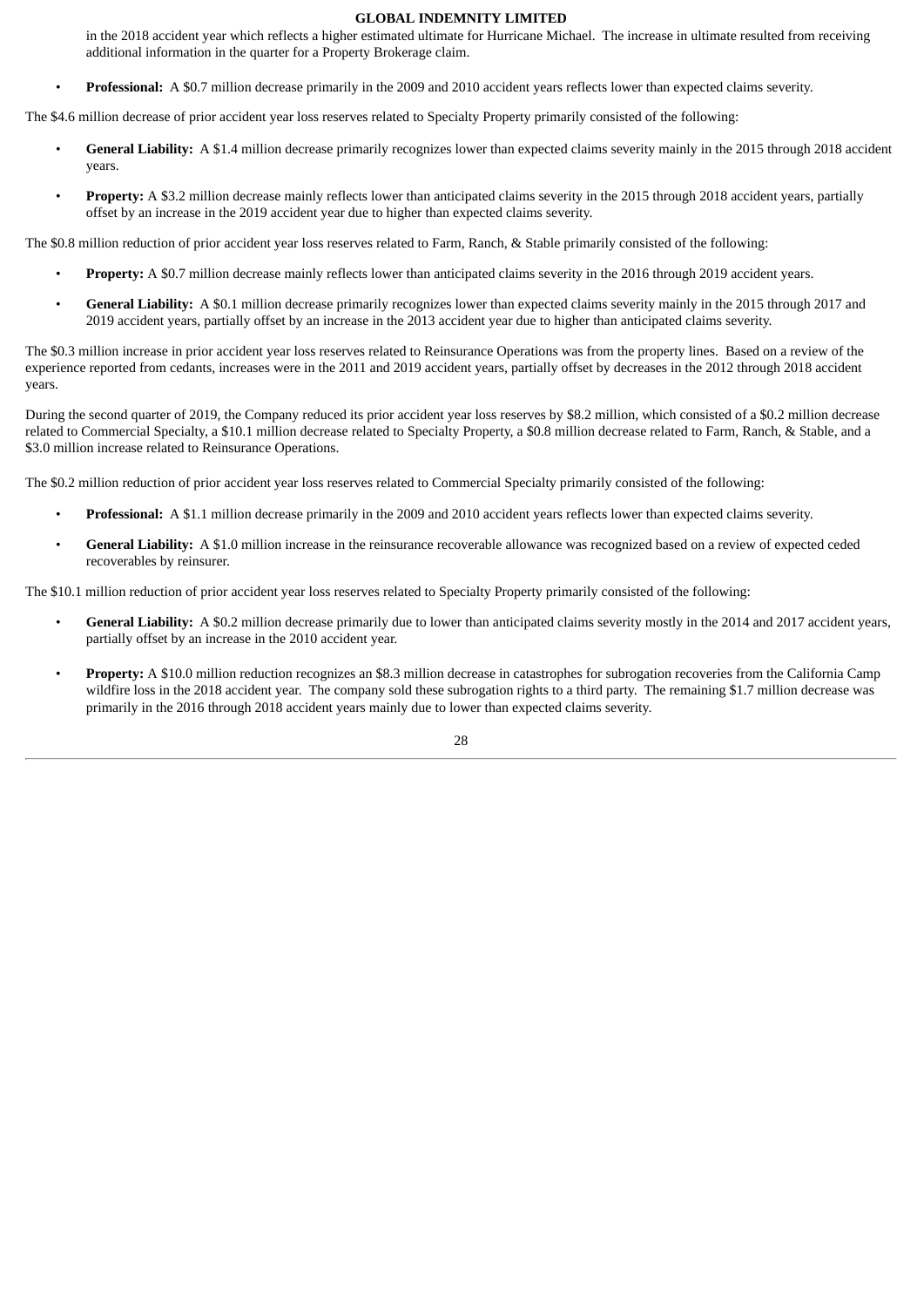The \$0.8 million reduction of prior accident year loss reserves related to Farm, Ranch, & Stable primarily consisted of the following:

• **Property:** A \$0.7 million decrease in total reflects a \$0.2 million decrease in the 2018 accident year for the aforementioned subrogation recoveries from the Camp wildfire and a \$0.5 million decrease mainly in the 2017 and 2018 accident years due to lower than expected claims severity.

The \$3.0 million increase in prior accident year loss reserves related to Reinsurance Operations primarily consisted of the following:

- **Property:** A \$3.2 million increase reflects a \$6.5 million increase for Typhoon Jebi in the 2018 accident year and an increase in the 2013 accident year, partially offset by decreases in the 2010 through 2012, 2014 and 2015 accident years.
- **Professional:** A \$0.3 million decrease primarily in the 2008 and 2010 accident years based on a review of the experience reported from the cedants.

During the first six months of 2020, the Company reduced its prior accident year loss reserves by \$19.9 million, which consisted of a \$14.2 million decrease related to Commercial Specialty, a \$4.6 million decrease related to Specialty Property, a \$0.8 million decrease related to Farm, Ranch, & Stable, and a \$0.3 million decrease related to Reinsurance Operations.

The \$14.2 million decrease in prior accident year loss reserves related to Commercial Specialty primarily consisted of the following:

- **General Liability:** An \$18.0 million reduction in aggregate with \$4.7 million of favorable development in the construction defect reserve category and \$13.3 million of favorable development in the other general liability reserve categories. The reduction in the construction defect reserve category primarily recognizes lower than expected claims frequency and severity in the 2005 through 2009, 2015 and 2017 accident years, slightly offset by an increase in the 2016 accident year. For the other general liability reserve categories, lower than anticipated claims severity was the main driver of the favorable development primarily in the 2005 through 2015 accident years, partially offset by an increase in the 2016 through 2019 accident years.
- **Workers Compensation:** A \$0.2 million decrease primarily in loss adjustment expense reserves in the 2012 accident year and accident years prior to 2004.
- **Property:** An increase of \$5.8 million primarily recognizes higher than expected claims severity mainly in the 2017 through 2019 accident years. The bulk of the increase was in the 2018 accident year which reflects a higher estimated ultimate for Hurricane Michael. The increase in ultimate resulted from receiving additional information in the quarter for a Property Brokerage claim.
- **Professional:** A \$0.7 million decrease mainly in the 2009, 2010 and 2019 accident years reflects lower than expected claims severity, partially offset by an increase in the 2006 accident year.
- **Commercial Auto Liability:** A \$1.0 million reduction in the 2010 through 2016 accident years recognizes lower than anticipated claims severity.

The \$4.6 million decrease in prior accident year loss reserves related to Specialty Property primarily consisted of the following:

- **General Liability:** A \$1.8 million decrease primarily recognizes lower than expected claims severity mainly in the 2015 through 2019 accident years.
- **Property:** A \$2.8 million decrease mainly reflects lower than anticipated claims severity in the 2015 through 2018 accident years, partially offset by an increase in the 2019 accident year due to higher than expected claims severity.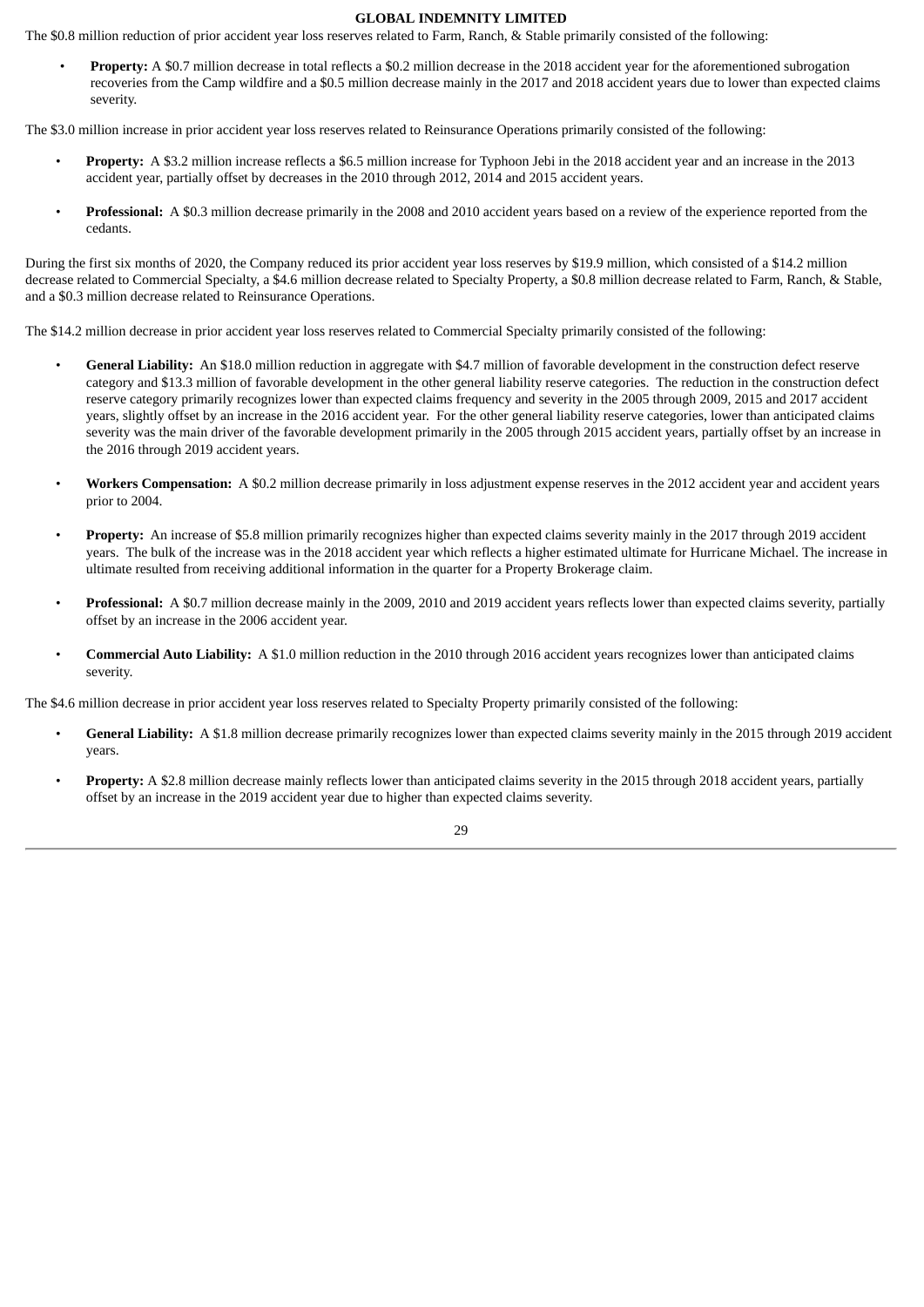The \$0.8 million decrease in prior accident year loss reserves related to Farm, Ranch, & Stable primarily consisted of the following:

- **Property:** A \$0.7 million decrease mainly reflects lower than anticipated claims severity in the 2016 through 2019 accident years.
- **General Liability:** A \$0.1 million decrease primarily recognizes lower than expected claims severity mainly in the 2015 through 2017 accident years, partially offset by an increase in the 2013 accident year due to higher than anticipated claims severity.

The \$0.3 million reduction of prior accident year loss reserves related to Reinsurance Operations was from the property lines. Based on a review of the experience reported from cedants, decreases were in the 2012 through 2017 accident years, partially offset by increases in the 2011, 2018 and 2019 accident years.

During the first six months of 2019, the Company reduced its prior accident year loss reserves by \$16.1 million, which consisted of a \$6.9 million decrease related to Commercial Specialty, a \$9.2 million decrease related to Specialty Property, a \$2.8 million decrease related to Farm, Ranch, & Stable, and a \$2.9 million increase related to Reinsurance Operations.

The \$6.9 million reduction of prior accident year loss reserves related to Commercial Specialty primarily consisted of the following:

- **General Liability:** A \$4.1 million reduction in aggregate with \$0.5 million of favorable development in the construction defect reserve category, \$4.6 million of favorable development in the other general liability reserve categories, and \$1.0 million increase in the reinsurance recoverable allowance. The decreases in the construction defect reserve category recognize lower than expected claims frequency and severity in the 2005 through 2009 and 2011 through 2018 accident years, partially offset by an increase in the 2010 accident year. For the other general liability reserve categories, lower than anticipated claims severity was the primary driver of the favorable development mainly in accident years 2001, 2005 through 2010, 2012 through 2014, 2016 and 2017, partially offset by increases in the 2011 and 2015 accident years. The increase in the reinsurance recoverable allowance was based on a review of expected ceded recoverables by reinsurer.
- **Commercial Auto Liability:** A \$0.8 million decrease in total, primarily in the 2010, 2012 and 2013 accident years. The decreases recognize lower than anticipated claims severity.
- **Property:** A \$0.9 million decrease in aggregate mainly recognizes lower than anticipated claims severity primarily in the 2012 through 2017 accident years, partially offset by increases in the 2010 and 2018 accident years.
- **Professional:** A \$1.0 million decrease primarily in the 2009 and 2010 accident years reflects lower than expected claims severity.

The \$9.2 million reduction of prior accident year loss reserves related to Specialty Property primarily consisted of the following:

• **Property:** A \$9.2 million reduction recognizes an \$8.3 million decrease in catastrophes for subrogation recoveries from the California Camp wildfire loss in the 2018 accident year. The company sold these subrogation rights to a third party. Other decreases were primarily in the 2016 and 2017 accident years mainly due to lower than expected claims severity, partially offset by an increase in the 2018 accident year which had higher than anticipated claims severity.

The \$2.8 million reduction of prior accident year loss reserves related to Farm, Ranch, & Stable primarily consisted of the following:

• **Liability:** A \$1.7 million decrease in total, due to lower than expected claims severity in the 2016 and 2017 accident years, partially offset by increases in the 2013 accident year.

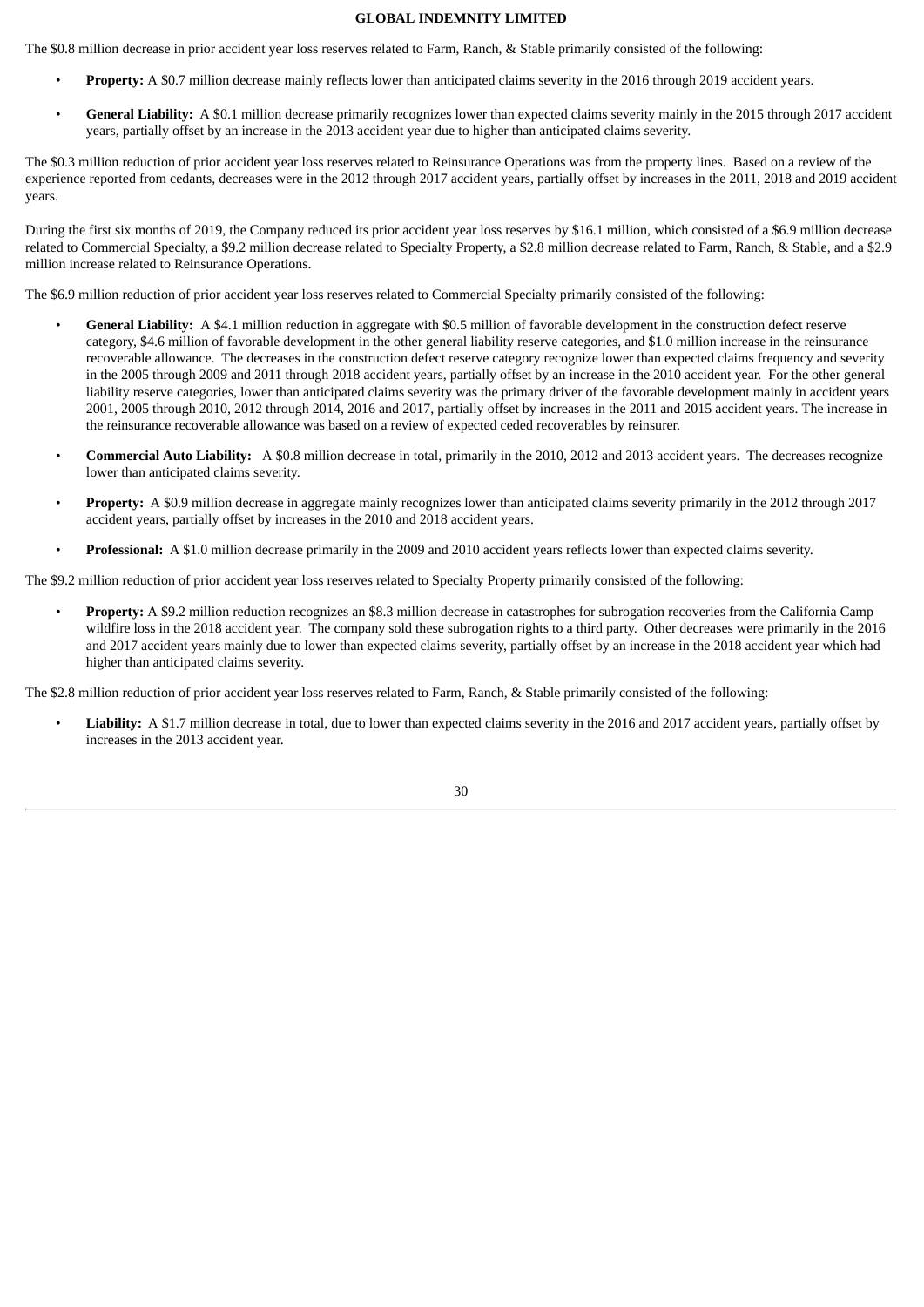• **Property:** \$1.1 million decrease in total is comprised of a \$0.2 million decrease in the 2018 accident year for the noted subrogation recoveries from the Camp wildfire and \$0.9 million decrease mainly in the 2017 and 2018 accident years primarily due to lower than expected claims severity.

The \$2.9 million increase in prior accident year loss reserves related to Reinsurance Operations primarily consisted of the following:

- **Property:** A \$3.1 million increase in total reflects an \$8.1 million increase in the 2018 accident year with \$6.5 million of the increase for Typhoon Jebi. The increases were partially offset by decreases in the 2010 through 2017 accident years.
- **Professional:** A \$0.3 million decrease primarily in the 2008 and 2010 accident years based on a review of the experience reported from the cedants.

#### **9. Shareholders' Equity**

There were no A ordinary shares that were surrendered or repurchased during the quarters ended June 30, 2020 and 2019.

The following table provides information with respect to the A ordinary shares that were surrendered or repurchased during the six months ended June 30, 2020:

| Period (1)          | <b>Total Number</b><br>of Shares<br>Purchased |     | Average<br><b>Price Paid</b><br>Per Share | <b>Total Number of Shares</b><br><b>Purchased as Part of</b><br><b>Publicly Announced</b><br><b>Plan or Program</b> | <b>Approximate Dollar</b><br><b>Value of Shares that May</b><br><b>Yet Be Purchased Under</b><br>the Plans or Programs |
|---------------------|-----------------------------------------------|-----|-------------------------------------------|---------------------------------------------------------------------------------------------------------------------|------------------------------------------------------------------------------------------------------------------------|
| January 1-31, 2020  | 3,124                                         | (2) | 29.63                                     |                                                                                                                     |                                                                                                                        |
| February 1-29, 2020 | 1,600                                         | (2) | 31.13                                     |                                                                                                                     |                                                                                                                        |
| <b>Total</b>        | 4.724                                         |     | 30.14                                     |                                                                                                                     |                                                                                                                        |

**(1)** Based on settlement date.

Surrendered by employees as payment of taxes withheld on the vesting of restricted stock.

The following table provides information with respect to the A ordinary shares that were surrendered or repurchased during the six months ended June 30, 2019:

| Period $(1)$        | <b>Total Number</b><br>of Shares<br>Purchased |     | Average<br><b>Price Paid</b><br><b>Per Share</b> | <b>Total Number of Shares</b><br><b>Purchased as Part of</b><br><b>Publicly Announced</b><br>Plan or Program | <b>Approximate Dollar Value</b><br>of Shares that May Yet Be<br><b>Purchased Under the Plans</b><br>or Programs |
|---------------------|-----------------------------------------------|-----|--------------------------------------------------|--------------------------------------------------------------------------------------------------------------|-----------------------------------------------------------------------------------------------------------------|
| January 1-31, 2019  | 7,945                                         | (2) | 36.23                                            |                                                                                                              |                                                                                                                 |
| February 1-28, 2019 | 19,083                                        | (2) | 34.59                                            |                                                                                                              |                                                                                                                 |
| <b>Total</b>        | 27,028                                        |     | 35.07                                            |                                                                                                              |                                                                                                                 |

**(1)** Based on settlement date.

Surrendered by employees as payment of taxes withheld on the vesting of restricted stock.

There were no B ordinary shares that were surrendered or repurchased during the quarters and six months ended June 30, 2020 or 2019.

As of June 30, 2020, the Company's A ordinary shares were held by approximately 205 shareholders of record. There were four holders of record of the Company's B ordinary shares, all of whom are affiliated investment funds of Fox Paine & Company, LLC, as of June 30, 2020.

Please see Note 12 of the notes to the consolidated financial statements in Item 8 Part II of the Company's 2019 Annual Report on Form 10-K for more information on the Company's repurchase program.

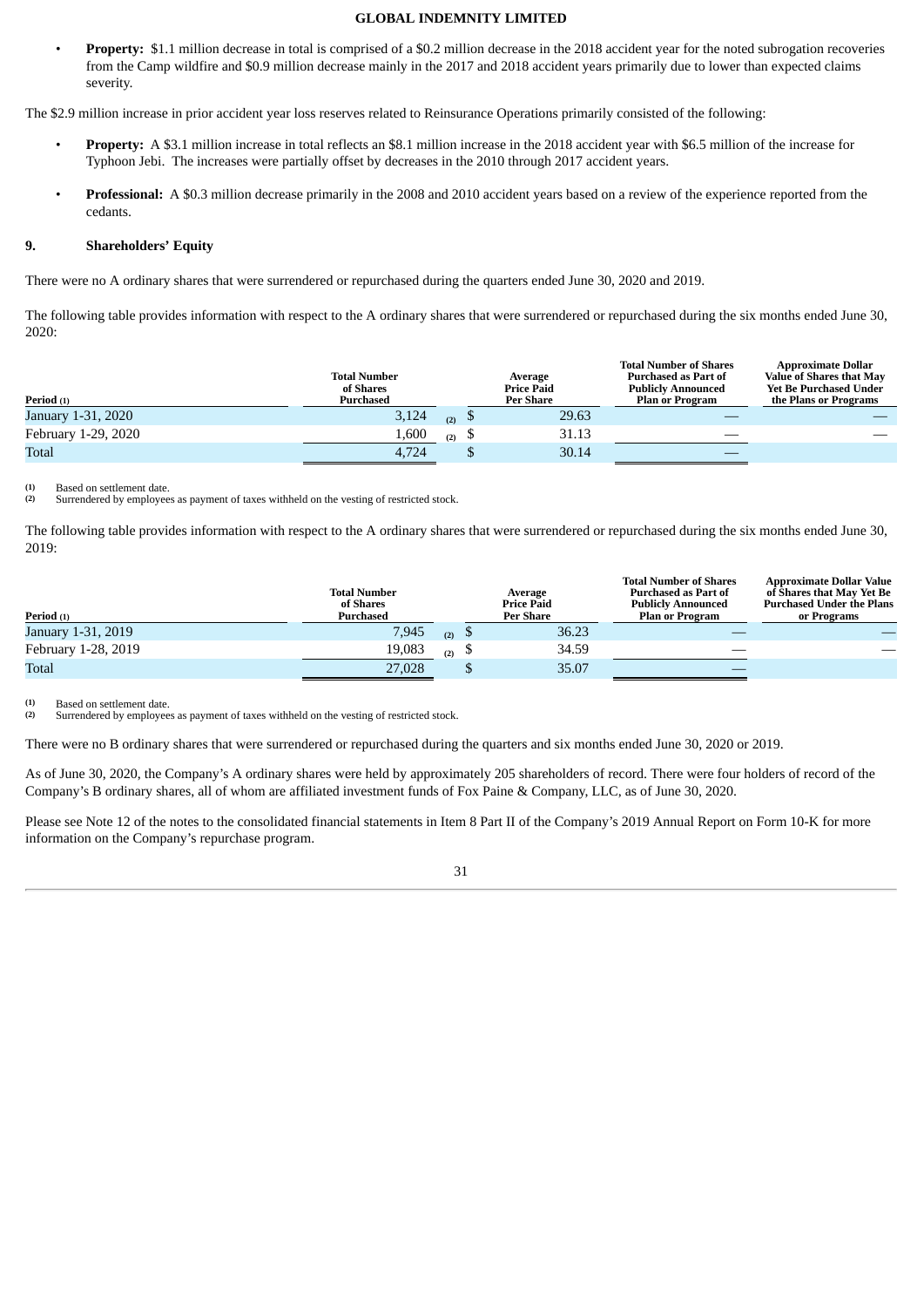#### *Dividends*

Dividend payments of \$0.25 per ordinary share were declared during the six months ended June 30, 2020 as follows:

| <b>Approval Date</b> | <b>Record Date</b> | <b>Payment Date</b> | <b>Total Dividends Declared</b><br>(Dollars in thousands) |
|----------------------|--------------------|---------------------|-----------------------------------------------------------|
| February 9, 2020     | March 24, 2020     | March 31, 2020      | 3,539                                                     |
| June 7, 2020         | June 23, 2020      | June 30, 2020       | 3,545                                                     |
| Various (1)          | Various            | Various             | 215                                                       |
| Total                |                    |                     | 7,299                                                     |

(1) Represents dividends declared on unvested shares, net of forfeitures.

Dividend payments of \$0.25 per ordinary share were declared during the six months ended June 30, 2019 as follows:

| <b>Approval Date</b> | <b>Record Date</b> | <b>Payment Date</b> | <b>Total Dividends Declared</b><br>(Dollars in thousands) |
|----------------------|--------------------|---------------------|-----------------------------------------------------------|
| February 10, 2019    | March 22, 2019     | March 29, 2019      | 3,521                                                     |
| June 2, 2019         | June 21, 2019      | June 28, 2019       | 3,525                                                     |
| Various (1)          | Various            | Various             | 110                                                       |
| Total                |                    |                     | 7,156                                                     |

(1) Represents dividends declared on unvested shares, net of forfeitures.

As of June 30, 2020 and December 31, 2019, accrued dividends on unvested shares, which were included in other liabilities on the consolidated balance sheets, were \$0.5 million and \$0.3 million, respectively.

Please see Note 12 of the notes to the consolidated financial statements in Item 8 Part II of the Company's 2019 Annual Report on Form 10-K for more information on the Company's dividend program.

#### **10. Related Party Transactions**

### *Fox Paine Entities*

As of June 30, 2020, Fox Paine Capital Fund II International, L.P. and certain of its affiliates (collectively, the "Fox Paine Funds"), which are managed by Fox Paine & Company, LLC, beneficially own approximately 77.5% of the Company's total voting power. As of June 30, 2020, Fox Mercury Investments, L.P. and certain of its affiliates (collectively, the "FM Entities") separately beneficially own approximately 4.8% of the Company's total voting power. The Fox Paine Funds have the right to appoint a number of the Company's Directors equal in aggregate to the pro rata percentage of the voting power in the Company beneficially held by the Fox Paine Funds, FM Entities and Fox Paine & Company, LLC (collectively, "Fox Paine Entities") so long as the Fox Paine Entities beneficially own shares representing an aggregate 25% or more of the total voting power in the Company. The Fox Paine Funds control the election of all of the Company's Directors due to its controlling share ownership. The Company's Chairman is the chief executive and founder of Fox Paine & Company, LLC.

The Company relies on Fox Paine & Company, LLC to provide management services and other services related to the operations of the Company. Starting in 2014, the management fee is adjusted annually to reflect the percentage change in the CPI-U. On May 6, 2020, the Company and Fox Paine & Company, LLC entered into the Second Amended and Restated Management Agreement, effective as of September 5, 2019 (the "Agreement"), to: (i) eliminate the Company's obligation to reimburse Fox Paine & Company, LLC for its travel, lodging, meals, and other items relating to attendance at regularly scheduled meetings of the Board of Directors, which have averaged approximately \$550,000 per year (since execution of the Agreement in 2013), and (ii) increase Fox Paine & Company, LLC's base Annual Service Fee by \$550,000 per year.

Management fee expense of \$0.8 million and \$0.5 million was incurred during the quarters ended June 30, 2020 and 2019, respectively, and management fee expense of \$1.4 million and \$1.0 million was incurred during the six months ended June 30, 2020 and 2019, respectively. Prepaid management fees, which were included in other assets on the consolidated balance sheets, were \$0.4 million and \$1.4 million as of June 30, 2020 and December 31, 2019, respectively.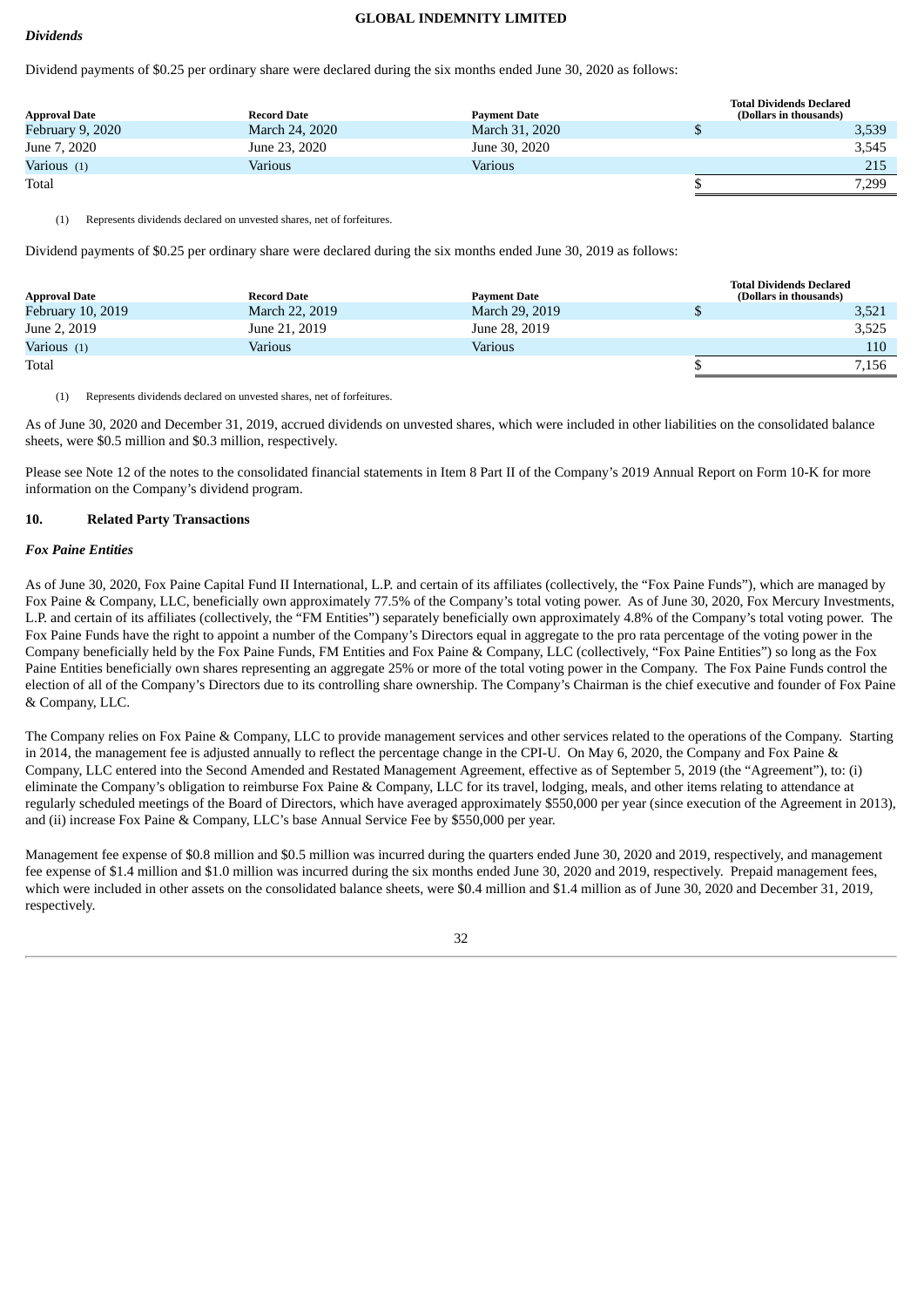In addition, Fox Paine & Company, LLC may also propose and negotiate transaction fees with the Company subject to the provisions of the Company's related party transaction policies, including approval of the Company's Audit Committee of the Board of Directors, for those services from time to time. Each of the Company's transactions with Fox Paine & Company, LLC described below was reviewed and approved by the Company's Audit Committee, which is composed of independent directors, and the Board of Directors (other than Saul A. Fox, Chairman of the Board of Directors of the Company and Chief Executive of Fox Paine & Company, LLC, who is not a member of the Audit Committee and recused himself from the Board of Directors' deliberations).

#### *Illiquid Investment Fund Divestiture Fee*

On December 21, 2018, GBLI Holdings, LLC (formerly known as "Global Indemnity Group, LLC") exited an investment in a private credit fund pursuant to a sale of GBLI Holdings, LLC's investment to third parties at par plus accrued interest. Fox Paine & Company, LLC provided services to GBLI Holdings, LLC in connection with the sale, including conducting due diligence to evaluate the private fund, recommending that GBLI Holdings, LLC withdraw from the private fund, and conducting extended negotiations with the private fund to secure GBLI Holdings, LLC's withdrawal from the private fund on favorable terms. Fox Paine & Company, LLC's services for GBLI Holdings, LLC in connection with the sale were performed during the second, third, and fourth quarters of 2018. The total fee for these services was \$2.0 million which was accrued in the 4th quarter of 2018, which is the period in which the transaction was completed, and was paid in May 2019.

#### *Redomestication Fee*

Pursuant to the Agreement, Fox Paine & Company, LLC performed extensive financial advisory services for the Company in connection with the conceptualization, design, structuring and implementation of the redomestication plan. In accordance with the Agreement, Fox Paine & Company, LLC may propose and negotiate advisory fees for such services with the Company, subject to the provisions of the Company's related party transaction policies, including approval of the Audit Committee. Any such advisory fees would be accrued in the period in which the transactions contemplated by the redomestication plan are consummated and would be payable following the consummation of such transactions.

#### **11. Commitments and Contingencies**

#### *Legal Proceedings*

The Company is, from time to time, involved in various legal proceedings in the ordinary course of business. The Company maintains insurance and reinsurance coverage for such risks in amounts that it considers adequate. However, there can be no assurance that the insurance and reinsurance coverage that the Company maintains is sufficient or will be available in adequate amounts or at a reasonable cost. The Company does not believe that the resolution of any currently pending legal proceedings, either individually or taken as a whole, will have a material adverse effect on its business, results of operations, cash flows, or financial condition.

There is a greater potential for disputes with reinsurers who are in runoff. Some of the Company's reinsurers' have operations that are in runoff, and therefore, the Company closely monitors those relationships. The Company anticipates that, similar to the rest of the insurance and reinsurance industry, it will continue to be subject to litigation and arbitration proceedings in the ordinary course of business.

#### *Commitments*

In 2014, the Company entered into a \$50 million commitment to purchase an alternative investment vehicle which is comprised of European nonperforming loans. As of June 30, 2020, the Company has funded \$35.8 million of this commitment leaving \$14.2 million as unfunded.

In 2017, the Company entered into a \$50 million commitment to purchase an alternative investment vehicle comprised of stressed and distressed securities and structured products. As of June 30, 2020, the Company has funded \$33.0 million of this commitment leaving \$17.0 million as unfunded.

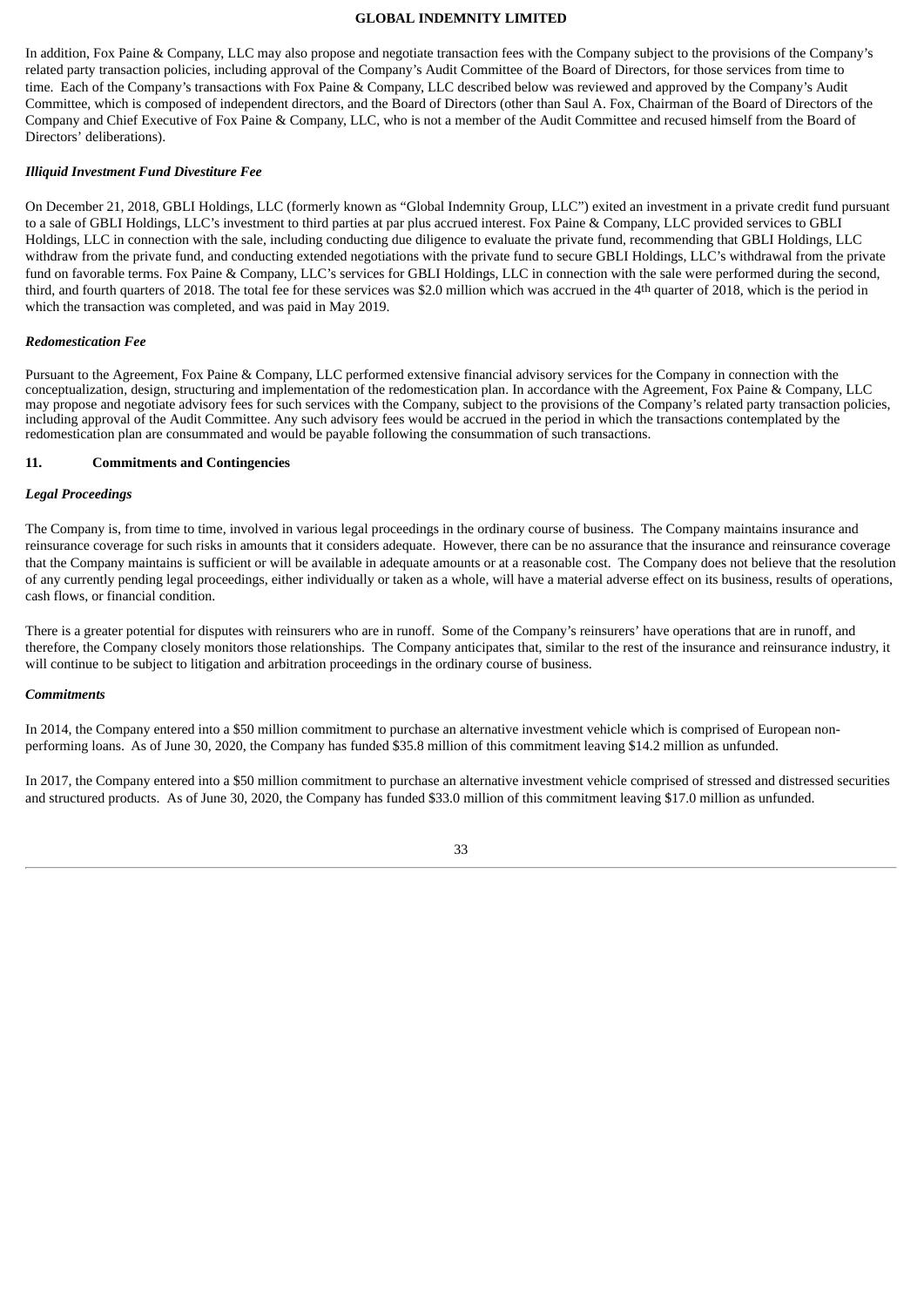In 2019, the Company entered into a \$10 million commitment to purchase an alternative investment vehicle which is comprised of mortgage loans and other real-estate related investments. As of June 30, 2020, the Company has fully funded this commitment.

#### *Other Commitments*

The Company is party to a Management Agreement, as amended, with Fox Paine & Company, LLC, whereby in connection with certain management services provided to it by Fox Paine & Company, LLC, the Company agreed to pay an annual management fee to Fox Paine & Company, LLC. See Note 10 above for additional information pertaining to this management agreement.

#### *COVID-19*

There is risk that legislation could be passed which would require the Company to cover business interruption claims regardless of terms, exclusions including the virus exclusions contained within the Company's Commercial Specialty and Farm, Ranch & Stable policies, or other conditions included in policies that would otherwise preclude coverage.

#### **12. Share-Based Compensation Plans**

#### **Options**

No stock options were awarded during the quarters and six months ended June 30, 2020 and 2019. No unvested stock options were forfeited during the quarters and six months ended June 30, 2020 or 2019.

#### **Restricted Shares / Restricted Stock Units**

There were no restricted A ordinary shares granted to key employees during the quarters ended June 30, 2020 and 2019 or the six months ended June 30, 2020.

During the six months ended June 30, 2019, the Company granted 36,180 restricted A ordinary shares, with a weighted average grant date value of \$35.82 per share, to key employees under the Plan. 9,063 of these shares vested immediately. 27,117 of these shares will vest as follows:

- 16.5% vested on January 1, 2020. 16.5% and 17.0% of the restricted stock will vest on January 1, 2021 and January 1, 2022, respectively.
- Subject to Board approval, 50% of restricted stock will vest 100%, no later than March 15, 2022, following a re-measurement of 2018 results as of December 31, 2021.

There were no restricted stock units granted to key employees during the quarter ended June 30, 2020.

During the six months ended June 30, 2020, the Company granted 161,238 restricted stock units, with a weighted average grant date value of \$30.32 per share, to key employees under the Plan. 3,375 of these restricted stock units will vest evenly over the next three years on January 1, 2021, January 1, 2022 and January 1, 2023.

66,957 of these restricted stock units will vest as follows:

• 10.0%, 20.0%, 30.0% and 40.0% of the restricted stock units will vest on June 18, 2021, June 18, 2022, June 18, 2023 and June 18, 2024, respectively.

The remaining 90,906 restricted stock units will vest as follows:

- 16.5%, 16.5%, and 17.0% of the restricted stock units will vest on January 1, 2021, January 1, 2022, and January 1, 2023, respectively.
- Subject to Board approval, 50% of restricted stock units will vest 100%, no later than March 15, 2023, following a re-measurement of 2019 results as of December 31, 2022.

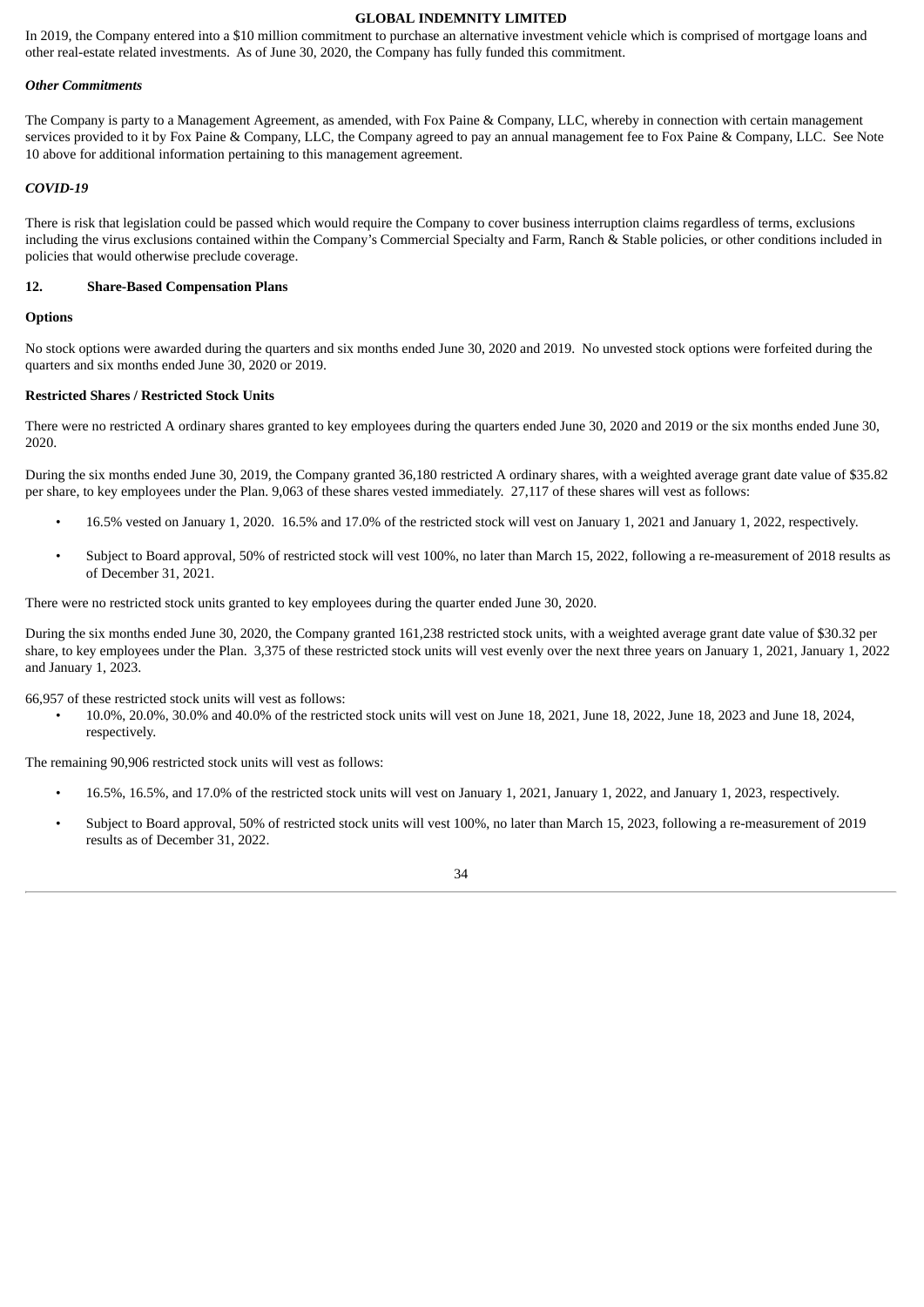During the quarter and six months ended June 30, 2019, the Company granted 175,498 restricted stock units, with a weighted average grant date value of \$30.18 per unit, to key employees under the Plan. These restricted stock units will vest as follows:

• 10.0%, 20.0%, 30.0% and 40.0% of the restricted stock units will vest on June 18, 2021, June 18, 2022, June 18, 2023 and June 18, 2024, respectively.

During the quarters ended June 30, 2020 and 2019, the Company granted 28,482 and 15,544 A ordinary shares, respectively, at a weighted average grant date value of \$23.70 and \$30.96 per share, respectively, to non-employee directors of the Company under the Plan. During the six months ended June 30, 2020 and 2019, the Company granted 51,609 and 31,386 A ordinary shares, respectively, at a weighted average grant date value of \$26.16 and \$30.67 per share, respectively, to non-employee directors of the Company under the Plan. All of the shares granted to non-employee directors of the Company in 2020 and 2019 were fully vested but are subject to certain restrictions.

#### **13. Earnings Per Share**

Earnings per share have been computed using the weighted average number of ordinary shares and ordinary share equivalents outstanding during the period.

The following table sets forth the computation of basic and diluted earnings per share:

|                                                         | <b>Quarters Ended June 30,</b> |  |              | <b>Six Months Ended June 30,</b> |  |            |
|---------------------------------------------------------|--------------------------------|--|--------------|----------------------------------|--|------------|
| (Dollars in thousands, except share and per share data) | 2020                           |  | 2019         | 2020                             |  | 2019       |
| Net income (loss)                                       | 37.551                         |  | 14.663       | (7,027)                          |  | 34,263     |
| Basic earnings per share:                               |                                |  |              |                                  |  |            |
| Weighted average shares outstanding - basic             | 14,275,500                     |  | 14, 187, 276 | 14,262,525                       |  | 14,170,689 |
| Net income (loss) per share                             | 2.63                           |  | 1.03         | (0.49)                           |  | 2.42       |
| Diluted earnings per share:                             |                                |  |              |                                  |  |            |
| Weighted average shares outstanding $-$ diluted $(1)$   | 14,389,400                     |  | 14.331.286   | 14.262.525                       |  | 14,324,614 |
| Net income (loss) per share                             | 2.61                           |  | 1.02         | (0.49)                           |  | 2.39       |

**(1)** For the six months ended June 30, 2020, weighted average shares outstanding – basic was used to calculate diluted earnings per share due to a net loss for the period.

A reconciliation of weighted average shares for basic earnings per share to weighted average shares for diluted earnings per share is as follows:

|                                                        | <b>Quarters Ended June 30,</b> |              | <b>Six Months Ended June 30.</b> |            |
|--------------------------------------------------------|--------------------------------|--------------|----------------------------------|------------|
|                                                        | 2020                           | 2019         | 2020                             | 2019       |
| Weighted average shares for basic earnings per share   | 14,275,500                     | 14, 187, 276 | 14,262,525                       | 14,170,689 |
| Non-vested restricted stock                            | 14.112                         | 21.293       |                                  | 17,783     |
| Non-vested restricted stock units                      | 24.293                         | 117          |                                  | 949        |
| Options                                                | 75.495                         | 122,600      |                                  | 135,193    |
| Weighted average shares for diluted earnings per share | 14,389,400                     | 14,331,286   | 14,262,525                       | 14,324,614 |

If the Company had not incurred a loss in the six months ended June 30, 2020, 14,408,907 weighted average shares would have been used to compute the diluted loss per share calculation. In addition to the basic shares, weighted average shares for the diluted calculation would have included 15,195 shares of non-vested restricted stock, 29,691 shares of non-vested restricted stock units, and 101,496 share equivalents for options.

The weighted average shares outstanding used to determine dilutive earnings per share does not include 570,332 shares and 500,000 shares for the quarters ended June 30, 2020 and 2019, respectively, and 566,957 shares and 500,000 shares for the six months ended June 30, 2020 and 2019, respectively, which were deemed to be anti-dilutive.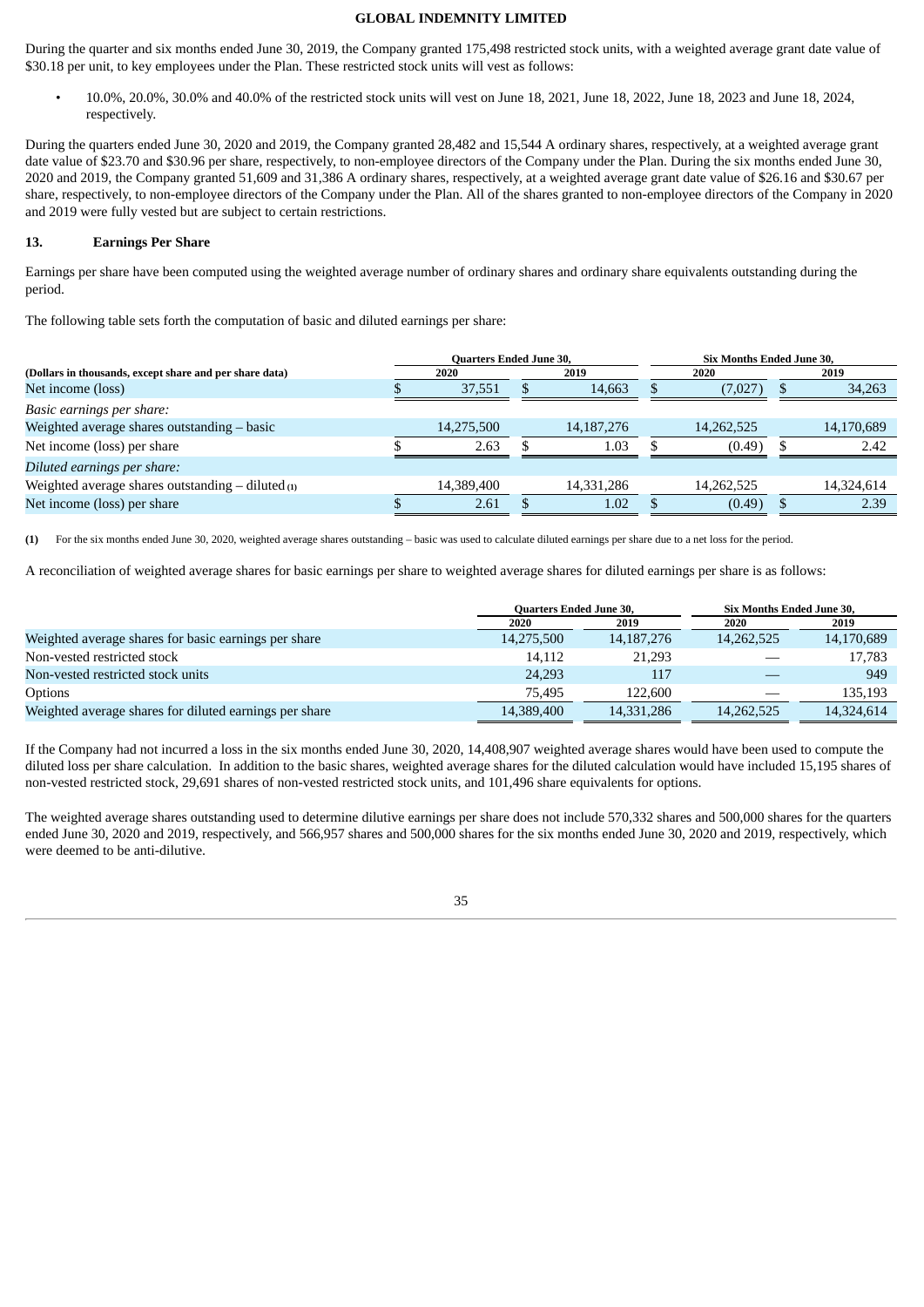#### **14. Segment Information**

#### **GLOBAL INDEMNITY LIMITED**

The Company manages its business through four business segments. Commercial Specialty offers specialty property and casualty products designed for product lines such as Small Business Binding Authority, Property Brokerage, and Programs. Specialty Property offers specialty personal lines property and casualty insurance products. Farm, Ranch, & Stable offers specialized property and casualty coverage including Commercial Farm Auto and Excess/Umbrella Coverage for the agriculture industry as well as specialized insurance products for the equine mortality and equine major medical industry. Reinsurance Operations provides reinsurance solutions through brokers and primary writers including insurance and reinsurance companies.

The following are tabulations of business segment information for the quarters and six months ended June 30, 2020 and 2019:

| Quarter Ended June 30, 2020<br>(Dollars in thousands) | Commercial<br><b>Specialty</b> |         | (1) | <b>Specialty</b><br>Farm, Ranch,<br>& Stable<br><b>Property</b><br>(1) |    | Reinsurance<br><b>Operations</b><br>(1) |     | (2)     | <b>Total</b> |           |
|-------------------------------------------------------|--------------------------------|---------|-----|------------------------------------------------------------------------|----|-----------------------------------------|-----|---------|--------------|-----------|
| <b>Revenues:</b>                                      |                                |         |     |                                                                        |    |                                         |     |         |              |           |
| Gross written premiums                                | S                              | 87,297  | \$  | 37,978                                                                 | \$ | 23,222                                  | \$  | 16,052  | \$           | 164,549   |
| Net written premiums                                  | S                              | 77,880  | \$  | 33,075                                                                 | \$ | 20,257                                  | \$  | 16,052  | \$           | 147,264   |
| Net earned premiums                                   | \$                             | 69,728  | \$  | 33,543                                                                 | \$ | 19,030                                  | \$  | 19,546  | \$           | 141,847   |
| Other income                                          |                                |         |     | 429                                                                    |    | 36                                      |     | 279     |              | 744       |
| Total revenues                                        |                                | 69,728  |     | 33,972                                                                 |    | 19,066                                  |     | 19,825  |              | 142,591   |
| <b>Losses and Expenses:</b>                           |                                |         |     |                                                                        |    |                                         |     |         |              |           |
| Net losses and loss adjustment expenses               |                                | 28,877  |     | 13,691                                                                 |    | 13,439                                  |     | 11,290  |              | 67,297    |
| Acquisition costs and other underwriting expenses     |                                | 26,516  |     | 13,761                                                                 |    | 7,606                                   |     | 5,695   |              | 53,578    |
| Income from segments                                  |                                | 14,335  | \$  | 6,520                                                                  | \$ | (1,979)                                 | \$. | 2,840   | \$           | 21,716    |
| <b>Unallocated Items:</b>                             |                                |         |     |                                                                        |    |                                         |     |         |              |           |
| Net investment income (loss)                          |                                |         |     |                                                                        |    |                                         |     |         |              | (2,359)   |
| Net realized investment gains                         |                                |         |     |                                                                        |    |                                         |     |         |              | 38,507    |
| Other income                                          |                                |         |     |                                                                        |    |                                         |     |         |              | 22        |
| Corporate and other operating expenses                |                                |         |     |                                                                        |    |                                         |     |         |              | (8,618)   |
| Interest expense                                      |                                |         |     |                                                                        |    |                                         |     |         |              | (4, 712)  |
| Income before income taxes                            |                                |         |     |                                                                        |    |                                         |     |         |              | 44,556    |
| Income tax expense                                    |                                |         |     |                                                                        |    |                                         |     |         |              | (7,005)   |
| Net income                                            |                                |         |     |                                                                        |    |                                         |     |         |              | 37,551    |
|                                                       |                                |         |     |                                                                        |    |                                         |     |         |              |           |
| Segment assets                                        | \$.                            | 753,310 | \$  | 203,561                                                                | \$ | 140,658                                 | S.  | 277,242 | \$           | 1,374,771 |
| Corporate assets                                      |                                |         |     |                                                                        |    |                                         |     |         |              | 738,377   |
| <b>Total assets</b>                                   |                                |         |     |                                                                        |    |                                         |     |         | \$           | 2,113,148 |

**(1)** Includes business ceded to the Company's Reinsurance Operations. This quota share agreement was cancelled effective January 1, 2018. **(2)** External business only, excluding business assumed from affiliates.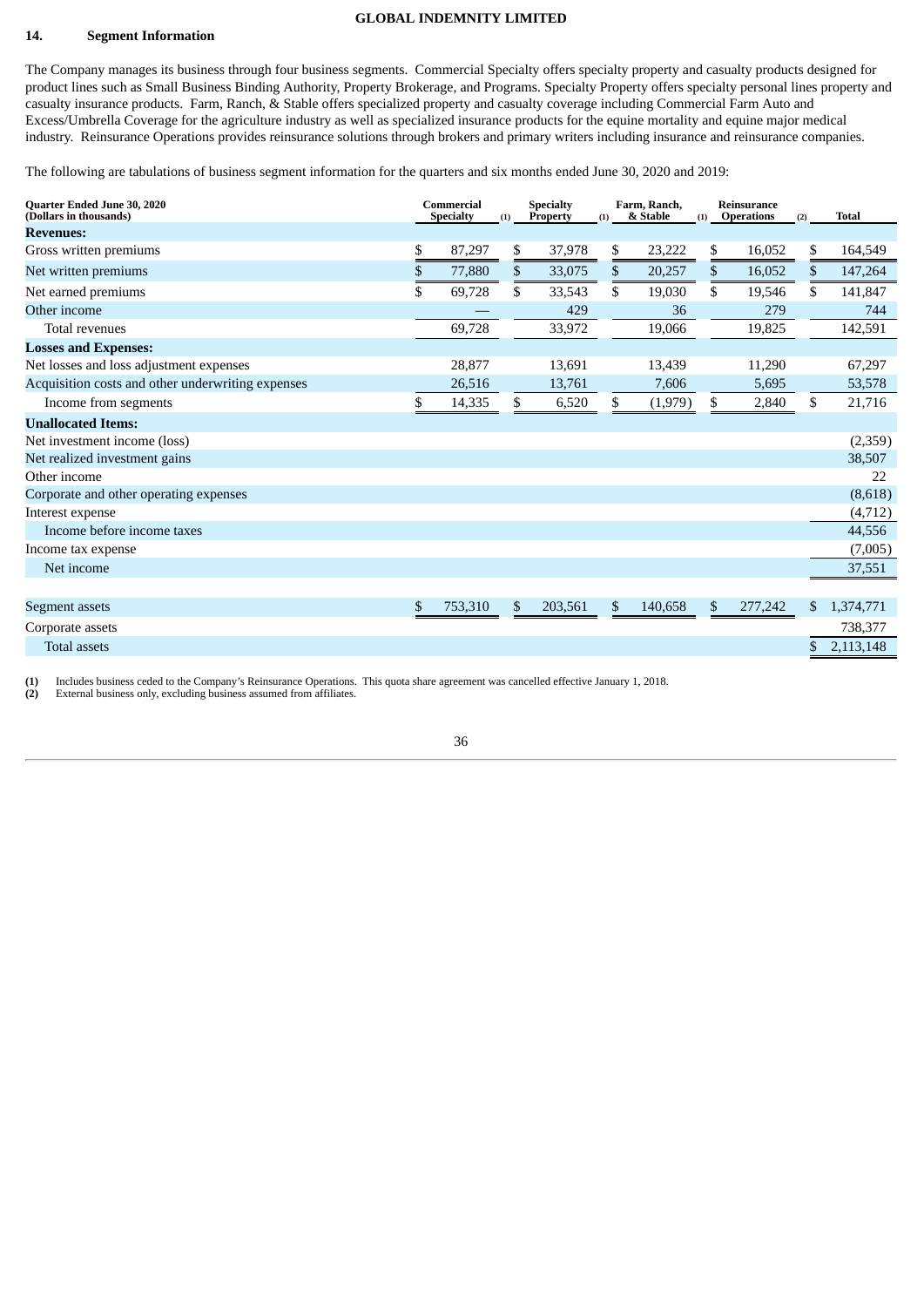| <b>GLOBAL INDEMNITY LIMITED</b>                       |  |    |                                |     |                                     |     |                          |     |                                  |     |    |              |
|-------------------------------------------------------|--|----|--------------------------------|-----|-------------------------------------|-----|--------------------------|-----|----------------------------------|-----|----|--------------|
| Quarter Ended June 30, 2019<br>(Dollars in thousands) |  |    | Commercial<br><b>Specialty</b> | (1) | <b>Specialty</b><br><b>Property</b> | (1) | Farm, Ranch,<br>& Stable | (1) | Reinsurance<br><b>Operations</b> | (2) |    | <b>Total</b> |
| <b>Revenues:</b>                                      |  |    |                                |     |                                     |     |                          |     |                                  |     |    |              |
| Gross written premiums                                |  | \$ | 77,079                         |     | \$<br>46,486                        | \$  | 23,697                   |     | \$<br>32,059                     |     | \$ | 179,321      |
| Net written premiums                                  |  | \$ | 67,107                         |     | \$<br>39,828                        | \$  | 20,075                   |     | \$<br>32,059                     |     | \$ | 159,069      |
| Net earned premiums                                   |  | \$ | 56,705                         |     | \$<br>35,567                        | \$  | 17,350                   |     | \$<br>18,579                     |     | \$ | 128,201      |
| Other income (loss)                                   |  |    |                                |     | 498                                 |     | 32                       |     | (8)                              |     |    | 522          |
| <b>Total revenues</b>                                 |  |    | 56,705                         |     | 36,065                              |     | 17,382                   |     | 18,571                           |     |    | 128,723      |
| <b>Losses and Expenses:</b>                           |  |    |                                |     |                                     |     |                          |     |                                  |     |    |              |
| Net losses and loss adjustment expenses               |  |    | 32,691                         |     | 11,111                              |     | 13,126                   |     | 13,147                           |     |    | 70,075       |
| Acquisition costs and other underwriting expenses     |  |    | 22,890                         |     | 14,939                              |     | 7,345                    |     | 5,360                            |     |    | 50,534       |
| Income (loss) from segments                           |  | S  | 1,124                          |     | 10,015<br>\$                        | \$  | (3,089)                  |     | \$<br>64                         |     | \$ | 8,114        |
| <b>Unallocated Items:</b>                             |  |    |                                |     |                                     |     |                          |     |                                  |     |    |              |
| Net investment income                                 |  |    |                                |     |                                     |     |                          |     |                                  |     |    | 13,826       |
| Net realized investment gain                          |  |    |                                |     |                                     |     |                          |     |                                  |     |    | 3,590        |
| Corporate and other operating expenses                |  |    |                                |     |                                     |     |                          |     |                                  |     |    | (4,639)      |
| Interest expense                                      |  |    |                                |     |                                     |     |                          |     |                                  |     |    | (5,042)      |
| Income before income taxes                            |  |    |                                |     |                                     |     |                          |     |                                  |     |    | 15,849       |
| Income tax expense                                    |  |    |                                |     |                                     |     |                          |     |                                  |     |    | (1, 186)     |
| Net income                                            |  |    |                                |     |                                     |     |                          |     |                                  |     |    | 14,663       |
|                                                       |  |    |                                |     |                                     |     |                          |     |                                  |     |    |              |
| Segment assets                                        |  | \$ | 698,466                        |     | \$<br>230,351                       | \$  | 140,154                  |     | \$<br>346,655                    |     | \$ | 1,415,626    |
| Corporate assets                                      |  |    |                                |     |                                     |     |                          |     |                                  |     |    | 599,846      |
| Total assets                                          |  |    |                                |     |                                     |     |                          |     |                                  |     | \$ | 2,015,472    |

**(1)** Includes business ceded to the Company's Reinsurance Operations. This quota share agreement was cancelled effective January 1, 2018. **(2)** External business only, excluding business assumed from affiliates.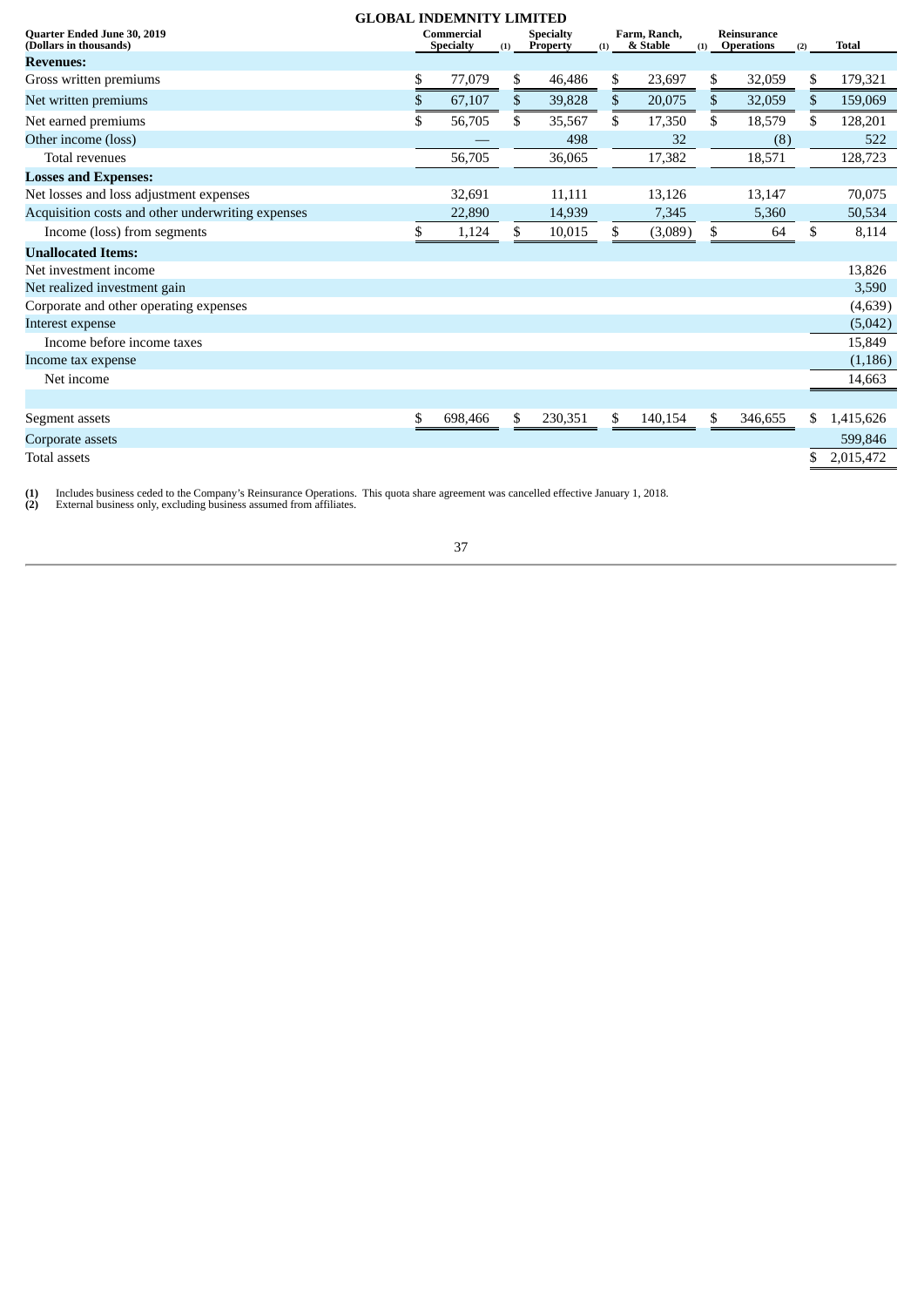| <b>GLOBAL INDEMNITY LIMITED</b> |         |                                |                  |                                               |         |                                                       |             |                                                       |              |  |  |
|---------------------------------|---------|--------------------------------|------------------|-----------------------------------------------|---------|-------------------------------------------------------|-------------|-------------------------------------------------------|--------------|--|--|
|                                 |         |                                | <b>Specialty</b> |                                               |         |                                                       | Reinsurance |                                                       | <b>Total</b> |  |  |
|                                 |         |                                |                  |                                               |         |                                                       |             |                                                       |              |  |  |
| \$                              | 168,128 |                                | 73,221           |                                               | 45,355  |                                                       | 33,569      | \$                                                    | 320,273      |  |  |
| S                               | 150,363 |                                | 63,082           |                                               | 39,362  |                                                       | 33,569      | \$                                                    | 286,376      |  |  |
| \$                              | 137,442 |                                | 67,759           |                                               | 37,713  |                                                       | 43,401      | \$                                                    | 286,315      |  |  |
|                                 |         |                                | 856              |                                               | 72      |                                                       |             |                                                       | 912          |  |  |
|                                 | 137,442 |                                | 68,615           |                                               | 37,785  |                                                       | 43,385      |                                                       | 287,227      |  |  |
|                                 |         |                                |                  |                                               |         |                                                       |             |                                                       |              |  |  |
|                                 | 66,312  |                                | 31,189           |                                               | 23,049  |                                                       | 24,394      |                                                       | 144,944      |  |  |
|                                 | 52,509  |                                | 27,993           |                                               | 15,244  |                                                       | 14,244      |                                                       | 109,990      |  |  |
| S                               | 18,621  |                                | 9,433            |                                               | (508)   |                                                       | 4,747       | \$                                                    | 32,293       |  |  |
|                                 |         |                                |                  |                                               |         |                                                       |             |                                                       |              |  |  |
|                                 |         |                                |                  |                                               |         |                                                       |             |                                                       | 7,770        |  |  |
|                                 |         |                                |                  |                                               |         |                                                       |             |                                                       | (29, 655)    |  |  |
|                                 |         |                                |                  |                                               |         |                                                       |             |                                                       | 19           |  |  |
|                                 |         |                                |                  |                                               |         |                                                       |             |                                                       | (12, 841)    |  |  |
|                                 |         |                                |                  |                                               |         |                                                       |             |                                                       | (9,577)      |  |  |
|                                 |         |                                |                  |                                               |         |                                                       |             |                                                       | (11, 991)    |  |  |
|                                 |         |                                |                  |                                               |         |                                                       |             |                                                       | 4,964        |  |  |
|                                 |         |                                |                  |                                               |         |                                                       |             |                                                       | (7,027)      |  |  |
|                                 |         |                                |                  |                                               |         |                                                       |             |                                                       |              |  |  |
| \$                              | 753,310 |                                | 203,561          |                                               | 140,658 |                                                       | 277,242     | \$                                                    | 1,374,771    |  |  |
|                                 |         |                                |                  |                                               |         |                                                       |             |                                                       | 738,377      |  |  |
|                                 |         |                                |                  |                                               |         |                                                       |             | \$                                                    | 2,113,148    |  |  |
|                                 |         | Commercial<br><b>Specialty</b> | (1)              | <b>Property</b><br>\$<br>\$<br>\$<br>\$<br>\$ | (1)     | Farm, Ranch,<br>& Stable<br>\$<br>\$<br>\$<br>S<br>\$ |             | <b>Operations</b><br>(1)<br>\$<br>\$<br>\$<br>S<br>\$ | (2)<br>(16)  |  |  |

**(1)** Includes business ceded to the Company's Reinsurance Operations. This quota share agreement was cancelled effective January 1, 2018. **(2)** External business only, excluding business assumed from affiliates.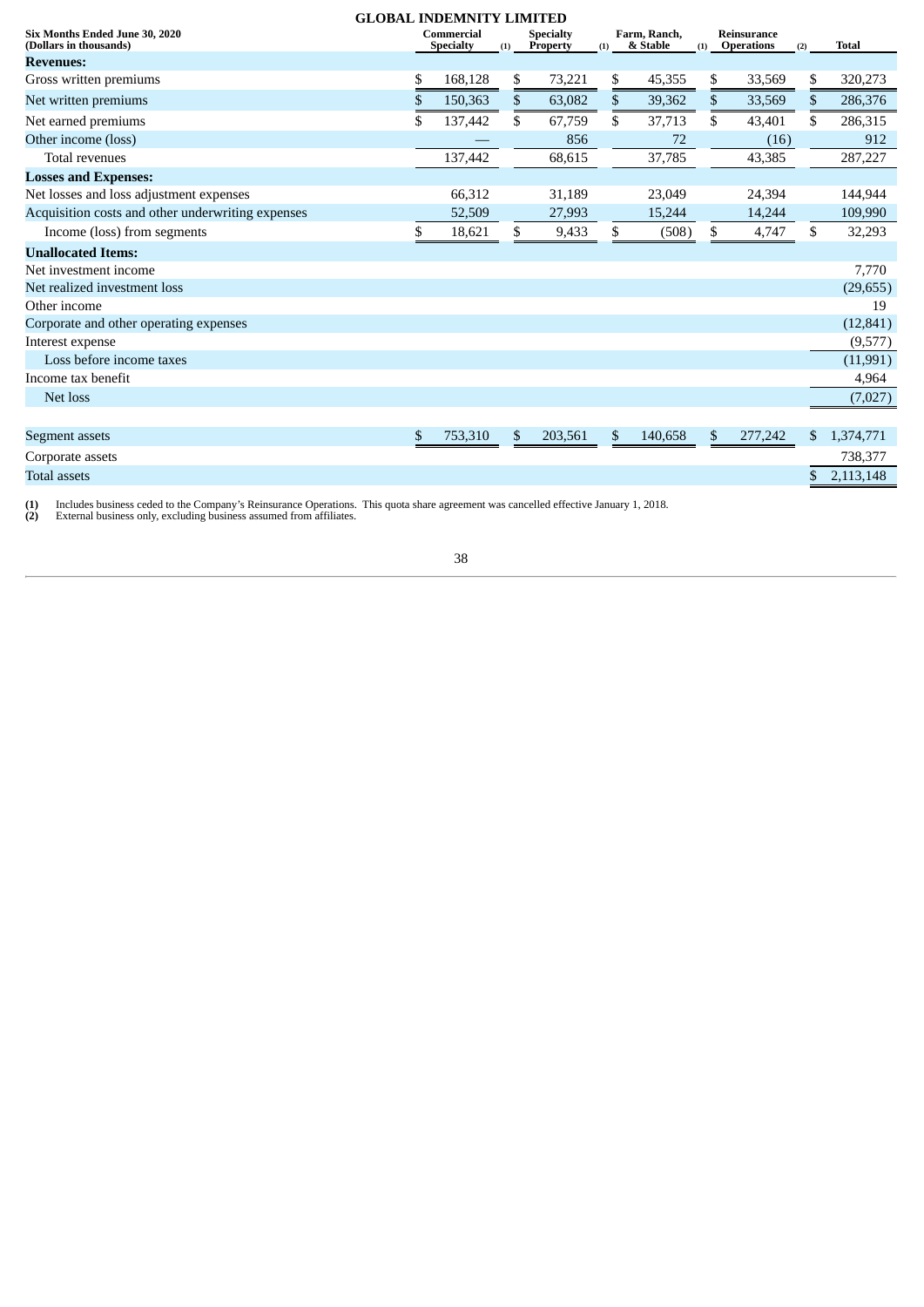| <b>GLOBAL INDEMNITY LIMITED</b>                          |  |     |                                |     |                                     |     |                          |     |                                  |     |              |  |
|----------------------------------------------------------|--|-----|--------------------------------|-----|-------------------------------------|-----|--------------------------|-----|----------------------------------|-----|--------------|--|
| Six Months Ended June 30, 2019<br>(Dollars in thousands) |  |     | Commercial<br><b>Specialty</b> | (1) | <b>Specialty</b><br><b>Property</b> | (1) | Farm, Ranch,<br>& Stable | (1) | Reinsurance<br><b>Operations</b> | (2) | <b>Total</b> |  |
| <b>Revenues:</b>                                         |  |     |                                |     |                                     |     |                          |     |                                  |     |              |  |
| Gross written premiums                                   |  | \$  | 141,292                        | \$  | 86,160                              |     | \$<br>44,462             |     | \$<br>49,608                     | \$  | 321,522      |  |
| Net written premiums                                     |  | S   | 122,277                        | \$  | 73,040                              |     | \$<br>37,567             |     | 49,601<br>\$                     | \$  | 282,485      |  |
| Net earned premiums                                      |  | \$  | 112,346                        | \$  | 70,186                              |     | \$<br>34,472             |     | 33,286<br>\$                     | \$  | 250,290      |  |
| Other income                                             |  |     |                                |     | 941                                 |     | 62                       |     |                                  |     | 1,010        |  |
| Total revenues                                           |  |     | 112,346                        |     | 71,127                              |     | 34,534                   |     | 33,293                           |     | 251,300      |  |
| <b>Losses and Expenses:</b>                              |  |     |                                |     |                                     |     |                          |     |                                  |     |              |  |
| Net losses and loss adjustment expenses                  |  |     | 54,342                         |     | 31,614                              |     | 21,264                   |     | 21,176                           |     | 128,396      |  |
| Acquisition costs and other underwriting expenses        |  |     | 45,702                         |     | 29,592                              |     | 14,627                   |     | 10,356                           |     | 100,277      |  |
| Income (loss) from segments                              |  | \$. | 12,302                         | \$  | 9,921                               |     | \$<br>(1, 357)           |     | 1,761<br>S.                      | \$  | 22,627       |  |
| <b>Unallocated Items:</b>                                |  |     |                                |     |                                     |     |                          |     |                                  |     |              |  |
| Net investment income                                    |  |     |                                |     |                                     |     |                          |     |                                  |     | 21,045       |  |
| Net realized investment gain                             |  |     |                                |     |                                     |     |                          |     |                                  |     | 13,980       |  |
| Corporate and other operating expenses                   |  |     |                                |     |                                     |     |                          |     |                                  |     | (7, 844)     |  |
| Interest expense                                         |  |     |                                |     |                                     |     |                          |     |                                  |     | (10, 065)    |  |
| Income before income taxes                               |  |     |                                |     |                                     |     |                          |     |                                  |     | 39,743       |  |
| Income tax expense                                       |  |     |                                |     |                                     |     |                          |     |                                  |     | (5,480)      |  |
| Net income                                               |  |     |                                |     |                                     |     |                          |     |                                  |     | 34,263       |  |
| Segment assets                                           |  |     | 698,466                        | \$  | 230,351                             | \$  | 140,154                  |     | \$<br>346,655                    | \$  | 1,415,626    |  |
| Corporate assets                                         |  |     |                                |     |                                     |     |                          |     |                                  |     | 599,846      |  |
| <b>Total assets</b>                                      |  |     |                                |     |                                     |     |                          |     |                                  | \$  | 2,015,472    |  |

**(1)** Includes business ceded to the Company's Reinsurance Operations. This quota share agreement was cancelled effective January 1, 2018.

**(2)** External business only, excluding business assumed from affiliates.

### **15. Condensed Consolidating Financial Information Provided in Connection with Outstanding Debt of Subsidiaries**

The following tables present condensed consolidating balance sheets at June 30, 2020 and December 31, 2019, condensed consolidating statements of operations and condensed consolidating statements of comprehensive income for the quarters and six months ended June 30, 2020 and 2019 and condensed consolidating statements of cash flows for the six months ended June 30, 2020 and 2019. GBLI Holdings, LLC is a 100% owned subsidiary of the Company. See Note 10 of the notes to the consolidated financial statements in Item 8 Part II of the Company's 2019 Annual Report on Form 10-K for information on the Company's debt obligations.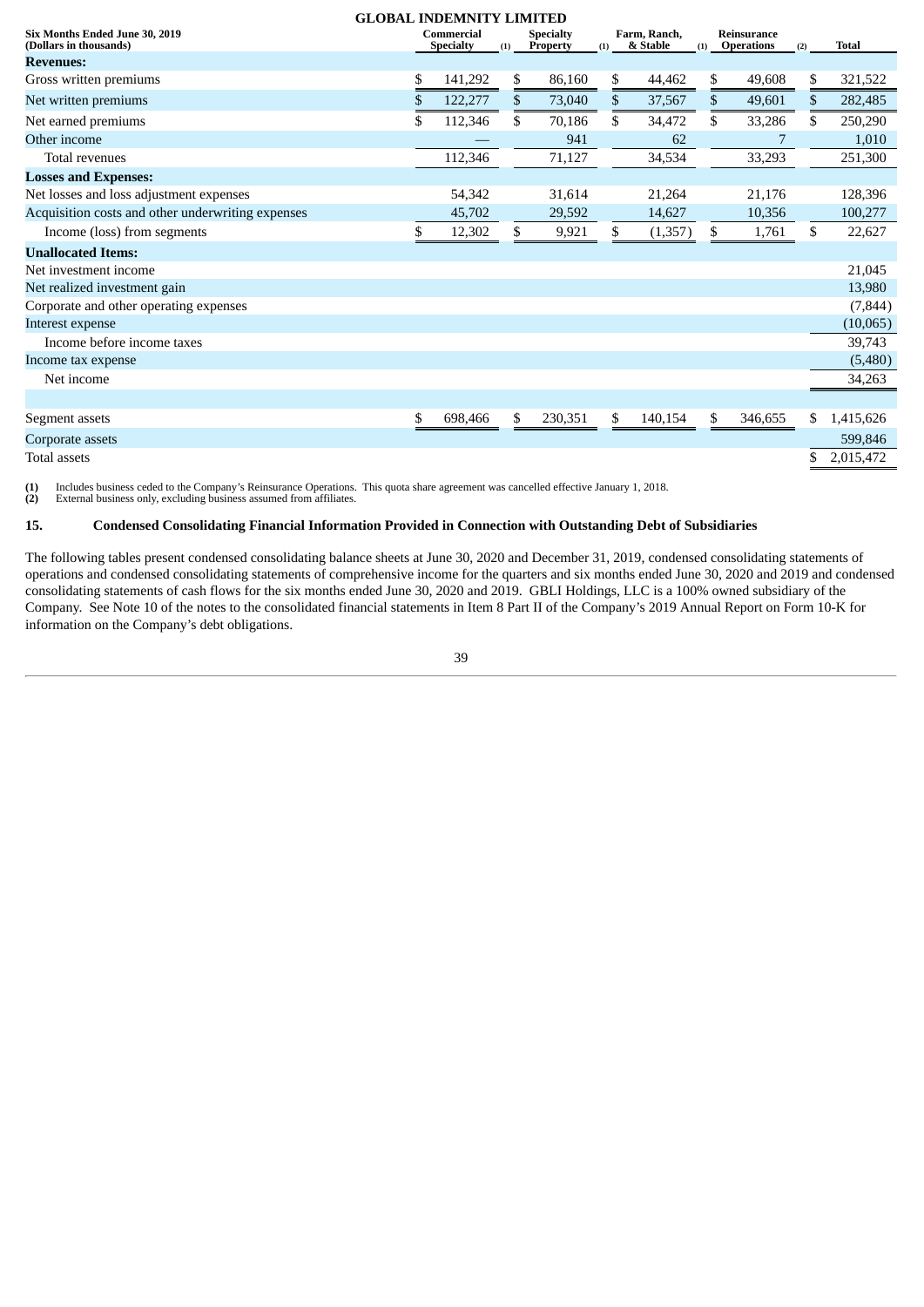| <b>Condensed Consolidating Balance Sheets</b><br>at June 30, 2020 (Dollars in thousands) | <b>Global Indemnity</b><br><b>Limited (Parent</b><br>CO-<br>obligor) |    | <b>GBLI Holdings,</b><br>LLC (Subsidiary<br>co-obligor) | <b>Other Global</b><br><b>Indemnity Limited</b><br>Subsidiaries and<br><b>Eliminations (non-co-</b><br>obligor<br>subsidiaries) (1) |           |    | Consolidating<br>Adjustments (2) | <b>Global Indemnity</b><br>Limited<br>Consolidated |
|------------------------------------------------------------------------------------------|----------------------------------------------------------------------|----|---------------------------------------------------------|-------------------------------------------------------------------------------------------------------------------------------------|-----------|----|----------------------------------|----------------------------------------------------|
| <b>ASSETS</b>                                                                            |                                                                      |    |                                                         |                                                                                                                                     |           |    |                                  |                                                    |
|                                                                                          |                                                                      |    |                                                         |                                                                                                                                     |           |    |                                  |                                                    |
| <b>Total investments</b>                                                                 | \$<br>252,209                                                        | \$ | 189,461                                                 | \$                                                                                                                                  | 1,094,093 | \$ |                                  | \$<br>1,535,763                                    |
| Cash and cash equivalents                                                                | 7,361                                                                |    | 3,043                                                   |                                                                                                                                     | 65,989    |    |                                  | 76,393                                             |
| Investments in subsidiaries                                                              | 1,003,701                                                            |    | 395,644                                                 |                                                                                                                                     | 422,214   |    | (1,821,559)                      |                                                    |
| Due from subsidiaries and affiliates                                                     | (110)                                                                |    | (5,588)                                                 |                                                                                                                                     | 5,698     |    |                                  |                                                    |
| Notes receivable - affiliate                                                             |                                                                      |    | 98,549                                                  |                                                                                                                                     | 445,498   |    | (544, 047)                       |                                                    |
| Interest receivable - affiliate                                                          |                                                                      |    | 5,557                                                   |                                                                                                                                     | 17,259    |    | (22, 816)                        |                                                    |
| Premiums receivable, net                                                                 |                                                                      |    |                                                         |                                                                                                                                     | 125,300   |    |                                  | 125,300                                            |
| Reinsurance receivables, net                                                             |                                                                      |    |                                                         |                                                                                                                                     | 91,089    |    |                                  | 91,089                                             |
| Funds held by ceding insurers                                                            |                                                                      |    |                                                         |                                                                                                                                     | 47,820    |    |                                  | 47,820                                             |
| Federal income taxes receivable                                                          |                                                                      |    | 9,961                                                   |                                                                                                                                     | (4,450)   |    |                                  | 5,511                                              |
| Deferred federal income taxes                                                            |                                                                      |    | 35,828                                                  |                                                                                                                                     | (1,861)   |    |                                  | 33,967                                             |
| Deferred acquisition costs                                                               |                                                                      |    |                                                         |                                                                                                                                     | 70,119    |    |                                  | 70,119                                             |
| Intangible assets                                                                        |                                                                      |    |                                                         |                                                                                                                                     | 21,227    |    |                                  | 21,227                                             |
| Goodwill                                                                                 |                                                                      |    |                                                         |                                                                                                                                     | 6,521     |    |                                  | 6,521                                              |
| Prepaid reinsurance premiums                                                             |                                                                      |    |                                                         |                                                                                                                                     | 15,854    |    |                                  | 15,854                                             |
| Receivable for securities sold                                                           |                                                                      |    |                                                         |                                                                                                                                     | 21,252    |    |                                  | 21,252                                             |
| Other assets                                                                             | 17,950                                                               |    | 20,335                                                  |                                                                                                                                     | 30,904    |    | (6, 857)                         | 62,332                                             |
| <b>Total assets</b>                                                                      | \$<br>1,281,111                                                      | \$ | 752,790                                                 | \$                                                                                                                                  | 2,474,526 | \$ | (2,395,279)                      | \$<br>2,113,148                                    |
|                                                                                          |                                                                      |    |                                                         |                                                                                                                                     |           |    |                                  |                                                    |
| <b>LIABILITIES AND SHAREHOLDERS'</b>                                                     |                                                                      |    |                                                         |                                                                                                                                     |           |    |                                  |                                                    |
| <b>EQUITY</b>                                                                            |                                                                      |    |                                                         |                                                                                                                                     |           |    |                                  |                                                    |
|                                                                                          |                                                                      |    |                                                         |                                                                                                                                     |           |    |                                  |                                                    |
| <b>Liabilities:</b>                                                                      |                                                                      |    |                                                         |                                                                                                                                     |           |    |                                  |                                                    |
| Unpaid losses and loss adjustment expenses                                               | \$                                                                   | \$ |                                                         | \$                                                                                                                                  | 651,073   | \$ |                                  | \$<br>651,073                                      |
| Unearned premiums                                                                        |                                                                      |    |                                                         |                                                                                                                                     | 314,061   |    |                                  | 314,061                                            |
| Ceded balances payable                                                                   |                                                                      |    |                                                         |                                                                                                                                     | 23,660    |    |                                  | 23,660                                             |
| Contingent commissions                                                                   |                                                                      |    |                                                         |                                                                                                                                     | 8,676     |    |                                  | 8,676                                              |
| <b>Debt</b>                                                                              | $\equiv$                                                             |    | 304,587                                                 |                                                                                                                                     |           |    | (6,857)                          | 297,730                                            |
| Notes payable - affiliates                                                               | 520,498                                                              |    |                                                         |                                                                                                                                     | 23,549    |    | (544, 047)                       |                                                    |
| Accrued interest payable - affiliates                                                    | 20,764                                                               |    |                                                         |                                                                                                                                     | 2,052     |    | (22, 816)                        |                                                    |
| Other liabilities                                                                        | 4,655                                                                |    | 25,989                                                  |                                                                                                                                     | 52,110    |    |                                  | 82,754                                             |

| Shareholders' equity                       |           |         |           |             |           |
|--------------------------------------------|-----------|---------|-----------|-------------|-----------|
| Total shareholders' equity                 | 735,194   | 422.214 | 1,399,345 | (1,821,559) | 735,194   |
|                                            |           |         |           |             |           |
| Total liabilities and shareholders' equity | 1,281,111 | 752,790 | 2,474,526 | (2,395,279) | 2,113,148 |

Total liabilities 545,917 330,576 1,075,181 (573,720) 1,377,954

(1) Includes all other subsidiaries of Global Indemnity Limited and eliminations (2) Includes Parent co-obligor and subsidiary co-obligor consolidating adjustments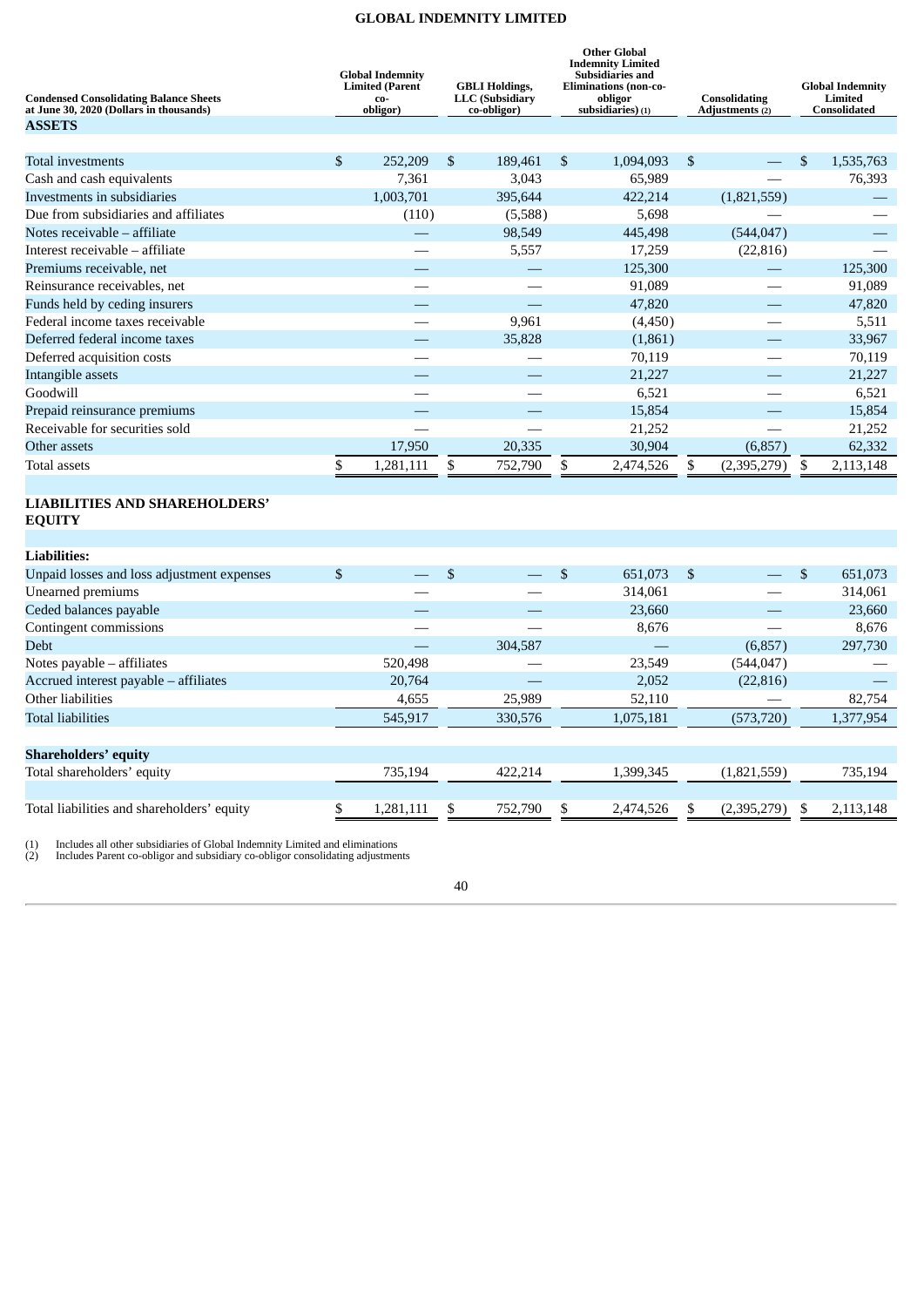| <b>Condensed Consolidating Balance Sheets</b><br>at December 31, 2019 (Dollars in thousands)<br><b>ASSETS</b> | <b>Global Indemnity</b><br><b>Limited (Parent co-</b><br>obligor) |           | <b>GBLI Holdings,</b><br><b>LLC</b> (Subsidiary<br>co-obligor) |         |    | <b>Other Global</b><br><b>Indemnity Limited</b><br>Subsidiaries and<br><b>Eliminations</b><br>(non-co-obligor<br>subsidiaries) (1) | Consolidating<br><b>Adjustments</b> (2) |             |    | <b>Global Indemnity</b><br>Limited<br>Consolidated |
|---------------------------------------------------------------------------------------------------------------|-------------------------------------------------------------------|-----------|----------------------------------------------------------------|---------|----|------------------------------------------------------------------------------------------------------------------------------------|-----------------------------------------|-------------|----|----------------------------------------------------|
|                                                                                                               |                                                                   |           |                                                                |         |    |                                                                                                                                    |                                         |             |    |                                                    |
| <b>Total investments</b>                                                                                      | $\mathbb{S}$                                                      | 44,468    | \$                                                             | 257,317 | \$ | 1,261,757                                                                                                                          | \$                                      |             | \$ | 1,563,542                                          |
| Cash and cash equivalents                                                                                     |                                                                   | 977       |                                                                | 2,663   |    | 40,631                                                                                                                             |                                         |             |    | 44,271                                             |
| Investments in subsidiaries                                                                                   |                                                                   | 1,218,491 |                                                                | 355,777 |    | 434,278                                                                                                                            |                                         | (2,008,546) |    |                                                    |
| Due from subsidiaries and affiliates                                                                          |                                                                   | (3,612)   |                                                                | (3,965) |    | 7,577                                                                                                                              |                                         |             |    |                                                    |
| Notes receivable - affiliate                                                                                  |                                                                   |           |                                                                | 80,049  |    | 445,498                                                                                                                            |                                         | (525, 547)  |    |                                                    |
| Interest receivable - affiliate                                                                               |                                                                   |           |                                                                | 5,014   |    | 17,258                                                                                                                             |                                         | (22, 272)   |    |                                                    |
| Premiums receivable, net                                                                                      |                                                                   |           |                                                                |         |    | 118,035                                                                                                                            |                                         |             |    | 118,035                                            |
| Reinsurance receivables, net                                                                                  |                                                                   |           |                                                                |         |    | 83,938                                                                                                                             |                                         |             |    | 83,938                                             |
| Funds held by ceding insurers                                                                                 |                                                                   |           |                                                                |         |    | 48,580                                                                                                                             |                                         |             |    | 48,580                                             |
| Federal income taxes receivable                                                                               |                                                                   |           |                                                                | 14,197  |    | (3,208)                                                                                                                            |                                         |             |    | 10,989                                             |
| Deferred federal income taxes                                                                                 |                                                                   |           |                                                                | 31,833  |    | (756)                                                                                                                              |                                         |             |    | 31,077                                             |
| Deferred acquisition costs                                                                                    |                                                                   |           |                                                                |         |    | 70,677                                                                                                                             |                                         |             |    | 70,677                                             |
| Intangible assets                                                                                             |                                                                   |           |                                                                |         |    | 21,491                                                                                                                             |                                         |             |    | 21,491                                             |
| Goodwill                                                                                                      |                                                                   |           |                                                                |         |    | 6,521                                                                                                                              |                                         |             |    | 6,521                                              |
| Prepaid reinsurance premiums                                                                                  |                                                                   |           |                                                                |         |    | 16,716                                                                                                                             |                                         |             |    | 16,716                                             |
| Other assets                                                                                                  |                                                                   | 9,394     |                                                                | 12,622  |    | 45,021                                                                                                                             |                                         | (6,989)     |    | 60,048                                             |
| Total assets                                                                                                  | \$                                                                | 1,269,718 | \$                                                             | 755,507 | \$ | 2,614,014                                                                                                                          | \$                                      | (2,563,354) | \$ | 2,075,885                                          |
|                                                                                                               |                                                                   |           |                                                                |         |    |                                                                                                                                    |                                         |             |    |                                                    |
| <b>LIABILITIES AND SHAREHOLDERS'</b><br><b>EQUITY</b>                                                         |                                                                   |           |                                                                |         |    |                                                                                                                                    |                                         |             |    |                                                    |

| <b>Liabilities:</b>                        |           |         |     |           |    |                          |    |           |
|--------------------------------------------|-----------|---------|-----|-----------|----|--------------------------|----|-----------|
| Unpaid losses and loss adjustment expenses | \$        | \$      | \$  | 630,181   | \$ | $\overline{\phantom{0}}$ | \$ | 630,181   |
| Unearned premiums                          |           |         |     | 314,861   |    |                          |    | 314,861   |
| Ceded balances payable                     |           |         |     | 20,404    |    |                          |    | 20,404    |
| Payable for securities purchased           |           |         |     | 850       |    |                          |    | 850       |
| Contingent commissions                     |           |         |     | 11,928    |    |                          |    | 11,928    |
| <b>Debt</b>                                |           | 303,629 |     |           |    | (6,989)                  |    | 296,640   |
| Notes payable $-$ affiliates               | 520,498   |         |     | 5,049     |    | (525, 547)               |    |           |
| Accrued interest payable - affiliates      | 20,343    |         |     | 1,929     |    | (22, 272)                |    |           |
| Other liabilities                          | 2,068     | 17,600  |     | 54,544    |    |                          |    | 74,212    |
| <b>Total liabilities</b>                   | 542,909   | 321,229 |     | 1,039,746 |    | (554, 808)               |    | 1,349,076 |
|                                            |           |         |     |           |    |                          |    |           |
| <b>Shareholders' equity</b>                |           |         |     |           |    |                          |    |           |
| Total shareholders' equity                 | 726,809   | 434,278 |     | 1,574,268 |    | (2,008,546)              |    | 726,809   |
|                                            |           |         |     |           |    |                          |    |           |
| Total liabilities and shareholders' equity | 1,269,718 | 755,507 | \$. | 2,614,014 | S. | (2,563,354)              | S. | 2,075,885 |

(1) Includes all other subsidiaries of Global Indemnity Limited and eliminations (2) Includes Parent co-obligor and subsidiary co-obligor consolidating adjustments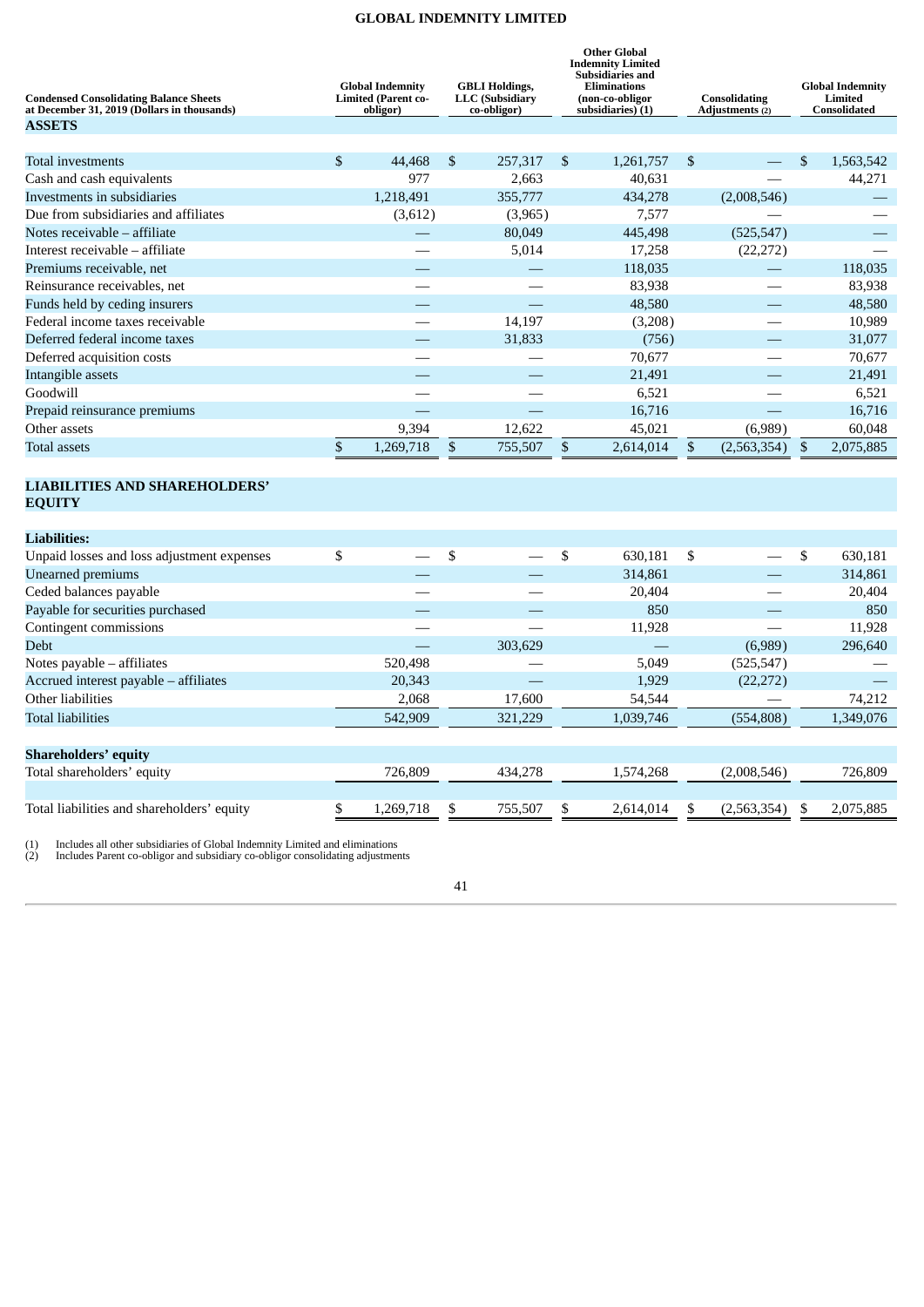| <b>Condensed Consolidating Statements of Operations</b><br>for the Quarter Ended June 30, 2020 (Dollars in thousands) | Global<br>Indemnity<br>Limited<br>(Parent co-<br>obligor) | <b>GBLI</b><br><b>Holdings, LLC</b><br>(Subsidiary co-<br>obligor) | Other Global<br><b>Indemnity Limited</b><br><b>Subsidiaries and</b><br>Eliminations (non-<br>co-obligor<br>subsidiaries) (1) | Consolidating<br>Adjustments (2) | Global<br>Indemnity<br>Limited<br>Consolidated |
|-----------------------------------------------------------------------------------------------------------------------|-----------------------------------------------------------|--------------------------------------------------------------------|------------------------------------------------------------------------------------------------------------------------------|----------------------------------|------------------------------------------------|
| <b>Revenues:</b>                                                                                                      |                                                           |                                                                    |                                                                                                                              |                                  |                                                |
| Net earned premiums                                                                                                   | \$                                                        | \$                                                                 | \$<br>141,847                                                                                                                | \$                               | 141,847<br>\$                                  |
| Net investment income (loss)                                                                                          | 800                                                       | (10,583)                                                           | 7,690                                                                                                                        | (266)                            | (2,359)                                        |
| Net realized investment gains                                                                                         | 1,857                                                     | 23,484                                                             | 13,166                                                                                                                       |                                  | 38,507                                         |
| Other income                                                                                                          |                                                           |                                                                    | 766                                                                                                                          |                                  | 766                                            |
| Total revenues                                                                                                        | 2,657                                                     | 12,901                                                             | 163,469                                                                                                                      | (266)                            | 178,761                                        |
| <b>Losses and Expenses:</b>                                                                                           |                                                           |                                                                    |                                                                                                                              |                                  |                                                |
| Net losses and loss adjustment expenses                                                                               |                                                           |                                                                    | 67,297                                                                                                                       |                                  | 67,297                                         |
| Acquisition costs and other underwriting expenses                                                                     |                                                           |                                                                    | 53,578                                                                                                                       |                                  | 53,578                                         |
| Corporate and other operating expenses                                                                                | 4,969                                                     | 3,527                                                              | 122                                                                                                                          |                                  | 8,618                                          |
| Interest expense                                                                                                      | 277                                                       | 4,637                                                              | 64                                                                                                                           | (266)                            | 4,712                                          |
| Income (loss) before equity in net income (loss) of subsidiaries and                                                  |                                                           |                                                                    |                                                                                                                              |                                  |                                                |
| income taxes                                                                                                          | (2,589)                                                   | 4,737                                                              | 42,408                                                                                                                       |                                  | 44,556                                         |
| Equity in net income of subsidiaries                                                                                  | 40,140                                                    | 22,683                                                             | 25,788                                                                                                                       | (88, 611)                        |                                                |
| Income before income taxes                                                                                            | 37,551                                                    | 27,420                                                             | 68,196                                                                                                                       | (88, 611)                        | 44,556                                         |
| Income tax expense                                                                                                    |                                                           | 1,632                                                              | 5,373                                                                                                                        |                                  | 7,005                                          |
| Net income                                                                                                            | 37,551                                                    | 25,788                                                             | \$<br>62,823                                                                                                                 | (88, 611)<br>S                   | 37,551                                         |

(1) Includes all other subsidiaries of Global Indemnity Limited and eliminations (2) Includes Parent co-obligor and subsidiary co-obligor consolidating adjustments

| <b>Condensed Consolidating Statements of Operations</b><br>for the Quarter Ended June 30, 2019 (Dollars in thousands) | <b>Global</b><br>Indemnity<br>Limited<br>(Parent co-<br>obligor) | <b>GBLI</b><br><b>Holdings, LLC</b><br>(Subsidiary co-<br>obligor) | <b>Other Global</b><br><b>Indemnity Limited</b><br><b>Subsidiaries and</b><br><b>Eliminations</b> (non-<br>co-obligor<br>subsidiaries) (1) | Consolidating<br><b>Adjustments</b> (2) | Global<br>Indemnity<br>Limited<br>Consolidated |
|-----------------------------------------------------------------------------------------------------------------------|------------------------------------------------------------------|--------------------------------------------------------------------|--------------------------------------------------------------------------------------------------------------------------------------------|-----------------------------------------|------------------------------------------------|
| <b>Revenues:</b>                                                                                                      |                                                                  |                                                                    |                                                                                                                                            |                                         |                                                |
| Net earned premiums                                                                                                   | \$                                                               | \$                                                                 | \$<br>128,201                                                                                                                              | \$                                      | \$<br>128,201                                  |
| Net investment income                                                                                                 | 729                                                              | 5,020                                                              | 8,366                                                                                                                                      | (289)                                   | 13,826                                         |
| Net realized investment gains (losses)                                                                                | 406                                                              | (582)                                                              | 3,766                                                                                                                                      |                                         | 3,590                                          |
| Other income                                                                                                          |                                                                  | 2                                                                  | 520                                                                                                                                        |                                         | 522                                            |
| Total revenues                                                                                                        | 1,135                                                            | 4,440                                                              | 140,853                                                                                                                                    | (289)                                   | 146,139                                        |
| <b>Losses and Expenses:</b>                                                                                           |                                                                  |                                                                    |                                                                                                                                            |                                         |                                                |
| Net losses and loss adjustment expenses                                                                               |                                                                  |                                                                    | 70,075                                                                                                                                     |                                         | 70,075                                         |
| Acquisition costs and other underwriting expenses                                                                     |                                                                  |                                                                    | 50,534                                                                                                                                     |                                         | 50,534                                         |
| Corporate and other operating expenses                                                                                | 1,657                                                            | 2,681                                                              | 301                                                                                                                                        |                                         | 4,639                                          |
| Interest expense                                                                                                      | 277                                                              | 4,961                                                              | 93                                                                                                                                         | (289)                                   | 5,042                                          |
| Income (loss) before equity in net income of subsidiaries and                                                         |                                                                  |                                                                    |                                                                                                                                            |                                         |                                                |
| income taxes                                                                                                          | (799)                                                            | (3,202)                                                            | 19,850                                                                                                                                     |                                         | 15,849                                         |
| Equity in net income of subsidiaries                                                                                  | 15,462                                                           | 7,005                                                              | 5,306                                                                                                                                      | (27, 773)                               |                                                |
| Income before income taxes                                                                                            | 14,663                                                           | 3,803                                                              | 25,156                                                                                                                                     | (27, 773)                               | 15,849                                         |
| Income tax expense (benefit)                                                                                          |                                                                  | (1,503)                                                            | 2,689                                                                                                                                      |                                         | 1,186                                          |
| Net Income                                                                                                            | 14,663                                                           | 5,306                                                              | \$<br>22,467                                                                                                                               | (27,773)                                | 14,663                                         |

(1) Includes all other subsidiaries of Global Indemnity Limited and eliminations (2) Includes Parent co-obligor and subsidiary co-obligor consolidating adjustments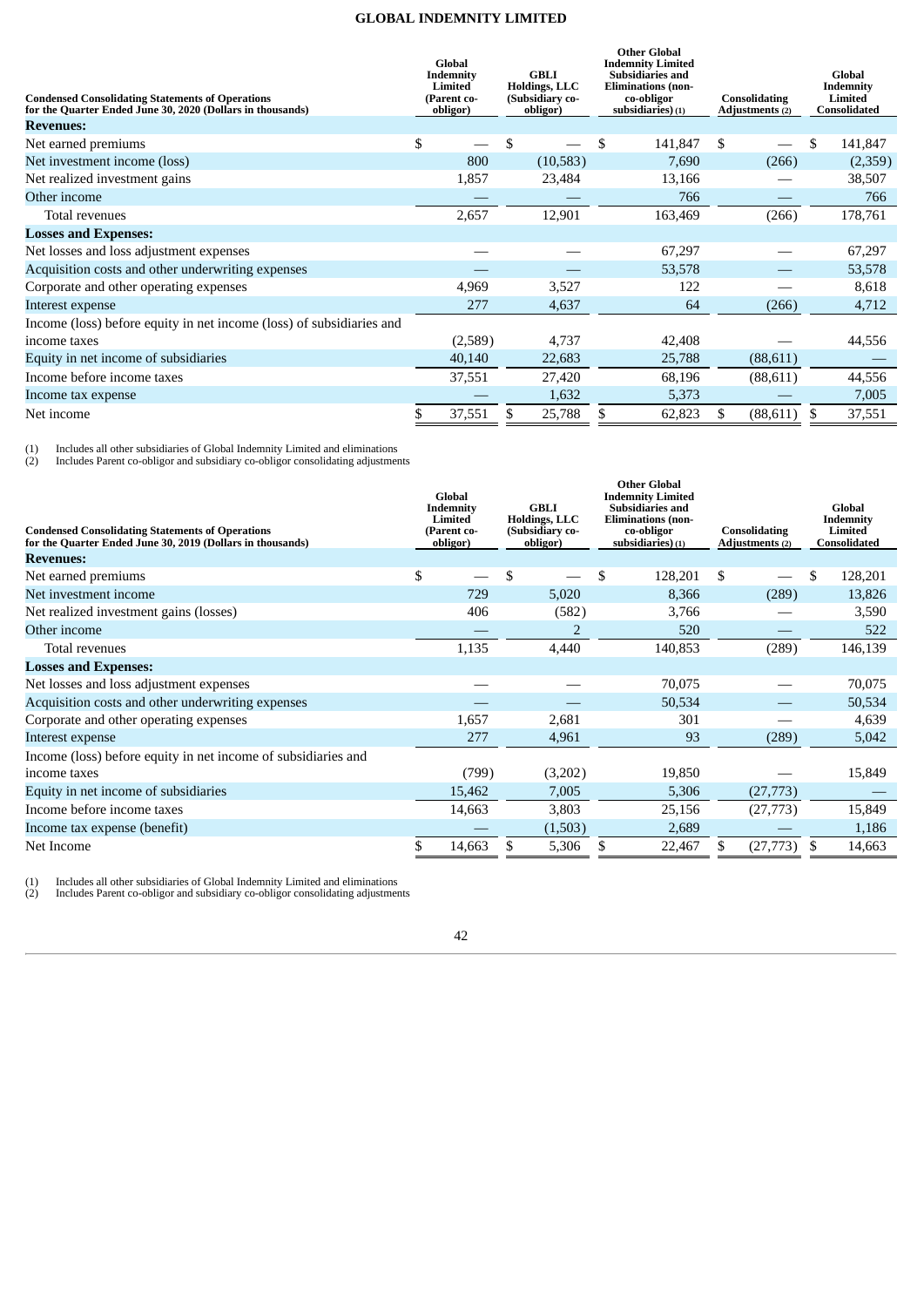| <b>Condensed Consolidating Statements of Operations</b><br>for the Six Months Ended June 30, 2020 (Dollars in thousands) | Global<br>Indemnity<br>Limited<br>(Parent<br>co-obligor) | <b>GBLI</b><br><b>Holdings, LLC</b><br>(Subsidiary<br>co-obligor) | <b>Other Global</b><br><b>Indemnity Limited</b><br>Subsidiaries and<br><b>Eliminations</b><br>(non-co-obligor<br>subsidiaries) (1) | Consolidating<br>Adjustments (2) | Global<br>Indemnity<br><b>Limited</b><br>Consolidated |
|--------------------------------------------------------------------------------------------------------------------------|----------------------------------------------------------|-------------------------------------------------------------------|------------------------------------------------------------------------------------------------------------------------------------|----------------------------------|-------------------------------------------------------|
| <b>Revenues:</b>                                                                                                         |                                                          |                                                                   |                                                                                                                                    |                                  |                                                       |
| Net earned premiums                                                                                                      | \$                                                       | \$                                                                | 286,315<br>\$                                                                                                                      | \$.                              | 286,315<br>\$                                         |
| Net investment income (loss)                                                                                             | 598                                                      | (8,512)                                                           | 16,227                                                                                                                             | (543)                            | 7,770                                                 |
| Net realized investment gains (losses)                                                                                   | (2,746)                                                  | (40,707)                                                          | 13,798                                                                                                                             |                                  | (29, 655)                                             |
| Other income                                                                                                             |                                                          | 19                                                                | 912                                                                                                                                |                                  | 931                                                   |
| Total revenues                                                                                                           | (2, 148)                                                 | (49,200)                                                          | 317,252                                                                                                                            | (543)                            | 265,361                                               |
| <b>Losses and Expenses:</b>                                                                                              |                                                          |                                                                   |                                                                                                                                    |                                  |                                                       |
| Net losses and loss adjustment expenses                                                                                  |                                                          |                                                                   | 144,944                                                                                                                            |                                  | 144,944                                               |
| Acquisition costs and other underwriting expenses                                                                        |                                                          |                                                                   | 109,990                                                                                                                            |                                  | 109,990                                               |
| Corporate and other operating expenses                                                                                   | 6,142                                                    | 6,481                                                             | 218                                                                                                                                |                                  | 12,841                                                |
| Interest expense                                                                                                         | 553                                                      | 9,436                                                             | 131                                                                                                                                | (543)                            | 9,577                                                 |
| Income (loss) before equity in net income of subsidiaries and                                                            |                                                          |                                                                   |                                                                                                                                    |                                  |                                                       |
| income taxes                                                                                                             | (8, 843)                                                 | (65, 117)                                                         | 61,969                                                                                                                             |                                  | (11,991)                                              |
| Equity in net income (loss) of subsidiaries                                                                              | 1,816                                                    | 32,821                                                            | (19, 865)                                                                                                                          | (14, 772)                        |                                                       |
| Income (loss) before income taxes                                                                                        | (7,027)                                                  | (32,296)                                                          | 42,104                                                                                                                             | (14,772)                         | (11,991)                                              |
| Income tax expense (benefit)                                                                                             |                                                          | (12, 431)                                                         | 7,467                                                                                                                              |                                  | (4,964)                                               |
| Net income (loss)                                                                                                        | (7,027)<br>S                                             | (19, 865)                                                         | 34,637<br>S                                                                                                                        | (14,772)<br>S.                   | (7,027)<br>S                                          |

(1) Includes all other subsidiaries of Global Indemnity Limited and eliminations (2) Includes Parent co-obligor and subsidiary co-obligor consolidating adjustments

| <b>Revenues:</b><br>\$<br>\$<br>\$<br>250,290<br>\$<br>\$<br>Net earned premiums<br>Net investment income<br>1,371<br>2,945<br>17,305<br>(576)<br>Net realized investment gains<br>399<br>11,494<br>2,087<br>Other income<br>30<br>980<br>1,770<br>270,662<br>14,469<br>(576)<br>Total revenues<br><b>Losses and Expenses:</b><br>Net losses and loss adjustment expenses<br>128,396<br>Acquisition costs and other underwriting expenses<br>100,277<br>Corporate and other operating expenses<br>2,986<br>4,247<br>611<br>9,918<br>(576)<br>551<br>172<br>Interest expense<br>Income (loss) before equity in net income of subsidiaries and<br>(1,767)<br>304<br>41,206<br>income taxes<br>Equity in net income of subsidiaries<br>36,030<br>14,898<br>15,365<br>(66, 293)<br>Income before income taxes<br>34,263<br>15,202<br>56,571<br>(66, 293)<br>5,643<br>Income tax expense (benefit)<br>(163)<br>34,263<br>15,365<br>50,928<br>\$<br>Net income<br>(66, 293) | <b>Condensed Consolidating Statements of Operations</b><br>for the Six Months Ended June 30, 2019 (Dollars in thousands) | <b>Global</b><br>Indemnity<br>Limited<br>(Parent<br>co-obligor) | <b>GBLI</b><br><b>Holdings, LLC</b><br>(Subsidiary<br>co-obligor) | <b>Other Global</b><br><b>Indemnity Limited</b><br><b>Subsidiaries and</b><br><b>Eliminations</b><br>(non-co-obligor<br>subsidiaries) (1) | Consolidating<br>Adjustments (2) | Global<br>Indemnity<br>Limited<br>Consolidated |
|-----------------------------------------------------------------------------------------------------------------------------------------------------------------------------------------------------------------------------------------------------------------------------------------------------------------------------------------------------------------------------------------------------------------------------------------------------------------------------------------------------------------------------------------------------------------------------------------------------------------------------------------------------------------------------------------------------------------------------------------------------------------------------------------------------------------------------------------------------------------------------------------------------------------------------------------------------------------------|--------------------------------------------------------------------------------------------------------------------------|-----------------------------------------------------------------|-------------------------------------------------------------------|-------------------------------------------------------------------------------------------------------------------------------------------|----------------------------------|------------------------------------------------|
|                                                                                                                                                                                                                                                                                                                                                                                                                                                                                                                                                                                                                                                                                                                                                                                                                                                                                                                                                                       |                                                                                                                          |                                                                 |                                                                   |                                                                                                                                           |                                  |                                                |
|                                                                                                                                                                                                                                                                                                                                                                                                                                                                                                                                                                                                                                                                                                                                                                                                                                                                                                                                                                       |                                                                                                                          |                                                                 |                                                                   |                                                                                                                                           |                                  | 250,290                                        |
|                                                                                                                                                                                                                                                                                                                                                                                                                                                                                                                                                                                                                                                                                                                                                                                                                                                                                                                                                                       |                                                                                                                          |                                                                 |                                                                   |                                                                                                                                           |                                  | 21,045                                         |
|                                                                                                                                                                                                                                                                                                                                                                                                                                                                                                                                                                                                                                                                                                                                                                                                                                                                                                                                                                       |                                                                                                                          |                                                                 |                                                                   |                                                                                                                                           |                                  | 13,980                                         |
|                                                                                                                                                                                                                                                                                                                                                                                                                                                                                                                                                                                                                                                                                                                                                                                                                                                                                                                                                                       |                                                                                                                          |                                                                 |                                                                   |                                                                                                                                           |                                  | 1,010                                          |
|                                                                                                                                                                                                                                                                                                                                                                                                                                                                                                                                                                                                                                                                                                                                                                                                                                                                                                                                                                       |                                                                                                                          |                                                                 |                                                                   |                                                                                                                                           |                                  | 286,325                                        |
|                                                                                                                                                                                                                                                                                                                                                                                                                                                                                                                                                                                                                                                                                                                                                                                                                                                                                                                                                                       |                                                                                                                          |                                                                 |                                                                   |                                                                                                                                           |                                  |                                                |
|                                                                                                                                                                                                                                                                                                                                                                                                                                                                                                                                                                                                                                                                                                                                                                                                                                                                                                                                                                       |                                                                                                                          |                                                                 |                                                                   |                                                                                                                                           |                                  | 128,396                                        |
|                                                                                                                                                                                                                                                                                                                                                                                                                                                                                                                                                                                                                                                                                                                                                                                                                                                                                                                                                                       |                                                                                                                          |                                                                 |                                                                   |                                                                                                                                           |                                  | 100,277                                        |
|                                                                                                                                                                                                                                                                                                                                                                                                                                                                                                                                                                                                                                                                                                                                                                                                                                                                                                                                                                       |                                                                                                                          |                                                                 |                                                                   |                                                                                                                                           |                                  | 7,844                                          |
|                                                                                                                                                                                                                                                                                                                                                                                                                                                                                                                                                                                                                                                                                                                                                                                                                                                                                                                                                                       |                                                                                                                          |                                                                 |                                                                   |                                                                                                                                           |                                  | 10,065                                         |
|                                                                                                                                                                                                                                                                                                                                                                                                                                                                                                                                                                                                                                                                                                                                                                                                                                                                                                                                                                       |                                                                                                                          |                                                                 |                                                                   |                                                                                                                                           |                                  |                                                |
|                                                                                                                                                                                                                                                                                                                                                                                                                                                                                                                                                                                                                                                                                                                                                                                                                                                                                                                                                                       |                                                                                                                          |                                                                 |                                                                   |                                                                                                                                           |                                  | 39,743                                         |
|                                                                                                                                                                                                                                                                                                                                                                                                                                                                                                                                                                                                                                                                                                                                                                                                                                                                                                                                                                       |                                                                                                                          |                                                                 |                                                                   |                                                                                                                                           |                                  |                                                |
|                                                                                                                                                                                                                                                                                                                                                                                                                                                                                                                                                                                                                                                                                                                                                                                                                                                                                                                                                                       |                                                                                                                          |                                                                 |                                                                   |                                                                                                                                           |                                  | 39,743                                         |
|                                                                                                                                                                                                                                                                                                                                                                                                                                                                                                                                                                                                                                                                                                                                                                                                                                                                                                                                                                       |                                                                                                                          |                                                                 |                                                                   |                                                                                                                                           |                                  | 5,480                                          |
|                                                                                                                                                                                                                                                                                                                                                                                                                                                                                                                                                                                                                                                                                                                                                                                                                                                                                                                                                                       |                                                                                                                          |                                                                 |                                                                   |                                                                                                                                           |                                  | 34,263                                         |

(1) Includes all other subsidiaries of Global Indemnity Limited and eliminations (2) Includes Parent co-obligor and subsidiary co-obligor consolidating adjustments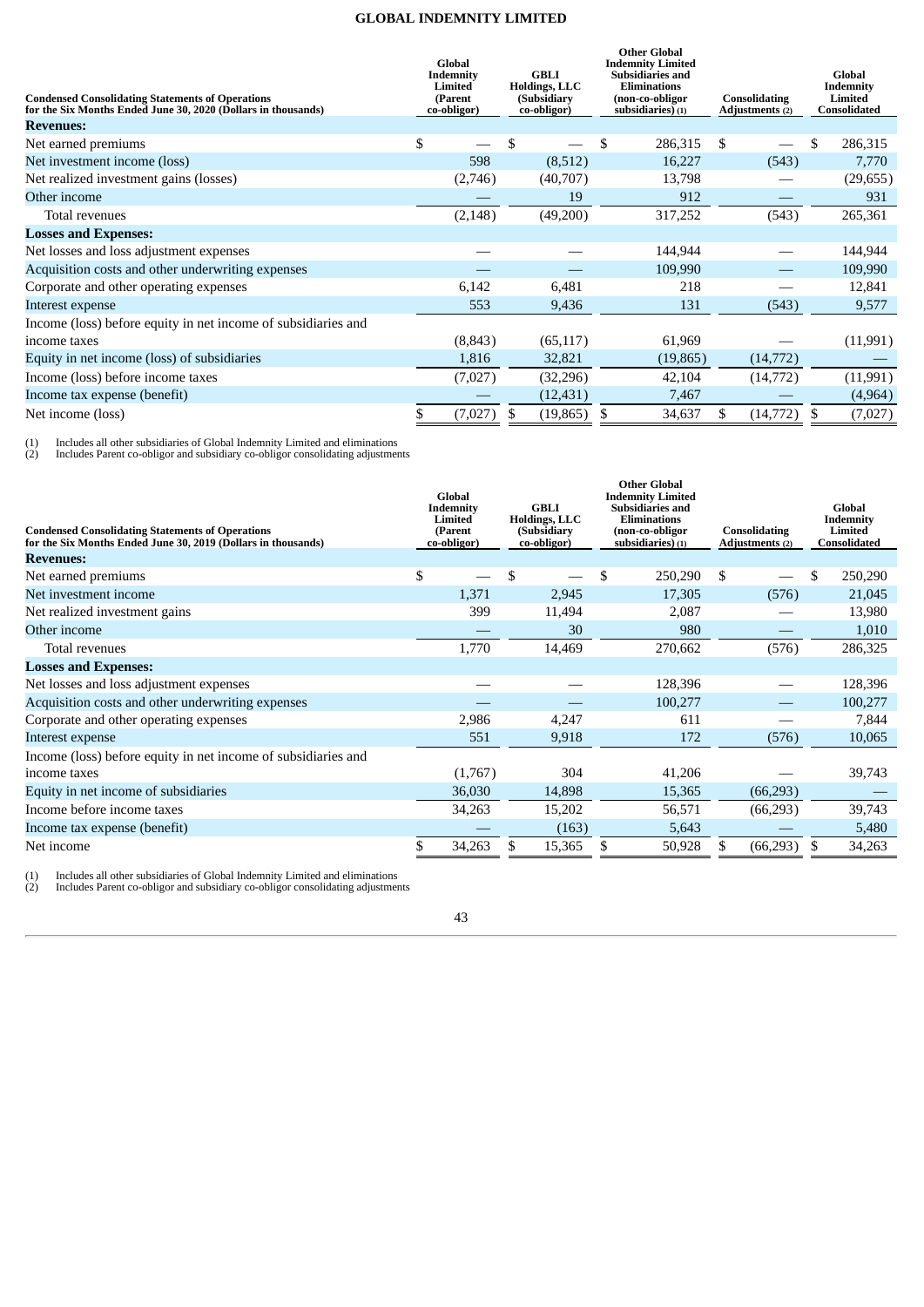| <b>Condensed Consolidating Statements of</b><br>Comprehensive Income for the Quarter Ended June 30, 2020 (Dollars in<br>thousands) | Global<br>Indemnity<br>obligor) | Limited<br>(Parent co- | <b>GBLI</b><br><b>Holdings, LLC</b><br>(Subsidiary co-<br>obligor) | <b>Other Global</b><br><b>Indemnity Limited</b><br><b>Subsidiaries and</b><br><b>Eliminations (non-</b><br>co-obligor<br>subsidiaries) (1) | Consolidating<br><b>Adjustments</b> (2) | Global<br>Indemnity<br>Limited<br><b>Consolidated</b> |
|------------------------------------------------------------------------------------------------------------------------------------|---------------------------------|------------------------|--------------------------------------------------------------------|--------------------------------------------------------------------------------------------------------------------------------------------|-----------------------------------------|-------------------------------------------------------|
| Net income                                                                                                                         |                                 | 37,551                 | 25,788                                                             | 62,823                                                                                                                                     | (88, 611)                               | 37,551                                                |
|                                                                                                                                    |                                 |                        |                                                                    |                                                                                                                                            |                                         |                                                       |
| Other comprehensive income, net of tax:                                                                                            |                                 |                        |                                                                    |                                                                                                                                            |                                         |                                                       |
| Unrealized holding gains (losses)                                                                                                  |                                 | 1,632                  | (64)                                                               | 31,661                                                                                                                                     |                                         | 33,229                                                |
| Equity in other comprehensive income of unconsolidated                                                                             |                                 |                        |                                                                    |                                                                                                                                            |                                         |                                                       |
| subsidiaries                                                                                                                       |                                 | 23,501                 | 4.402                                                              | 4,301                                                                                                                                      | (32,204)                                |                                                       |
| Reclassification adjustment for gains included in net income                                                                       |                                 |                        | (37)                                                               | (9,351)                                                                                                                                    |                                         | (9,388)                                               |
| Unrealized foreign currency translation gains                                                                                      |                                 |                        |                                                                    | 1,292                                                                                                                                      |                                         | 1,292                                                 |
| Other comprehensive income, net of tax                                                                                             |                                 | 25,133                 | 4,301                                                              | 27,903                                                                                                                                     | (32, 204)                               | 25,133                                                |
|                                                                                                                                    |                                 |                        |                                                                    |                                                                                                                                            |                                         |                                                       |
| Comprehensive income (loss), net of tax                                                                                            |                                 | 62,684                 | 30,089                                                             | 90,726                                                                                                                                     | $(120, 815)$ \$                         | 62,684                                                |

(1) Includes all other subsidiaries of Global Indemnity Limited and eliminations (2) Includes Parent co-obligor and subsidiary co-obligor consolidating adjustments

| <b>Condensed Consolidating Statements of</b><br>Comprehensive Income for the Quarter Ended June 30, 2019 (Dollars in<br>thousands) | Global<br>Indemnity<br>Limited<br>(Parent co-<br>obligor) | <b>GBLI</b><br><b>Holdings, LLC</b><br>(Subsidiary co-<br>obligor) | Other Global<br><b>Indemnity Limited</b><br><b>Subsidiaries and</b><br><b>Eliminations</b><br>(non-co-obligor<br>subsidiaries) (1) | <b>Consolidating</b><br><b>Adjustments</b> (2) |    | <b>Global</b><br>Indemnity<br>Limited<br>Consolidated |
|------------------------------------------------------------------------------------------------------------------------------------|-----------------------------------------------------------|--------------------------------------------------------------------|------------------------------------------------------------------------------------------------------------------------------------|------------------------------------------------|----|-------------------------------------------------------|
| Net income                                                                                                                         | 14,663                                                    | 5,306                                                              | 22,467                                                                                                                             | (27, 773)                                      |    | 14,663                                                |
|                                                                                                                                    |                                                           |                                                                    |                                                                                                                                    |                                                |    |                                                       |
| Other comprehensive income, net of tax:                                                                                            |                                                           |                                                                    |                                                                                                                                    |                                                |    |                                                       |
| Unrealized holding gains (losses)                                                                                                  | 221                                                       | (480)                                                              | 18,936                                                                                                                             |                                                |    | 18,677                                                |
| Equity in other comprehensive income of unconsolidated                                                                             |                                                           |                                                                    |                                                                                                                                    |                                                |    |                                                       |
| subsidiaries                                                                                                                       | 15,220                                                    | 9,165                                                              | 8,526                                                                                                                              | (32, 911)                                      |    |                                                       |
| Portion of other-than-temporary impairment losses recognized in<br>other comprehensive income                                      |                                                           |                                                                    | (1)                                                                                                                                |                                                |    | (1)                                                   |
| Reclassification adjustment for gains included in net income                                                                       | (568)                                                     | (159)                                                              | (3,013)                                                                                                                            |                                                |    | (3,740)                                               |
| Unrealized foreign currency translation losses                                                                                     |                                                           |                                                                    | (63)                                                                                                                               |                                                |    | (63)                                                  |
| Other comprehensive income, net of tax                                                                                             | 14,873                                                    | 8,526                                                              | 24,385                                                                                                                             | (32, 911)                                      |    | 14,873                                                |
|                                                                                                                                    |                                                           |                                                                    |                                                                                                                                    |                                                |    |                                                       |
| Comprehensive income, net of tax                                                                                                   | 29,536                                                    | 13,832                                                             | 46,852<br>S                                                                                                                        | (60, 684)                                      | -8 | 29,536                                                |

(1) Includes all other subsidiaries of Global Indemnity Limited and eliminations (2) Includes Parent co-obligor and subsidiary co-obligor consolidating adjustments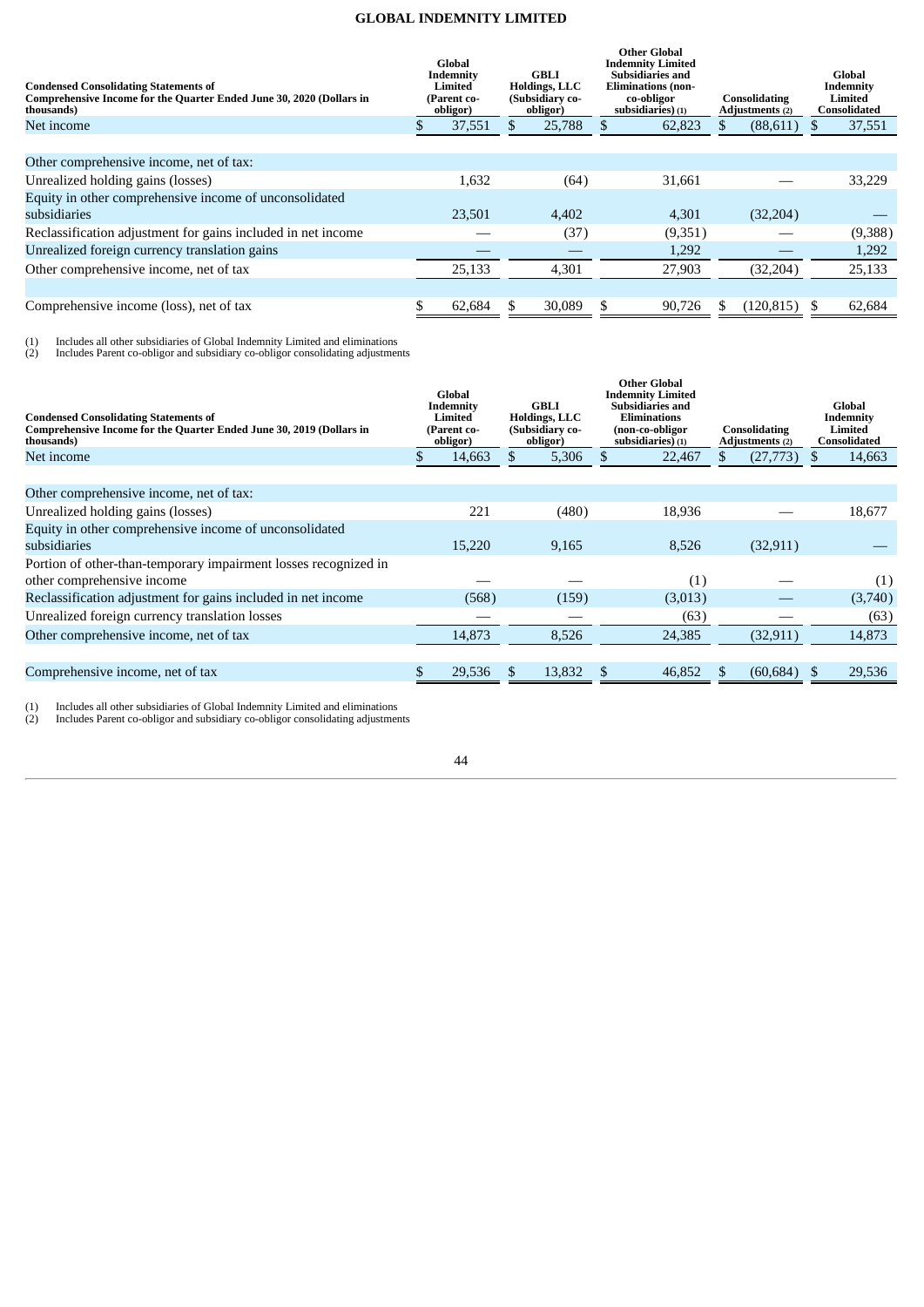| <b>Condensed Consolidating Statements of</b><br>Comprehensive Income for the Six Months Ended June 30, 2020 (Dollars in<br>thousands) | Global<br>Indemnity<br>Limited<br>(Parent<br>co-obligor) |     | <b>GBLI Holdings,</b><br><b>LLC</b><br>(Subsidiary<br>co-obligor) |               | <b>Other Global</b><br><b>Indemnity Limited</b><br><b>Subsidiaries and</b><br><b>Eliminations</b><br>(non-co-obligor<br>subsidiaries) (1) | <b>Consolidating</b><br><b>Adjustments</b> (2) | Global<br>Indemnity<br>Limited<br>Consolidated |
|---------------------------------------------------------------------------------------------------------------------------------------|----------------------------------------------------------|-----|-------------------------------------------------------------------|---------------|-------------------------------------------------------------------------------------------------------------------------------------------|------------------------------------------------|------------------------------------------------|
| Net income (loss)                                                                                                                     | (7,027)                                                  | \$. | (19, 865)                                                         | <sup>\$</sup> | 34,637                                                                                                                                    | (14, 772)                                      | (7,027)                                        |
|                                                                                                                                       |                                                          |     |                                                                   |               |                                                                                                                                           |                                                |                                                |
| Other comprehensive income, net of tax:                                                                                               |                                                          |     |                                                                   |               |                                                                                                                                           |                                                |                                                |
| Unrealized holding gains                                                                                                              | 1,632                                                    |     | 792                                                               |               | 28,772                                                                                                                                    |                                                | 31,196                                         |
| Equity in other comprehensive income (loss) of unconsolidated<br>subsidiaries                                                         | 18,452                                                   |     | 7,047                                                             |               | 7,802                                                                                                                                     | (33,301)                                       |                                                |
| Reclassification adjustment for (gains) losses included in net                                                                        |                                                          |     |                                                                   |               |                                                                                                                                           |                                                |                                                |
| income                                                                                                                                |                                                          |     | (37)                                                              |               | (11,064)                                                                                                                                  |                                                | (11, 101)                                      |
| Unrealized foreign currency translation gains                                                                                         |                                                          |     |                                                                   |               | (11)                                                                                                                                      |                                                | (11)                                           |
| Other comprehensive income, net of tax                                                                                                | 20,084                                                   |     | 7,802                                                             |               | 25,499                                                                                                                                    | (33, 301)                                      | 20,084                                         |
|                                                                                                                                       |                                                          |     |                                                                   |               |                                                                                                                                           |                                                |                                                |
| Comprehensive income, net of tax                                                                                                      | 13,057                                                   | S   | (12,063)                                                          | S             | 60,136                                                                                                                                    | (48,073)                                       | 13,057                                         |

(1) Includes all other subsidiaries of Global Indemnity Limited and eliminations (2) Includes Parent co-obligor and subsidiary co-obligor consolidating adjustments

| <b>Condensed Consolidating Statements of</b><br>Comprehensive Income for the Six Months Ended June 30, 2019 (Dollars in<br>thousands) | Global<br>Indemnity<br>Limited<br>(Parent<br>co-obligor) |    | <b>GBLI Holdings,</b><br><b>LLC</b><br>(Subsidiary<br>co-obligor) |    | <b>Other Global</b><br><b>Indemnity Limited</b><br>Subsidiaries and<br><b>Eliminations</b><br>(non-co-obligor<br>subsidiaries) (1) |     | Consolidating<br><b>Adjustments</b> (2) |     | Global<br>Indemnity<br>Limited<br>Consolidated |
|---------------------------------------------------------------------------------------------------------------------------------------|----------------------------------------------------------|----|-------------------------------------------------------------------|----|------------------------------------------------------------------------------------------------------------------------------------|-----|-----------------------------------------|-----|------------------------------------------------|
| Net income                                                                                                                            | 34,263                                                   | £. | 15,365                                                            | .S | 50,928                                                                                                                             |     | (66, 293)                               | \$. | 34,263                                         |
|                                                                                                                                       |                                                          |    |                                                                   |    |                                                                                                                                    |     |                                         |     |                                                |
| Other comprehensive income, net of tax:                                                                                               |                                                          |    |                                                                   |    |                                                                                                                                    |     |                                         |     |                                                |
| Unrealized holding gains                                                                                                              | 880                                                      |    | 1,567                                                             |    | 37.015                                                                                                                             |     |                                         |     | 39,462                                         |
| Equity in other comprehensive income of unconsolidated<br>subsidiaries                                                                | 37,454                                                   |    | 19,490                                                            |    | 21,300                                                                                                                             |     | (78, 244)                               |     |                                                |
| Portion of other-than-temporary impairment losses recognized<br>in other comprehensive losses                                         |                                                          |    |                                                                   |    | (2)                                                                                                                                |     |                                         |     | (2)                                            |
| Reclassification adjustment for (gains) losses included in net                                                                        |                                                          |    |                                                                   |    |                                                                                                                                    |     |                                         |     |                                                |
| income                                                                                                                                | (561)                                                    |    | 243                                                               |    | (1,500)                                                                                                                            |     |                                         |     | (1,818)                                        |
| Unrealized foreign currency translation gains                                                                                         |                                                          |    |                                                                   |    | 131                                                                                                                                |     |                                         |     | 131                                            |
| Other comprehensive income, net of tax                                                                                                | 37,773                                                   |    | 21,300                                                            |    | 56,944                                                                                                                             |     | (78, 244)                               |     | 37,773                                         |
|                                                                                                                                       |                                                          |    |                                                                   |    |                                                                                                                                    |     |                                         |     |                                                |
| Comprehensive income, net of tax                                                                                                      | 72,036                                                   | S  | 36,665                                                            |    | 107,872                                                                                                                            | \$. | (144, 537)                              | .S  | 72,036                                         |

(1) Includes all other subsidiaries of Global Indemnity Limited and eliminations (2) Includes Parent co-obligor and subsidiary co-obligor consolidating adjustments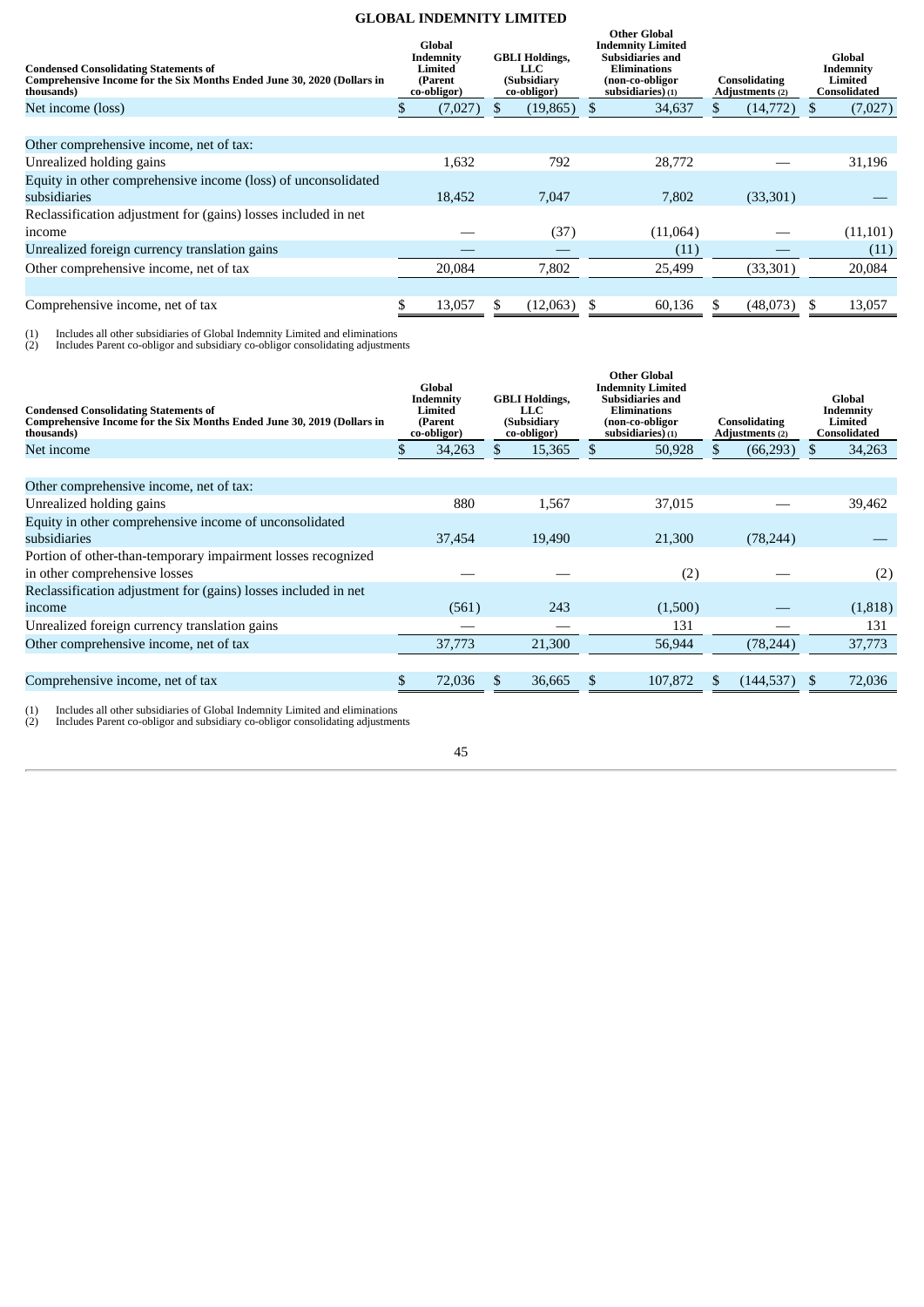| <b>Condensed Consolidating Statements of</b><br>Cash Flows for the Six Months Ended June 30, 2020<br>(Dollars in thousands) | <b>Global Indemnity</b><br><b>Limited (Parent</b><br>co-obligor) | <b>GBLI Holdings,</b><br><b>LLC</b> (Subsidiary<br>co-obligor) | <b>Other Global Indemnity</b><br><b>Limited Subsidiaries</b><br>and Eliminations (non-<br>co-obligor<br>subsidiaries) (1) | <b>Global Indemnity</b><br>Limited<br>Consolidated |
|-----------------------------------------------------------------------------------------------------------------------------|------------------------------------------------------------------|----------------------------------------------------------------|---------------------------------------------------------------------------------------------------------------------------|----------------------------------------------------|
| <b>Cash flows from operating activities:</b>                                                                                |                                                                  |                                                                |                                                                                                                           |                                                    |
| Net cash provided by (used for) operating activities                                                                        | \$<br>(12,069)                                                   | \$<br>(1,380)                                                  | \$<br>65,859                                                                                                              | \$<br>52,410                                       |
|                                                                                                                             |                                                                  |                                                                |                                                                                                                           |                                                    |
| <b>Cash flows from investing activities:</b>                                                                                |                                                                  |                                                                |                                                                                                                           |                                                    |
| Proceeds from sale of fixed maturities                                                                                      | 475                                                              | 18,125                                                         | 408,511                                                                                                                   | 427,111                                            |
| Proceeds from sale of equity securities                                                                                     | 69,502                                                           | 309,413                                                        |                                                                                                                           | 378,915                                            |
| Proceeds from maturity of fixed maturities                                                                                  |                                                                  |                                                                | 15,651                                                                                                                    | 15,651                                             |
| Proceeds from other invested assets                                                                                         | 500                                                              | 123                                                            |                                                                                                                           | 623                                                |
| Amounts paid in connection with derivatives                                                                                 |                                                                  | (20,060)                                                       |                                                                                                                           | (20,060)                                           |
| Purchases of fixed maturities                                                                                               | (167, 316)                                                       | (33,362)                                                       | (257, 163)                                                                                                                | (457, 841)                                         |
| Purchases of equity securities                                                                                              | (103, 445)                                                       | (254, 640)                                                     |                                                                                                                           | (358, 085)                                         |
| Purchases of other invested assets                                                                                          |                                                                  | (297)                                                          |                                                                                                                           | (297)                                              |
| Net cash provided by (used for) investing activities                                                                        | (200, 284)                                                       | 19,302                                                         | 166,999                                                                                                                   | (13, 983)                                          |
| <b>Cash flows from financing activities:</b>                                                                                |                                                                  |                                                                |                                                                                                                           |                                                    |
| Net borrowings under margin borrowing facility                                                                              |                                                                  | 958                                                            |                                                                                                                           | 958                                                |
| Issuance of note to affiliates                                                                                              |                                                                  | (18,500)                                                       | 18,500                                                                                                                    |                                                    |
| Dividends paid to shareholders                                                                                              | (7, 120)                                                         |                                                                |                                                                                                                           | (7, 120)                                           |
| Dividends from subsidiary                                                                                                   | 226,000                                                          |                                                                | (226,000)                                                                                                                 |                                                    |
| Purchase of A ordinary shares                                                                                               | (143)                                                            |                                                                |                                                                                                                           | (143)                                              |
| Net cash provided by (used for) financing activities                                                                        | 218,737                                                          | (17, 542)                                                      | (207,500)                                                                                                                 | (6,305)                                            |
|                                                                                                                             |                                                                  |                                                                |                                                                                                                           |                                                    |
| Net change in cash and cash equivalents                                                                                     | 6,384                                                            | 380                                                            | 25,358                                                                                                                    | 32,122                                             |
| Cash and cash equivalents at beginning of period                                                                            | 977                                                              | 2,663                                                          | 40,631                                                                                                                    | 44,271                                             |
| Cash and cash equivalents at end of period                                                                                  | \$<br>7,361                                                      | \$<br>3,043                                                    | 65,989<br>\$                                                                                                              | \$<br>76,393                                       |

(1) Includes all other subsidiaries of Global Indemnity Limited and eliminations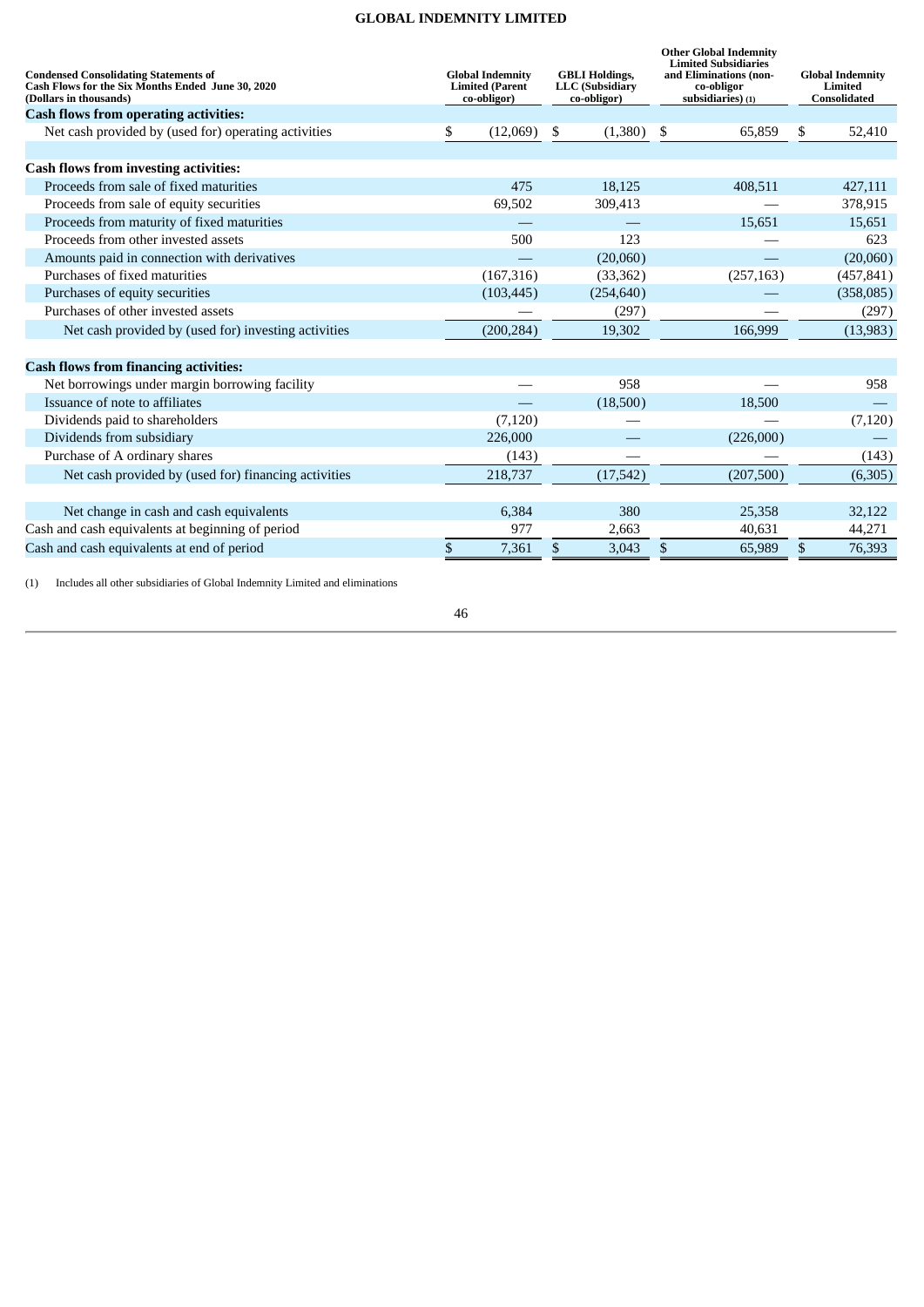| Global<br>Indemnity<br><b>Limited (Parent</b><br>co-obligor) |           |                                                  | <b>LLC</b><br>(Subsidiary<br>co-obligor) |                                       | <b>GBLI Holdings,</b> |                    | <b>Other Global Indemnity</b><br><b>Limited Subsidiaries</b><br>and Eliminations<br>(non-co-obligor<br>subsidiaries) (1) |  | Global<br>Indemnity<br>Limited<br>Consolidated |
|--------------------------------------------------------------|-----------|--------------------------------------------------|------------------------------------------|---------------------------------------|-----------------------|--------------------|--------------------------------------------------------------------------------------------------------------------------|--|------------------------------------------------|
|                                                              |           |                                                  |                                          |                                       |                       |                    |                                                                                                                          |  |                                                |
| S                                                            | 1,521     | \$                                               | (14,207)                                 | -\$                                   | 9,551                 | S                  | (3, 135)                                                                                                                 |  |                                                |
|                                                              |           |                                                  |                                          |                                       |                       |                    |                                                                                                                          |  |                                                |
|                                                              |           |                                                  |                                          |                                       |                       |                    |                                                                                                                          |  |                                                |
|                                                              | 48,393    |                                                  | 101.584                                  |                                       | 419,552               |                    | 569,529                                                                                                                  |  |                                                |
|                                                              | 3,600     |                                                  | 163,428                                  |                                       |                       |                    | 167,028                                                                                                                  |  |                                                |
|                                                              |           |                                                  |                                          |                                       | 95,994                |                    | 95,994                                                                                                                   |  |                                                |
|                                                              | 2,349     |                                                  |                                          |                                       |                       |                    | 2,349                                                                                                                    |  |                                                |
|                                                              |           |                                                  | (8,022)                                  |                                       |                       |                    | (8,022)                                                                                                                  |  |                                                |
|                                                              | (10,548)  |                                                  | (22, 726)                                |                                       | (540, 604)            |                    | (573, 878)                                                                                                               |  |                                                |
|                                                              | (39, 332) |                                                  | (245, 652)                               |                                       |                       |                    | (284, 984)                                                                                                               |  |                                                |
|                                                              |           |                                                  | (3,500)                                  |                                       |                       |                    | (3,500)                                                                                                                  |  |                                                |
|                                                              | 4,462     |                                                  | (14, 888)                                |                                       | (25,058)              |                    | (35, 484)                                                                                                                |  |                                                |
|                                                              |           |                                                  |                                          |                                       |                       |                    |                                                                                                                          |  |                                                |
|                                                              |           |                                                  |                                          |                                       |                       |                    |                                                                                                                          |  |                                                |
|                                                              |           |                                                  |                                          |                                       |                       |                    | 3,409                                                                                                                    |  |                                                |
|                                                              |           |                                                  |                                          |                                       |                       |                    | (7, 125)                                                                                                                 |  |                                                |
|                                                              |           |                                                  |                                          |                                       |                       |                    | (947)                                                                                                                    |  |                                                |
|                                                              |           |                                                  |                                          |                                       |                       |                    | (4,663)                                                                                                                  |  |                                                |
|                                                              |           |                                                  |                                          |                                       |                       |                    | (43, 282)                                                                                                                |  |                                                |
|                                                              |           |                                                  |                                          |                                       |                       |                    | 99,497                                                                                                                   |  |                                                |
| \$                                                           | 132       | \$                                               | 353                                      | \$                                    | 55,730                | \$                 | 56,215                                                                                                                   |  |                                                |
|                                                              |           | (7, 125)<br>(947)<br>(8,072)<br>(2,089)<br>2,221 |                                          | 3,409<br>3,409<br>(25, 686)<br>26,039 |                       | (15,507)<br>71,237 |                                                                                                                          |  |                                                |

(1) Includes all other subsidiaries of Global Indemnity Limited and eliminations

# **16. New Accounting Pronouncements**

### *Accounting Standards Adopted in 2020*

In March, 2020, the FASB issued new accounting guidance that affected a variety of topics in the Codification. The amendments in this update are meant to make the Codification easier to understand and easier to apply by eliminating inconsistencies and providing clarification. This guidance is effective for all fiscal years beginning after December 15, 2019 including interim periods within those fiscal years. The Company adopted this guidance on January 1, 2020. The adoption of this new accounting guidance did not have a material impact on the Company's financial condition, results of operations, or cash flows.

In August, 2018, the FASB issued new accounting guidance which removed, modified, and added certain disclosures related to Topic 820, Fair Value. The affected disclosures are related to transfers between fair value levels, level 3 assets, and investments in certain entities that calculate net asset value. This guidance is effective for all fiscal years beginning after December 15, 2019 including interim periods within those fiscal years. The Company adopted this guidance on January 1, 2020. The adoption of this new accounting guidance did not have a material impact on the Company's financial condition, results of operations, or cash flows.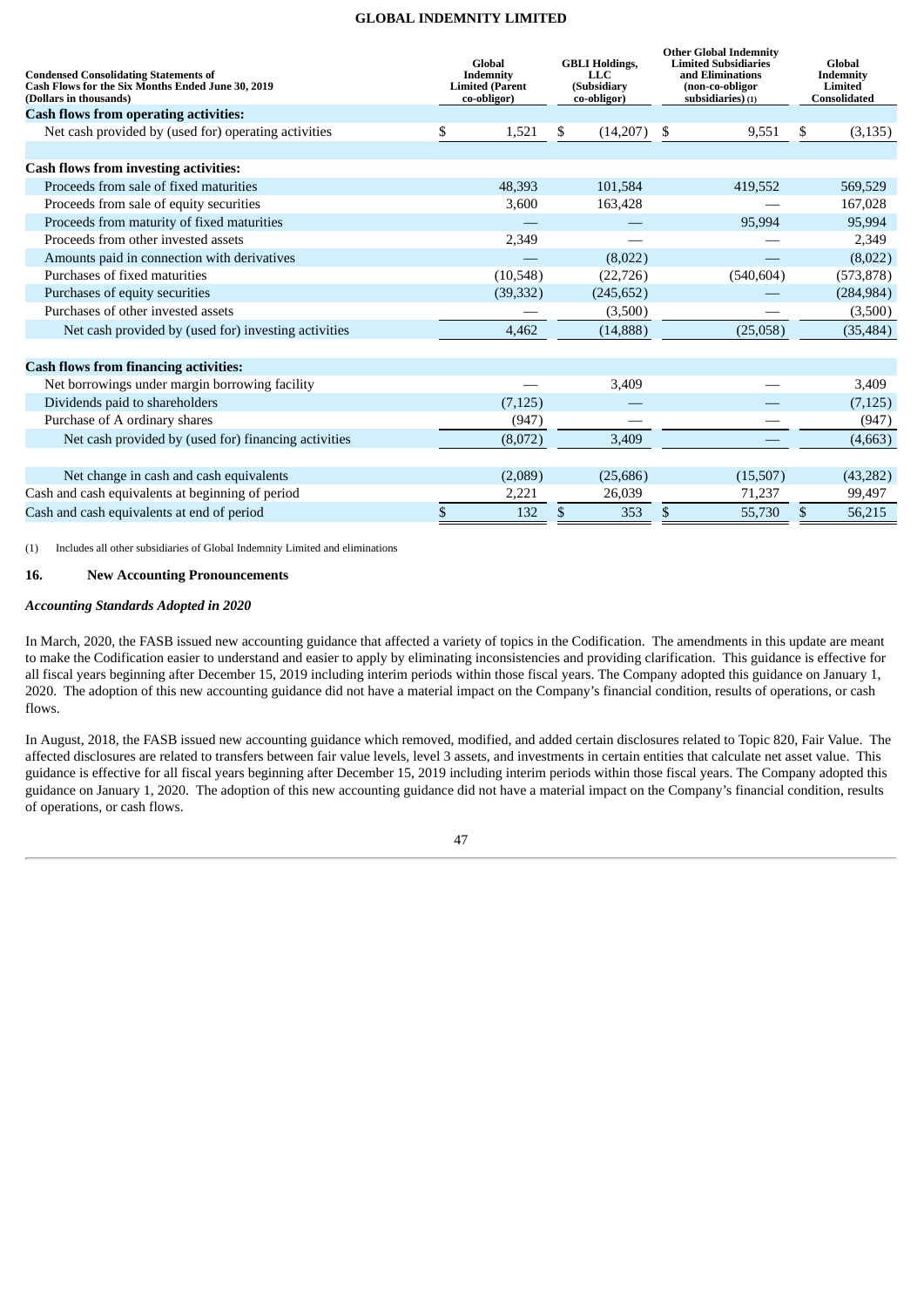In January, 2017, the FASB issued updated guidance that simplifies how an entity is required to test goodwill for impairment by eliminating the requirement to calculate the implied fair value of goodwill (i.e. Step 2 of the current goodwill impairment test). Under the new amendments, an entity may still first assess qualitative factors to determine whether it is necessary to perform a quantitative goodwill impairment test. If determined to be necessary, the quantitative impairment test shall be used to identify goodwill impairment and measure the amount of a goodwill impairment loss to be recognized, if any. A goodwill impairment loss is recognized for the amount that the carrying amount of a reporting unit, including goodwill, exceeds its fair value, limited to the total amount of goodwill allocated to that reporting unit. This guidance is effective for public business entities' annual or interim goodwill impairment testing in fiscal years beginning after December 15, 2019. The Company adopted this guidance on January 1, 2020. The adoption of this new accounting guidance did not have a material impact on the Company's financial condition, results of operations, or cash flows.

In June, 2016, the FASB issued new accounting guidance addressing the measurement of credit losses on financial instruments. The new guidance requires financial assets measured at amortized cost, which includes but are not limited to premiums receivable and reinsurance receivables, to be presented at the net amount expected to be collected over the life of the asset using an allowance for credit losses. Changes in the allowance are charged to earnings. The measurement of expected credit losses should consider relevant information about past events, including historical experience, current information, as well as reasonable and supportable forecasts that affect the collectability of the financial assets. For available for sale debt securities, credit losses should be measured similar to the old guidance; however, the new guidance requires that credit losses be presented as an allowance rather than as a write-down of the amortized cost basis of the impaired securities and allows for the reversal of credit losses in the current period net income. In addition, the Company made certain accounting policy elections related to accrued interest receivables which are described in Note 3. The Company adopted this new accounting guidance on January 1, 2020 using a modified-retrospective approach. The adoption of this new accounting guidance and the impact on the Company's financial condition, results of operations, and cash flows is described primarily within Note 3 and Note 6.

Please see Note 22 of the notes to the consolidated financial statements in Item 8 Part II of the Company's 2019 Annual Report on Form 10-K for more information on accounting pronouncements issued but not yet adopted.

### **17. Subsequent Events**

In July 2020, the Company notified the Trustee of the 7.75% Subordinated Notes due 2045 ("2045 Notes") that it has elected to redeem the entire \$100 million in aggregate principal amount of the outstanding 2045 Notes plus accrued and unpaid interest on the 2045 Notes redeemed to, but not including, the Redemption Date of August 15, 2020.

Please see Note 10 of the notes to the consolidated financial statements in Item 8 Part II of the Company's 2019 Annual Report on Form 10-K for more information on the Company's 2045 Notes.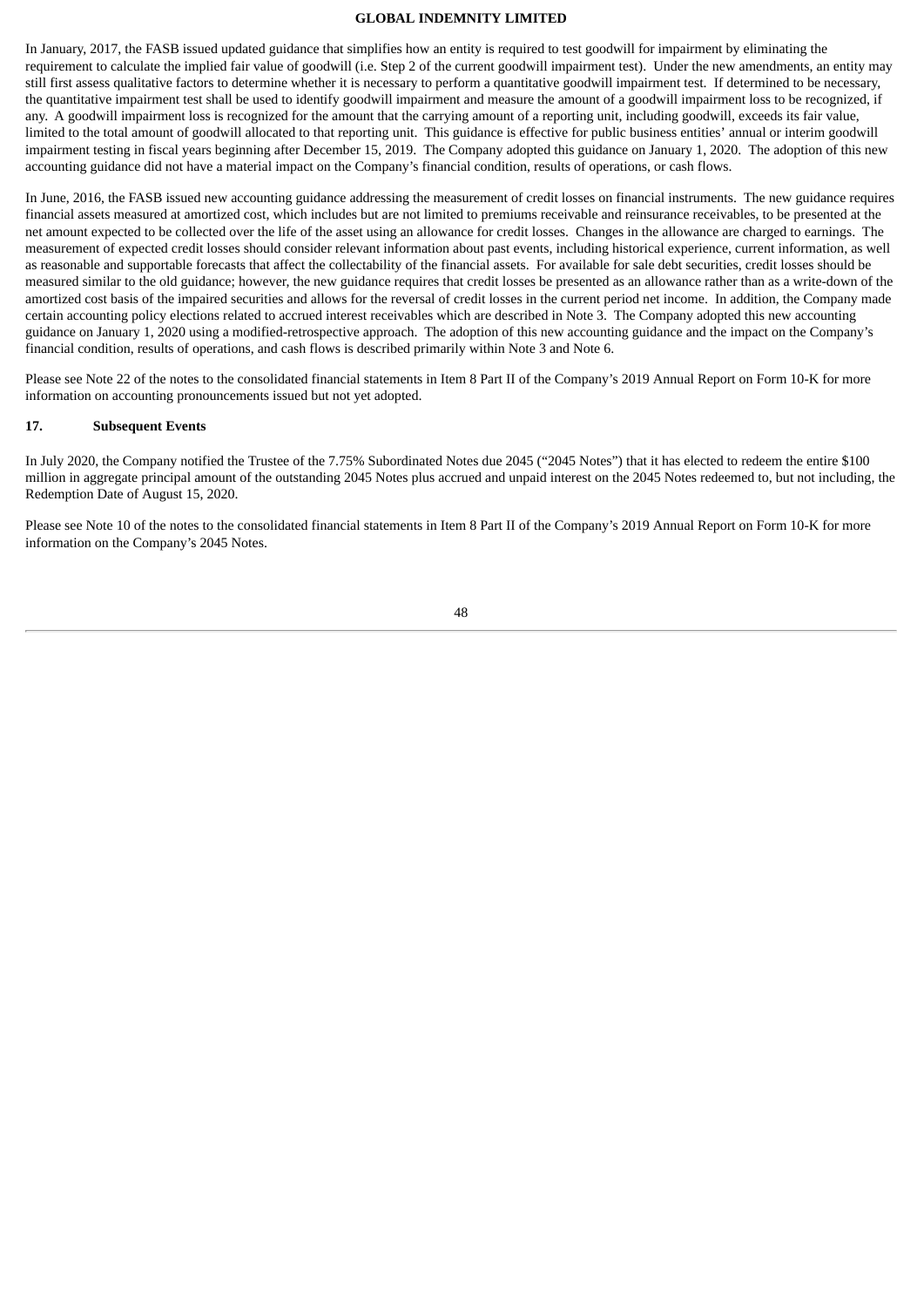# **GLOBAL INDEMNITY LIMITED Item 2. MANAGEMENT'S DISCUSSION AND ANALYSIS OF FINANCIAL CONDITION AND RESULTS OF OPERATIONS**

The following discussion and analysis of the Company's financial condition and results of operations should be read in conjunction with the consolidated financial statements and accompanying notes of Global Indemnity included elsewhere in this report. Some of the information contained in this discussion and analysis or set forth elsewhere in this report, including information with respect to the Company's plans and strategy, constitutes forward-looking statements that involve risks and uncertainties. Please see "Cautionary Note Regarding Forward-Looking Statements" at the end of this Item 2 for a discussion of important factors that could cause actual results to differ materially from the results described in or implied by the forward-looking statements contained herein. For more information regarding the Company's business and operations, please see the Company's Annual Report on Form 10-K for the year ended December 31, 2019.

### **Recent Developments**

# *COVID-19*

The global outbreak of COVID-19 presents significant risks to the Company which the Company is not able to fully evaluate at the current time. The COVID-19 pandemic may affect the Company's operations in the third quarter and may continue to do so indefinitely, thereafter. The Company may experience reductions in premium volume, delays in the collection of premiums, and increases in COVID-19 related claims. The volatility in the global financial markets may negatively impact the market value of the Company's investment portfolio and may result in net realized investment losses as well as a decline in the liquidity of the investment portfolio. All of these factors may have far reaching impacts on the Company's business, operations, and financial results and conditions, directly and indirectly, including without limitation impacts on the health of the Company's management and employees, distribution, marketing, customers and agents, and on the overall economy. The scope and nature of these impacts, most of which are beyond the Company's control, continue to evolve and such effects could exist for an extended period of time even after the pandemic ends.

# *Proposed Redomestication*

On June 23, 2020, the Company announced that the Company's Board of Directors approved a plan to redomesticate the Company and its Bermuda subsidiary, Global Indemnity Reinsurance, to the United States. The Board also approved the filing of a preliminary proxy statement with the U.S. Securities and Exchange Commission in connection with a special meeting of the Company's shareholders that will be called to consider and approve the redomestication plan. The preliminary proxy was filed on June 23, 2020. This plan to redomesticate is also awaiting regulatory approval. If approved by its shareholders and regulatory approval is received, the Company anticipates that the redomestication will close on or around 12:01am (Eastern Time) on August 28, 2020. Please see Note 2 of the notes to the consolidated financial statements in Item 1 of Part I of this report for additional information on the proposed redomestication.

# *Redemption of Debt*

In July 2020, the Company notified the Trustee of the 7.75% Subordinated Notes due 2045 ("2045 Notes") that it has elected to redeem the entire \$100 million in aggregate principal amount of the outstanding 2045 Notes plus accrued and unpaid interest on the 2045 Notes redeemed to, but not including, the Redemption Date of August 15, 2020.

#### *Dividend*

During 2020, the Board of Directors approved a dividend payment of \$0.25 per ordinary share to all shareholders of record on the close of business on March 24, 2020 and June 23, 2020. Dividends paid were \$7.1 million during the six months ended June 30, 2020.

#### **Overview**

The Company's Commercial Specialty segment sells its property and casualty insurance products through a group of approximately 180 professional general agencies that have limited quoting and binding authority, as well as a number of wholesale insurance brokers who in turn sell the Company's insurance products to insureds through retail insurance brokers. Commercial Specialty operates predominantly in the excess and surplus lines marketplace. The Company manages its

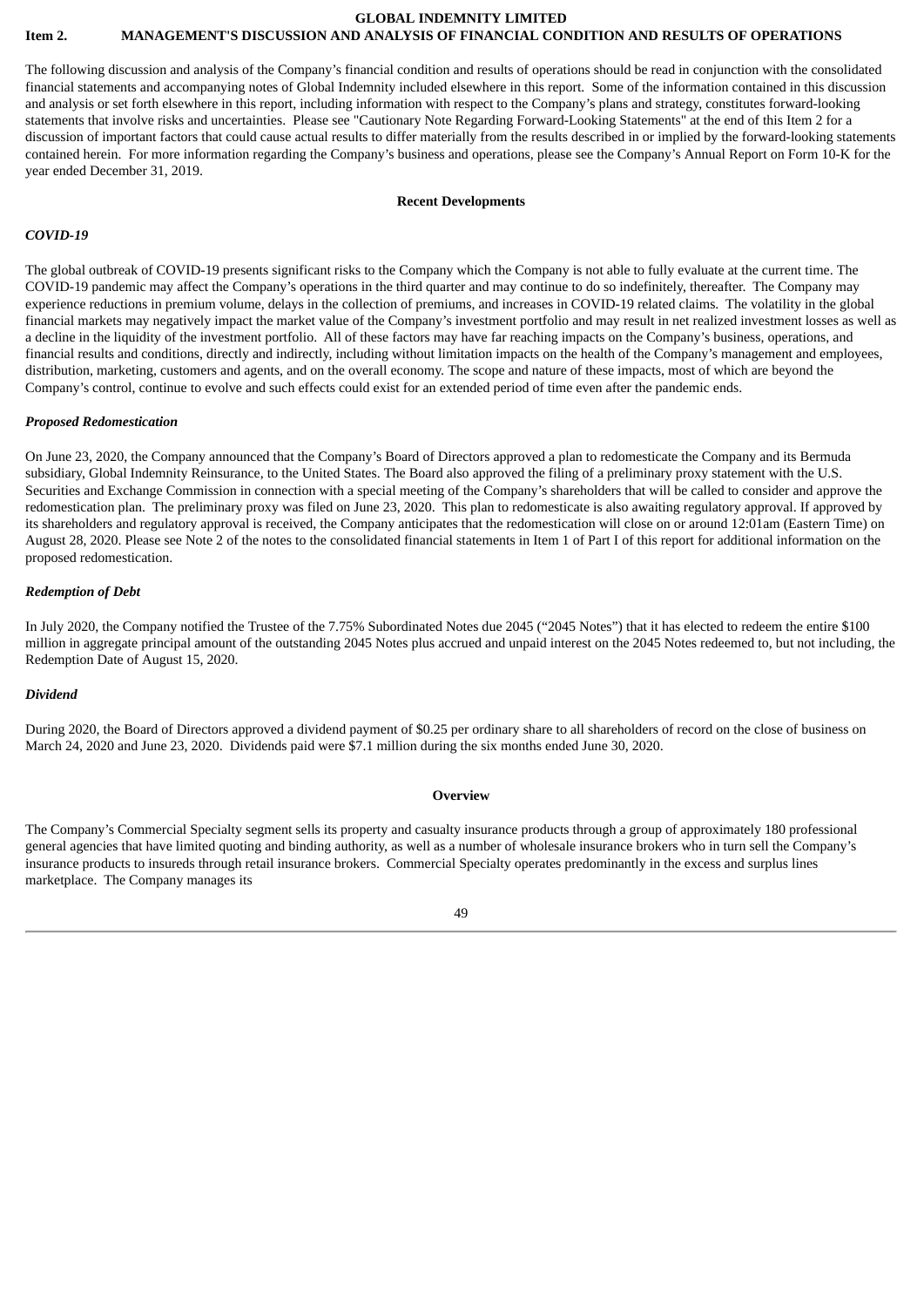Commercial Specialty segment via product classifications. These product classifications are: 1) Penn-America, which includes property and general liability products for small commercial businesses sold through a select network of wholesale general agents with specific binding authority; 2) United National, which includes property, general liability, and professional lines products sold through program administrators with specific binding authority; 3) Diamond State, which includes property, casualty, and professional lines products sold through wholesale brokers and program administrators with specific binding authority; and 4) Vacant Express, which primarily insures dwellings which are currently vacant, undergoing renovation, or are under construction and is sold through aggregators, brokers, and retail agents.

The Company's Specialty Property segment, via American Reliable, offers specialty personal lines property and casualty insurance products through a group of approximately 230 agents, primarily comprised of wholesale general agents, with specific binding authority in the admitted marketplace.

The Company's Farm, Ranch, & Stable segment, via American Reliable, provides specialized property and casualty coverage including Commercial Farm Auto and Excess/Umbrella Coverage for the agriculture industry as well as specialized insurance products for the equine mortality and equine major medical industry on an admitted basis. These insurance products are sold through a group of approximately 210 agents, primarily comprised of wholesalers and retail agents, with a selected number having specific binding authority.

The Company's Reinsurance Operations, consisting solely of the operations of Global Indemnity Reinsurance, currently provides reinsurance solutions through brokers and on a direct basis. Global Indemnity Reinsurance is a Bermuda based treaty reinsurer for specialty property and casualty insurance and reinsurance companies. Global Indemnity Reinsurance conducts business in Bermuda and is focused on using its capital capacity to write niche and specialty-focused treaties and business which meet the Company's risk tolerance and return thresholds. Assuming the Company redomesticates, which is expected to occur in the third quarter of 2020, Global Indemnity Reinsurance's business will be assumed by the Company's existing U.S. insurance company subsidiaries.

The Company derives its revenues primarily from premiums paid on insurance policies that it writes and from income generated by its investment portfolio, net of fees paid for investment management services. The amount of insurance premiums that the Company receives is a function of the amount and type of policies it writes, as well as prevailing market prices.

The Company's expenses include losses and loss adjustment expenses, acquisition costs and other underwriting expenses, corporate and other operating expenses, interest, investment expenses, and income taxes. Losses and loss adjustment expenses are estimated by management and reflect the Company's best estimate of ultimate losses and costs arising during the reporting period and revisions of prior period estimates. The Company records its best estimate of losses and loss adjustment expenses considering both internal and external actuarial analyses of the estimated losses the Company expects to incur on the insurance policies it writes. The ultimate losses and loss adjustment expenses will depend on the actual costs to resolve claims. Acquisition costs consist principally of commissions and premium taxes that are typically a percentage of the premiums on the insurance policies the Company writes, net of ceding commissions earned from reinsurers. Other underwriting expenses consist primarily of personnel expenses and general operating expenses related to underwriting activities. Corporate and other operating expenses are comprised primarily of outside legal fees, other professional and accounting fees, directors' fees, management fees & advisory fees, and salaries and benefits for company personnel whose services relate to the support of corporate activities. Interest expense is primarily comprised of amounts due on outstanding debt.

#### **Critical Accounting Estimates and Policies**

The Company's consolidated financial statements are prepared in conformity with GAAP, which require it to make estimates and assumptions that affect the reported amounts of assets and liabilities at the date of the financial statements and the reported amounts of revenues and expenses during the reporting periods. Actual results could differ from those estimates and assumptions.

The most critical accounting policies involve significant estimates and include those used in determining the liability for unpaid losses and loss adjustment expenses, recoverability of reinsurance receivables, investments, fair value measurements, goodwill and intangible assets, deferred acquisition costs, and taxation. For a detailed discussion on each of these policies,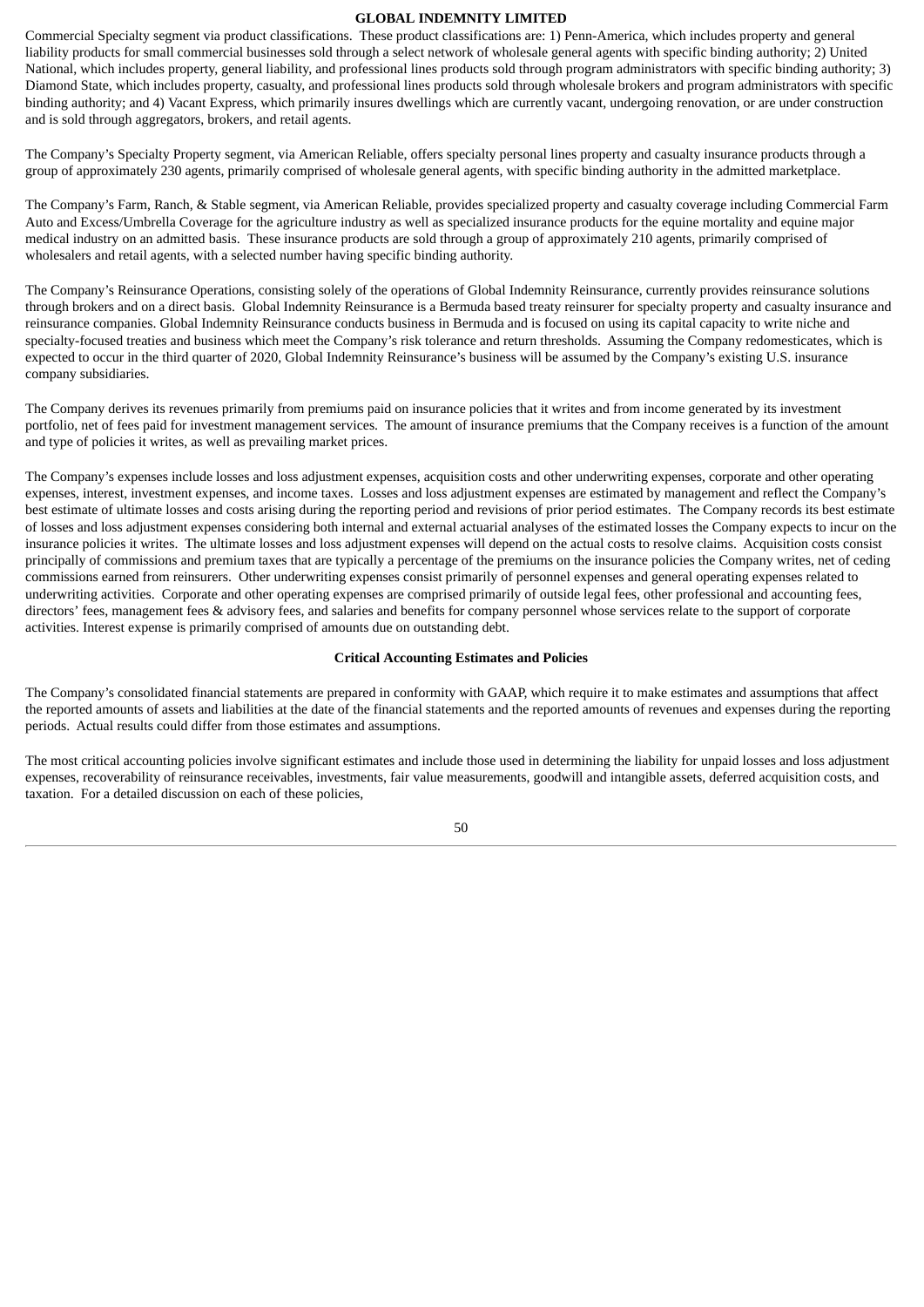please see the Company's Annual Report on Form 10-K for the year ended December 31, 2019. There have been no significant changes to any of these policies or underlying methodologies during the current year except for the following.

Effective January 1, 2020, the Company adopted new accounting guidance related to the measurement of credit losses on financial instruments. In conjunction with implementing this new guidance, the Company modified its impairment process as well as made certain accounting policy elections related to accrued interest receivables. Please see Note 3 of the notes to the consolidated financial statements in Item 1 of Part I of this report for a discussion on the Company's impairment process and accounting policy elections related to accrued interest receivable. Please see Note 6 for a discussion on the Company's policies related to the evaluation process when estimating expected credit losses for premiums receivable and reinsurance receivables.

#### **Results of Operations**

The following table summarizes the Company's results for the quarters and six months ended June 30, 2020 and 2019:

|                                                   |               | <b>Quarters Ended</b><br><b>June 30,</b> |     |         | $\frac{0}{0}$ |    | <b>Six Months Ended</b><br><b>June 30,</b> | $\%$ |          |             |
|---------------------------------------------------|---------------|------------------------------------------|-----|---------|---------------|----|--------------------------------------------|------|----------|-------------|
| (Dollars in thousands)                            |               | 2020                                     |     | 2019    | <b>Change</b> |    | 2020                                       |      | 2019     | Change      |
| Gross written premiums                            | \$            | 164,549                                  | \$  | 179,321 | $(8.2\%)$     | \$ | 320,273                                    |      | 321,522  | $(0.4\%)$   |
| Net written premiums                              | \$            | 147,264                                  | \$  | 159,069 | $(7.4\%)$     | S  | 286,376                                    | SS.  | 282,485  | 1.4%        |
| Net earned premiums                               | $\mathcal{S}$ | 141,847                                  | \$. | 128,201 | 10.6%         | S  | 286,315                                    | S.   | 250,290  | 14.4%       |
| Other income                                      |               | 766                                      |     | 522     | 46.7%         |    | 931                                        |      | 1,010    | $(7.8\%)$   |
| <b>Total revenues</b>                             |               | 142,613                                  |     | 128,723 | 10.8%         |    | 287,246                                    |      | 251,300  | 14.3%       |
| Losses and expenses:                              |               |                                          |     |         |               |    |                                            |      |          |             |
| Net losses and loss adjustment expenses           |               | 67,297                                   |     | 70,075  | $(4.0\%)$     |    | 144,944                                    |      | 128,396  | 12.9%       |
| Acquisition costs and other underwriting expenses |               | 53,578                                   |     | 50,534  | 6.0%          |    | 109,990                                    |      | 100,277  | 9.7%        |
| <b>Underwriting income</b>                        |               | 21,738                                   |     | 8,114   | 167.9%        |    | 32,312                                     |      | 22,627   | 42.8%       |
| Net investment income (loss)                      |               | (2,359)                                  |     | 13,826  | $(117.1\%)$   |    | 7,770                                      |      | 21,045   | $(63.1\%)$  |
| Net realized investment gains (losses)            |               | 38,507                                   |     | 3,590   | <b>NM</b>     |    | (29, 655)                                  |      | 13,980   | <b>NM</b>   |
| Corporate and other operating expenses            |               | (8,618)                                  |     | (4,639) | 85.8%         |    | (12, 841)                                  |      | (7, 844) | 63.7%       |
| Interest expense                                  |               | (4, 712)                                 |     | (5,042) | $(6.5\%)$     |    | (9,577)                                    |      | (10,065) | $(4.8\%)$   |
| Income (loss) before income taxes                 |               | 44,556                                   |     | 15,849  | 181.1%        |    | (11,991)                                   |      | 39,743   | $(130.2\%)$ |
| Income tax expense (benefit)                      |               | 7,005                                    |     | 1,186   | NM            |    | (4,964)                                    |      | 5,480    | <b>NM</b>   |
| Net income (loss)                                 | \$            | 37,551                                   | \$  | 14,663  | 156.1%        | \$ | (7,027)                                    | S    | 34,263   | $(120.5\%)$ |
| <b>Underwriting Ratios:</b>                       |               |                                          |     |         |               |    |                                            |      |          |             |
| Loss ratio $(1)$ :                                |               | 47.4%                                    |     | 54.6%   |               |    | 50.6%                                      |      | 51.3%    |             |
| Expense ratio (2)                                 |               | 37.8%                                    |     | 39.4%   |               |    | 38.4%                                      |      | 40.1%    |             |
| Combined ratio (3)                                |               | 85.2%                                    |     | 94.0%   |               |    | 89.0%                                      |      | 91.4%    |             |

NM – not meaningful

(1) The loss ratio is a GAAP financial measure that is generally viewed in the insurance industry as an indicator of underwriting profitability and is calculated by dividing net losses and loss adjustment expenses by net earned premiums.

(2) The expense ratio is a GAAP financial measure that is calculated by dividing the sum of acquisition costs and other underwriting expenses by net earned premiums.<br>(3) The combined ratio is a GAAP financial measure and i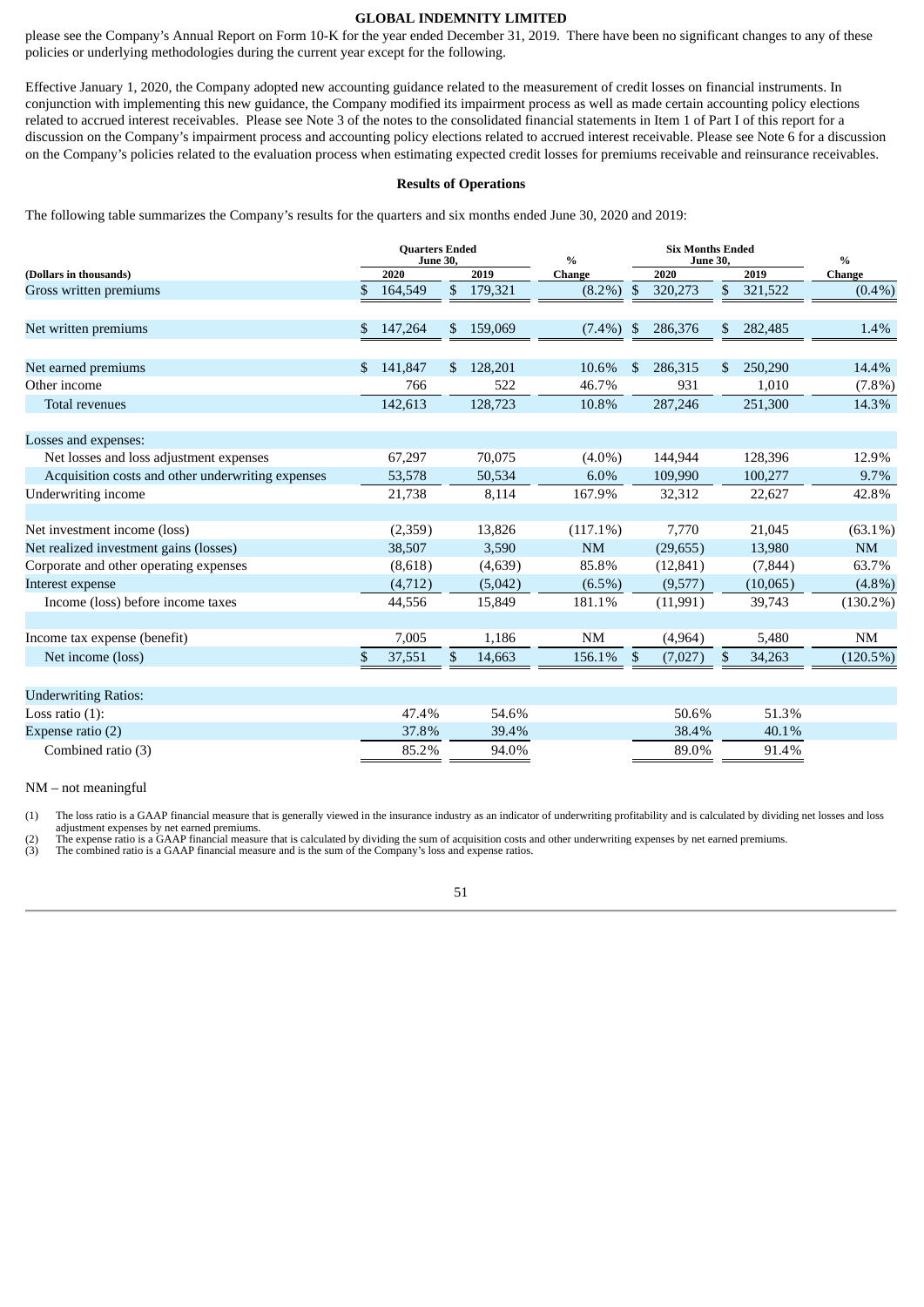# *Premiums*

The following table summarizes the change in premium volume by business segment:

|                              |                | <b>Ouarters Ended</b><br><b>June 30,</b> |                |         |              |               | <b>Six Months Ended</b><br><b>June 30,</b> |              |         |             |
|------------------------------|----------------|------------------------------------------|----------------|---------|--------------|---------------|--------------------------------------------|--------------|---------|-------------|
| (Dollars in thousands)       |                | 2020                                     |                | 2019    | % Change     |               | 2020                                       |              | 2019    | % Change    |
| Gross written premiums (1)   |                |                                          |                |         |              |               |                                            |              |         |             |
| Commercial Specialty (3)     | \$             | 87,297                                   | \$             | 77,079  | 13.3%        | \$            | 168,128                                    | \$           | 141,292 | 19.0%       |
| Specialty Property (3)       |                | 37,978                                   |                | 46,486  | $(18.3\%)$   |               | 73,221                                     |              | 86,160  | $(15.0\%)$  |
| Farm, Ranch, & Stable (3)    |                | 23,222                                   |                | 23,697  | $(2.0\%)$    |               | 45,355                                     |              | 44,462  | 2.0%        |
| Reinsurance (4)              |                | 16,052                                   |                | 32,059  | $(49.9\%)$   |               | 33,569                                     |              | 49,608  | (32.3%)     |
| Total gross written premiums | \$             | 164,549                                  | \$             | 179,321 | $(8.2\%)$    | \$            | 320,273                                    | \$           | 321,522 | $(0.4\%)$   |
|                              |                |                                          |                |         |              |               |                                            |              |         |             |
| Ceded written premiums       |                |                                          |                |         |              |               |                                            |              |         |             |
| Commercial Specialty (3)     | $\mathfrak{S}$ | 9.417                                    | $\mathfrak{S}$ | 9,972   | $(5.6\%)$ \$ |               | 17,765                                     | $\mathbb{S}$ | 19,015  | $(6.6\%)$   |
| Specialty Property (3)       |                | 4,903                                    |                | 6,658   | $(26.4\%)$   |               | 10,139                                     |              | 13,120  | (22.7%)     |
| Farm, Ranch, & Stable (3)    |                | 2,965                                    |                | 3,622   | $(18.1\%)$   |               | 5,993                                      |              | 6,895   | $(13.1\%)$  |
| Reinsurance (4)              |                |                                          |                |         | $-$ %        |               |                                            |              | 7       | $(100.0\%)$ |
| Total ceded written premiums | \$             | 17,285                                   | \$             | 20,252  | (14.7%)      | - \$          | 33,897                                     | \$           | 39,037  | $(13.2\%)$  |
|                              |                |                                          |                |         |              |               |                                            |              |         |             |
| Net written premiums (2)     |                |                                          |                |         |              |               |                                            |              |         |             |
| Commercial Specialty (3)     | \$             | 77,880                                   | \$             | 67,107  | 16.1%        | S.            | 150,363                                    | \$           | 122,277 | 23.0%       |
| Specialty Property (3)       |                | 33,075                                   |                | 39,828  | $(17.0\%)$   |               | 63,082                                     |              | 73,040  | $(13.6\%)$  |
| Farm, Ranch, & Stable (3)    |                | 20,257                                   |                | 20,075  | 0.9%         |               | 39,362                                     |              | 37,567  | 4.8%        |
| Reinsurance (4)              |                | 16,052                                   |                | 32,059  | $(49.9\%)$   |               | 33,569                                     |              | 49,601  | (32.3%)     |
| Total net written premiums   | \$             | 147,264                                  | S              | 159,069 | $(7.4\%)$    | \$            | 286,376                                    | \$           | 282,485 | 1.4%        |
|                              |                |                                          |                |         |              |               |                                            |              |         |             |
| Net earned premiums          |                |                                          |                |         |              |               |                                            |              |         |             |
| Commercial Specialty (3)     | $\mathcal{S}$  | 69,728                                   | \$             | 56,705  | 23.0%        | <sup>\$</sup> | 137,442                                    | \$           | 112,346 | 22.3%       |
| Specialty Property (3)       |                | 33,543                                   |                | 35,567  | $(5.7\%)$    |               | 67,759                                     |              | 70,186  | $(3.5\%)$   |
| Farm, Ranch, & Stable (3)    |                | 19,030                                   |                | 17,350  | 9.7%         |               | 37,713                                     |              | 34,472  | 9.4%        |
| Reinsurance (4)              |                | 19,546                                   |                | 18,579  | 5.2%         |               | 43,401                                     |              | 33,286  | 30.4%       |
| Total net earned premiums    | \$             | 141,847                                  | \$             | 128,201 | 10.6%        | \$            | 286,315                                    | \$           | 250,290 | 14.4%       |

(2) Net written premiums equal gross written premiums less ceded written premiums.

(1) Gross written premiums represent the amount received or to be received for insurance policies written without reduction for reinsurance costs, ceded premiums, or other deductions.<br>
(2) Net written premiums equal gross (3) Includes business ceded to the Company's Reinsurance Operations under a quota share agreement. This quota share agreement was cancelled effective January 1, 2018.<br>(4) External business only, excluding business assumed

Gross written premiums decreased by 8.2% and 0.4% for the quarter and six months ended June 30, 2020 as compared to same period in 2019. The decrease is mainly due to the reduction of catastrophe exposed business within both Specialty Property and Farm, Ranch, & Stable, reduction in business not providing an adequate return on capital within Specialty Property, and Reinsurance Operations' non-renewal of its property catastrophe treaties. This reduction in premiums was partially offset by organic growth from existing agents, increased pricing, and several new programs within Commercial Specialty, rate increases and new agent appointments within Farm, Ranch, & Stable, and growth of the new casualty treaty entered into by Reinsurance Operations in 2019.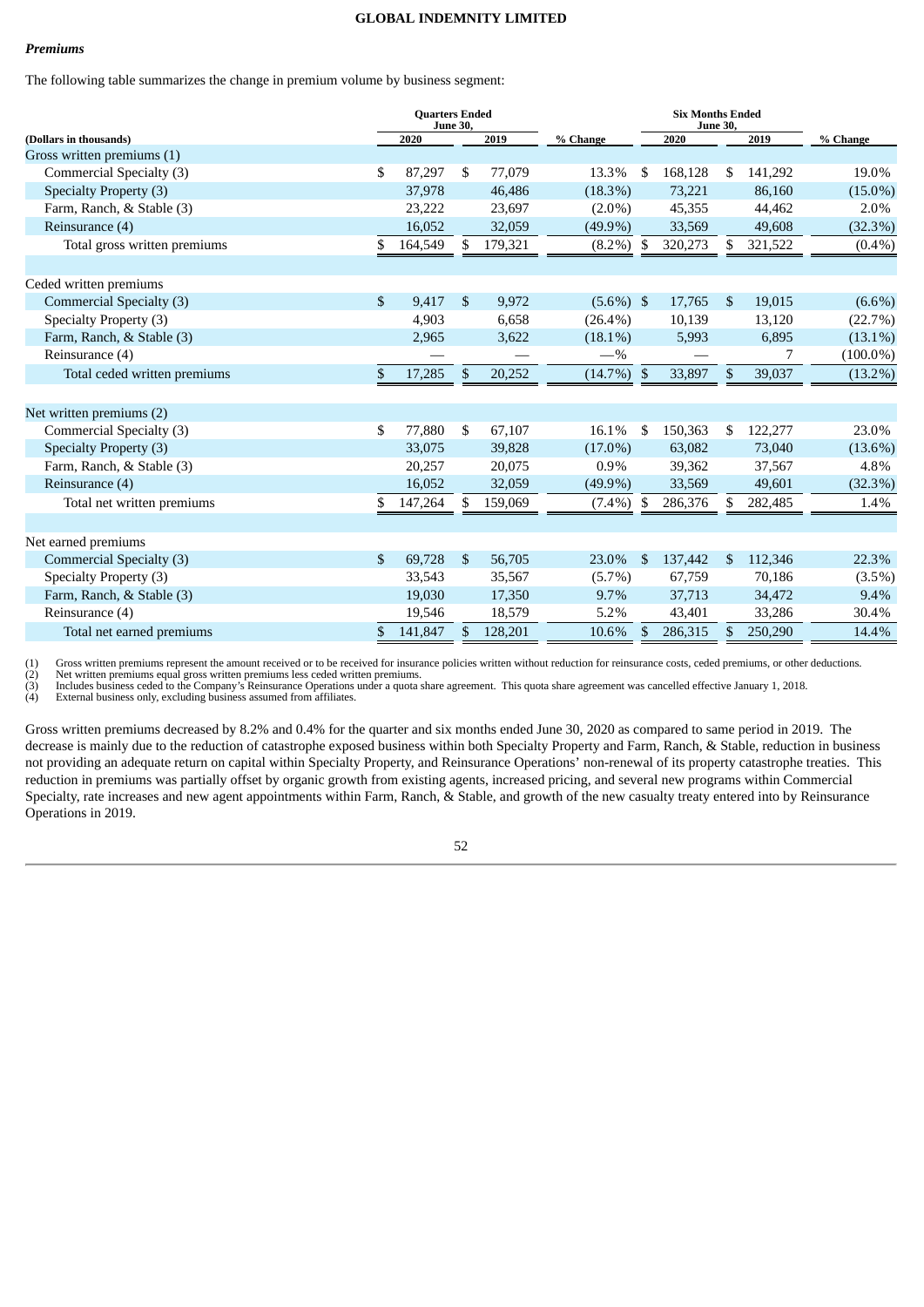# *Net Retention*

The ratio of net written premiums to gross written premiums is referred to as the Company's net premium retention. The Company's net premium retention is summarized by segments as follows:

|                             |                                | <b>Six Months Ended</b> |        |                 |        |        |
|-----------------------------|--------------------------------|-------------------------|--------|-----------------|--------|--------|
|                             | <b>Quarters Ended June 30,</b> |                         | Point  | <b>June 30,</b> | Point  |        |
| (Dollars in thousands)      | 2020                           | 2019                    | Change | 2020            | 2019   | Change |
| <b>Commercial Specialty</b> | 89.2%                          | 87.1%                   | 2.1    | 89.4%           | 86.5%  | 2.9    |
| <b>Specialty Property</b>   | 87.1%                          | 85.7%                   | 1.4    | 86.2%           | 84.8%  | 1.4    |
| Farm, Ranch, & Stable       | 87.2%                          | 84.7%                   | 2.5    | 86.8%           | 84.5%  | 2.3    |
| Reinsurance                 | 100.0%                         | 100.0%                  |        | 100.0%          | 100.0% |        |
| Total                       | 89.5%                          | 88.7%                   | 0.8    | 89.4%           | 87.9%  | 1.5    |

The net premium retention for the quarter and six months ended June 30, 2020 increased by 0.8 points and 1.5 points, respectively, as compared to the same period in 2019. This increase in retention is primarily driven by the restructuring of the Company's catastrophe reinsurance treaties as well as a change in the mix of business.

### *Net Earned Premiums*

Net earned premiums within the Commercial Specialty segment increased by 23.0% and 22.3% for the quarter and six months ended June 30, 2020, respectively, as compared to the same period in 2019. The increase in net earned premiums was primarily due to a growth in premiums written as a result of organic growth from existing agents, pricing increases, and several new programs. Property net earned premiums were \$31.9 million and \$25.9 million for the quarters ended June 30, 2020 and 2019, respectively, and \$62.4 million and \$54.0 million for the six months ended June 30, 2020 and 2019, respectively. Casualty net earned premiums were \$37.8 million and \$30.8 million for the quarters ended June 30, 2020 and 2019, respectively, and \$75.0 million and \$58.3 million for the six months ended June 30, 2020 and 2019, respectively.

Net earned premiums within the Specialty Property segment decreased by 5.7% and 3.5% for the quarter and six months ended June 30, 2020, respectively, as compared to the same period in 2019 primarily due to a continued reduction of catastrophe exposed business and a reduction in business not providing an adequate return on capital. Property net earned premiums were \$31.2 million and \$32.8 million for the quarters ended June 30, 2020 and 2019, respectively, and \$62.8 million and \$64.7 million for the six months ended June 30, 2020 and 2019, respectively. Casualty net earned premiums were \$2.4 million and \$2.8 million for the quarters ended June 30, 2020 and 2019, respectively, and \$4.9 million and \$5.5 million for the six months ended June 30, 2020 and 2019, respectively.

Net earned premiums within the Farm, Ranch, & Stable segment increased by 9.7% and 9.4% for the quarter and six months ended June 30, 2020, respectively, as compared to the same period in 2019. The increase in net earned premiums was primarily due to a growth in premiums written in prior periods as a result of rate increases and new agent appointments. Property net earned premiums were \$13.7 million and \$12.3 million for the quarters ended June 30, 2020 and 2019, respectively, and \$27.1 million and \$24.6 million for the six months ended June 30, 2020 and 2019, respectively. Casualty net earned premiums were \$5.3 million and \$5.0 million for the quarters ended June 30, 2020 and 2019, respectively, and \$10.6 million and \$9.9 million for the six months ended June 30, 2020 and 2019, respectively.

Net earned premiums within the Reinsurance Operations segment increased by 5.2% and 30.4% for the quarter and six months ended June 30, 2020, respectively, as compared to the same period in 2019 primarily due to the new casualty treaty entered into during 2019 partially offset by the non-renewal of its property catastrophe treaties. Property net earned premiums were \$9.1 million and \$14.4 million for the quarters ended June 30, 2020 and 2019, respectively, and \$19.0 million and \$26.8 million for the six months ended June 30, 2020 and 2019, respectively. Casualty net earned premiums were \$10.5 million and \$4.2 million for the quarters ended June 30, 2020 and 2019, respectively, and \$24.4 million and \$6.5 million for the six months ended June 30, 2020 and 2019, respectively.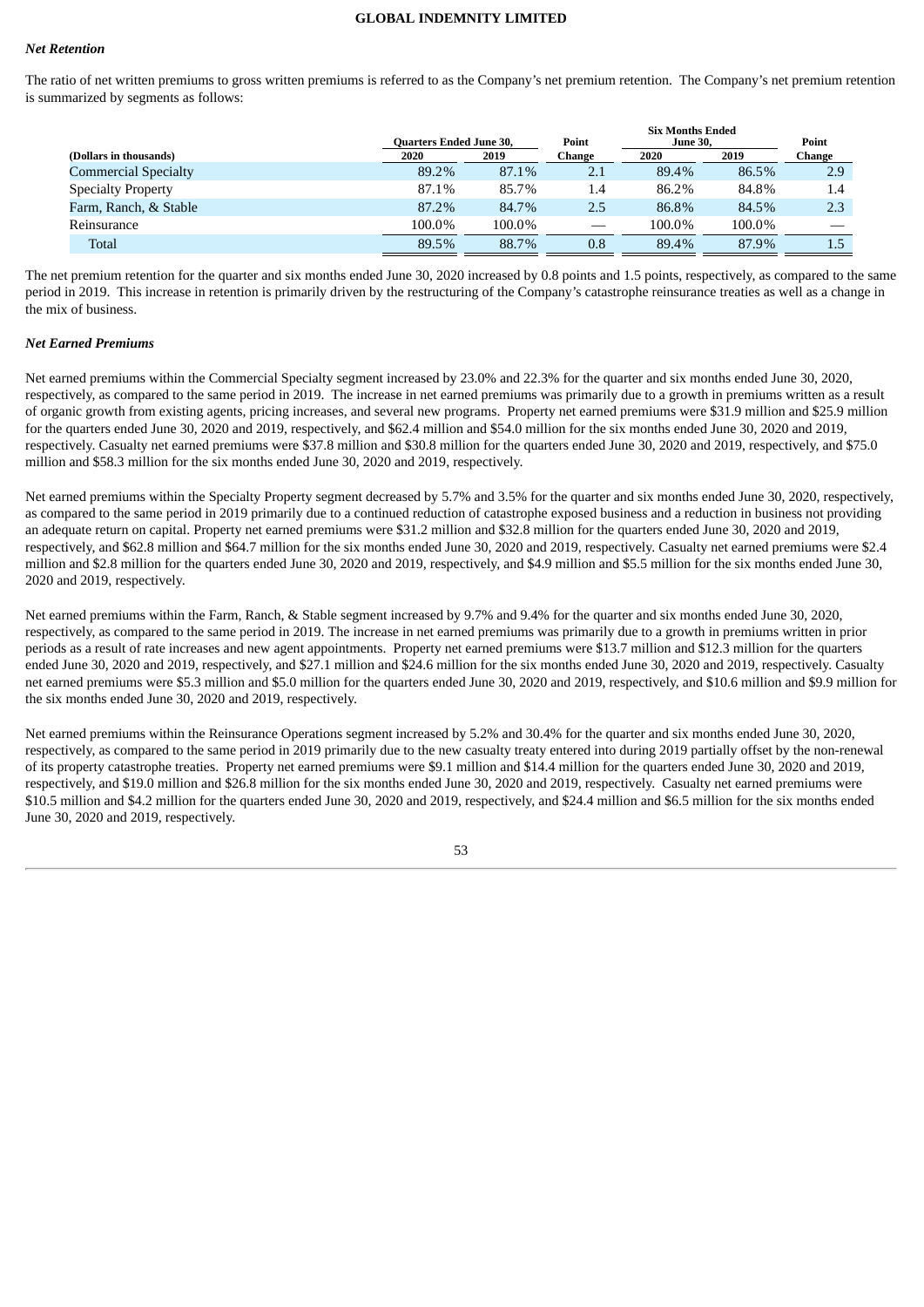# *Reserves*

Management's best estimate at June 30, 2020 was recorded as the loss reserve. Management's best estimate is as of a particular point in time and is based upon known facts, the Company's actuarial analyses, current law, and the Company's judgment. This resulted in carried gross and net reserves of \$651.1 million and \$563.9 million, respectively, as of June 30, 2020. A breakout of the Company's gross and net reserves, as of June 30, 2020, is as follows:

|                               | <b>Gross Reserves</b> |         |    |                  |               |         |  |
|-------------------------------|-----------------------|---------|----|------------------|---------------|---------|--|
| (Dollars in thousands)        |                       | Case    |    | IBNR(1)          |               | Total   |  |
| <b>Commercial Specialty</b>   | \$                    | 129,107 | \$ | 278,698          | <sup>\$</sup> | 407,805 |  |
| <b>Specialty Property</b>     |                       | 13,872  |    | 29,682           |               | 43,554  |  |
| Farm, Ranch, & Stable         |                       | 14,128  |    | 36,652           |               | 50,780  |  |
| <b>Reinsurance Operations</b> |                       | 58,221  |    | 90,713           |               | 148,934 |  |
| Total                         | \$                    | 215,328 | \$ | 435,745          | \$            | 651,073 |  |
|                               |                       |         |    |                  |               |         |  |
|                               |                       |         |    | Net Reserves (2) |               |         |  |
| (Dollars in thousands)        |                       | Case    |    | IBNR(1)          |               | Total   |  |
| <b>Commercial Specialty</b>   | \$                    | 103,823 | \$ | 236,916          | <sup>\$</sup> | 340,739 |  |
| <b>Specialty Property</b>     |                       | 9,627   |    | 24,871           |               | 34,498  |  |
| Farm, Ranch, & Stable         |                       | 10,913  |    | 28,768           |               | 39,681  |  |
| <b>Reinsurance Operations</b> |                       | 58,221  |    | 90,713           |               | 148,934 |  |
| <b>Total</b>                  | \$                    | 182.584 | \$ | 381,268          | \$            | 563.852 |  |

(1) Losses incurred but not reported, including the expected future emergence of case reserves.

Does not include reinsurance receivable on paid losses.

Each reserve category has an implicit frequency and severity for each accident year as a result of the various assumptions made. If the actual levels of loss frequency and severity are higher or lower than expected, the ultimate losses will be different than management's best estimate. For most of its reserve categories, the Company believes that frequency can be predicted with greater accuracy than severity. Therefore, the Company believes management's best estimate is more likely influenced by changes in severity than frequency. The following table, which the Company believes reflects a reasonable range of variability around its best estimate based on historical loss experience and management's judgment, reflects the impact of changes (which could be favorable or unfavorable) in frequency and severity on the Company's current accident year net loss estimate of \$164.9 million for claims occurring during the six months ended June 30, 2020:

|                        |        | <b>Severity Change</b> |               |  |           |     |         |    |        |      |        |  |
|------------------------|--------|------------------------|---------------|--|-----------|-----|---------|----|--------|------|--------|--|
| (Dollars in thousands) |        | $-10%$                 |               |  | $-5%$     |     | $0\%$   |    | 5%     |      | 10%    |  |
| Frequency Change       | $-5%$  | S                      | $(23,911)$ \$ |  | (16,078)  | \$. | (8,245) | -S | (412)  | - \$ | 7,420  |  |
|                        | $-3%$  |                        | (20, 942)     |  | (12, 945) |     | (4,947) |    | 3,051  |      | 11,048 |  |
|                        | $-2\%$ |                        | (19, 458)     |  | (11, 378) |     | (3,298) |    | 4,782  |      | 12,862 |  |
|                        | $-1\%$ |                        | (17, 974)     |  | (9,812)   |     | (1,649) |    | 6,514  |      | 14,676 |  |
|                        | $0\%$  |                        | (16, 490)     |  | (8,245)   |     |         |    | 8,245  |      | 16,490 |  |
|                        | $1\%$  |                        | (15,006)      |  | (6,678)   |     | 1,649   |    | 9,976  |      | 18,304 |  |
|                        | 2%     |                        | (13,522)      |  | (5, 112)  |     | 3,298   |    | 11,708 |      | 20,118 |  |
|                        | 3%     |                        | (12,038)      |  | (3,545)   |     | 4,947   |    | 13,439 |      | 21,932 |  |
|                        | 5%     |                        | (9,069)       |  | (412)     |     | 8,245   |    | 16,902 |      | 25,560 |  |
|                        |        |                        |               |  |           |     |         |    |        |      |        |  |

The Company's net reserves for losses and loss adjustment expenses of \$563.9 million as of June 30, 2020 relate to multiple accident years. Therefore, the impact of changes in frequency and severity for more than one accident year could be higher or lower than the amounts reflected above.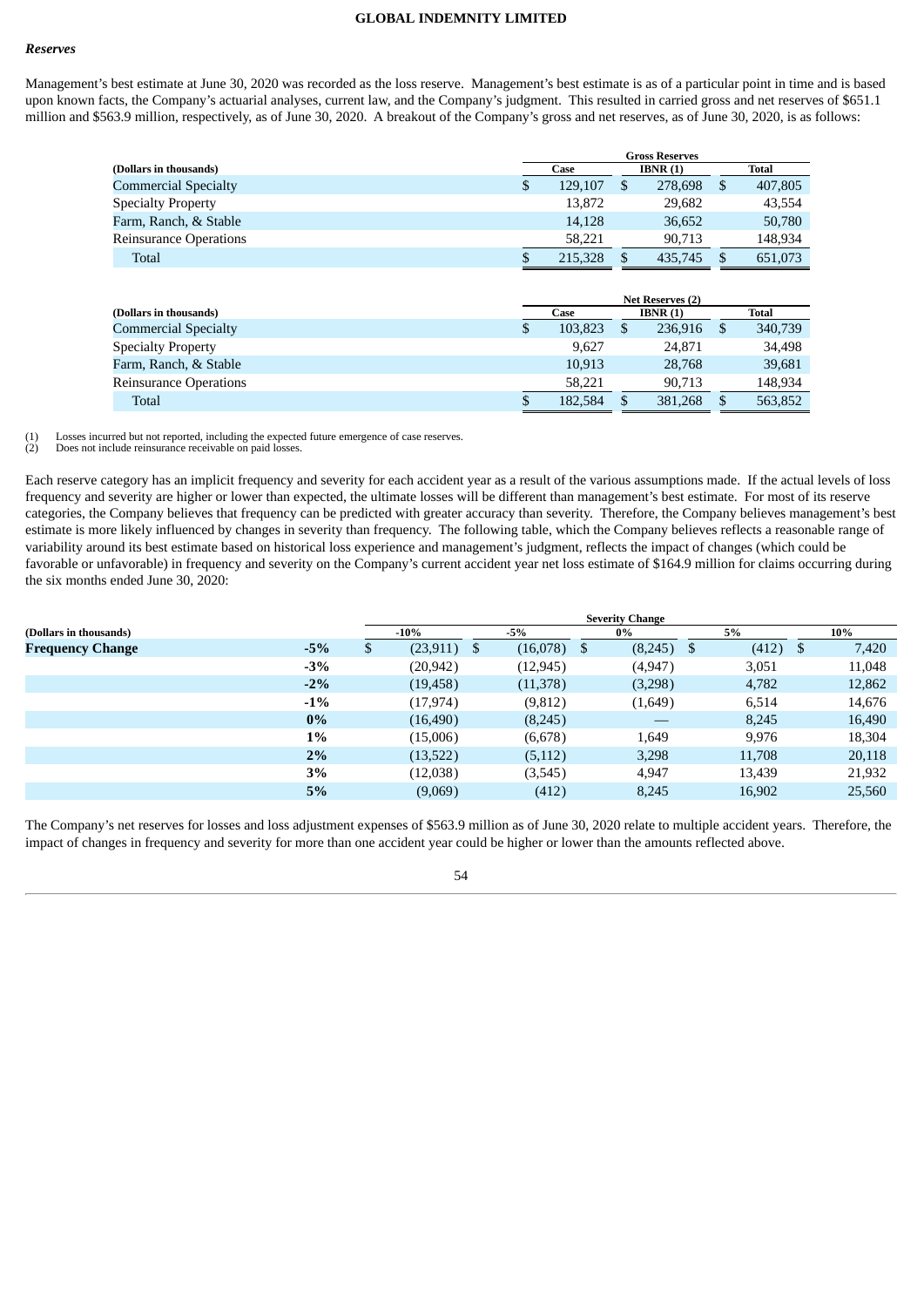# *Underwriting Results*

# *Commercial Specialty*

The components of income from the Company's Commercial Specialty segment and corresponding underwriting ratios are as follows:

|                                          |     |                                | $\frac{0}{0}$<br><b>Quarters Ended June 30,</b> |         |            |                                  | <b>Six Months Ended June 30.</b> | $\frac{0}{0}$ |         |        |
|------------------------------------------|-----|--------------------------------|-------------------------------------------------|---------|------------|----------------------------------|----------------------------------|---------------|---------|--------|
| (Dollars in thousands)                   |     | 2020(1)                        |                                                 | 2019(1) | Change     |                                  | 2020(1)                          |               | 2019(1) | Change |
| Gross written premiums                   |     | 87,297                         | \$                                              | 77,079  | 13.3%      |                                  | 168,128                          | \$.           | 141,292 | 19.0%  |
|                                          |     |                                |                                                 |         |            |                                  |                                  |               |         |        |
| Net written premiums                     |     | 77,880                         | \$                                              | 67,107  | 16.1%      | -\$                              | 150,363                          | $\mathbb{S}$  | 122,277 | 23.0%  |
|                                          |     |                                |                                                 |         |            |                                  |                                  |               |         |        |
| Net earned premiums                      | \$. | 69,728                         | \$                                              | 56,705  | 23.0%      | \$.                              | 137,442                          | \$.           | 112,346 | 22.3%  |
| Total revenues                           |     | 69,728                         |                                                 | 56,705  | 23.0%      |                                  | 137,442                          |               | 112,346 | 22.3%  |
|                                          |     |                                |                                                 |         |            |                                  |                                  |               |         |        |
| Losses and expenses:                     |     |                                |                                                 |         |            |                                  |                                  |               |         |        |
| Net losses and loss adjustment expenses  |     | 28,877                         |                                                 | 32,691  | $(11.7\%)$ |                                  | 66,312                           |               | 54,342  | 22.0%  |
| Acquisition costs and other underwriting |     |                                |                                                 |         |            |                                  |                                  |               |         |        |
| expenses                                 |     | 26,516                         |                                                 | 22,890  | 15.8%      |                                  | 52,509                           |               | 45,702  | 14.9%  |
| <b>Underwriting income</b>               |     | 14,335                         | \$                                              | 1,124   | <b>NM</b>  | \$                               | 18,621                           | $\mathbb{S}$  | 12,302  | 51.4%  |
|                                          |     |                                |                                                 |         |            |                                  |                                  |               |         |        |
|                                          |     | <b>Quarters Ended June 30,</b> |                                                 | Point   |            | <b>Six Months Ended June 30,</b> |                                  |               | Point   |        |
|                                          |     | 2019<br>2020                   |                                                 |         | Change     |                                  | 2020                             |               | 2019    | Change |

|                             | $-0-0$     | $-0.10$   | $rac{1}{2}$ | $-0-0$     | $-0.10$   | $rac{1}{2}$ |
|-----------------------------|------------|-----------|-------------|------------|-----------|-------------|
| <b>Underwriting Ratios:</b> |            |           |             |            |           |             |
| Loss ratio:                 |            |           |             |            |           |             |
| Current accident year       | 61.8%      | 58.0%     | 3.8         | 58.6%      | 54.5%     | 4.1         |
| Prior accident year         | $(20.4\%)$ | $(0.4\%)$ | (20.0)      | $(10.4\%)$ | $(6.1\%)$ | (4.3)       |
| Calendar year loss ratio    | 41.4%      | 57.6%     | (16.2)      | 48.2%      | 48.4%     | (0.2)       |
| Expense ratio               | 38.0%      | 40.4%     | (2.4)       | 38.2%      | 40.7%     | (2.5)       |
| Combined ratio              | 79.4%      | 98.0%     | (18.6)      | 86.4%      | 89.1%     | (2.7)       |
|                             |            |           |             |            |           |             |

NM – not meaningful

(1) Includes business ceded to the Company's Reinsurance Operations under a quota share agreement. This quota share agreement was cancelled effective January 1, 2018.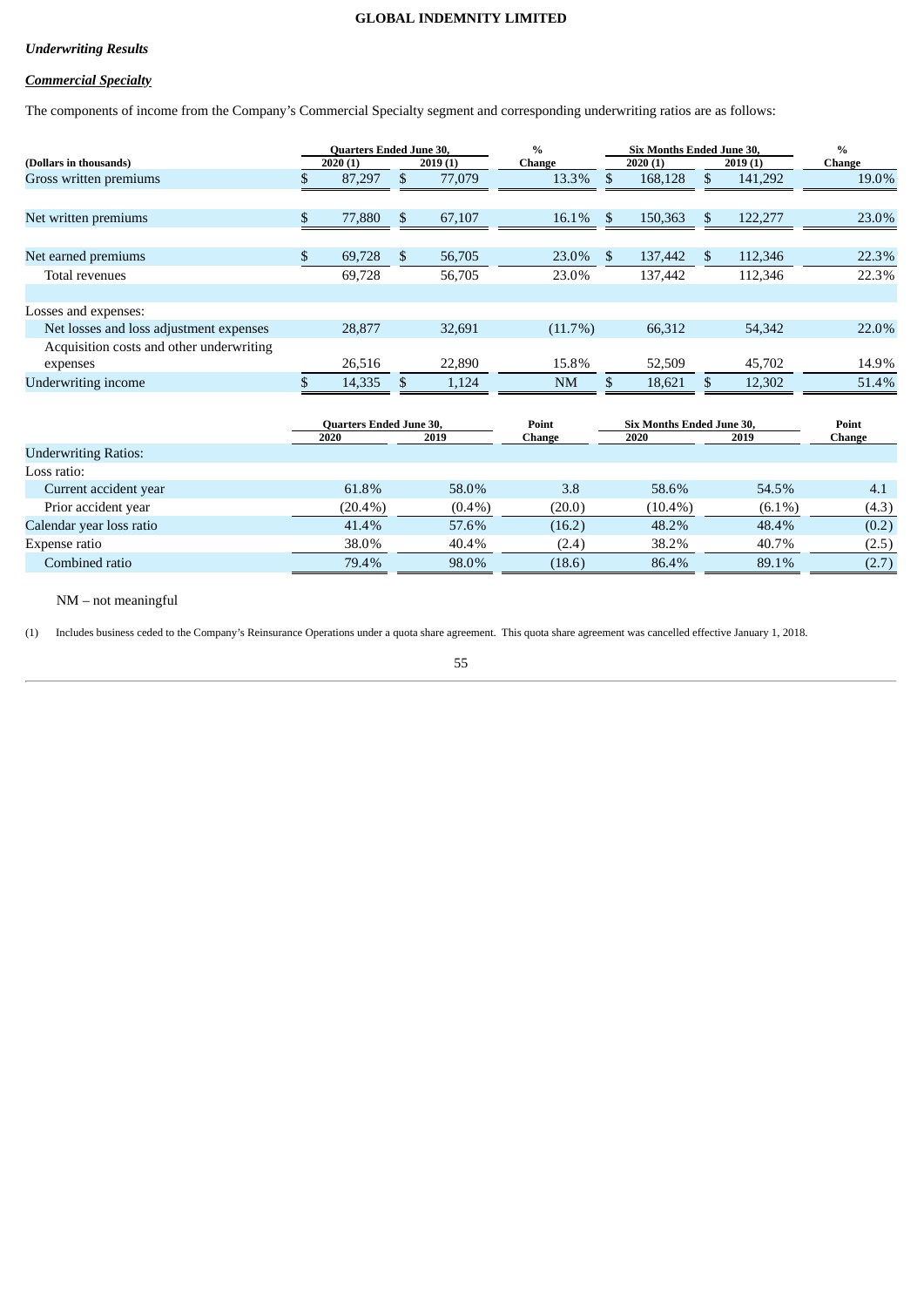# *Reconciliation of non-GAAP financial measures and ratios*

The table below reconciles the non-GAAP measures or ratios, which excludes the impact of prior accident year adjustments, to its most directly comparable GAAP measure or ratio. The Company believes the non-GAAP measures or ratios are useful to investors when evaluating the Company's underwriting performance as trends within Commercial Specialty may be obscured by prior accident year adjustments. These non-GAAP measures or ratios should not be considered as a substitute for its most directly comparable GAAP measure or ratio and does not reflect the overall underwriting profitability of the Company.

|                                                                                  |    |           | Quarters Ended June 30, |                  |               | Six Months Ended June 30, |                  |               |    |                  |               |  |  |
|----------------------------------------------------------------------------------|----|-----------|-------------------------|------------------|---------------|---------------------------|------------------|---------------|----|------------------|---------------|--|--|
| (Dollars in thousands)                                                           |    | 2020      |                         | 2019             |               |                           | 2020             |               |    | 2019             |               |  |  |
|                                                                                  |    | Losses \$ | Loss<br>Ratio           | <b>Losses \$</b> | Loss<br>Ratio |                           | <b>Losses \$</b> | Loss<br>Ratio |    | <b>Losses \$</b> | Loss<br>Ratio |  |  |
| <b>Property</b>                                                                  |    |           |                         |                  |               |                           |                  |               |    |                  |               |  |  |
| Non catastrophe property losses and<br>ratio excluding the effect of prior       |    |           |                         |                  |               |                           |                  |               |    |                  |               |  |  |
| accident year (1)                                                                | \$ | 14,563    | 45.6%                   | \$<br>11,322     | 43.6%         | \$                        | 26,812           | 42.9%         | \$ | 22,053           | 40.8%         |  |  |
| Effect of prior accident year                                                    |    | 689       | 2.2%                    | 138              | 0.5%          |                           | 330              | 0.5%          |    | (975)            | $(1.8\%)$     |  |  |
| Non catastrophe property losses and<br>ratio $(2)$                               | \$ | 15,252    | 47.8%                   | \$<br>11,460     | 44.1%         | \$                        | 27,142           | 43.4%         | \$ | 21,078           | 39.0%         |  |  |
| Catastrophe losses and ratio excluding                                           |    |           |                         |                  |               |                           |                  |               |    |                  |               |  |  |
| the effect of prior accident year (1)                                            | \$ | 9,866     | 30.9%                   | \$<br>3,891      | 15.0%         | \$                        | 13,579           | 21.8%         | \$ | 5,357            | 9.9%          |  |  |
| Effect of prior accident year                                                    |    | 5,099     | 16.0%                   | (99)             | $(0.4\%)$     |                           | 5,437            | 8.7%          |    | 48               | 0.1%          |  |  |
| Catastrophe losses and ratio (2)                                                 | \$ | 14,965    | 46.9%                   | \$<br>3,792      | 14.6%         | \$                        | 19,016           | 30.5%         | \$ | 5,405            | 10.0%         |  |  |
|                                                                                  |    |           |                         |                  |               |                           |                  |               |    |                  |               |  |  |
| Total property losses and ratio<br>excluding the effect of prior accident        |    |           |                         |                  |               |                           |                  |               |    |                  |               |  |  |
| year(1)                                                                          | \$ | 24,429    | 76.5%                   | \$<br>15,213     | 58.6%         | \$                        | 40,391           | 64.7%         | \$ | 27,410           | 50.7%         |  |  |
| Effect of prior accident year                                                    |    | 5,788     | 18.2%                   | 39               | 0.1%          |                           | 5,767            | 9.2%          |    | (927)            | $(1.7\%)$     |  |  |
| Total property losses and ratio (2)                                              | \$ | 30,217    | 94.7%                   | \$<br>15,252     | 58.7%         | \$                        | 46,158           | 73.9%         | \$ | 26,483           | 49.0%         |  |  |
| <b>Casualty</b>                                                                  |    |           |                         |                  |               |                           |                  |               |    |                  |               |  |  |
| <b>Total Casualty losses and ratio</b><br>excluding the effect of prior accident |    |           |                         |                  |               |                           |                  |               |    |                  |               |  |  |
| year(1)                                                                          | \$ | 18,697    | 49.4%                   | \$<br>17,698     | 57.5%         | \$                        | 40,170           | 53.6%         | \$ | 33,818           | 58.0%         |  |  |
| Effect of prior accident year                                                    |    | (20, 037) | $(53.0\%)$              | (259)            | $(0.8\%)$     |                           | (20, 016)        | (26.7%)       |    | (5,959)          | $(10.2\%)$    |  |  |
| Total Casualty losses and ratio (2)                                              | \$ | (1, 340)  | $(3.6\%)$               | \$<br>17,439     | 56.7%         | \$                        | 20,154           | 26.9%         | \$ | 27,859           | 47.8%         |  |  |
| <b>Total</b>                                                                     |    |           |                         |                  |               |                           |                  |               |    |                  |               |  |  |
| Total net losses and loss adjustment                                             |    |           |                         |                  |               |                           |                  |               |    |                  |               |  |  |
| expense and total loss ratio excluding<br>the effect of prior accident year (1)  | \$ | 43,126    | 61.8%                   | \$<br>32,911     | 58.0%         | \$                        | 80,561           | 58.6%         | \$ | 61,228           | 54.5%         |  |  |
| Effect of prior accident year                                                    |    | (14,249)  | $(20.4\%)$              | (220)            | $(0.4\%)$     |                           | (14,249)         | $(10.4\%)$    |    | (6,886)          | $(6.1\%)$     |  |  |
| Total net losses and loss adjustment                                             |    |           |                         |                  |               |                           |                  |               |    |                  |               |  |  |
| expense and total loss ratio (2)                                                 | \$ | 28,877    | 41.4%                   | \$<br>32,691     | 57.6%         | \$                        | 66,312           | 48.2%         | \$ | 54,342           | 48.4%         |  |  |

(1) Non-GAAP measure / ratio<br>(2) Most directly comparable G

Most directly comparable GAAP measure / ratio  $\,$ 

#### *Premiums*

See "Result of Operations" above for a discussion on consolidated premiums.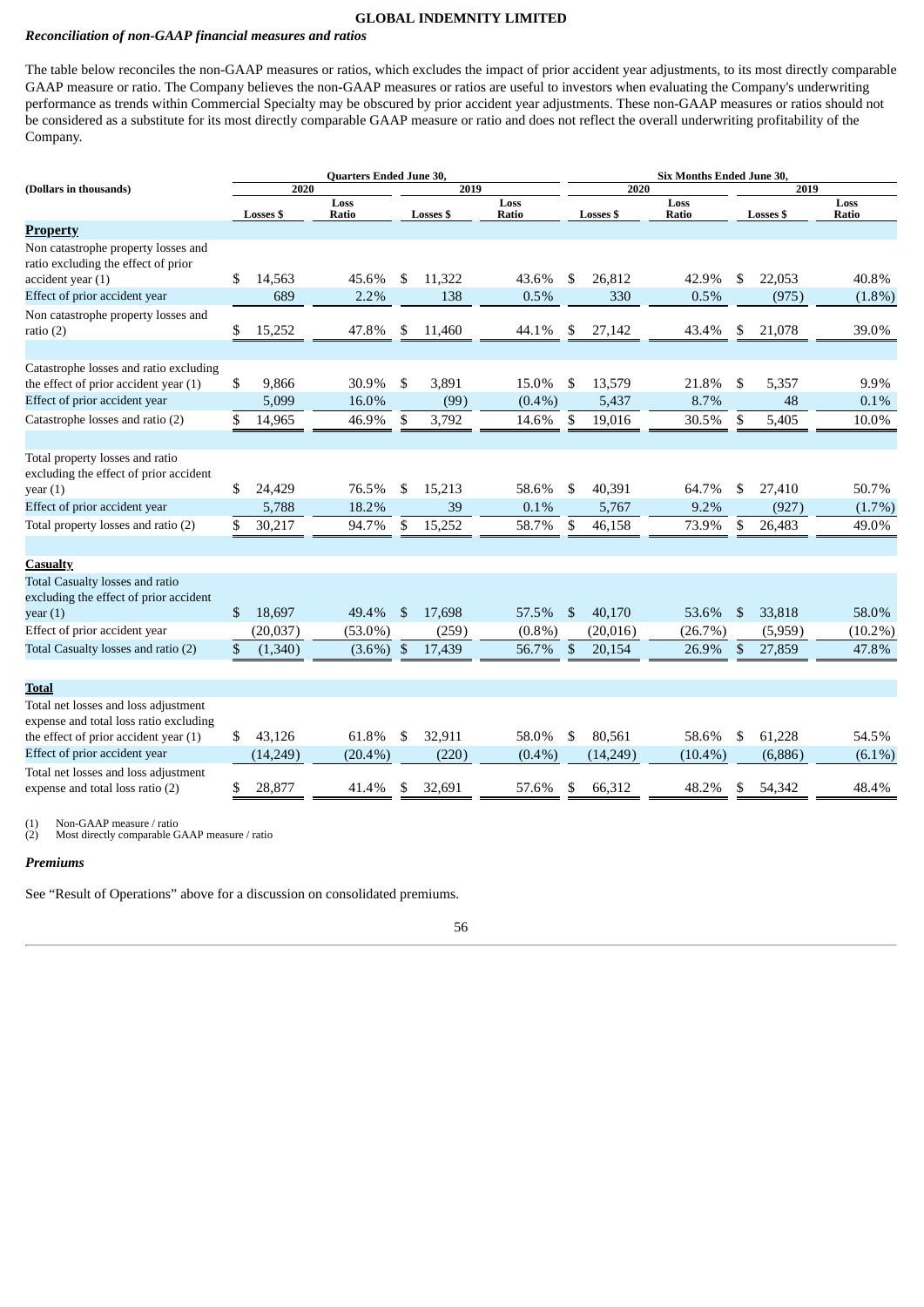### *Loss Ratio*

The current accident year losses and loss ratio is summarized as follows:

|                                          | <b>Quarters Ended June 30,</b> |     |        | $\frac{0}{0}$ |    | <b>Six Months Ended June 30,</b> |     |        | $\frac{0}{0}$ |
|------------------------------------------|--------------------------------|-----|--------|---------------|----|----------------------------------|-----|--------|---------------|
| (Dollars in thousands)                   | 2020                           |     | 2019   | Change        |    | 2020                             |     | 2019   | <b>Change</b> |
| <b>Property losses</b>                   |                                |     |        |               |    |                                  |     |        |               |
| Non-catastrophe                          | \$<br>14,563                   | \$. | 11,322 | 28.6% \$      |    | 26,812                           | \$. | 22,053 | 21.6%         |
| Catastrophe                              | 9,866                          |     | 3,891  | 153.6%        |    | 13,579                           |     | 5,357  | 153.5%        |
| Property losses                          | 24,429                         |     | 15,213 | 60.6%         |    | 40,391                           |     | 27,410 | 47.4%         |
| <b>Casualty losses</b>                   | 18,697                         |     | 17,698 | 5.6%          |    | 40,170                           |     | 33,818 | 18.8%         |
| Total accident year losses               | 43,126                         |     | 32,911 | 31.0%         | -S | 80,561                           |     | 61,228 | 31.6%         |
|                                          | Quarters Ended June 30,        |     |        | Point         |    | <b>Six Months Ended June 30,</b> |     |        | Point         |
| <b>Current accident year loss ratio:</b> | 2020                           |     | 2019   | <b>Change</b> |    | 2020                             |     | 2019   | Change        |
| Property                                 |                                |     |        |               |    |                                  |     |        |               |
| Non-catastrophe                          | 45.6%                          |     | 43.6%  | 2.0           |    | 42.9%                            |     | 40.8%  | 2.1           |
|                                          |                                |     |        |               |    |                                  |     |        |               |
| Catastrophe                              | 30.9%                          |     | 15.0%  | 15.9          |    | 21.8%                            |     | 9.9%   | 11.9          |
| Property loss ratio                      | 76.5%                          |     | 58.6%  | 17.9          |    | 64.7%                            |     | 50.7%  | 14.0          |

The current accident year non-catastrophe property loss ratio increased by 2.0 points during the quarter ended June 30, 2020 as compared to the same period in 2019 reflecting a higher claims frequency for the second accident quarter compared to last year.

The current accident year non-catastrophe property loss ratio increased by 2.1 points during the six months ended June 30, 2020 as compared to the same period in 2019 reflecting a higher claims frequency for the first six months compared to last year.

Total accident year loss ratio 61.8% 58.0% 58.0% 58.6% 58.6% 54.5% 4.1

The current accident year catastrophe loss ratio increased by 15.9 points during the quarter ended June 30, 2020 as compared to the same period in 2019 due to a higher claims frequency and severity for the second accident quarter compared to last year.

The current accident year catastrophe loss ratio increased by 11.9 points during the six months ended June 30, 2020 as compared to the same period in 2019 due to a higher claims frequency and severity for the first six months compared to last year.

The current accident year casualty loss ratio improved by 8.1 points during the quarter ended June 30, 2020 as compared to the same period in 2019 due to a lower claims frequency for the second accident quarter compared to last year.

The current accident year casualty loss ratio improved by 4.4 points during the six months ended June 30, 2020 as compared to the same period in 2019 due to a lower claims frequency through the first six months compared to last year.

The calendar year loss ratio for the quarter and six months ended June 30, 2020 includes a decrease of \$14.2 million, or 20.4 percentage points, and a decrease of \$14.2 million, or 10.4 percentage points, respectively, related to reserve development on prior accident years. The calendar year loss ratio for the quarter and six months ended June 30, 2019 includes a decrease of \$0.2 million, or 0.4 percentage points, and a decrease of \$6.9 million, or 6.1 percentage points, respectively, related to reserve development on prior accident years. Please see Note 8 of the notes to the consolidated financial statements in Item 1 of Part I of this report for further discussion on prior accident year development.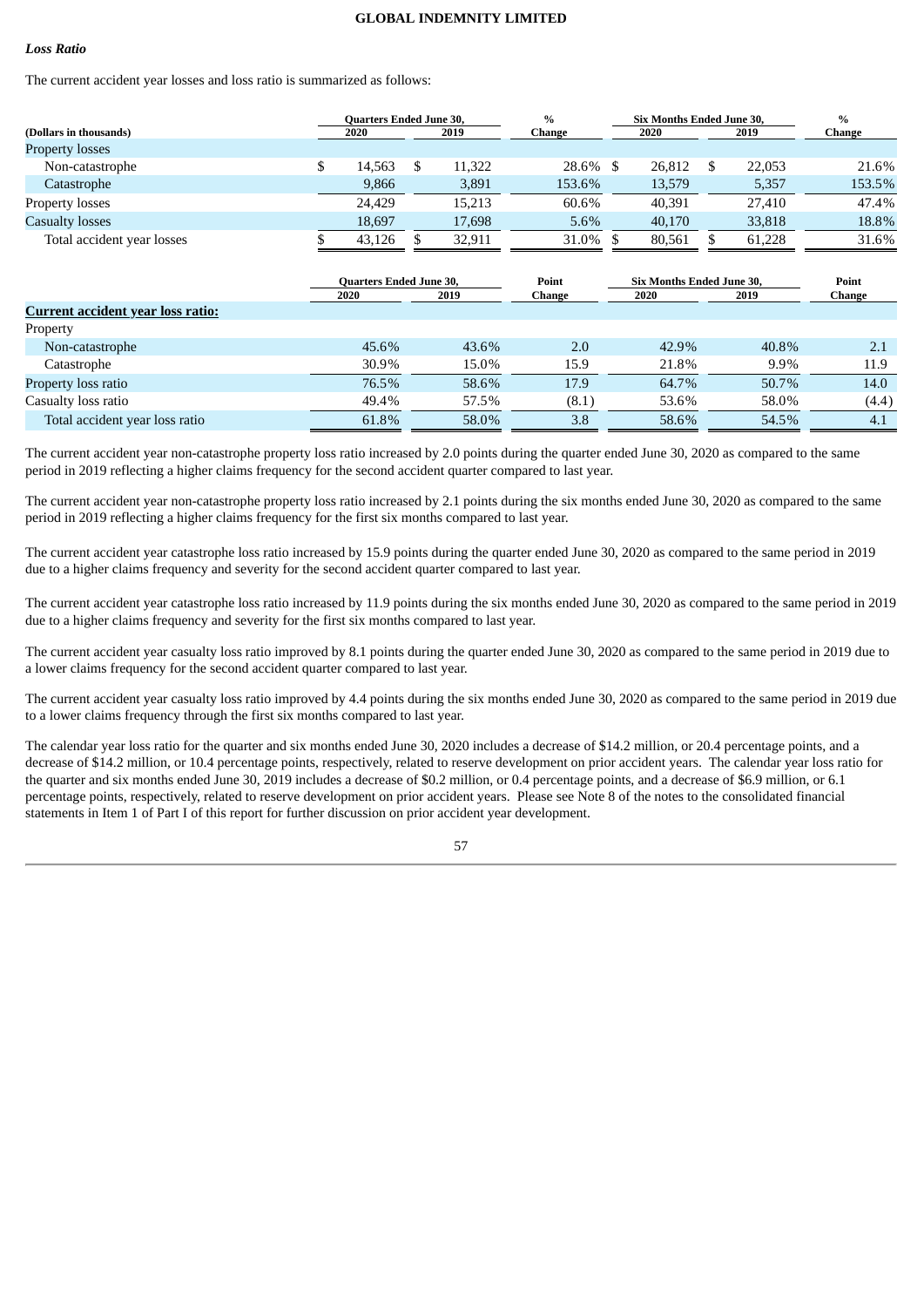### *Expense Ratios*

The expense ratio for the Company's Commercial Specialty segment improved by 2.4 points from 40.4% for the quarter ended June 30, 2019 to 38.0% for the quarter ended June 30, 2020 and improved by 2.5 points from 40.7% for the six months ended June 30, 2019 to 38.2% for the six months ended June 30, 2020. The improvement in the expense ratio is primarily due to higher earned premiums.

## *COVID-19*

COVID-19 could result in declines in business, non-payment of premiums, and increases in claims that could adversely affect Commercial Specialty's business, financial condition, and results of operation.

There is risk that legislation could be passed which would require the Company to cover business interruption claims regardless of terms, exclusions including the virus exclusions contained within the Company's Commercial Specialty policies, or other conditions included in these policies that would otherwise preclude coverage.

# *Specialty Property*

The components of income and loss from the Company's Specialty Property segment and corresponding underwriting ratios are as follows:

|                                                   | <b>Quarters Ended June 30,</b> |     |         | $\frac{0}{0}$ | <b>Six Months Ended June 30.</b> |               | $\%$    |               |
|---------------------------------------------------|--------------------------------|-----|---------|---------------|----------------------------------|---------------|---------|---------------|
| (Dollars in thousands)                            | 2020(1)                        |     | 2019(1) | Change        | 2020(1)                          |               | 2019(1) | Change        |
| Gross written premiums                            | 37,978                         |     | 46,486  | $(18.3\%)$ \$ | 73,221                           | \$.           | 86,160  | $(15.0\%)$    |
|                                                   |                                |     |         |               |                                  |               |         |               |
| Net written premiums                              | 33,075                         | \$. | 39,828  | $(17.0\%)$ \$ | 63,082                           | <sup>\$</sup> | 73,040  | $(13.6\%)$    |
|                                                   |                                |     |         |               |                                  |               |         |               |
| Net earned premiums                               | \$<br>33,543                   | S.  | 35,567  | $(5.7\%)$ \$  | 67,759                           | <sup>\$</sup> | 70,186  | $(3.5\%)$     |
| Other income                                      | 429                            |     | 498     | $(13.9\%)$    | 856                              |               | 941     | $(9.0\%)$     |
| Total revenues                                    | 33,972                         |     | 36,065  | $(5.8\%)$     | 68,615                           |               | 71,127  | $(3.5\%)$     |
|                                                   |                                |     |         |               |                                  |               |         |               |
| Losses and expenses:                              |                                |     |         |               |                                  |               |         |               |
| Net losses and loss adjustment expenses           | 13,691                         |     | 11,111  | 23.2%         | 31,189                           |               | 31,614  | $(1.3\%)$     |
| Acquisition costs and other underwriting expenses | 13,761                         |     | 14,939  | $(7.9\%)$     | 27,993                           |               | 29,592  | $(5.4\%)$     |
| Underwriting income                               | 6,520                          |     | 10,015  | (34.9%) \$    | 9,433                            | £.            | 9,921   | $(4.9\%)$     |
|                                                   |                                |     |         |               |                                  |               |         |               |
|                                                   | <b>Quarters Ended June 30,</b> |     |         | Point         | Six Months Ended June 30,        |               |         | Point         |
|                                                   | 2020                           |     | 2019    | Change        | 2020                             |               | 2019    | <b>Change</b> |

|                             | <u>LULU</u> | $-0.10$ | Unange | $-0-0$    | - 919      | <b>Unange</b> |
|-----------------------------|-------------|---------|--------|-----------|------------|---------------|
| <b>Underwriting Ratios:</b> |             |         |        |           |            |               |
| Loss ratio:                 |             |         |        |           |            |               |
| Current accident year       | 54.5%       | 59.8%   | (5.3)  | 52.8%     | 58.2%      | (5.4)         |
| Prior accident year         | (13.7%)     | (28.5%) | 14.8   | $(6.8\%)$ | $(13.2\%)$ | 6.4           |
| Calendar year loss ratio    | 40.8%       | 31.3%   | 9.5    | 46.0%     | 45.0%      | 1.0           |
| Expense ratio               | 41.0%       | 42.0%   | (1.0)  | 41.3%     | 42.2%      | (0.9)         |
| Combined ratio              | 81.8%       | 73.3%   | 8.5    | 87.3%     | 87.2%      | 0.1           |
|                             |             |         |        |           |            |               |

(1) Includes business ceded to the Company's Reinsurance Operations under a quota share agreement. This quota share agreement was cancelled effective January 1, 2018.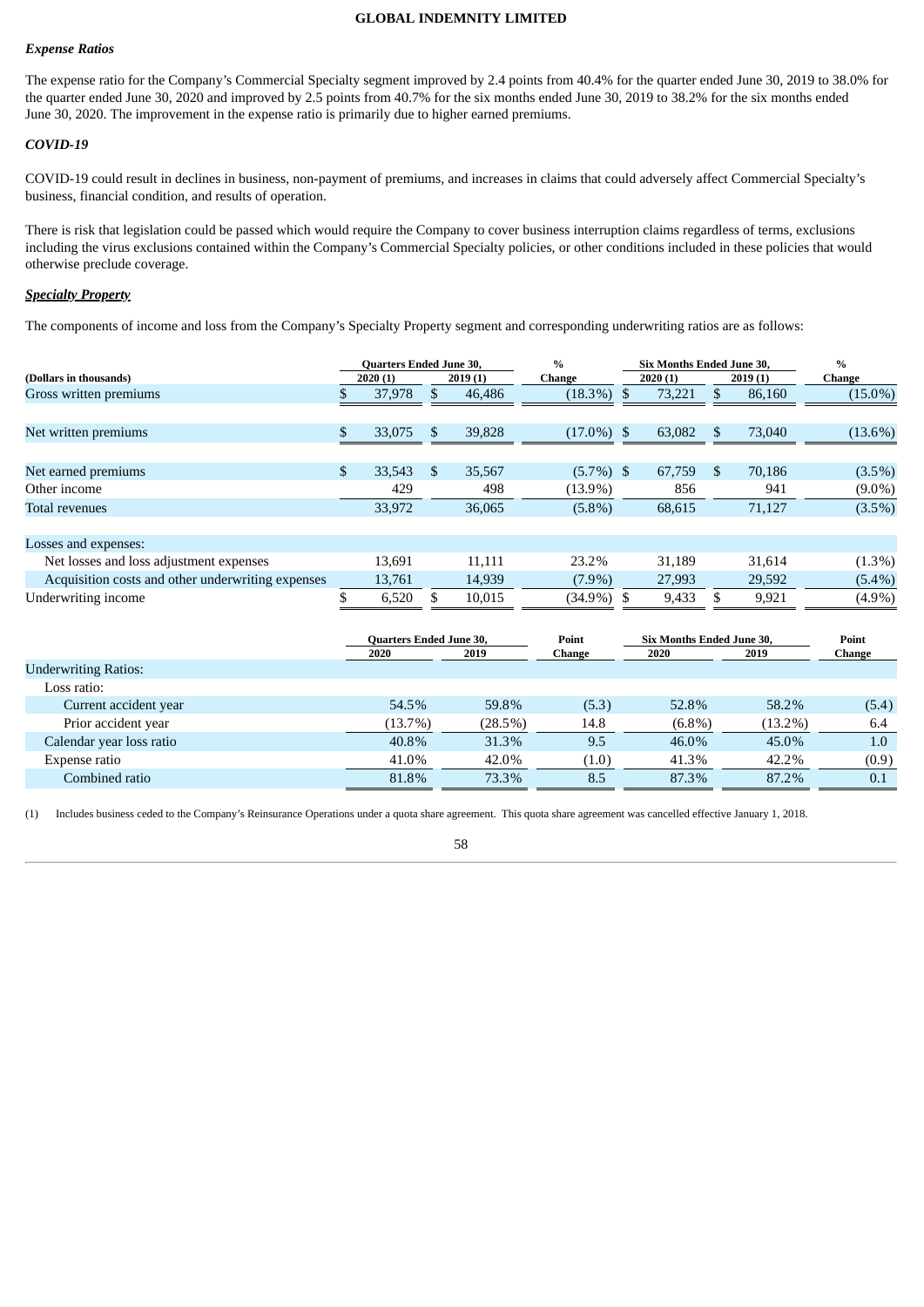### *Reconciliation of non-GAAP financial measures and ratios*

The table below reconciles the non-GAAP measures or ratios, which excludes the impact of prior accident year adjustments, to its most directly comparable GAAP measure or ratio. The Company believes the non-GAAP measures or ratios are useful to investors when evaluating the Company's underwriting performance as trends within Specialty Property may be obscured by prior accident year adjustments. These non-GAAP measures or ratios should not be considered as a substitute for its most directly comparable GAAP measure or ratio and does not reflect the overall underwriting profitability of the Company.

|                                                                                     |    |                  |                   |                | Quarters Ended June 30, |                   | <b>Six Months Ended June 30,</b> |                  |                   |      |         |                   |  |
|-------------------------------------------------------------------------------------|----|------------------|-------------------|----------------|-------------------------|-------------------|----------------------------------|------------------|-------------------|------|---------|-------------------|--|
| (Dollars in thousands)                                                              |    | 2020             |                   |                | 2019                    |                   |                                  | 2020             |                   | 2019 |         |                   |  |
|                                                                                     |    | <b>Losses \$</b> | <b>Loss Ratio</b> |                | <b>Losses \$</b>        | <b>Loss Ratio</b> |                                  | <b>Losses \$</b> | <b>Loss Ratio</b> |      | Losses  | <b>Loss Ratio</b> |  |
| <b>Property</b>                                                                     |    |                  |                   |                |                         |                   |                                  |                  |                   |      |         |                   |  |
| Non catastrophe property losses and ratio<br>excluding the effect of prior accident |    |                  |                   |                |                         |                   |                                  |                  |                   |      |         |                   |  |
| year(1)                                                                             | \$ | 11,032           | 35.4%             | \$             | 17,274                  | 52.7%             | <sup>\$</sup>                    | 25,425           | 40.5%             | \$   | 34,013  | 52.5%             |  |
| Effect of prior accident year                                                       |    | (3, 383)         | $(10.9\%)$        |                | (124)                   | $(0.4\%)$         |                                  | (3,045)          | $(4.8\%)$         |      | (180)   | $(0.3\%)$         |  |
| Non catastrophe property losses and ratio                                           |    |                  |                   |                |                         |                   |                                  |                  |                   |      |         |                   |  |
| (2)                                                                                 | \$ | 7,649            | 24.5%             | \$             | 17,150                  | 52.3%             | \$                               | 22,380           | 35.7%             | \$   | 33,833  | 52.2%             |  |
| Catastrophe losses and ratio excluding                                              |    |                  |                   |                |                         |                   |                                  |                  |                   |      |         |                   |  |
| the effect of prior accident year (1)                                               | \$ | 6,228            | 20.0%             | \$             | 2,394                   | 7.3%              | \$                               | 8,307            | 13.2%             | \$   | 4,084   | 6.3%              |  |
| Effect of prior accident year                                                       |    | 178              | 0.6%              |                | (9,838)                 | $(30.0\%)$        |                                  | 209              | 0.3%              |      | (8,989) | $(13.9\%)$        |  |
| Catastrophe losses and ratio (2)                                                    | \$ | 6,406            | 20.6%             | \$             | (7, 444)                | (22.7%)           | \$                               | 8,516            | 13.5%             | \$   | (4,905) | $(7.6\%)$         |  |
|                                                                                     |    |                  |                   |                |                         |                   |                                  |                  |                   |      |         |                   |  |
| Total property losses and ratio excluding                                           |    |                  |                   |                |                         |                   |                                  |                  |                   |      |         |                   |  |
| the effect of prior accident year (1)                                               | \$ | 17,260           | 55.4%             | \$             | 19,668                  | 60.0%             | \$                               | 33,732           | 53.7%             | \$   | 38,097  | 58.8%             |  |
| Effect of prior accident year                                                       |    | (3,205)          | $(10.3\%)$        |                | (9,962)                 | $(30.4\%)$        |                                  | (2,836)          | $(4.5\%)$         |      | (9,169) | $(14.2\%)$        |  |
| Total property losses and ratio (2)                                                 | \$ | 14,055           | 45.1%             | \$             | 9,706                   | 29.6%             | \$                               | 30,896           | 49.2%             | \$   | 28,928  | 44.6%             |  |
| <b>Casualty</b>                                                                     |    |                  |                   |                |                         |                   |                                  |                  |                   |      |         |                   |  |
| Total Casualty losses and ratio excluding                                           |    |                  |                   |                |                         |                   |                                  |                  |                   |      |         |                   |  |
| the effect of prior accident year (1)                                               | \$ | 1,019            | 43.1%             | $\mathfrak{F}$ | 1,591                   | 57.7%             | -\$                              | 2,045            | 41.5%             | \$   | 2,761   | 50.6%             |  |
| Effect of prior accident year                                                       |    | (1, 383)         | (58.5%)           |                | (186)                   | $(6.7\%)$         |                                  | (1,752)          | $(35.6\%)$        |      | (75)    | $(1.4\%)$         |  |
|                                                                                     |    | (364)            |                   |                | 1,405                   | 51.0%             | $\mathbb{S}$                     | 293              | 5.9%              |      | 2,686   | 49.2%             |  |
| Total Casualty losses and ratio (2)                                                 | \$ |                  | $(15.4\%)$        | $\mathfrak{S}$ |                         |                   |                                  |                  |                   | \$   |         |                   |  |
| <b>Total</b>                                                                        |    |                  |                   |                |                         |                   |                                  |                  |                   |      |         |                   |  |
| Total net losses and loss adjustment                                                |    |                  |                   |                |                         |                   |                                  |                  |                   |      |         |                   |  |
| expense and total loss ratio excluding the                                          |    |                  |                   |                |                         |                   |                                  |                  |                   |      |         |                   |  |
| effect of prior accident year (1)                                                   | \$ | 18,279           | 54.5%             | \$             | 21,259                  | 59.8%             | \$                               | 35,777           | 52.8%             | \$   | 40,858  | 58.2%             |  |
| Effect of prior accident year                                                       |    | (4,588)          | (13.7%)           |                | (10, 148)               | (28.5%)           |                                  | (4,588)          | $(6.8\%)$         |      | (9,244) | $(13.2\%)$        |  |
| Total net losses and loss adjustment                                                |    |                  |                   |                |                         |                   |                                  |                  |                   |      |         |                   |  |
| expense and total loss ratio (2)                                                    | \$ | 13,691           | 40.8%             | \$             | 11,111                  | 31.3%             | \$                               | 31,189           | 46.0%             | \$   | 31,614  | 45.0%             |  |
|                                                                                     |    |                  |                   |                |                         |                   |                                  |                  |                   |      |         |                   |  |

(1) Non-GAAP measure / ratio<br>(2) Most directly comparable G

Most directly comparable GAAP measure / ratio

### *Premiums*

See "Result of Operations" above for a discussion on consolidated premiums.

### *Other Income*

Other income was \$0.4 million and \$0.5 million for the quarters ended June 30, 2020 and 2019, respectively, and \$0.9 million for both of the six months ended June 30, 2020 and 2019. Other income is primarily comprised of fee income.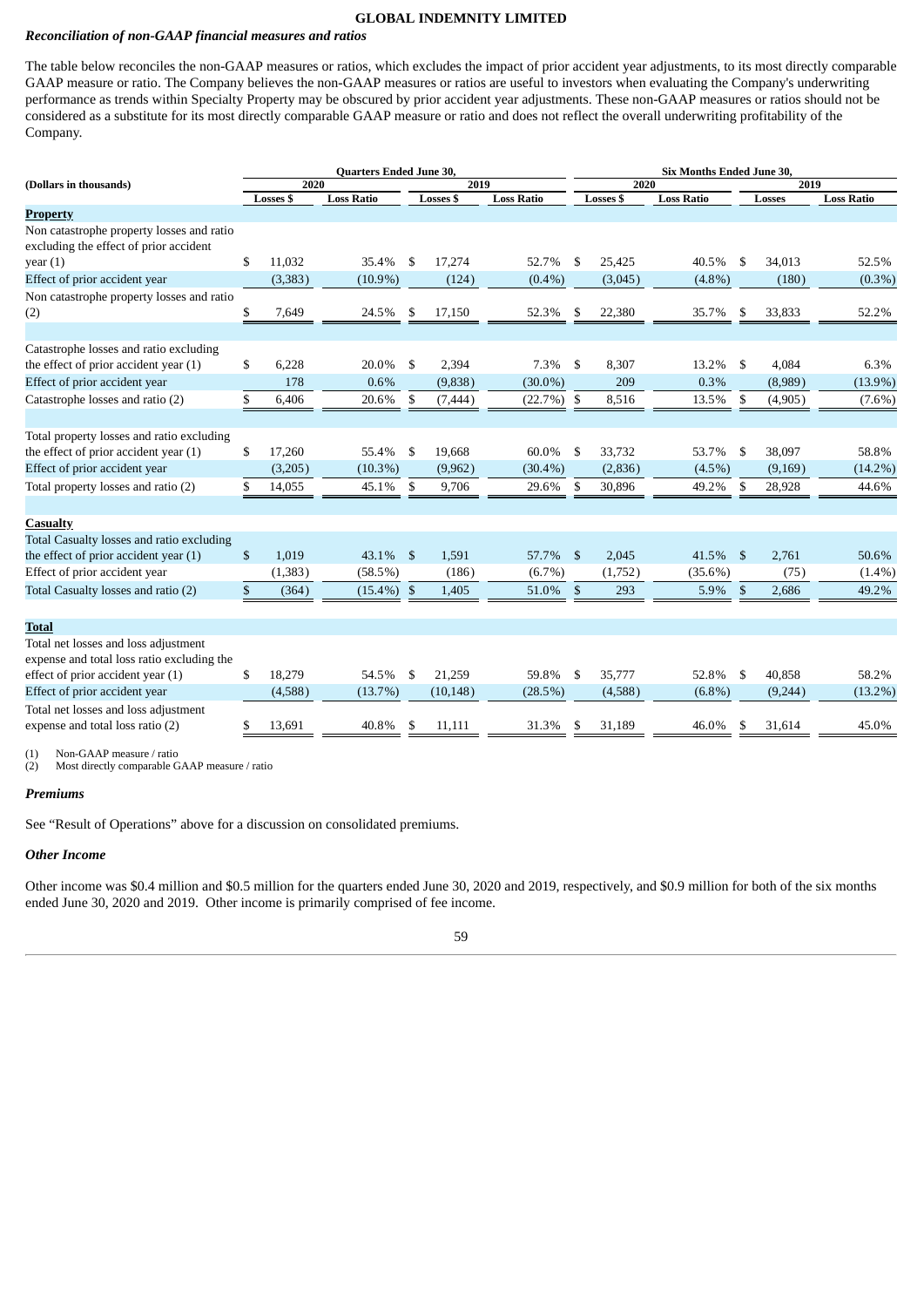### *Loss Ratio*

The current accident year losses and loss ratio is summarized as follows:

|                                          | <b>Quarters Ended June 30,</b> |       |                                | $\%$          |               |        | <b>Six Months Ended June 30,</b> |       |                                  | $\frac{0}{0}$ |
|------------------------------------------|--------------------------------|-------|--------------------------------|---------------|---------------|--------|----------------------------------|-------|----------------------------------|---------------|
| (Dollars in thousands)                   | 2020                           |       | 2019                           | <b>Change</b> |               |        | 2020                             |       | 2019                             | <b>Change</b> |
| <b>Property losses</b>                   |                                |       |                                |               |               |        |                                  |       |                                  |               |
| Non-catastrophe                          | \$<br>11,032                   | \$    | 17,274                         |               | $(36.1\%)$ \$ |        | 25,425                           | \$.   | 34,013                           | (25.2%)       |
| Catastrophe                              | 6,228                          |       | 2,394                          |               | 160.2%        |        | 8,307                            |       | 4,084                            | 103.4%        |
| Property losses                          | 17,260                         |       | 19,668                         |               | $(12.2\%)$    |        | 33,732                           |       | 38,097                           | $(11.5\%)$    |
| <b>Casualty losses</b>                   | 1,019                          |       | 1,591                          |               | (36.0%)       |        | 2,045                            |       | 2,761                            | $(25.9\%)$    |
| Total accident year losses               | 18,279                         |       | 21,259                         |               | $(14.0\%)$    | - \$   | 35,777                           |       | 40,858                           | $(12.4\%)$    |
|                                          |                                |       |                                |               |               |        |                                  |       |                                  |               |
|                                          |                                |       | <b>Quarters Ended June 30,</b> |               | Point         |        |                                  |       | <b>Six Months Ended June 30,</b> | Point         |
|                                          |                                | 2020  | 2019                           |               | Change        |        | 2020                             |       | 2019                             | Change        |
| <b>Current accident year loss ratio:</b> |                                |       |                                |               |               |        |                                  |       |                                  |               |
| Property                                 |                                |       |                                |               |               |        |                                  |       |                                  |               |
| Non-catastrophe                          |                                | 35.4% |                                | 52.7%         |               | (17.3) |                                  | 40.5% | 52.5%                            | (12.0)        |
| Catastrophe                              |                                | 20.0% |                                | 7.3%          |               | 12.7   |                                  | 13.2% | 6.3%                             | 6.9           |
| Property loss ratio                      |                                | 55.4% |                                | 60.0%         |               | (4.6)  |                                  | 53.7% | 58.8%                            | (5.1)         |
| Casualty loss ratio                      |                                | 43.1% |                                | 57.7%         |               | (14.6) |                                  | 41.5% | 50.6%                            | (9.1)         |
| Total accident year loss ratio           |                                | 54.5% |                                | 59.8%         |               | (5.3)  |                                  | 52.8% | 58.2%                            | (5.4)         |

The current accident year non-catastrophe property loss ratio improved by 17.3 points during the quarter ended June 30, 2020 as compared to the same period in 2019 reflecting a lower claims frequency in the second accident quarter and lower claims severity in the calendar quarter compared to last year.

The current accident year non-catastrophe property loss ratio improved by 12.0 points during the six months ended June 30, 2020 as compared to the same period in 2019 due to a lower claims frequency and severity through six months compared to last year.

The current accident year catastrophe loss ratio increased by 12.7 points during the quarter ended June 30, 2020 as compared to the same period in 2019 due to a higher claims frequency for the second accident quarter compared to last year.

The current accident year catastrophe loss ratio increased by 6.9 points during the six months ended June 30, 2020 as compared to the same period in 2019 due to a higher claims frequency and severity for the first six months compared to last year.

The current accident year casualty loss ratio improved by 14.6 points during the quarter ended June 30, 2020 as compared to the same period in 2019 reflecting a lower claims frequency in the second accident quarter compared to last year.

The current accident year casualty loss ratio improved by 9.1 points during the six months ended June 30, 2020 as compared to the same period in 2019 due to a lower claims frequency through six months compared to last year.

The calendar year loss ratio for the quarter and six months ended June 30, 2020 includes a decrease of \$4.6 million, or 13.7 percentage points, and a decrease of \$4.6 million, or 6.8 percentage points, respectively, related to reserve development on prior accident years. The calendar year loss ratio for the quarter and six months ended June 30, 2019 includes an decrease of \$10.1 million, or 28.5 percentage points, and a decrease of \$9.2 million, or 13.2 percentage points, respectively, related to reserve development on prior accident years. Please see Note 8 of the notes to the consolidated financial statements in Item 1 of Part I of this report for further discussion on prior accident year development.

#### *Expense Ratios*

The expense ratio for the Company's Specialty Property segment improved 1.0 points from 42.0% for the quarter ended June 30, 2019 to 41.0% for the quarter ended June 30, 2020 and improved by 0.9 points from 42.2% for the six months ended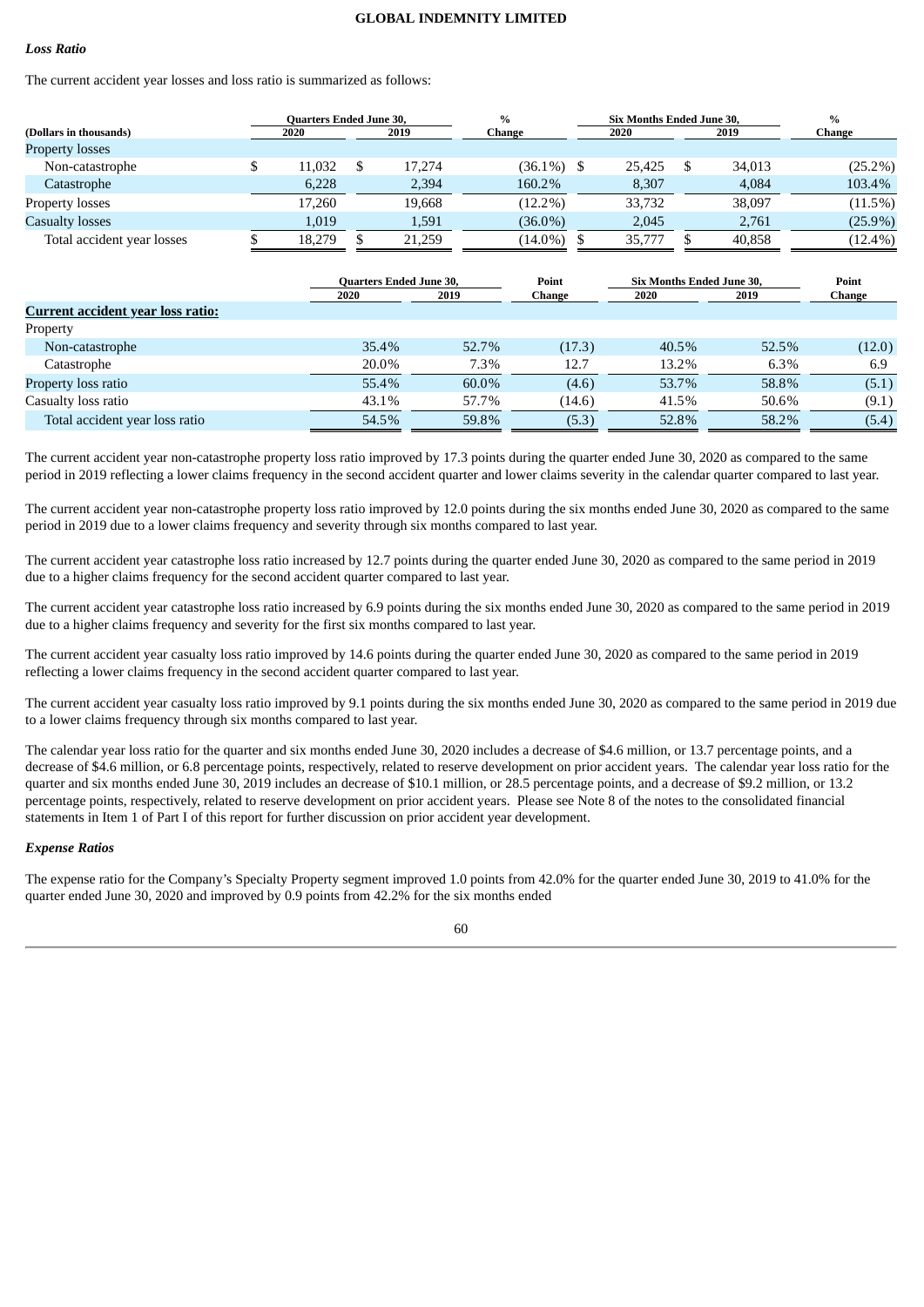June 30, 2019 to 41.3% for the six months ended June 30, 2020. The improvement in the expense ratio is primarily due to a reduction in travel and entertainment cost as well as advertising expenses.

### *COVID-19*

COVID-19 could result in declines in business and non-payment of premiums that could adversely affect Specialty Property's business, financial condition, and results of operation.

# *Farm, Ranch, & Stable*

The components of income and loss from the Company's Farm, Ranch, & Stable segment and corresponding underwriting ratios are as follows:

|                                                   | Quarters Ended June 30, |     |         | $\%$         |          | <b>Six Months Ended June 30.</b> |              | $\%$    |  |
|---------------------------------------------------|-------------------------|-----|---------|--------------|----------|----------------------------------|--------------|---------|--|
| (Dollars in thousands)                            | 2020(1)                 |     | 2019(1) | Change       |          | 2020(1)                          | 2019(1)      | Change  |  |
| Gross written premiums                            | 23,222                  |     | 23,697  | $(2.0\%)$ \$ |          | 45,355                           | \$<br>44,462 | 2.0%    |  |
|                                                   |                         |     |         |              |          |                                  |              |         |  |
| Net written premiums                              | 20,257                  | \$. | 20.075  | $0.9\%$      | $\sim$ S | 39,362                           | \$<br>37,567 | 4.8%    |  |
|                                                   |                         |     |         |              |          |                                  |              |         |  |
| Net earned premiums                               | \$<br>19,030            | \$  | 17,350  | $9.7\%$ \$   |          | 37,713                           | \$<br>34,472 | $9.4\%$ |  |
| Other income                                      | 36                      |     | 32      | 12.5%        |          | 72                               | 62           | 16.1%   |  |
| Total revenues                                    | 19,066                  |     | 17,382  | 9.7%         |          | 37,785                           | 34,534       | 9.4%    |  |
|                                                   |                         |     |         |              |          |                                  |              |         |  |
| Losses and expenses:                              |                         |     |         |              |          |                                  |              |         |  |
| Net losses and loss adjustment expenses           | 13,439                  |     | 13,126  | 2.4%         |          | 23,049                           | 21,264       | 8.4%    |  |
| Acquisition costs and other underwriting expenses | 7,606                   |     | 7,345   | 3.6%         |          | 15.244                           | 14,627       | 4.2%    |  |
| Underwriting income                               | (1,979)                 |     | (3,089) | 35.9%        |          | (508)                            | (1,357)      | 62.6%   |  |

|                             | <b>Quarters Ended June 30,</b> |           | Point  | Six Months Ended June 30. |           | Point  |
|-----------------------------|--------------------------------|-----------|--------|---------------------------|-----------|--------|
|                             | 2020                           | 2019      | Change | 2020                      | 2019      | Change |
| <b>Underwriting Ratios:</b> |                                |           |        |                           |           |        |
| Loss ratio:                 |                                |           |        |                           |           |        |
| Current accident year       | 74.8%                          | 80.0%     | (5.2)  | 63.2%                     | 69.9%     | (6.7)  |
| Prior accident year         | $(4.2\%)$                      | $(4.4\%)$ | 0.2    | $(2.1\%)$                 | $(8.2\%)$ | 6.1    |
| Calendar year loss ratio    | 70.6%                          | 75.6%     | (5.0)  | 61.1%                     | 61.7%     | (0.6)  |
| Expense ratio               | 40.0%                          | 42.3%     | (2.3)  | 40.4%                     | 42.4%     | (2.0)  |
| Combined ratio              | 110.6%                         | 117.9%    | (7.3)  | 101.5%                    | 104.1%    | (2.6)  |
|                             |                                |           |        |                           |           |        |

(1) Includes business ceded to the Company's Reinsurance Operations under a quote share agreement. The quota share agreement was terminated effective January 1, 2018.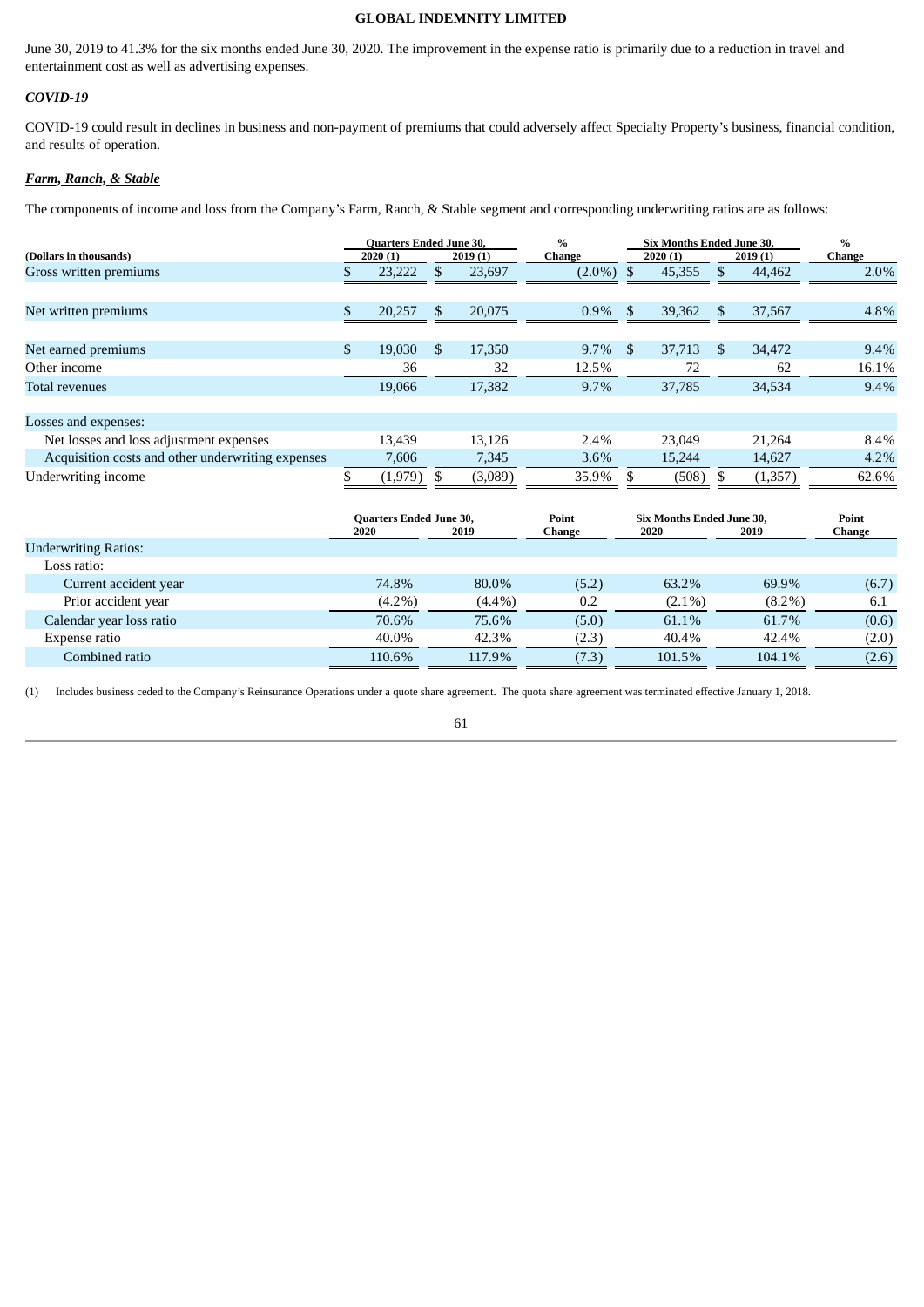# *Reconciliation of non-GAAP financial measures and ratios*

The table below reconciles the non-GAAP measures or ratios, which excludes the impact of prior accident year adjustments, to its most directly comparable GAAP measure or ratio. The Company believes the non-GAAP measures or ratios are useful to investors when evaluating the Company's underwriting performance as trends within Farm, Ranch, & Stable may be obscured by prior accident year adjustments. These non-GAAP measures or ratios should not be considered as a substitute for its most directly comparable GAAP measure or ratio and does not reflect the overall underwriting profitability of the Company.

|                                                                                     |    |                  | Quarters Ended June 30, |                  |                   | Six Months Ended June 30, |                  |                   |     |          |                   |  |  |
|-------------------------------------------------------------------------------------|----|------------------|-------------------------|------------------|-------------------|---------------------------|------------------|-------------------|-----|----------|-------------------|--|--|
| (Dollars in thousands)                                                              |    | 2020             |                         | 2019             |                   |                           | 2020             |                   |     | 2019     |                   |  |  |
|                                                                                     |    | <b>Losses \$</b> | <b>Loss Ratio</b>       | <b>Losses \$</b> | <b>Loss Ratio</b> |                           | <b>Losses \$</b> | <b>Loss Ratio</b> |     | Losses   | <b>Loss Ratio</b> |  |  |
| <b>Property</b>                                                                     |    |                  |                         |                  |                   |                           |                  |                   |     |          |                   |  |  |
| Non catastrophe property losses and ratio<br>excluding the effect of prior accident |    |                  |                         |                  |                   |                           |                  |                   |     |          |                   |  |  |
| year(1)                                                                             | \$ | 4.737            | 34.6%                   | \$<br>7,651      | 62.1%             | \$                        | 9.814            | 36.2%             | \$  | 14,401   | 58.5%             |  |  |
| Effect of prior accident year                                                       |    | (707)            | $(5.2\%)$               | (300)            | $(2.4\%)$         |                           | (1,265)          | $(4.7\%)$         |     | (431)    | $(1.8\%)$         |  |  |
| Non catastrophe property losses and ratio                                           |    |                  |                         |                  |                   |                           |                  |                   |     |          |                   |  |  |
| (2)                                                                                 | \$ | 4,030            | 29.4%                   | \$<br>7,351      | 59.7%             | \$                        | 8,549            | 31.5%             | \$  | 13,970   | 56.7%             |  |  |
| Catastrophe losses and ratio excluding                                              |    |                  |                         |                  |                   |                           |                  |                   |     |          |                   |  |  |
| the effect of prior accident year (1)                                               | \$ | 7,117            | 52.0%                   | \$<br>3,799      | 30.9%             | \$                        | 8,518            | 31.4%             | \$  | 4,725    | 19.2%             |  |  |
| Effect of prior accident year                                                       |    | 11               | 0.1%                    | (409)            | $(3.3\%)$         |                           | 561              | 2.1%              |     | (695)    | $(2.8\%)$         |  |  |
| Catastrophe losses and ratio (2)                                                    | \$ | 7,128            | 52.1%                   | \$<br>3,390      | 27.6%             | \$                        | 9,079            | 33.5%             | \$  | 4,030    | 16.4%             |  |  |
|                                                                                     |    |                  |                         |                  |                   |                           |                  |                   |     |          |                   |  |  |
| Total property losses and ratio excluding<br>the effect of prior accident year (1)  | \$ | 11,854           | 86.6%                   | \$<br>11,450     | 93.0%             | \$                        | 18,332           | 67.6%             | \$  | 19,126   | 77.7%             |  |  |
| Effect of prior accident year                                                       |    | (696)            | $(5.1\%)$               | (709)            | $(5.7\%)$         |                           | (704)            | $(2.6\%)$         |     | (1, 126) | $(4.6\%)$         |  |  |
| Total property losses and ratio (2)                                                 | \$ | 11,158           | 81.5%                   | \$<br>10,741     | 87.3%             | \$                        | 17,628           | 65.0%             | \$  | 18,000   | 73.1%             |  |  |
| <b>Casualty</b>                                                                     |    |                  |                         |                  |                   |                           |                  |                   |     |          |                   |  |  |
| Total Casualty losses and ratio excluding                                           |    |                  |                         |                  |                   |                           |                  |                   |     |          |                   |  |  |
| the effect of prior accident year (1)                                               | \$ | 2,388            | 44.7%                   | \$<br>2,431      | 48.3%             | \$                        | 5,520            | 52.0%             | \$  | 4,959    | 50.3%             |  |  |
| Effect of prior accident year                                                       |    | (107)            | $(2.0\%)$               | (46)             | $(0.9\%)$         |                           | (99)             | $(0.9\%)$         |     | (1,695)  | $(17.2\%)$        |  |  |
| Total Casualty losses and ratio (2)                                                 | \$ | 2,281            | 42.7%                   | \$<br>2,385      | 47.4%             | \$                        | 5,421            | 51.1%             | \$  | 3,264    | 33.1%             |  |  |
| <b>Total</b>                                                                        |    |                  |                         |                  |                   |                           |                  |                   |     |          |                   |  |  |
| Total net losses and loss adjustment<br>expense and total loss ratio excluding the  |    |                  |                         |                  |                   |                           |                  |                   |     |          |                   |  |  |
| effect of prior accident year (1)                                                   | \$ | 14,242           | 74.8%                   | \$<br>13,881     | 80.0%             | \$                        | 23,852           | 63.2%             | -\$ | 24,085   | 69.9%             |  |  |
| Effect of prior accident year                                                       |    | (803)            | $(4.2\%)$               | (755)            | $(4.4\%)$         |                           | (803)            | $(2.1\%)$         |     | (2,821)  | $(8.2\%)$         |  |  |
| Total net losses and loss adjustment                                                |    |                  |                         |                  |                   |                           |                  |                   |     |          |                   |  |  |
| expense and total loss ratio (2)                                                    | S  | 13.439           | 70.6%                   | \$<br>13.126     | 75.6%             | \$                        | 23.049           | 61.1%             | \$  | 21.264   | 61.7%             |  |  |

(1) Non-GAAP measure / ratio (2) Most directly comparable GAAP measure / ratio

#### *Premiums*

See "Result of Operations" above for a discussion on consolidated premiums.

#### *Other Income*

Other income was less than \$0.1 million for each of the quarters and six months ended June 30, 2020 and 2019. Other income is primarily comprised of fee income.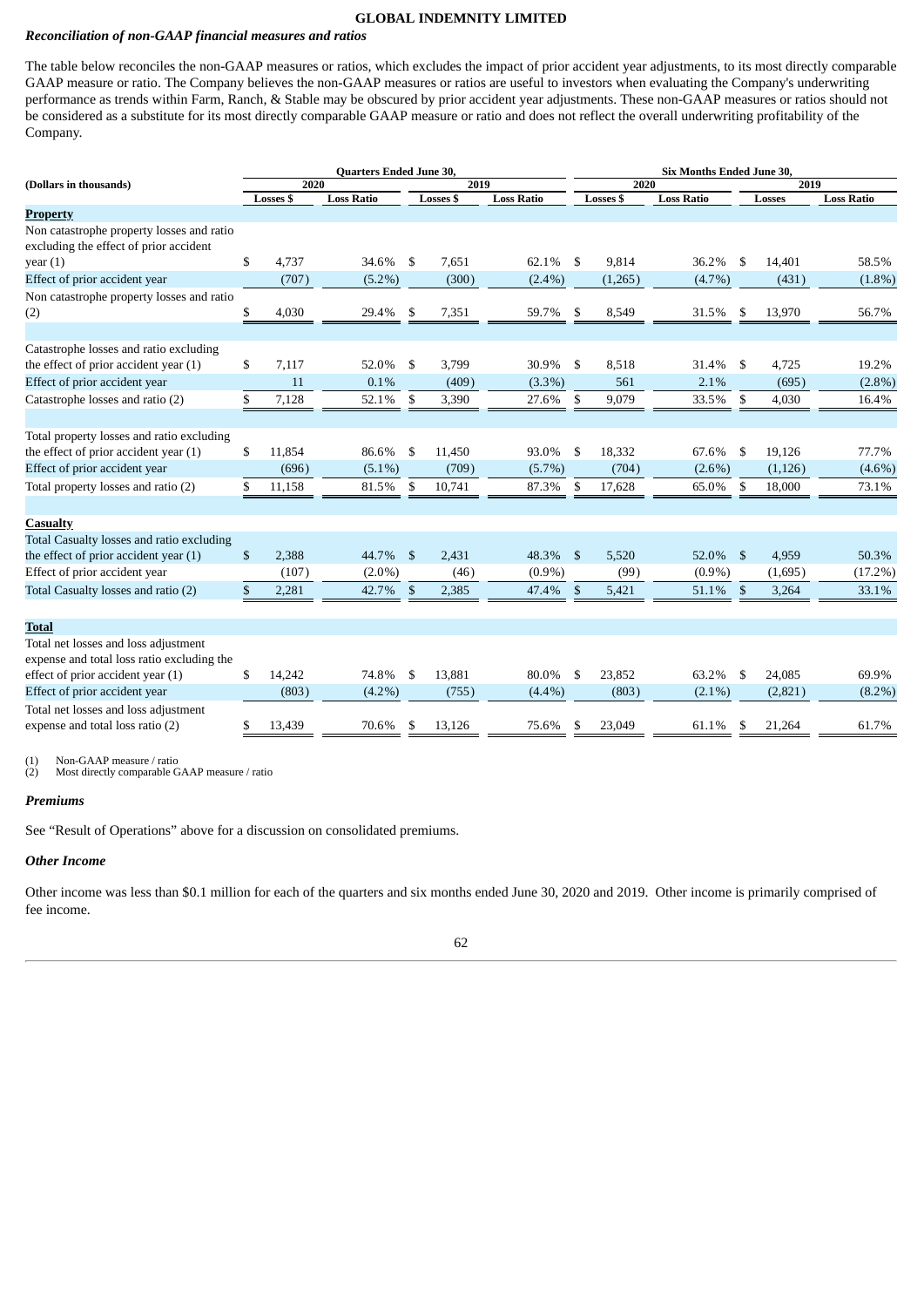### *Loss Ratio*

The current accident year losses and loss ratio is summarized as follows:

|                                          | <b>Quarters Ended June 30,</b> |             | $\frac{0}{0}$ |    | Six Months Ended June 30, |              | $\frac{0}{0}$ |
|------------------------------------------|--------------------------------|-------------|---------------|----|---------------------------|--------------|---------------|
| (Dollars in thousands)                   | 2020                           | 2019        | Change        |    | 2020                      | 2019         | <b>Change</b> |
| <b>Property losses</b>                   |                                |             |               |    |                           |              |               |
| Non-catastrophe                          | \$<br>4,737                    | \$<br>7,651 | $(38.1\%)$ \$ |    | 9,814                     | \$<br>14,401 | $(31.9\%)$    |
| Catastrophe                              | 7,117                          | 3,799       | 87.3%         |    | 8,518                     | 4,725        | 80.3%         |
| Property losses                          | 11,854                         | 11,450      | 3.5%          |    | 18,332                    | 19,126       | $(4.2\%)$     |
| <b>Casualty losses</b>                   | 2,388                          | 2,431       | $(1.8\%)$     |    | 5,520                     | 4,959        | 11.3%         |
| Total accident year losses               | 14,242                         | 13,881      | 2.6%          | .S | 23,852                    | \$<br>24,085 | $(1.0\%)$     |
|                                          |                                |             |               |    |                           |              |               |
|                                          | <b>Quarters Ended June 30,</b> |             | Point         |    | Six Months Ended June 30, |              | Point         |
|                                          | 2020                           | 2019        | Change        |    | 2020                      | 2019         | Change        |
| <b>Current accident year loss ratio:</b> |                                |             |               |    |                           |              |               |
| Property                                 |                                |             |               |    |                           |              |               |
| Non-catastrophe                          | 34.6%                          | 62.1%       | (27.5)        |    | 36.2%                     | 58.5%        | (22.3)        |
| Catastrophe                              | 52.0%                          | 30.9%       | 21.1          |    | 31.4%                     | 19.2%        | 12.2          |
| Property loss ratio                      | 86.6%                          | 93.0%       | (6.4)         |    | 67.6%                     | 77.7%        | (10.1)        |
|                                          |                                |             |               |    |                           |              |               |
| Casualty loss ratio                      | 44.7%                          | 48.3%       | (3.6)         |    | 52.0%                     | 50.3%        | 1.7           |

The current accident year non-catastrophe property loss ratio improved by 27.5 points during the quarter ended June 30, 2020 as compared to the same period in 2019 due to a lower claims frequency for the second accident quarter and lower claims severity in the calendar quarter compared to last year.

The current accident year non-catastrophe property loss ratio improved by 22.3 points during the six months ended June 30, 2020 as compared to the same period in 2019 reflecting a lower claims frequency and severity for the first six months compared to last year.

The current accident year catastrophe loss ratio increased by 21.1 points during the quarter ended June 30, 2020 as compared to the same period in 2019 reflecting a higher claims frequency and severity for the second accident quarter compared to last year.

The current accident year catastrophe loss ratio increased by 12.2 points during the six months ended June 30, 2020 as compared to the same period in 2019 reflecting a higher claims frequency and severity through six months compared to last year.

The current accident year casualty loss ratio improved by 3.6 points during the quarter ended June 30, 2020 as compared to the same period in 2019 primarily due to a lower claims frequency for the second accident quarter compared to last year.

The current accident year casualty loss ratio increased by 1.7 points during the six months ended June 30, 2020 as compared to the same period in 2019. The increase in the loss ratio reflects a higher claims severity through six months compared to last year.

The calendar year loss ratio for the quarter and six months ended June 30, 2020 includes a decrease of \$0.8 million, or 4.2 percentage points, and a decrease of \$0.8 million, or 2.1 percentage points, respectively, related to reserve development on prior accident years. The calendar year loss ratio for the quarter and six months ended June 30, 2019 includes a decrease of \$0.8 million, or 4.4 percentage points, and a decrease of \$2.8 million, or 8.2 percentage points, respectively, related to reserve development on prior accident years. Please see Note 8 of the notes to the consolidated financial statements in Item 1 of Part I of this report for further discussion on prior accident year development.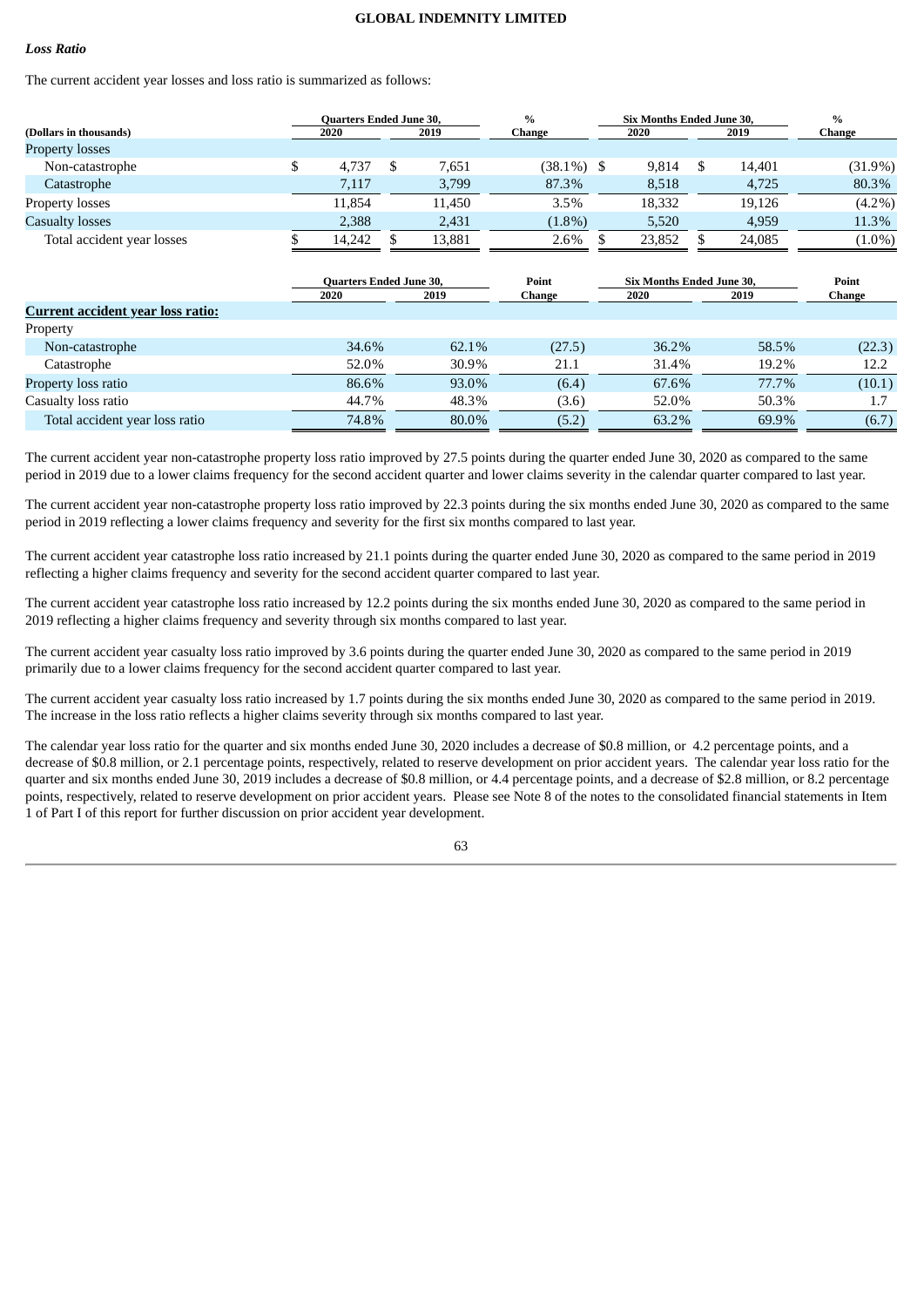### *Expense Ratios*

The expense ratio for the Company's Farm, Ranch, & Stable Segment improved 2.3 points from 42.3% for the quarter ended June 30, 2019 to 40.0% for the quarter ended June 30, 2020 and improved 2.0 points from 42.4% for the six months ended June 30, 2019 to 40.4% for the six months ended June 30, 2020. The improvement in the expense ratio is primarily due to higher earned premiums.

# *COVID-19*

There is risk that legislation could be passed which would require the Company to cover business interruption claims regardless of terms, exclusions including the virus exclusions contained within the Company's Farm, Ranch & Stable policies, or other conditions included in these policies that would otherwise preclude coverage.

COVID-19 could result in declines in business, non-payment of premiums, and increases in claims that could adversely affect Farm, Ranch, & Stable's business, financial condition, and results of operation.

# *Reinsurance Operations*

The components of income from the Company's Reinsurance Operations segment and corresponding underwriting ratios are as follows:

|                                          | <b>Quarters Ended June 30,</b> |               |         | $\%$          |               | <b>Six Months Ended June 30,</b> | $\%$         |               |
|------------------------------------------|--------------------------------|---------------|---------|---------------|---------------|----------------------------------|--------------|---------------|
| (Dollars in thousands)                   | 2020(1)                        |               | 2019(1) | Change        |               | 2020(1)                          | 2019 (1)     | <b>Change</b> |
| Gross written premiums                   | 16,052                         | \$            | 32,059  | $(49.9\%)$    | <sup>\$</sup> | 33,569                           | \$<br>49,608 | (32.3%)       |
| Net written premiums                     | 16,052                         | <sup>\$</sup> | 32,059  | $(49.9\%)$ \$ |               | 33,569                           | \$<br>49,601 | (32.3%)       |
|                                          |                                |               |         |               |               |                                  |              |               |
| Net earned premiums                      | \$<br>19,546                   | <sup>\$</sup> | 18,579  | 5.2%          | <sup>\$</sup> | 43,401                           | \$<br>33,286 | 30.4%         |
| Other income (loss)                      | 279                            |               | (8)     | NM            |               | (16)                             |              | NM            |
| Total revenues                           | 19,825                         |               | 18,571  | 6.8%          |               | 43,385                           | 33,293       | 30.3%         |
| Losses and expenses:                     |                                |               |         |               |               |                                  |              |               |
| Net losses and loss adjustment expenses  | 11,290                         |               | 13,147  | $(14.1\%)$    |               | 24.394                           | 21,176       | 15.2%         |
| Acquisition costs and other underwriting |                                |               |         |               |               |                                  |              |               |
| expenses                                 | 5,695                          |               | 5,360   | 6.3%          |               | 14,244                           | 10,356       | 37.5%         |
| Underwriting income                      | 2,840                          |               | 64      | NM            |               | 4,747                            | 1,761        | 169.6%        |

|                              | Quarters Ended June 30, |       | Point  | <b>Six Months Ended June 30.</b> |       | Point            |
|------------------------------|-------------------------|-------|--------|----------------------------------|-------|------------------|
|                              | 2020                    | 2019  | Change | 2020                             | 2019  | Change           |
| <b>Underwriting Ratios:</b>  |                         |       |        |                                  |       |                  |
| Loss ratio:                  |                         |       |        |                                  |       |                  |
| Current accident year (2)    | 56.1%                   | 54.8% | 1.3    | 56.8%                            | 55.0% | 1.8 <sup>°</sup> |
| Prior accident year          | 1.7%                    | 15.9% | (14.2) | $(0.6\%)$                        | 8.6%  | (9.2)            |
| Calendar year loss ratio (3) | 57.8%                   | 70.7% | (12.9) | 56.2%                            | 63.6% | (7.4)            |
| Expense ratio                | 29.1%                   | 28.8% | 0.3    | 32.8%                            | 31.1% | 1.7              |
| Combined ratio               | 86.9%                   | 99.5% | (12.6) | 89.0%                            | 94.7% | (5.7)            |
|                              |                         |       |        |                                  |       |                  |

### NM – not meaningful

(1) External business only, excluding business assumed from affiliates<br>
(2) Non-GAAP ratio<br>
(3) Most directly comparable GAAP ratio

Non-GAAP ratio Most directly comparable GAAP ratio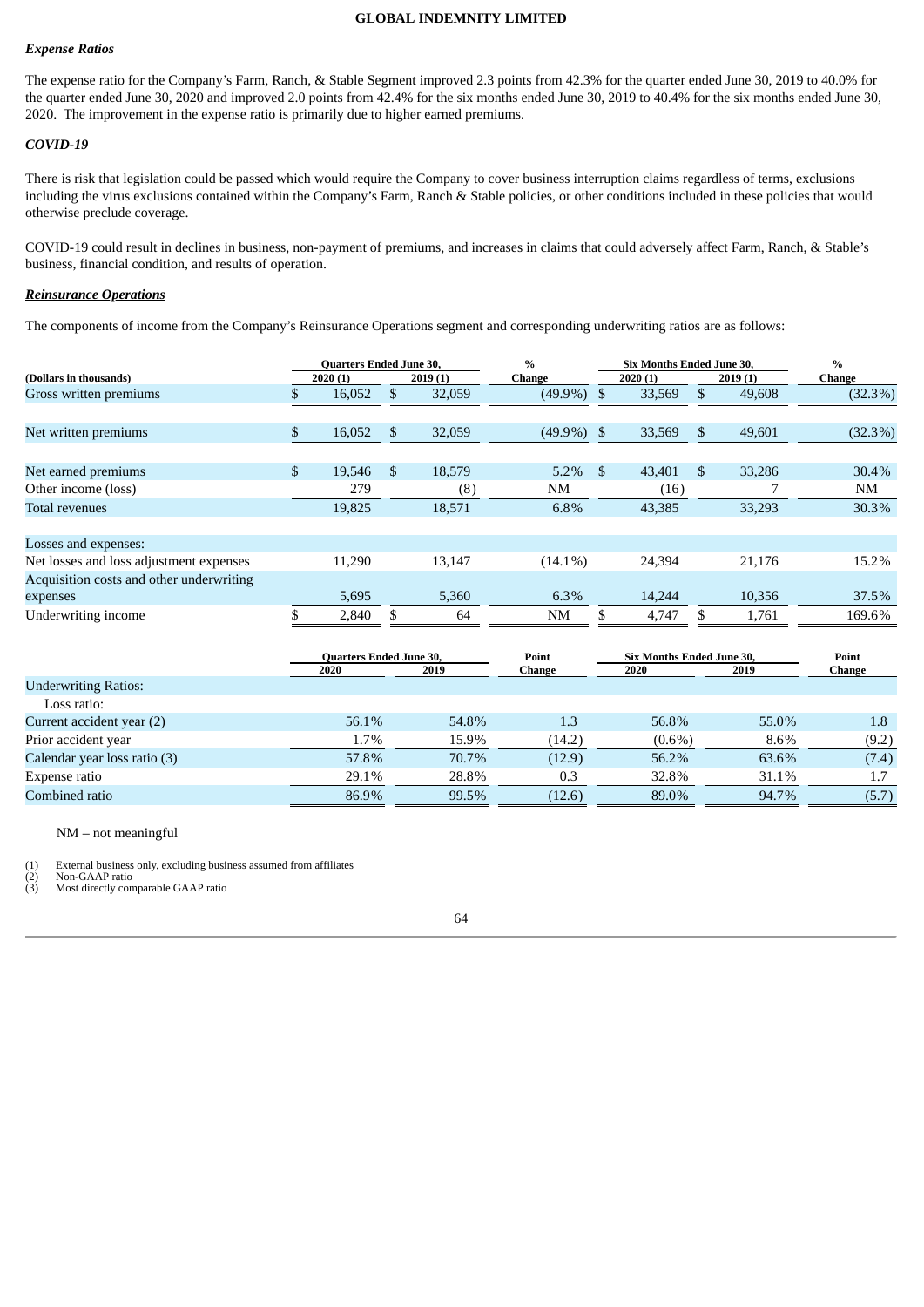### *Reconciliation of non-GAAP financial measures and ratios*

The table above includes a reconciliation of the current accident year loss ratio, which is a non-GAAP ratio, to its calendar year loss ratio, which is its most directly comparable GAAP ratio. The Company believes the non-GAAP ratio is useful to investors when evaluating the Company's underwriting performance as trends in the Company's Reinsurance Operations may be obscured by prior accident year adjustments. This non-GAAP ratio should not be considered as a substitute for its most directly comparable GAAP ratio and does not reflect the overall underwriting profitability of the Company.

### *Premiums*

See "Result of Operations" above for a discussion on premiums.

### *Other Income*

The Company recognized income of \$0.3 million and a loss of less than \$0.1 million for the quarters ended June 30, 2020 and 2019, respectively, and recognized a loss of less than \$0.1 million and income of less of \$0.1 million for the six months ended June 30, 2020 and 2019, respectively. Other income is comprised of foreign exchange gains and losses.

### *Loss Ratio*

The current accident year loss ratio increased by 1.3 points during the quarter ended June 30, 2020 as compared to the same period in 2019. The current accident year loss ratio increased for the property non-catastrophe business compared to the same period last year. Also, the increase in the total loss ratio reflects a mix of business shift to more casualty premium which has a higher expected loss ratio than property.

The current accident year loss ratio increased by 1.8 points during the six months ended June 30, 2020 as compared to the same period in 2019 primarily due to an increase in the property non-catastrophe loss ratio and the change in mix of business, as there is more casualty premium being written which has a higher expected loss ratio than property.

The calendar year loss ratio for the quarter and six months ended June 30, 2020 includes an increase of \$0.3 million, or 1.7 percentage points, and a decrease of \$0.3 million, or 0.6 percentage points, respectively, related to reserve development on prior accident years. The calendar year loss ratio for the quarter and six months ended June 30, 2019 includes an increase of \$3.0 million, or 15.9 percentage points, and an increase of \$2.9 million, or 8.6 percentage points, respectively, related to reserve development on prior accident years. Please see Note 8 of the notes to the consolidated financial statements in Item 1 of Part I of this report for further discussion on prior accident year development.

### *Expense Ratio*

The expense ratio for the Company's Reinsurance Operations increased by 0.3 points from 28.8% for the quarter ended June 30, 2019 to 29.1% for the quarter ended June 30, 2020 and increased by 1.7 points from 31.1% for the six months ended June 30, 2019 to 32.8% for the six months ended June 30, 2020. The increase in the expense ratio for the six months ended June 30, 2020 is primarily due to an increase in commission expense resulting from a change in business mix.

# *COVID-19*

COVID-19 could result in declines in business, non-payment of premiums, and increases in claims that could adversely affect the Reinsurance Operations' business, financial condition, and results of operation.

# **Unallocated Corporate Items**

The Company's fixed income portfolio, excluding cash, continues to maintain high quality with an AA- average rating and a duration of 4.2 years.

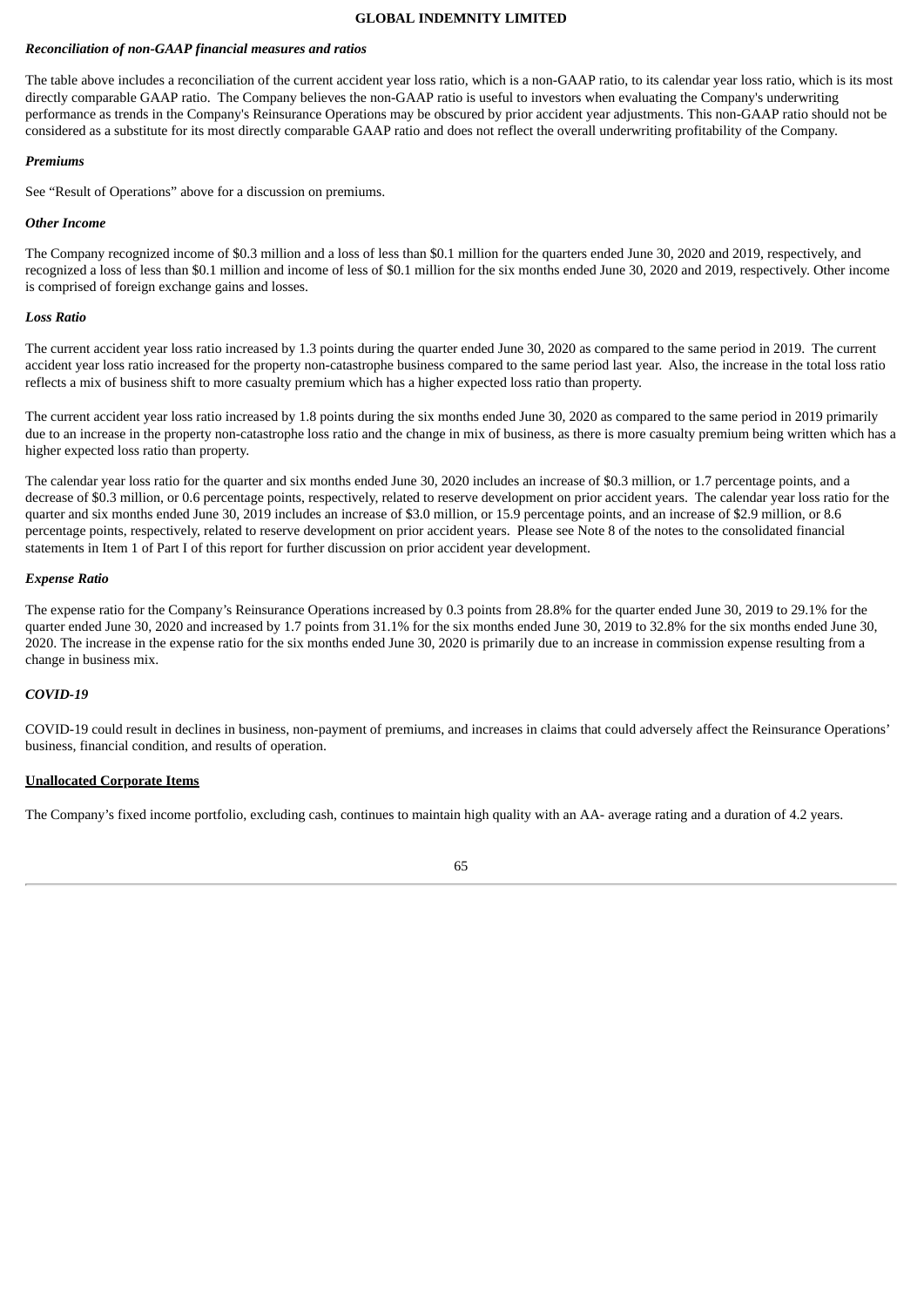# *Net Investment Income*

|                                    | Ouarters Ended June 30. |         |  | $\%$   | Six Months Ended June 30. |         | $\%$    |            |
|------------------------------------|-------------------------|---------|--|--------|---------------------------|---------|---------|------------|
| (Dollars in thousands)             |                         | 2020    |  | 2019   | Change                    | 2020    | 2019    | Change     |
| Gross investment income (loss) (1) |                         | (2,012) |  | 14.748 | $(113.6\%)$ \$            | 9,106   | 22.550  | $(59.6\%)$ |
| Investment expenses                |                         | 347     |  | (922)  | (62.4%)                   | (1,336) | (1,505) | $(11.2\%)$ |
| Net investment income              |                         | (2,359) |  | 13.826 | $(117.1\%)$               | 7.770   | 21.045  | $(63.1\%)$ |

# (1) Excludes realized gains and losses

Gross investment income decreased by 113.6% and 59.6% for the quarter and the six months ended June 30, 2020, respectively, as compared to the same period in 2019. The decrease for the quarter and six months ended was primarily due to decreased returns from alternative investments which are booked on a one quarter lag due to the limited partnerships typically not reporting results until one to three months following the end of the reporting period.

Investment expenses decreased by 62.4% and 11.2% for the quarter ended and six months ended June 30, 2020, respectively, as compared to the same period in 2019 due to including investment expenses related to mutual funds as a direct offset to investment income.

At June 30, 2020, the Company held agency mortgage-backed securities with a market value of \$262.8 million. Excluding the agency mortgage-backed securities, the average duration of the Company's fixed maturities portfolio was 4.8 years as of June 30, 2020, compared with 3.7 years as of June 30, 2019. Including cash and short-term investments, the average duration of the Company's fixed maturities portfolio, excluding agency mortgage-backed securities, was 4.5 years as of June 30, 2020, compared with 3.5 years as of June 30, 2019. Changes in interest rates can cause principal payments on certain investments to extend or shorten which can impact duration. The Company's embedded book yield on its fixed maturities, not including cash, was 2.5% as of June 30, 2020, compared to 3.0% as of June 30, 2019. The embedded book yield on the \$64.3 million of municipal bonds in the Company's portfolio, which includes \$63.8 million of taxable municipal bonds, was 3.1% at June 30, 2020, compared to an embedded book yield of 3.5% on the Company's municipal bond portfolio of \$40.9 million at June 30, 2019.

# *Net Realized Investment Gains (Losses)*

The components of net realized investment gains (losses) for the quarters and six months ended June 30, 2020 and 2019 were as follows:

|                                        | <b>Quarters Ended June 30,</b> |         |  |         | <b>Six Months Ended June 30.</b> |           |  |         |
|----------------------------------------|--------------------------------|---------|--|---------|----------------------------------|-----------|--|---------|
| (Dollars in thousands)                 | 2019<br>2020                   |         |  | 2020    |                                  | 2019      |  |         |
| <b>Equity securities</b>               |                                | 27,894  |  | 4.173   |                                  | (22,088)  |  | 19,325  |
| Fixed maturities                       |                                | 12.820  |  | 4.083   |                                  | 14.752    |  | 3,785   |
| <b>Derivatives</b>                     |                                | (2,207) |  | (4,666) |                                  | (22, 319) |  | (7,233) |
| Other than temporary impairment losses |                                |         |  |         |                                  |           |  | (1,897) |
| Net realized investment gains (losses) |                                | 38,507  |  | 3,590   |                                  | (29,655)  |  | 13,980  |

Net realized investment gains/(losses) for the quarter ended and six months ended June 30, 2020 were primarily due to the impact of changes in fair value on equity securities and derivatives due to the recent disruption in the global financial markets as a result of COVID-19.

See Note 3 of the notes to the consolidated financial statements in Item 1 of Part I of this report for an analysis of total investment return on a pre-tax basis for the quarters and six months ended June 30, 2020 and 2019.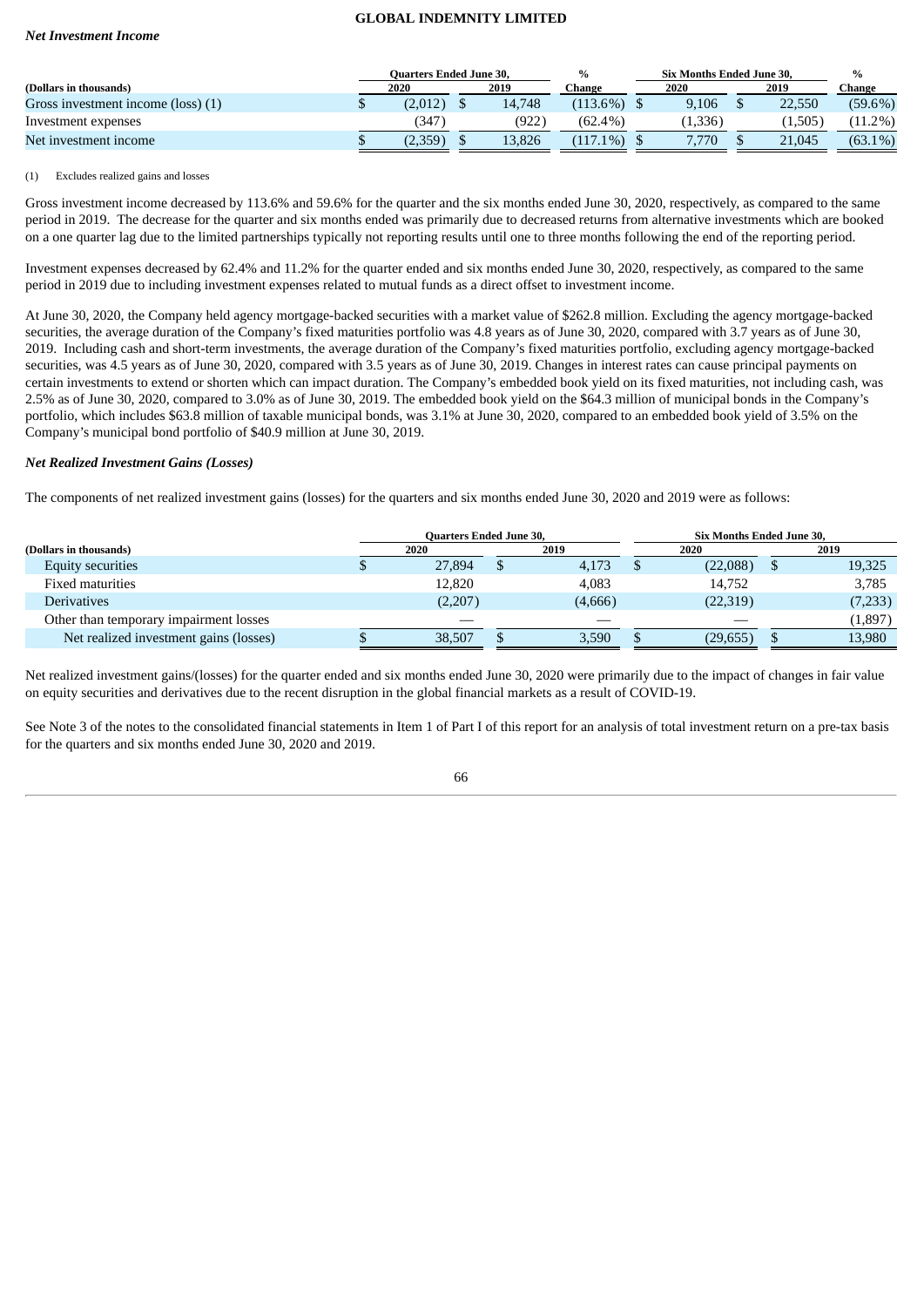## *Corporate and Other Operating Expenses*

Corporate and other operating expenses consist of outside legal fees, other professional fees, directors' fees, management fees & advisory fees, salaries and benefits for holding company personnel, development costs for new products, and taxes incurred which are not directly related to operations. Corporate and other operating expenses were \$8.6 million and \$4.6 million during the quarters ended June 30, 2020 and 2019, respectively, and \$12.8 million and \$7.8 million during the six months ended June 30, 2020 and 2019, respectively. The increase in corporate expenses is primarily due to an increase in legal and professional fees related to the proposed redomestication.

#### *Interest Expense*

Interest expense decreased 6.5% and 4.8% during the quarter and six months ended June 30, 2020, respectively, as compared to the same period in 2019 primarily due to a reduction in the Fed Funds effective interest rate in March, 2020.

### *Income Tax Expense / Benefit*

Income tax expense was \$7.0 million for the quarter ended June 30, 2020 compared with an income tax expense of \$1.2 million for the quarter ended June 30, 2019. The increase in income tax expense is primarily due to higher pre-tax income for the Company's U.S. subsidiaries for the quarter ended June 30, 2020 as compared to the same period in 2019.

Income tax benefit was \$5.0 million for the six months ended June 30, 2020 compared with an income tax expense of \$5.5 million for the six months ended June 30, 2019. The increase in the income tax benefit is primarily due to investment losses incurred by the Company's U.S. subsidiaries during the six months ended June 30, 2020.

See Note 7 of the notes to the consolidated financial statements in Item 1 of Part I of this report for a comparison of income tax between periods.

#### *Net Income*

The factors described above resulted in net income of \$37.6 million and \$14.7 million for the quarters ended June 30, 2020 and 2019, respectively, and a net loss of \$7.0 million and net income of \$34.3 million for the six months ended June 30, 2020 and 2019, respectively.

# **Liquidity and Capital Resources**

### *Sources and Uses of Funds*

Global Indemnity is a holding company. Its principal asset is its ownership of the shares of its direct and indirect subsidiaries, including those of its U.S. insurance companies: United National Insurance Company, Diamond State Insurance Company, Penn-America Insurance Company, Penn-Star Insurance Company, Penn-Patriot Insurance Company, and American Reliable Insurance Company; and its Reinsurance Operations: Global Indemnity Reinsurance.

Global Indemnity's short term and long term liquidity needs include but are not limited to the payment of corporate expenses, debt service payments, dividend payments to shareholders, and share repurchases. In order to meet their short term and long term needs, the Company's principal sources of cash includes dividends from subsidiaries, other permitted disbursements from its direct and indirect subsidiaries, reimbursement for equity awards granted to employees and intercompany borrowings. The principal sources of funds at these direct and indirect subsidiaries include underwriting operations, investment income, proceeds from sales and redemptions of investments, capital contributions, intercompany borrowings, and dividends from subsidiaries. Funds are used principally by these operating subsidiaries to pay claims and operating expenses, to make debt payments, fund margin requirements on interest rate swap agreements, to purchase investments, and to make dividend payments. In addition, the Company periodically reviews opportunities related to business acquisitions and as a result, liquidity may be needed in the future.

As of June 30, 2020, the Company also had future funding commitments of \$31.2 million related to investments. However, the related investments are currently in their harvest period and it is unlikely that a capital call will be made.

The future liquidity of Global Indemnity is dependent on the ability of its subsidiaries to pay dividends. Global Indemnity's U.S. insurance companies are restricted by statute as to the amount of dividends that they may pay without the prior approval

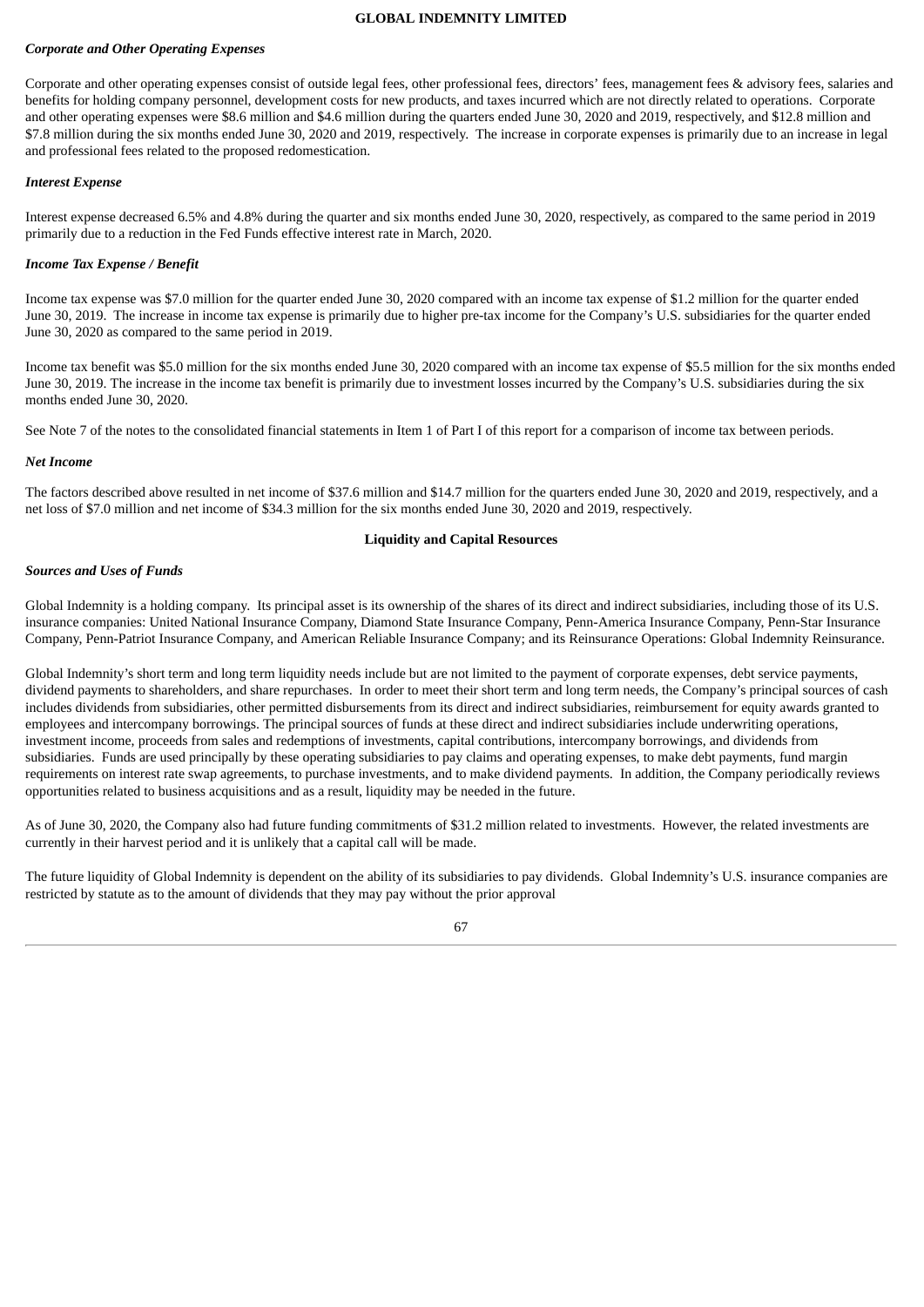of regulatory authorities. The dividend limitations imposed by state laws are based on the statutory financial results of each insurance company within the Insurance Operations that are determined by using statutory accounting practices that differ in various respects from accounting principles used in financial statements prepared in conformity with GAAP. See "Regulation - Statutory Accounting Principles" in Item 1 of Part I of the Company's 2019 Annual Report on Form 10-K. Key differences relate to, among other items, deferred acquisition costs, limitations on deferred income taxes, reserve calculation assumptions and surplus notes. See Note 18 of the notes to the consolidated financial statements in Item 8 of Part II of the Company's 2019 Annual Report on Form 10-K for further information on dividend limitations related to the U.S. Insurance Companies. The U.S. Insurance Companies did not declare or pay any dividends during the quarter and six months ended June 30, 2020.

Global Indemnity Reinsurance is prohibited, without the approval of the Bermuda Monetary Authority ("BMA"), from reducing by 15% or more its total statutory capital or 25% or more of its total statutory capital and surplus as set out in its previous year's statutory financial statements, and any application for such approval must include such information as the BMA may require. See "Regulation—Bermuda Insurance Regulation" in Item 1 of Part I of the Company's 2019 Annual Report on Form 10-K. In June, 2020, the Board of Directors of Global Indemnity Reinsurance declared and paid a dividend of \$226 million to its parent company, Global Indemnity Limited.

# *Cash Flows*

Sources of operating funds consist primarily of net written premiums and investment income. Funds are used primarily to pay claims and operating expenses and to purchase investments. As a result of the dividend policy established in 2017, funds may also be used in the future to pay dividends to shareholders of Global Indemnity Limited.

The Company's reconciliation of net income (loss) to net cash provided by (used for) operations is generally influenced by the following:

- the fact that the Company collects premiums, net of commissions, in advance of losses paid;
- the timing of the Company's settlements with its reinsurers; and
- the timing of the Company's loss payments.

Net cash provided by (used for) operating activities was \$52.4 million and (\$3.1) million for the six months ended June 30, 2020 and 2019, respectively. The increase in operating cash flows of approximately \$55.5 million from the prior year was primarily a net result of the following items:

|                                                      | <b>Six Months Ended June 30,</b> |            |    |            |         |
|------------------------------------------------------|----------------------------------|------------|----|------------|---------|
| (Dollars in thousands)                               |                                  | 2020       |    | 2019       | Change  |
| Net premiums collected                               |                                  | 285,317    | Ъ, | 259,650    | 25,667  |
| Net losses paid                                      |                                  | (131,203)  |    | (160, 315) | 29,112  |
| Underwriting and corporate expenses                  |                                  | (120, 897) |    | (118,001)  | (2,896) |
| Net investment income                                |                                  | 23,138     |    | 25,705     | (2,567) |
| Net federal income taxes recovered (paid)            |                                  | 5,478      |    | (250)      | 5,728   |
| Interest paid                                        |                                  | (9, 423)   |    | (9,924)    | 501     |
| Net cash provided by (used for) operating activities |                                  | 52,410     |    | (3, 135)   | 55,545  |

See the consolidated statements of cash flows in the consolidated financial statements in Item 1 of Part I of this report for details concerning the Company's investing and financing activities.

# *Liquidity*

#### *COVID-19*

The Company's liquidity could be negatively impacted by the cancellation, delays, or non-payment of premiums related to the ongoing COVID-19 pandemic. There is risk that legislation could be passed which would require the Company to cover business interruption claims regardless of terms, exclusions including the virus exclusions contained within the Company's

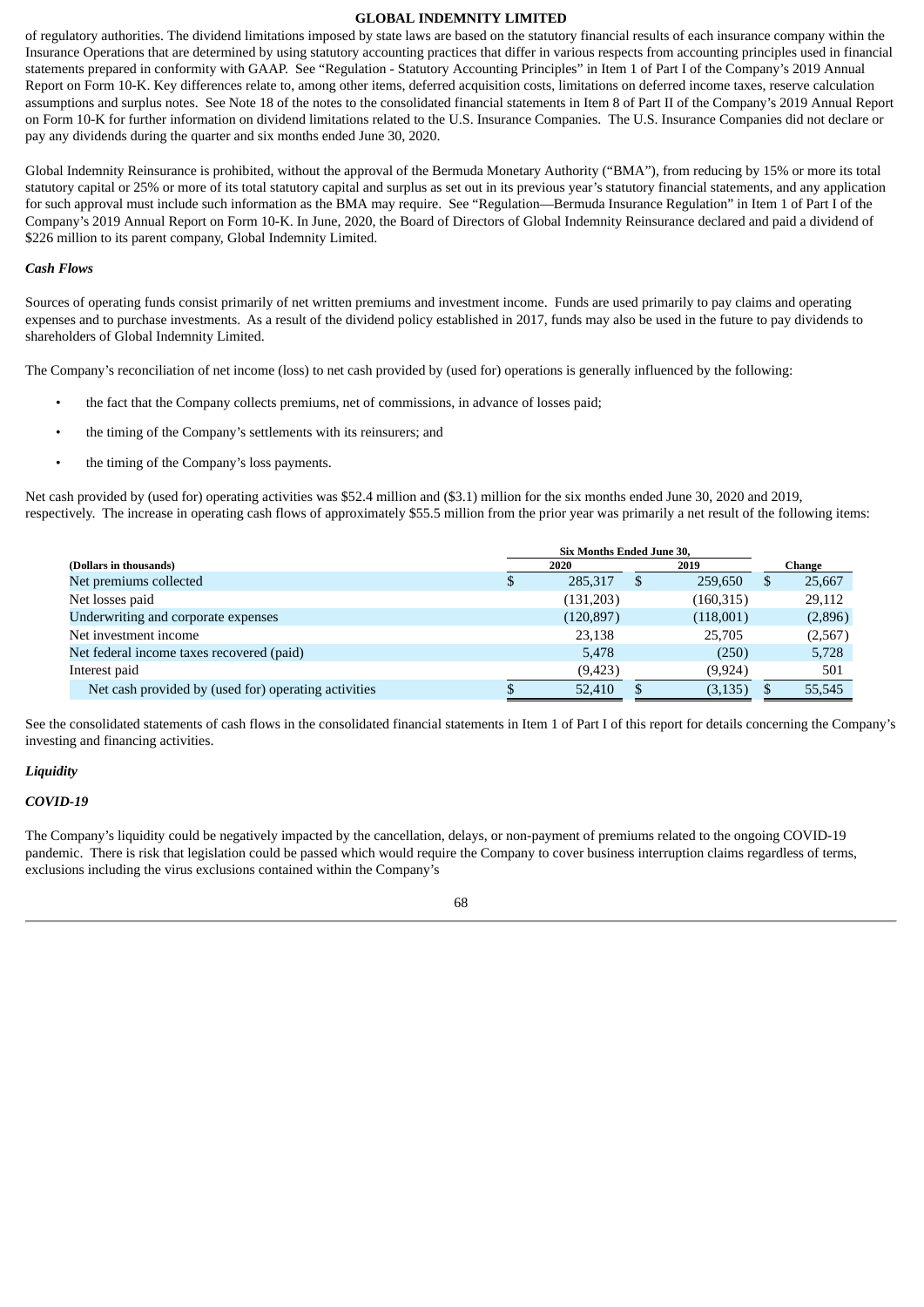Commercial Specialty and Farm, Ranch & Stable policies, or other conditions included in policies that would otherwise preclude coverage which would negatively impact liquidity. In addition, the liquidity of the Company's investment portfolio could be negatively impacted by the disruption experienced in global financial markets. The COVID-19 pandemic negatively impacted the fair value of the Company's equity securities and derivative instruments during the six months ended June 30, 2020. Management is taking actions it considers prudent to minimize the impact on the Company's liquidity. However, given the ongoing uncertainty surrounding the duration, magnitude and geographic reach of COVID-19, the Company is regularly evaluating the impact of COVID-19 on its liquidity.

### *Dividends*

During 2020, the Board of Directors approved a dividend payment of \$0.25 per ordinary share to all shareholders of record on the close of business on March 24, 2020 and June 23, 2020. Dividends paid were \$7.1 million during the six months ended June 30, 2020.

### *Redemption of Debt*

In July 2020, the Company notified the Trustee of the 7.75% Subordinated Notes due 2045 ("2045 Notes") that it has elected to redeem the entire \$100 million in aggregate principal amount of the outstanding 2045 Notes plus accrued and unpaid interest on the 2045 Notes redeemed to, but not including, the Redemption Date of August 15, 2020.

Other than the items discussed in the preceding paragraphs, there have been no material changes to the Company's liquidity during the quarter and six months ended June 30, 2020. Please see Item 7 of Part II in the Company's 2019 Annual Report on Form 10-K for information regarding the Company's liquidity.

# *Repayment of Margin Borrowing Facility*

The Company plans to pay down to zero the margin borrowing facility in August, 2020. The margin borrowing facility has an outstanding balance of \$74.6 million at June 30, 2020.

### *Capital Resources*

### *Intercompany Dividends*

In June, 2020, Global Indemnity Reinsurance declared and paid a dividend of \$226.0 million to its parent, Global Indemnity Limited.

#### *Intercompany Loan*

On June 16, 2020, GBLI Holdings, LLC entered into a loan agreement with Global Indemnity Reinsurance. Under the terms of the loan agreement, GBLI Holdings, LLC agreed to lend \$40.0 million to Global Indemnity Reinsurance by transferring cash and / or securities to Global Indemnity Reinsurance. This loan bears interest at a rate of 0.18% and is due on June 16, 2023. A portion of this loan was repaid during June, 2020. Balance outstanding was \$18.5 million at June 30, 2020.

Other than the items discussed in the preceding paragraphs, there have been no material changes to the Company's capital resources during the quarter and six months ended June 30, 2020. Please see Item 7 of Part II in the Company's 2019 Annual Report on Form 10-K for information regarding the Company's capital resources.

#### **Off Balance Sheet Arrangements**

The Company has no off balance sheet arrangements.

#### **Cautionary Note Regarding Forward-Looking Statements**

Some of the statements under "Management's Discussion and Analysis of Financial Condition and Results of Operations" and elsewhere in this report may include forward-looking statements within the meaning of Section 21E of the Security Exchange Act of 1934, as amended, that reflect the Company's current views with respect to future events and financial performance. Forward-looking statements are statements that are not historical facts. These statements can be identified by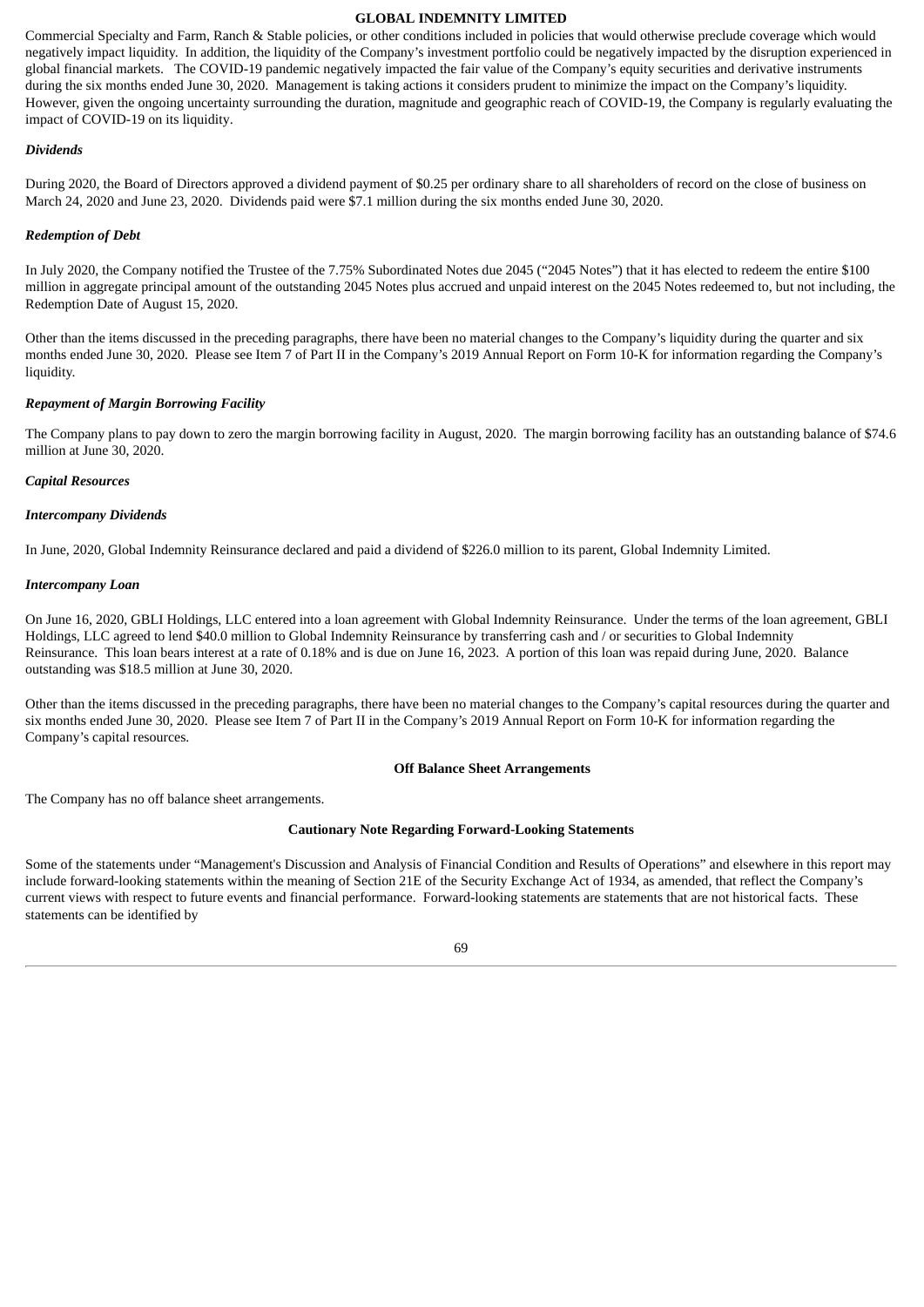the use of forward-looking terminology such as "believe," "expect," "may," "will," "should," "project," "plan," "seek," "intend," or "anticipate" or the negative thereof or comparable terminology, and include discussions of strategy, financial projections and estimates and their underlying assumptions, statements regarding plans, objectives, expectations or consequences of identified transactions or natural disasters, and statements about the future performance, operations, products and services of the companies.

The Company's business and operations are and will be subject to a variety of risks, uncertainties and other factors. Consequently, actual results and experience may materially differ from those contained in any forward-looking statements. See "Risk Factors" in Item 1A of Part I in the Company's 2019 Annual Report on Form 10-K, as supplemented by the Company's Quarterly Report on Form 10Q for the quarterly period ending March 31, 2020 and the Company's definitive proxy statement on Schedule 14A filed July 23, 2020, for risks, uncertainties and other factors that could cause actual results and experience to differ from those projected. The Company's forward-looking statements speak only as of the date of this report or as of the date they were made. The Company undertakes no obligation to publicly update or review any forward-looking statement, whether as a result of new information, future developments or otherwise.

# **Item 3. QUANTITATIVE AND QUALITATIVE DISCLOSURES ABOUT MARKET RISK**

For the quarter ending June 30, 2020, global equities rose approximately 18.8% with US equities leading the charge and erasing first quarter losses. Despite skyrocketing unemployment, widespread social unrest, and a rising number of COVID-19 cases, the U.S. economy has been supported by nearly \$2.9 trillion in fiscal stimulus and the expansion of historically accommodative monetary policy.

The US fixed income market rose approximately 2.9% as spreads in nearly all sectors compressed. Many economic indicators have shown positive results of late but not to the point consistent enough to suggests a trend. The market will continue to focus on the massive amount of fiscal stimulus and monetary policy actions, but will need to monitor the scale of virus-driven shut downs and the volatility that may be introduced with the upcoming U.S. elections.

The Company's investment grade fixed income portfolio continues to maintain high quality with an AA- average rating and a duration of 4.2 years. Portfolio purchases were focused within US Treasuries and MBS securities. These purchases were funded primarily through cash inflows, sales of CMBS, Asset Backed, and MBS securities, as well as maturities and paydowns. During the second quarter, the portfolio's allocation to MBS, investment grade credit and US Treasuries increased, while the portfolio's exposure to CMBS decreased. There have been no other material changes to the Company's market risk since December 31, 2019. Please see Item 7A of Part II in the Company's 2019 Annual Report on Form 10-K for information regarding the Company's market risk.

# **Item 4. CONTROLS AND PROCEDURES**

# **Evaluation of Disclosure Controls and Procedures**

The Company maintains disclosure controls and procedures (as that term is defined in Rules 13a-15(e) and 15d-15(e) under the Securities Exchange Act of 1934, as amended (the "Exchange Act")) that are designed to ensure that information required to be disclosed in the Company's reports under the Exchange Act is recorded, processed, summarized and reported within the time periods specified in the Securities and Exchange Commission's rules and forms, and that such information is accumulated and communicated to the Company's management, including its Chief Executive Officer and Chief Financial Officer, as appropriate, to allow timely decisions regarding required disclosures. Any controls and procedures, no matter how well designed and operated, can provide only reasonable assurance of achieving the desired control objectives. The Company's management, with the participation of the Company's Chief Executive Officer and Chief Financial Officer, has evaluated the effectiveness of the design and operation of the Company's disclosure controls and procedures as of June 30, 2020. Based upon that evaluation, and subject to the foregoing, the Company's Chief Executive Officer and Chief Financial Officer concluded that, as of June 30, 2020, the design and operation of the Company's disclosure controls and procedures were effective to accomplish their objectives at the reasonable assurance level.

# **Changes in Internal Control over Financial Reporting**

There have been no changes in the Company's internal controls over financial reporting that occurred during the quarter ended June 30, 2020 that have materially affected, or are reasonably likely to materially affect, the Company's internal controls over financial reporting.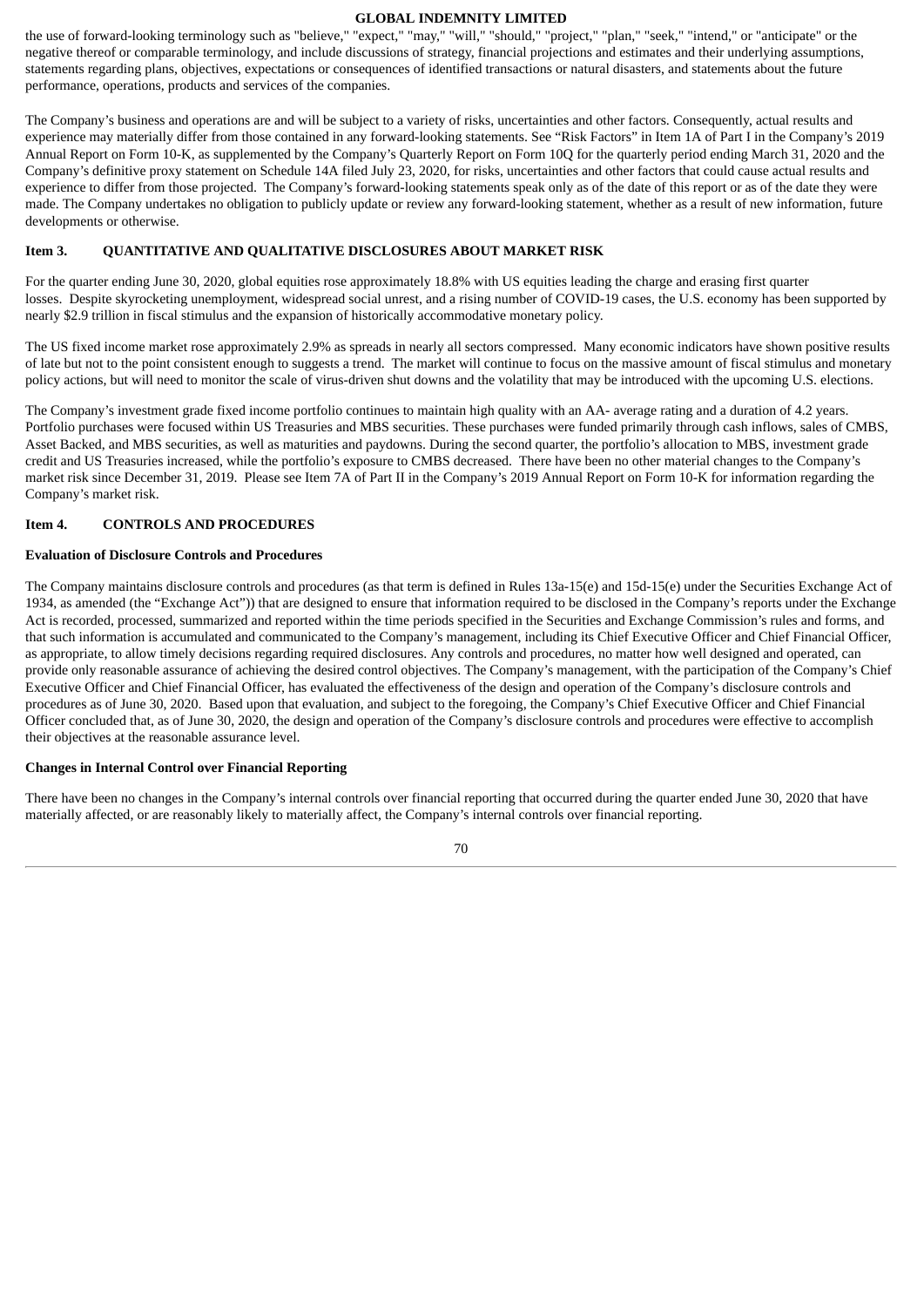# **GLOBAL INDEMNITY LIMITED PART II-OTHER INFORMATION**

# **Item 1. Legal Proceedings**

The Company is, from time to time, involved in various legal proceedings in the ordinary course of business. The Company maintains insurance and reinsurance coverage for risks in amounts that it considers adequate. However, there can be no assurance that the insurance and reinsurance coverage that the Company maintains is sufficient or will be available in adequate amounts or at a reasonable cost. The Company does not believe that the resolution of any currently pending legal proceedings, either individually or taken as a whole, will have a material adverse effect on its business, results of operations, cash flows, or financial condition.

There is a greater potential for disputes with reinsurers who are in runoff. Some of the Company's reinsurers' have operations that are in runoff, and therefore, the Company closely monitors those relationships. The Company anticipates that, similar to the rest of the insurance and reinsurance industry, it will continue to be subject to litigation and arbitration proceedings in the ordinary course of business.

# **Item 1A. Risk Factors**

The Company's results of operations and financial condition are subject to numerous risks and uncertainties described in Item 1A of Part I in the Company's 2019 Annual Report on Form 10-K, filed with the SEC on March 6, 2020, as supplemented by the Company's Quarterly Report on Form 10Q for the quarterly period ending March 31, 2020 filed on May 8, 2020, and the Company's definitive proxy statement on Schedule 14A filed July 23, 2020. The risk factors identified therein have not materially changed.

### **Item 2. Unregistered Sales of Equity Securities and Use of Proceeds**

The Company's Share Incentive Plan allows employees to surrender the Company's A ordinary shares as payment for the tax liability incurred upon the vesting of restricted stock. There were no shares surrendered by the Company's employees during the quarter ended June 30, 2020. All A ordinary shares surrendered by the employees by the Company are held as treasury stock and recorded at cost until formally retired.

| Item 3. | <b>Defaults upon Senior Securities</b> |  |  |
|---------|----------------------------------------|--|--|
|---------|----------------------------------------|--|--|

None.

| Item 4. | <b>Mine Safety Disclosures</b> |  |
|---------|--------------------------------|--|
|---------|--------------------------------|--|

None.

|  | Item 5. | <b>Other Information</b> |
|--|---------|--------------------------|
|--|---------|--------------------------|

None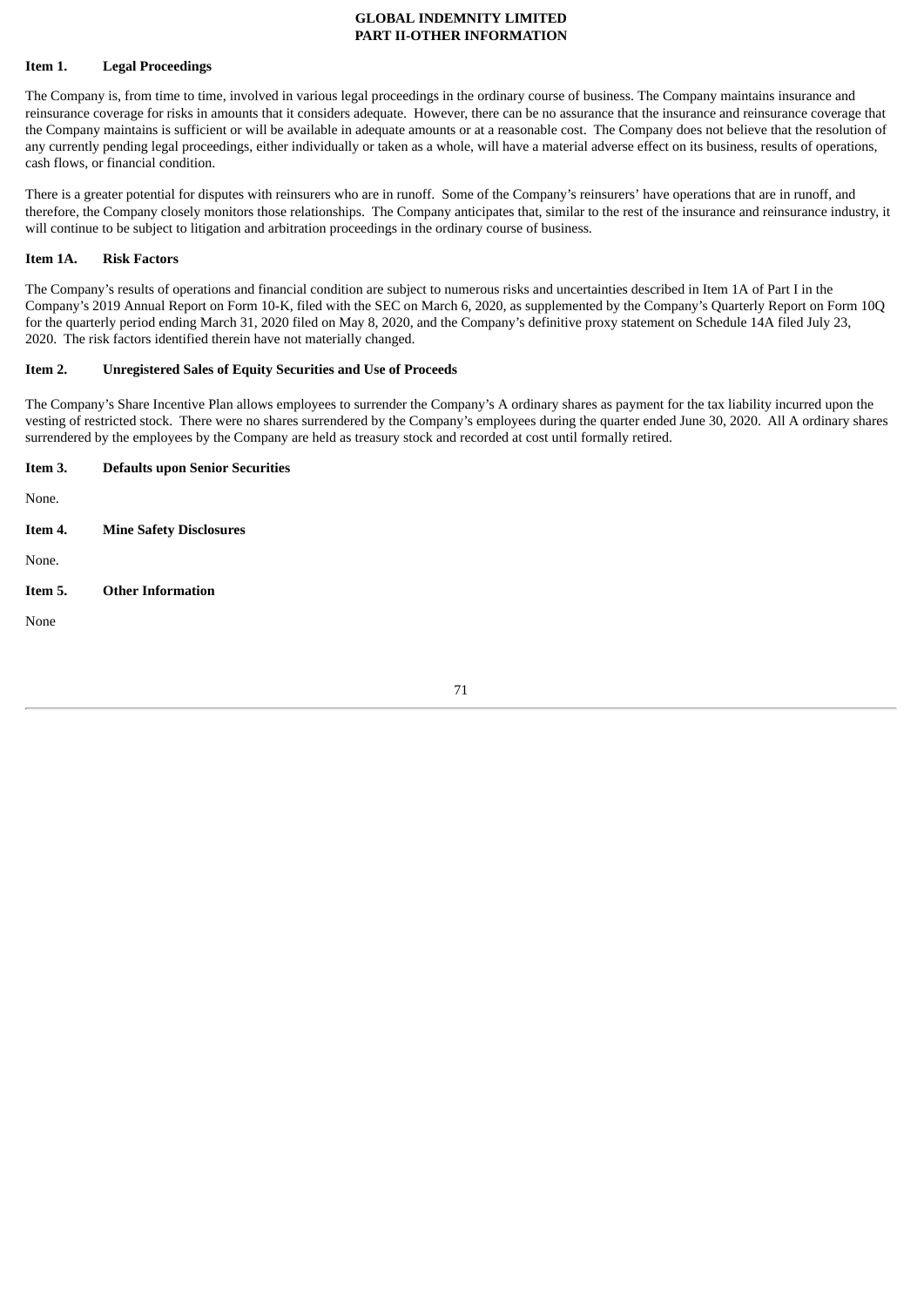| Item 6. | <b>Exhibits</b>                                                                                                                                                                                                |
|---------|----------------------------------------------------------------------------------------------------------------------------------------------------------------------------------------------------------------|
| $31.1+$ | Certification of Chief Executive Officer pursuant to Rule 13a-14 (a) / 15d-14 (a) of the Securities Exchange Act of 1934, as amended, as<br>adopted pursuant to Section 302 of the Sarbanes-Oxley Act of 2002. |
| $31.2+$ | Certification of Chief Financial Officer pursuant to Rule 13a-14(a)/15d-14(a) of the Securities Exchange Act of 1934, as amended, as<br>adopted pursuant to Section 302 of the Sarbanes-Oxley Act of 2002.     |
| $32.1+$ | Certification of Chief Executive Officer pursuant to 18 U.S.C. Section 1350, as adopted pursuant to Section 906 of the Sarbanes-Oxley Act<br>of 2002.                                                          |
| $32.2+$ | Certification of Chief Financial Officer pursuant to 18 U.S.C. Section 1350, as adopted pursuant to Section 906 of the Sarbanes-Oxley Act<br>of 2002.                                                          |
| 101.INS | Inline XBRL Instance Document - the instance document does not appear in the Interactive Data File because its XBRL tags are embedded<br>within the Inline XBRL document.                                      |
| 101.SCH | Inline XBRL Taxonomy Extension Schema Document                                                                                                                                                                 |
| 101.CAL | Inline XBRL Taxonomy Extension Calculation Linkbase Document                                                                                                                                                   |
| 101.DEF | Inline XBRL Taxonomy Extension Definition Linkbase Document                                                                                                                                                    |
| 101.LAB | Inline XBRL Taxonomy Extension Label Linkbase Document                                                                                                                                                         |
| 101.PRE | Inline XBRL Taxonomy Extension Presentation Linkbase Document                                                                                                                                                  |
| 104     | Cover Page Interactive Data File (embedded within the Inline XBRL document)                                                                                                                                    |
| $^{+}$  | Filed or furnished herewith, as applicable.                                                                                                                                                                    |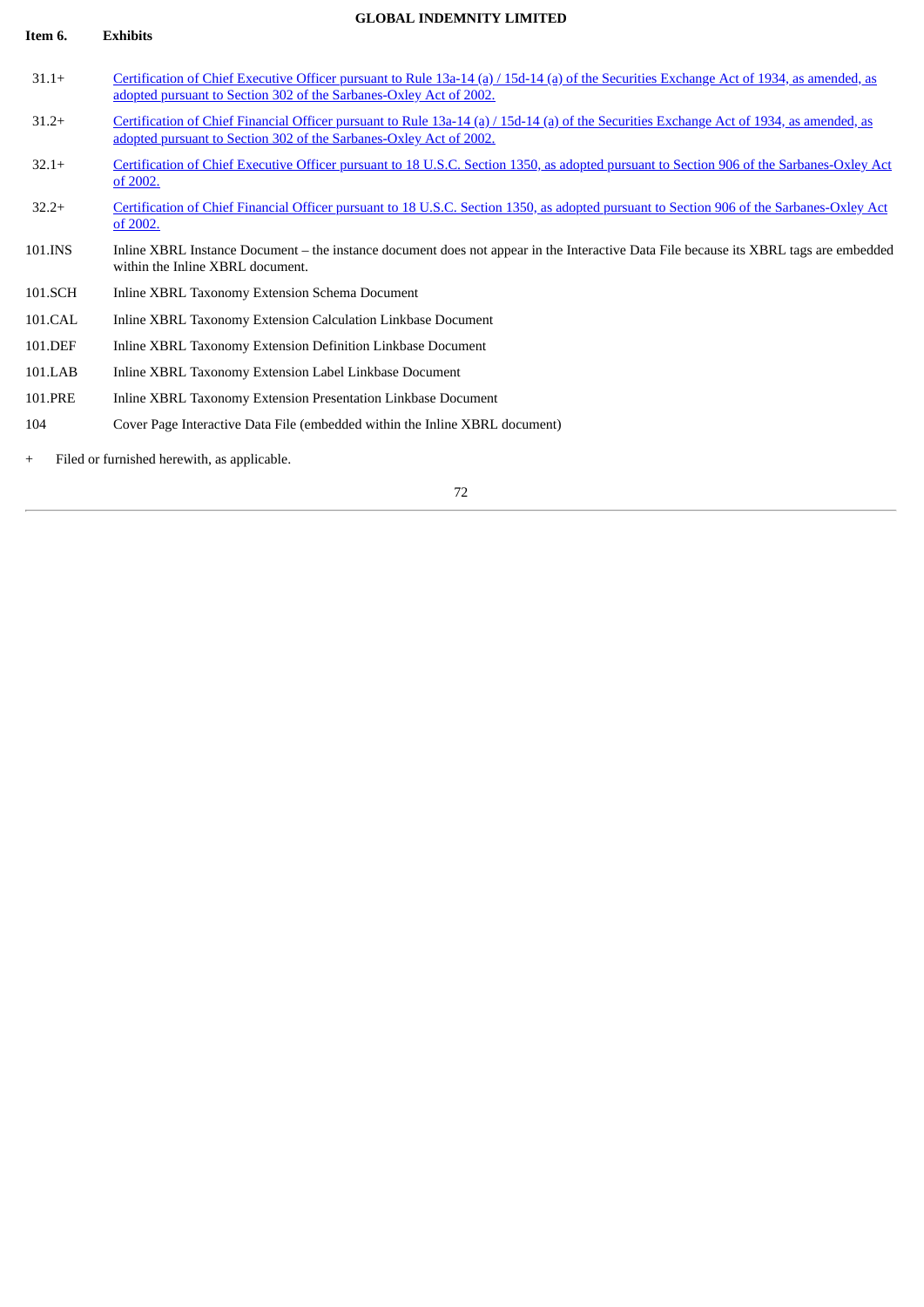#### **GLOBAL INDEMNITY LIMITED SIGNATURE**

Pursuant to the requirements of the Securities Exchange Act of 1934, the registrant has duly caused this report to be signed on its behalf by the undersigned, thereunto duly authorized.

> GLOBAL INDEMNITY LIMITED Registrant

> > Officer)

August 10, 2020 By: /s/ Thomas M. McGeehan Date: August 10, 2020 Thomas M. McGeehan Chief Financial Officer (Authorized Signatory and Principal Financial and Accounting

73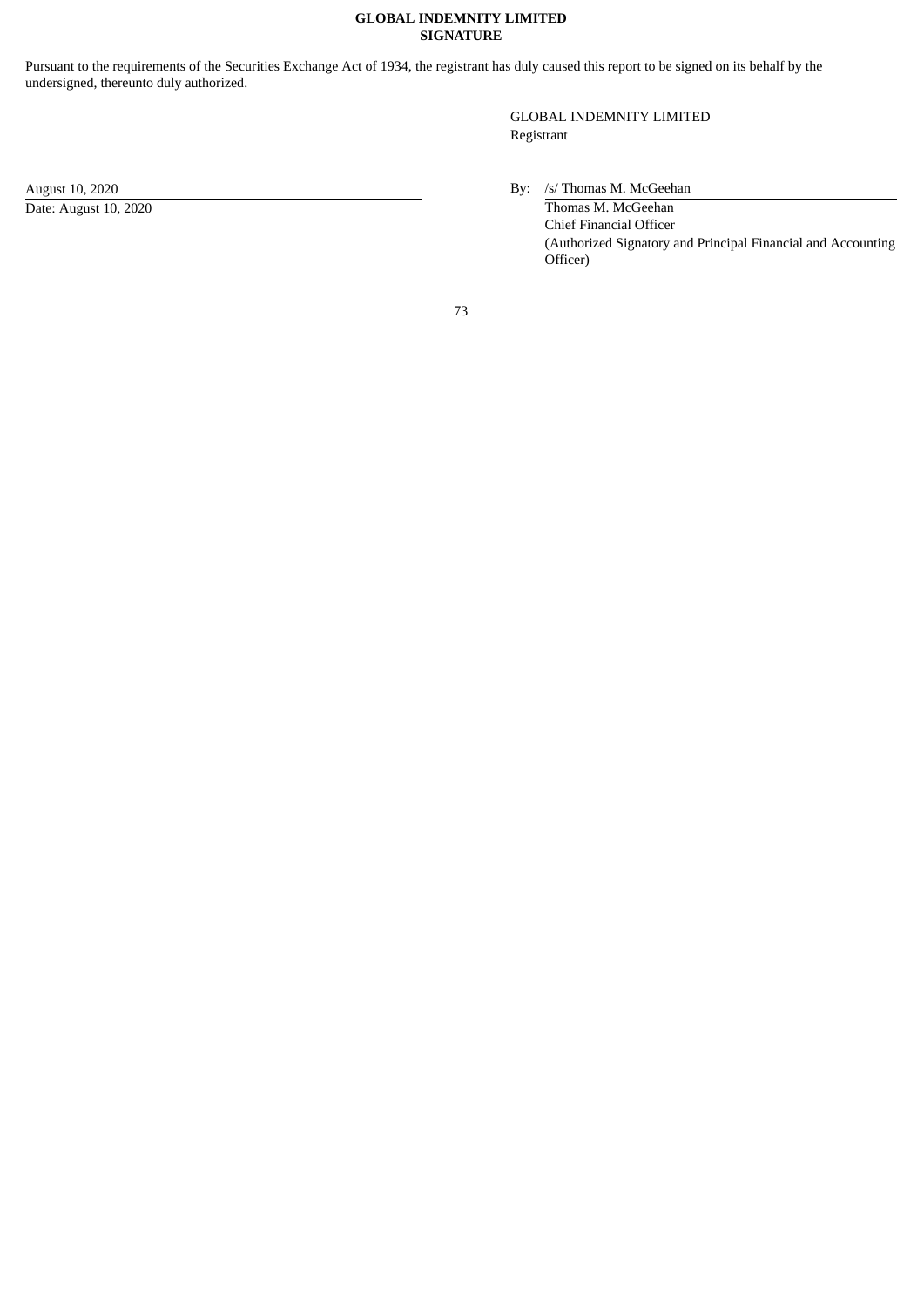# **CERTIFICATION PURSUANT TO RULE 13a-14(a)/15d-14(a), AS ADOPTED PURSUANT TO SECTION 302 OF THE SARBANES-OXLEY ACT OF 2002**

#### I, Cynthia Y. Valko, certify that:

- 1. I have reviewed this Quarterly Report on Form 10-Q of Global Indemnity Limited;
- 2. Based on my knowledge, this Quarterly Report does not contain any untrue statement of a material fact or omit to state a material fact necessary to make the statements made, in light of the circumstances under which such statements were made, not misleading with respect to the period covered by this Quarterly Report;
- 3. Based on my knowledge, the financial statements, and other financial information included in this Quarterly Report, fairly present in all material respects the financial condition, results of operations and cash flows of the registrant as of, and for, the periods presented in this Quarterly Report;
- 4. The registrant's other certifying officers and I are responsible for establishing and maintaining disclosure controls and procedures (as defined in Exchange Act Rules 13a-15(e) and 15d-15(e)) and internal control over financial reporting (as defined in Exchange Act Rules 13a-15(f) and 15d-15(f)) for the registrant and have:
	- a) Designed such disclosure controls and procedures, or caused such disclosure controls and procedures to be designed under our supervision, to ensure that material information relating to the registrant, including its consolidated subsidiaries, is made known to us by others within those entities, particularly during the period in which this Quarterly Report is being prepared;
	- b) Designed such internal control over financial reporting, or caused such internal control over financial reporting to be designed under our supervision, to provide reasonable assurance regarding the reliability of financial reporting and the preparation of financial statements for external purposes in accordance with generally accepted accounting principles;
	- c) Evaluated the effectiveness of the registrant's disclosure controls and procedures and presented in this report our conclusions about the effectiveness of the disclosure controls and procedures, as of the end of the period covered by this Quarterly Report based on such evaluation; and
	- d) Disclosed in this Quarterly Report any change in the registrant's internal control over financial reporting that occurred during the registrant's most recent fiscal quarter (the registrant's fourth fiscal quarter in the case of an annual report) that has materially affected, or is reasonably likely to materially affect, the registrant's internal control over financial reporting; and
- 5. The registrant's other certifying officers and I have disclosed, based on our most recent evaluation of internal control over financial reporting, to the registrant's independent registered public accounting firm and the audit committee of the registrant's board of directors (or persons performing the equivalent functions):
	- a) All significant deficiencies and material weaknesses in the design or operation of internal control over financial reporting which are reasonably likely to adversely affect the registrant's ability to record, process, summarize and report financial information; and
	- b) Any fraud, whether or not material, that involves management or other employees who have a significant role in the registrant's internal control over financial reporting.

Dated: August 10, 2020

/s/ Cynthia Y. Valko Cynthia Y. Valko Chief Executive Officer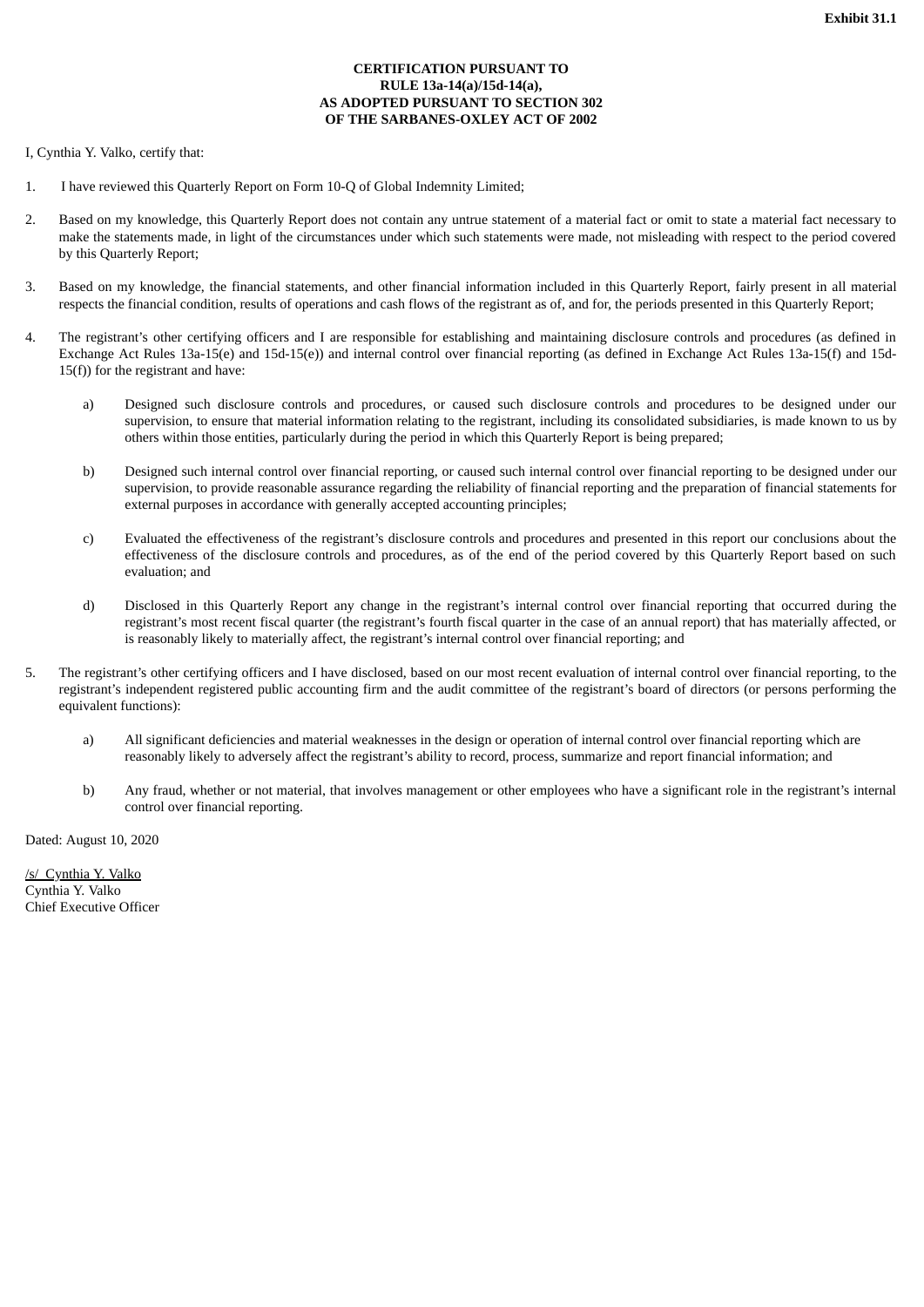# **CERTIFICATION PURSUANT TO RULE 13a-14(a)/15d-14(a), AS ADOPTED PURSUANT TO SECTION 302 OF THE SARBANES-OXLEY ACT OF 2002**

I, Thomas M. McGeehan, certify that:

- 1. I have reviewed this Quarterly Report on Form 10-Q of Global Indemnity Limited;
- 2. Based on my knowledge, this Quarterly Report does not contain any untrue statement of a material fact or omit to state a material fact necessary to make the statements made, in light of the circumstances under which such statements were made, not misleading with respect to the period covered by this Quarterly Report;
- 3. Based on my knowledge, the financial statements, and other financial information included in this Quarterly Report, fairly present in all material respects the financial condition, results of operations and cash flows of the registrant as of, and for, the periods presented in this Quarterly Report;
- 4. The registrant's other certifying officers and I are responsible for establishing and maintaining disclosure controls and procedures (as defined in Exchange Act Rules 13a-15(e) and 15d-15(e)) and internal control over financial reporting (as defined in Exchange Act Rules 13a-15(f) and 15d-15(f)) for the registrant and have:
	- a) Designed such disclosure controls and procedures, or caused such disclosure controls and procedures to be designed under our supervision, to ensure that material information relating to the registrant, including its consolidated subsidiaries, is made known to us by others within those entities, particularly during the period in which this Quarterly Report is being prepared;
	- b) Designed such internal control over financial reporting, or caused such internal control over financial reporting to be designed under our supervision, to provide reasonable assurance regarding the reliability of financial reporting and the preparation of financial statements for external purposes in accordance with generally accepted accounting principles;
	- c) Evaluated the effectiveness of the registrant's disclosure controls and procedures and presented in this report our conclusions about the effectiveness of the disclosure controls and procedures, as of the end of the period covered by this Quarterly Report based on such evaluation; and
	- d) Disclosed in this Quarterly Report any change in the registrant's internal control over financial reporting that occurred during the registrant's most recent fiscal quarter (the registrant's fourth fiscal quarter in the case of an annual report) that has materially affected, or is reasonably likely to materially affect, the registrant's internal control over financial reporting; and
- 5. The registrant's other certifying officers and I have disclosed, based on our most recent evaluation of internal control over financial reporting, to the registrant's independent registered public accounting firm and the audit committee of the registrant's board of directors (or persons performing the equivalent functions):
	- a) All significant deficiencies and material weaknesses in the design or operation of internal control over financial reporting which are reasonably likely to adversely affect the registrant's ability to record, process, summarize and report financial information; and
	- b) Any fraud, whether or not material, that involves management or other employees who have a significant role in the registrant's internal control over financial reporting.

Dated: August 10, 2020

/s/ Thomas M. McGeehan Thomas M. McGeehan Chief Financial Officer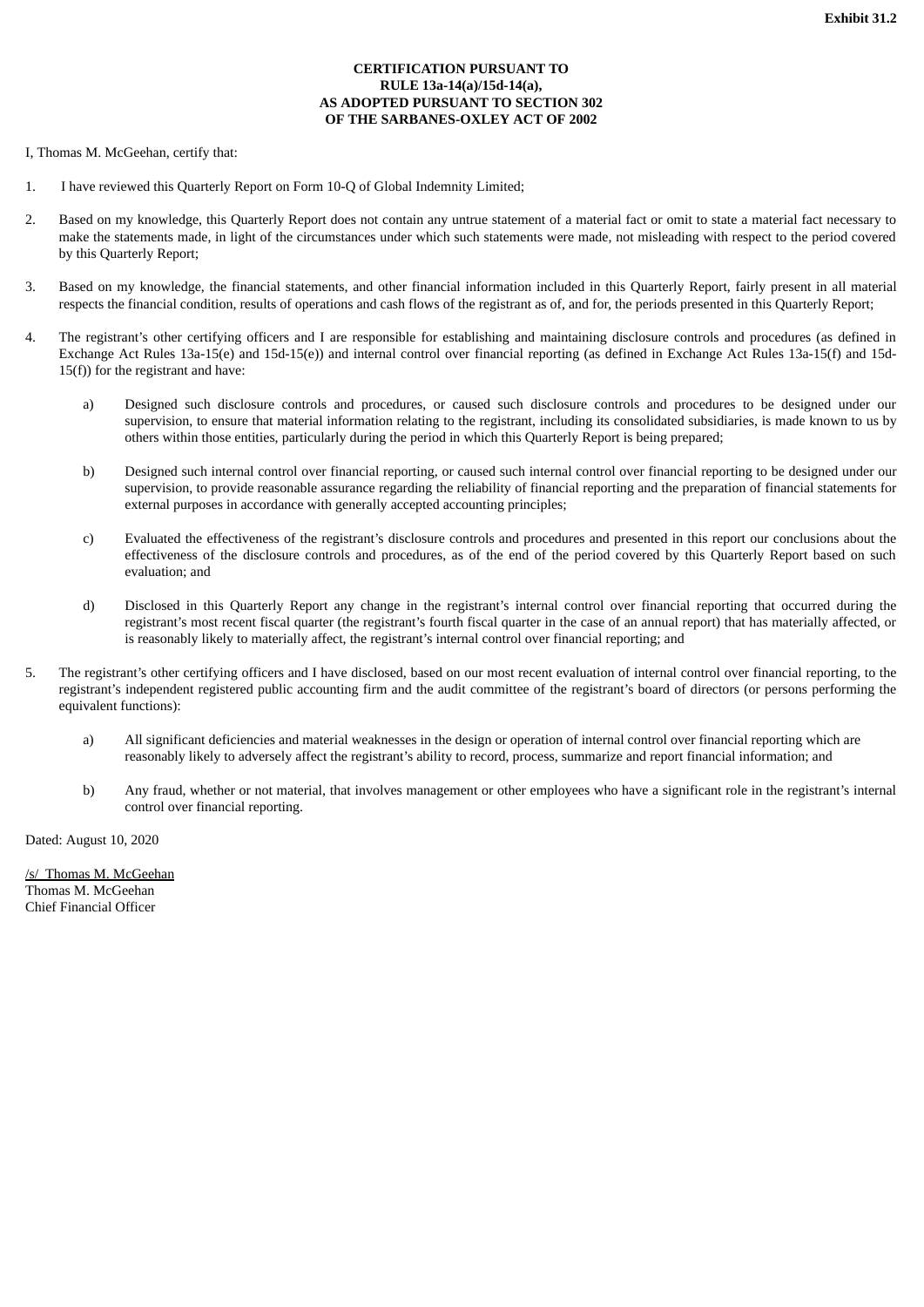## **CERTIFICATION PURSUANT TO 18 U.S.C. SECTION 1350, AS ADOPTED PURSUANT TO SECTION 906 OF THE SARBANES-OXLEY ACT OF 2002**

In connection with the Quarterly Report of Global Indemnity Limited (the "Company") on Form 10-Q for the quarterly period ended June 30, 2020, as filed with the Securities and Exchange Commission on the date hereof (the "Report"), I, Cynthia Y. Valko, certify, pursuant to 18 U.S.C. section 1350, as adopted pursuant to section 906 of the Sarbanes-Oxley Act of 2002, that to the best of my knowledge:

- (1) The Report fully complies with the requirements of Section 13(a) or 15(d) of the Securities Exchange Act of 1934; and
- (2) The information contained in the Report fairly presents, in all material respects, the financial condition and results of operations of the Company.

Dated: August 10, 2020

/s/ Cynthia Y. Valko Cynthia Y. Valko Chief Executive Officer